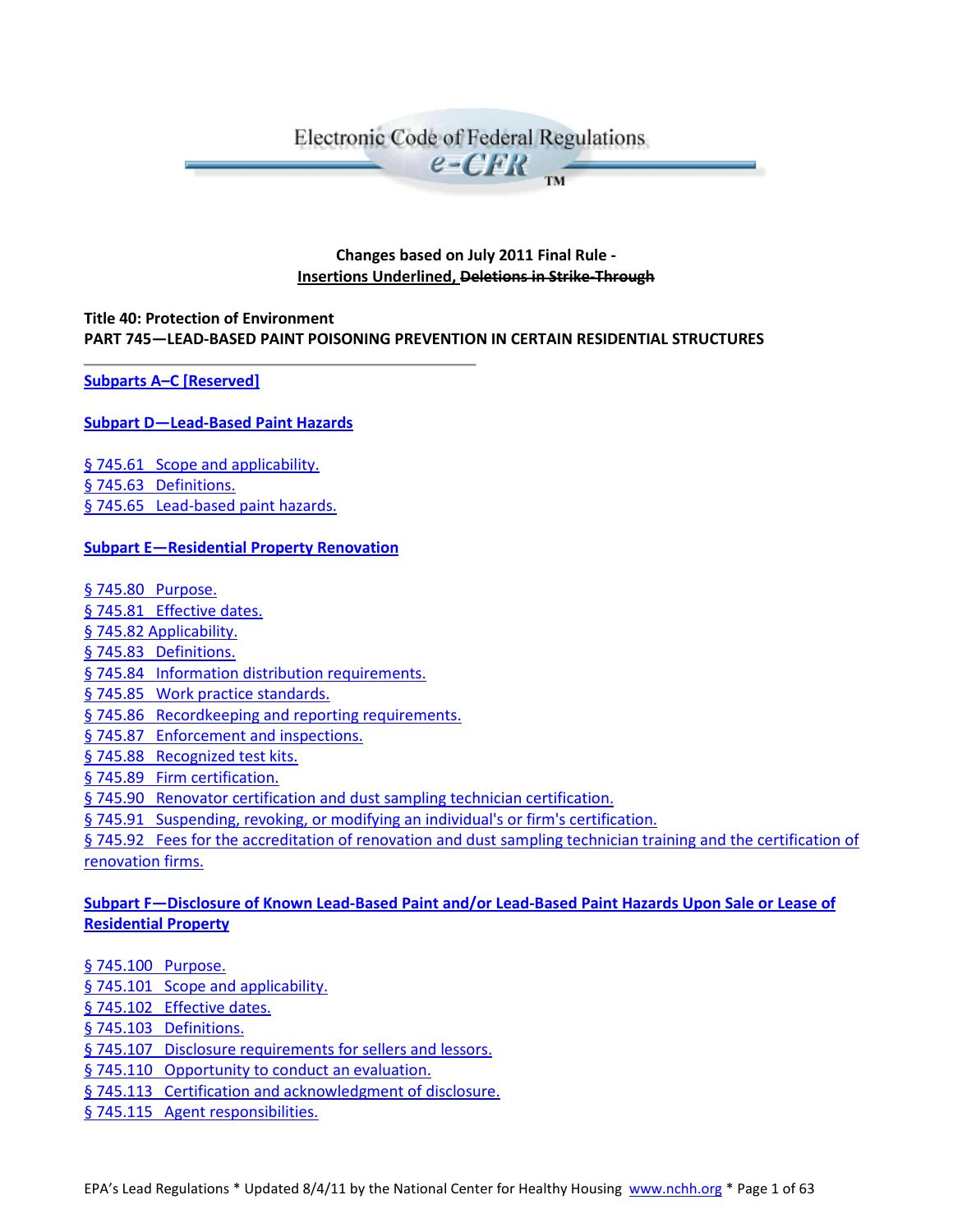§ [745.118 Enforcement.](#page-23-0) § [745.119 Impact on State and local requirements.](#page-23-1)

#### **[Subparts G–K \[Reserved\]](#page-23-2)**

#### **[Subpart L—Lead-Based Paint Activities](#page-23-3)**

§ [745.220 Scope and applicability.](#page-23-4)

§ [745.223 Definitions.](#page-24-0)

§ [745.225 Accreditation of training programs: target housing and child-occupied facilities.](#page-27-0)

§ [745.226 Certification of individuals and firms engaged in lead-based paint activities: target housing and child](#page-38-0)[occupied facilities.](#page-38-0)

§ [745.227 Work practice standards for conducting lead-based paint activities: target housing and child](#page-42-0)[occupied facilities.](#page-42-0)

§ [745.228 Accreditation of training programs: public and commercial buildings, bridges and superstructures.](#page-49-0)  [\[Reserved\]](#page-49-0)

§ 745.229 Certification of individuals [and firms engaged in lead-based paint activities: public and commercial](#page-49-1)  [buildings, bridges and superstructures. \[Reserved\]](#page-49-1)

§ 745.230 Work practice standards for conducting lead-based paint activities: public and commercial buildings, [bridges and superstructures. \[Reserved\]](#page-49-2)

- § [745.233 Lead-based paint activities requirements.](#page-49-3)
- § [745.235 Enforcement.](#page-49-4)
- § [745.237 Inspections.](#page-49-5)

§ [745.238 Fees for accreditation and certification of lead-based paint activities.](#page-49-6)

§ [745.239 Effective dates.](#page-51-0)

# **[Subparts M–P \[Reserved\]](#page-51-1)**

# **[Subpart Q—State and Indian Tribal Programs](#page-51-2)**

§ [745.320 Scope and purpose.](#page-51-3)

§ [745.323 Definitions.](#page-52-0)

§ [745.324 Authorization of State or Tribal programs.](#page-52-1)

§ [745.325 Lead-based paint activities: State and Tribal program requirements.](#page-55-0)

§ [745.326 Renovation: State and Tribal program requirements.](#page-57-0)

§ [745.327 State or Indian Tribal lead-based paint compliance and enforcement programs.](#page-59-0)

§ [745.339 Effective date.](#page-62-0)

**Authority:** 15 U.S.C. 2605, 2607, 2681–2692 and 42 U.S.C. 4852d.

**Source:** 61 FR 9085, Mar. 6, 1996, unless otherwise noted.

<span id="page-1-0"></span>**Subparts A–C [Reserved]**

# <span id="page-1-1"></span>**Subpart D—Lead-Based Paint Hazards**

**Source:** 66 FR 1237, Jan. 5, 2001, unless otherwise noted.

#### **§ 745.61 Scope and applicability.**

(a) This subpart identifies lead-based paint hazards.

(b) The standards for lead-based paint hazards apply to target housing and child-occupied facilities.

(c) Nothing in this subpart requires the owner of property(ies) subject to these standards to evaluate the property(ies) for the presence of lead-based paint hazards or take any action to control these conditions if one or more of them is identified.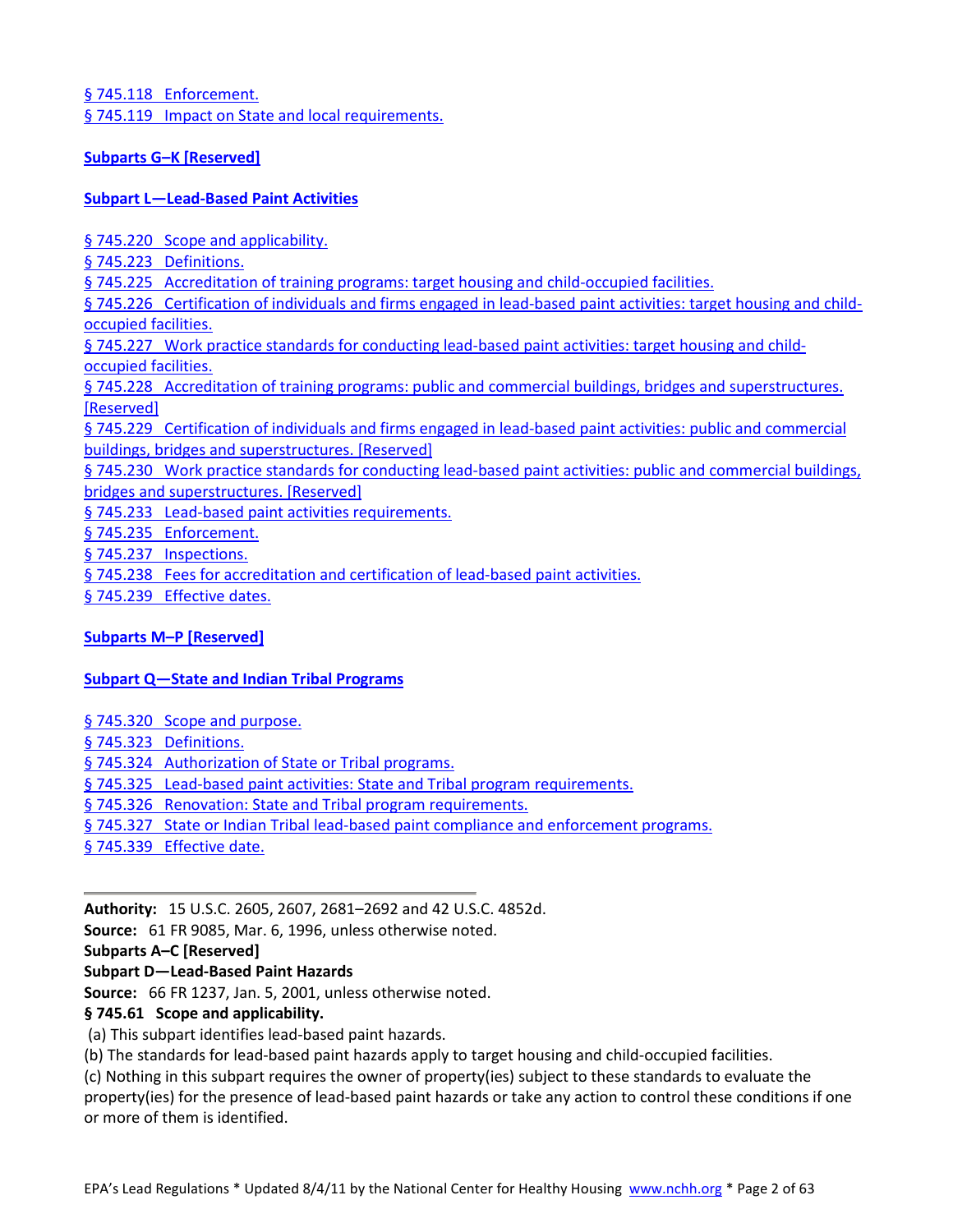#### <span id="page-2-0"></span>**§ 745.63 Definitions.**

The following definitions apply to part 745.

*Arithmetic mean* means the algebraic sum of data values divided by the number of data values (e.g., the sum of the concentration of lead in several soil samples divided by the number of samples).

*Chewable surface* means an interior or exterior surface painted with lead-based paint that a young child can mouth or chew. A chewable surface is the same as an "accessible surface" as defined in 42 U.S.C. 4851b(2)). Hard metal substrates and other materials that cannot be dented by the bite of a young child are not considered chewable.

*Common area group* means a group of common areas that are similar in design, construction, and function. Common area groups include, but are not limited to hallways, stairwells, and laundry rooms.

*Concentration* means the relative content of a specific substance contained within a larger mass, such as the amount of lead (in micrograms per gram or parts per million by weight) in a sample of dust or soil.

*Deteriorated paint* means any interior or exterior paint or other coating that is peeling, chipping, chalking or cracking, or any paint or coating located on an interior or exterior surface or fixture that is otherwise damaged or separated from the substrate.

*Dripline* means the area within 3 feet surrounding the perimeter of a building.

*Friction surface* means an interior or exterior surface that is subject to abrasion or friction, including, but not limited to, certain window, floor, and stair surfaces.

*Impact surface* means an interior or exterior surface that is subject to damage by repeated sudden force such as certain parts of door frames.

*Interior window sill* means the portion of the horizontal window ledge that protrudes into the interior of the room.

*Lead-based paint hazard* means hazardous lead-based paint, dust-lead hazard or soil-lead hazard as identified in §745.65.

*Loading* means the quantity of a specific substance present per unit of surface area, such as the amount of lead in micrograms contained in the dust collected from a certain surface area divided by the surface area in square feet or square meters.

*Mid-yard* means an area of a residential yard approximately midway between the dripline of a residential building and the nearest property boundary or between the driplines of a residential building and another building on the same property.

*Play area* means an area of frequent soil contact by children of less than 6 years of age as indicated by, but not limited to, such factors including the following: the presence of play equipment (e.g., sandboxes, swing sets, and sliding boards), toys, or other children's possessions, observations of play patterns, or information provided by parents, residents, care givers, or property owners.

*Residential building* means a building containing one or more residential dwellings.

*Room* means a separate part of the inside of a building, such as a bedroom, living room, dining room, kitchen, bathroom, laundry room, or utility room. To be considered a separate room, the room must be separated from adjoining rooms by built-in walls or archways that extend at least 6 inches from an intersecting wall. Half walls or bookcases count as room separators if built-in. Movable or collapsible partitions or partitions consisting solely of shelves or cabinets are not considered built-in walls. A screened in porch that is used as a living area is a room.

*Soil sample* means a sample collected in a representative location using ASTM E1727, "Standard Practice for Field Collection of Soil Samples for Lead Determination by Atomic Spectrometry Techniques," or equivalent method.

*Weighted arithmetic mean* means the arithmetic mean of sample results weighted by the number of subsamples in each sample. Its purpose is to give influence to a sample relative to the surface area it represents. A single surface sample is comprised of a single subsample. A composite sample may contain from two to four subsamples of the same area as each other and of each single surface sample in the composite. The weighted arithmetic mean is obtained by summing, for all samples, the product of the sample's result multiplied by the number of subsamples in the sample, and dividing the sum by the total number of subsamples contained in all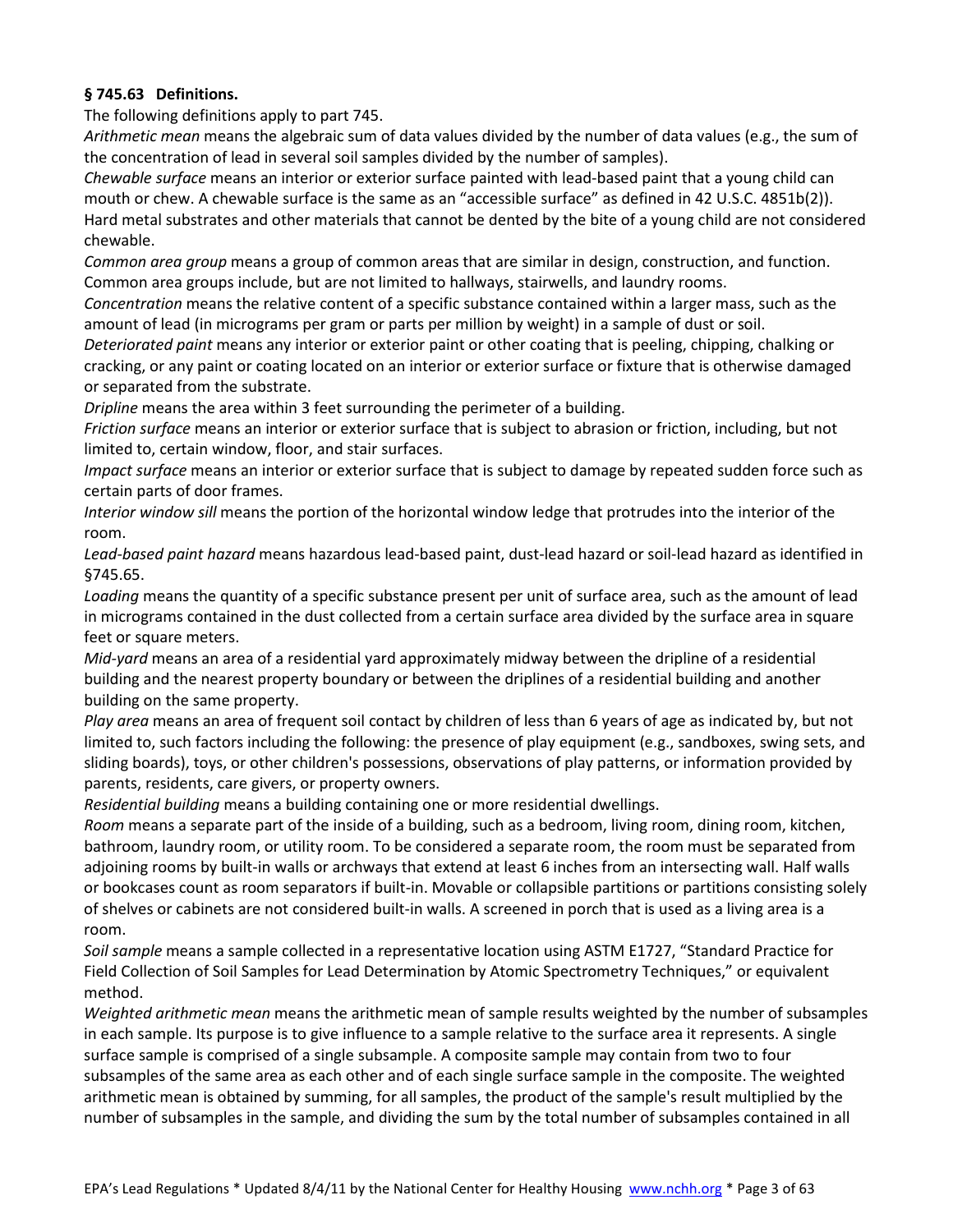samples. For example, the weighted arithmetic mean of a single surface sample containing 60  $\mu$ g/ft<sup>2</sup>, a composite sample (three subsamples) containing 100  $\mu$ g/ft<sup>2</sup>, and a composite sample (4 subsamples) containing 110  $\mu$ g/ft<sup>2</sup> is 100  $\mu$ g/ft<sup>2</sup>. This result is based on the equation  $[60+(3*100)+(4*110)]/(1+3+4)$ .

*Window trough* means, for a typical double-hung window, the portion of the exterior window sill between the interior window sill (or stool) and the frame of the storm window. If there is no storm window, the window trough is the area that receives both the upper and lower window sashes when they are both lowered. The window trough is sometimes referred to as the window "well."

*Wipe sample* means a sample collected by wiping a representative surface of known area, as determined by ASTM E1728, "Standard Practice for Field Collection of Settled Dust Samples Using Wipe Sampling Methods for Lead Determination by Atomic Spectrometry Techniques, or equivalent method, with an acceptable wipe material as defined in ASTM E 1792, "Standard Specification for Wipe Sampling Materials for Lead in Surface Dust."

#### <span id="page-3-1"></span>**§ 745.65 Lead-based paint hazards.**

(a) *Paint-lead hazard.* A paint-lead hazard is any of the following:

(1) Any lead-based paint on a friction surface that is subject to abrasion and where the lead dust levels on the nearest horizontal surface underneath the friction surface (e.g., the window sill, or floor) are equal to or greater than the dust-lead hazard levels identified in paragraph (b) of this section.

(2) Any damaged or otherwise deteriorated lead-based paint on an impact surface that is caused by impact from a related building component (such as a door knob that knocks into a wall or a door that knocks against its door frame.

(3) Any chewable lead-based painted surface on which there is evidence of teeth marks.

(4) Any other deteriorated lead-based paint in any residential building or child-occupied facility or on the exterior of any residential building or child-occupied facility.

(b) *Dust-lead hazard.* A dust-lead hazard is surface dust in a residential dwelling or child-occupied facility that contains a mass-per-area concentration of lead equal to or exceeding 40  $\mu$ g/ft<sup>2</sup> on floors or 250  $\mu$ g/ft<sup>2</sup> on interior window sills based on wipe samples.

(c) *Soil-lead hazard.* A soil-lead hazard is bare soil on residential real property or on the property of a childoccupied facility that contains total lead equal to or exceeding 400 parts per million (µg/g) in a play area or average of 1,200 parts per million of bare soil in the rest of the yard based on soil samples.

(d) *Work practice requirements.* Applicable certification, occupant protection, and clearance requirements and work practice standards are found in regulations issued by EPA at 40 CFR part 745, subpart L and in regulations issued by the Department of Housing and Urban Development (HUD) at 24 CFR part 35, subpart R. The work practice standards in those regulations do not apply when treating paint-lead hazards of less than:

(1) Two square feet of deteriorated lead-based paint per room or equivalent,

(2) Twenty square feet of deteriorated paint on the exterior building, or

(3) Ten percent of the total surface area of deteriorated paint on an interior or exterior type of component with a small surface area.

#### <span id="page-3-2"></span>**Subpart E—Residential Property Renovation**

**Source:** 63 FR 29919, June 1, 1998, unless otherwise noted.

#### <span id="page-3-0"></span>**§ 745.80 Purpose.**

This subpart contains regulations developed under sections 402 and 406 of the Toxic Substances Control Act (15 U.S.C. 2682 and 2686) and applies to all renovations performed for compensation in target housing and childoccupied facilities. The purpose of this subpart is to ensure the following:

(a) Owners and occupants of target housing and child-occupied facilities receive information on lead-based paint hazards before these renovations begin; and

(b) Individuals performing renovations regulated in accordance with §745.82 are properly trained; renovators and firms performing these renovations are certified; and the work practices in §745.85 are followed during these renovations.

[73 FR 21758, Apr. 22, 2008]

<span id="page-3-3"></span>**§ 745.81 Effective dates.**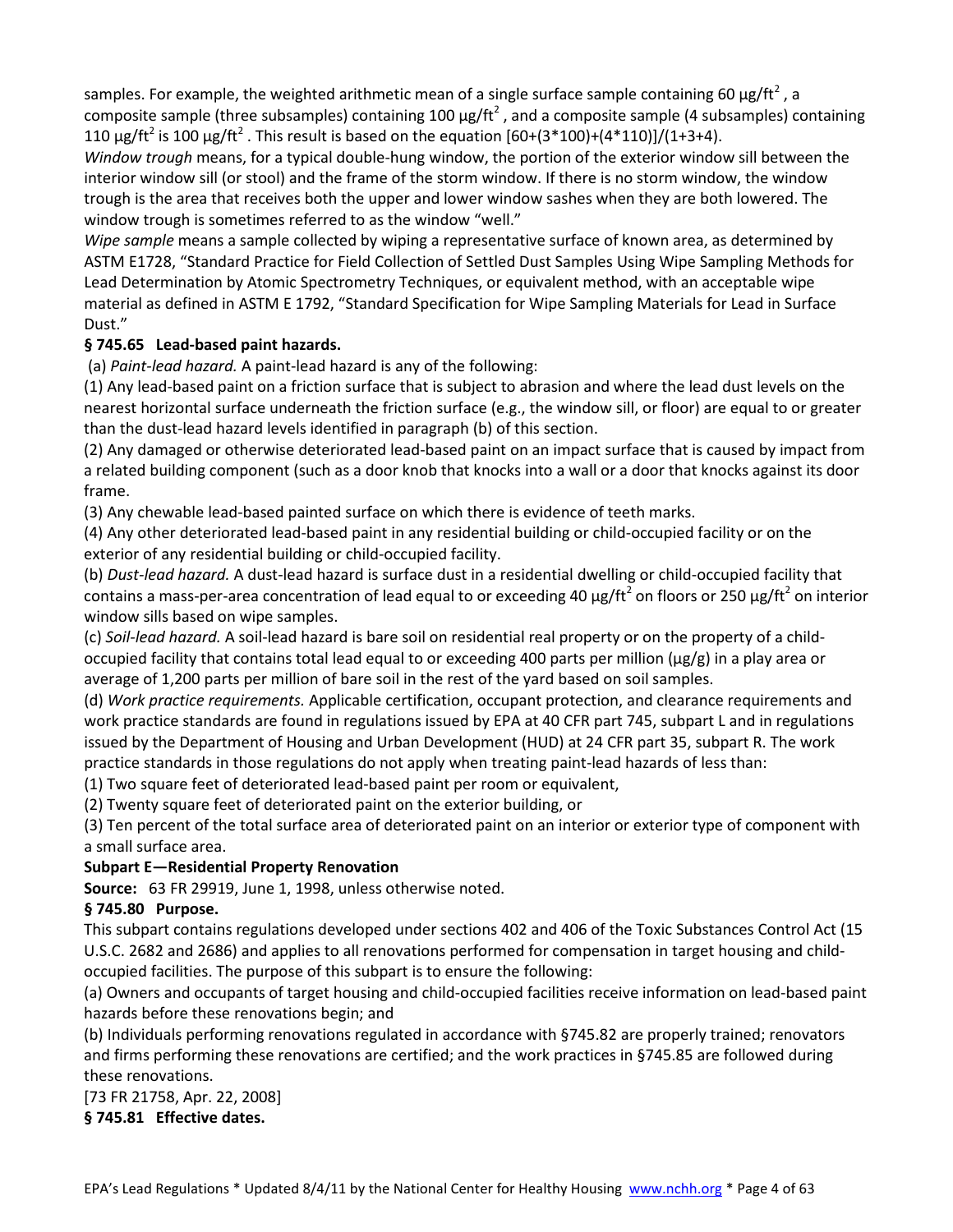(a) *Training, certification and accreditation requirements and work practice standards* . The training, certification and accreditation requirements and work practice standards in this subpart are applicable in any State or Indian Tribal area that does not have a renovation program that is authorized under subpart Q of this part. The training, certification and accreditation requirements and work practice standards in this subpart will become effective as follows:

(1) *Training programs* . Effective June 23, 2008, no training program may provide, offer, or claim to provide training or refresher training for EPA certification as a renovator or a dust sampling technician without accreditation from EPA under §745.225. Training programs may apply for accreditation under §745.225 beginning April 22, 2009.

(2) *Firms* . (i) Firms may apply for certification under §745.89 beginning October 22, 2009.

(ii) On or after April 22, 2010, no firm may perform, offer, or claim to perform renovations without certification from EPA under §745.89 in target housing or child-occupied facilities, unless the renovation qualifies for one of the exceptions identified in §745.82(a) or (c).

(3) *Individuals* . On or after April 22, 2010, all renovations must be directed by renovators certified in accordance with §745.90(a) and performed by certified renovators or individuals trained in accordance with §745.90(b)(2) in target housing or child-occupied facilities, unless the renovation qualifies for one of the exceptions identified in §745.82(a) or (c).

(4) *Work practices.* (i) On or after April 22, 2010 and before July 6, 2010 all renovations must be performed in accordance with the work practice standards in § 745.85 and the associated recordkeeping requirements in § 745.86 (b)(6) in target housing or child-occupied facilities, unless the renovation qualifies for one of the exceptions identified in §745.82(a). This does not apply to renovations in target housing for which the firm performing the renovation has obtained a statement signed by the owner that the renovation will occur in the owner's residence, no child under age 6 resides there, the housing is not a child-occupied facility, and the owner acknowledges that the work practices to be used during the renovation will not necessarily include all of the lead-safe work practices contained in EPA's renovation, repair, and painting rule. For the purposes of this section, a child resides in the primary residence of his or her custodial parents, legal guardians, and foster parents. A child also resides in the primary residence of an informal caretaker if the child lives and sleeps most of the time at the caretaker's residence.

(ii) On or after July 6, 2010, all renovations must be performed in accordance with the work practice standards in § 745.85 and the associated recordkeeping requirements in § 745.86(b)(1) and (b)(6) in target housing or childoccupied facilities, unless the renovation qualifies for the exception identified in §745.82(a).

(5) The suspension and revocation provisions in §745.91 are effective April 22, 2010.

(b) *Renovation-specific pamphlet* . Before December 22, 2008, renovators or firms performing renovations in States and Indian Tribal areas without an authorized program may provide owners and occupants with either of the following EPA pamphlets: *Protect Your Family From Lead in Your Home* or *Renovate Right: Important Lead Hazard Information for Families, Child Care Providers and Schools* . After that date, *Renovate Right: Important*  Lead Hazard Information for Families, Child Care Providers and Schools must be used exclusively.

(c) *Pre-Renovation Education Rule* . With the exception of the requirement to use the pamphlet entitled *Renovate Right: Important Lead Hazard Information for Families, Child Care Providers and Schools* , the provisions of the Pre-Renovation Education Rule in this subpart have been in effect since June 1999. [73 FR 21758, Apr. 22, 2008, as amended at 75 FR 24818, May 6, 2010]

#### <span id="page-4-0"></span>**§ 745.82 Applicability.**

(a) This subpart applies to all renovations performed for compensation in target housing and child-occupied facilities, except for the following:

(1) Renovations in target housing or child-occupied facilities in which a written determination has been made by an inspector or risk assessor (certified pursuant to either Federal regulations at §745.226 or a State or Tribal certification program authorized pursuant to §745.324) that the components affected by the renovation are free of paint or other surface coatings that contain lead equal to or in excess of 1.0 milligrams/per square centimeter  $(mg/cm<sup>2</sup>)$  or 0.5% by weight, where the firm performing the renovation has obtained a copy of the determination.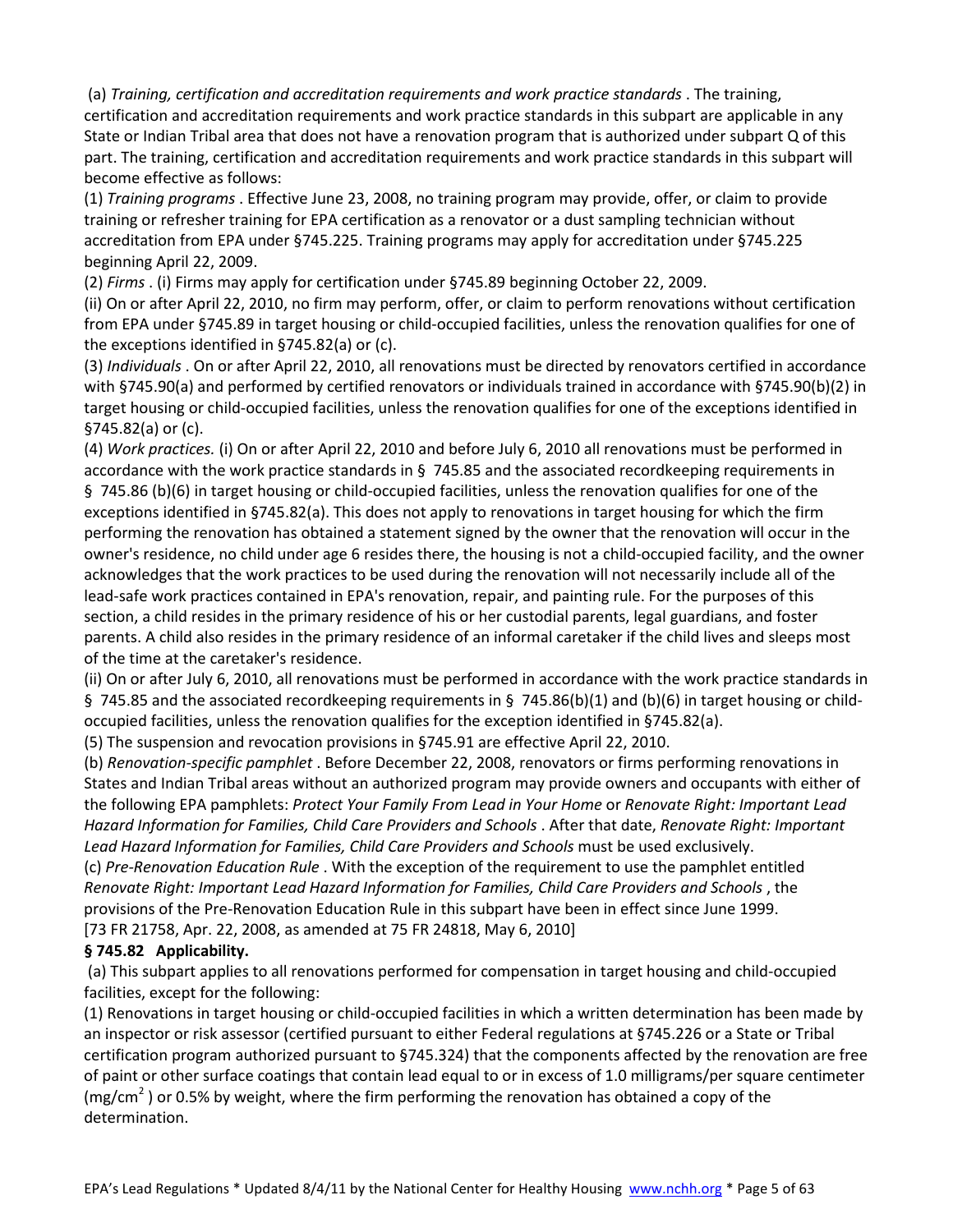(2) Renovations in target housing or child-occupied facilities in which a certified renovator, using an EPA recognized test kit as defined in §745.83 and following the kit manufacturer's instructions, has tested each component affected by the renovation and determined that the components are free of paint or other surface coatings that contain lead equal to or in excess of 1.0 mg/cm<sup>2</sup> or 0.5% by weight. If the components make up an integrated whole, such as the individual stair treads and risers of a single staircase, the renovator is required to test only one of the individual components, unless the individual components appear to have been repainted or refinished separately.

(3) Renovations in target housing or child-occupied facilities in which a certified renovator has collected a paint chip sample from each painted component affected by the renovation and a laboratory recognized by EPA pursuant to section 405(b) of TSCA as being capable of performing analyses for lead compounds in paint chip samples has determined that the samples are free of paint or other surface coatings that contain lead equal to or in excess of 1.0 mg/cm<sup>2</sup> or 0.5% by weight. If the components make up an integrated whole, such as the individual stair treads and risers of a single staircase, the renovator is required to test only one of the individual components, unless the individual components appear to have been repainted or refinished separately. (b) The information distribution requirements in §745.84 do not apply to emergency renovations, which are renovation activities that were not planned but result from a sudden, unexpected event (such as non-routine failures of equipment) that, if not immediately attended to, presents a safety or public health hazard, or threatens equipment and/or property with significant damage. Interim controls performed in response to an elevated blood lead level in a resident child are also emergency renovations. Emergency renovations other than interim controls are also exempt from the warning sign, containment, waste handling, training, and certification requirements in §§745.85, 745.89, and 745.90 to the extent necessary to respond to the emergency. Emergency renovations are not exempt from the cleaning requirements of §745.85(a)(5), which must be performed by certified renovators or individuals trained in accordance with §745.90(b)(2), the cleaning verification requirements of §745.85(b), which must be performed by certified renovators, and the recordkeeping requirements of §745.86(b)(6) and (b)(7).

[73 FR 21758, Apr. 22, 2008, as amended at 75 FR 24818, May 6, 2010]

#### <span id="page-5-0"></span>**§ 745.83 Definitions.**

For purposes of this part, the definitions in §745.103 as well as the following definitions apply: *Administrator* means the Administrator of the Environmental Protection Agency.

*Child-occupied facility* means a building, or portion of a building, constructed prior to 1978, visited regularly by the same child, under 6 years of age, on at least two different days within any week (Sunday through Saturday period), provided that each day's visit lasts at least 3 hours and the combined weekly visits last at least 6 hours, and the combined annual visits last at least 60 hours. Child-occupied facilities may include, but are not limited to, day care centers, preschools and kindergarten classrooms. Child-occupied facilities may be located in target housing or in public or commercial buildings. With respect to common areas in public or commercial buildings that contain child-occupied facilities, the child-occupied facility encompasses only those common areas that are routinely used by children under age 6, such as restrooms and cafeterias. Common areas that children under age 6 only pass through, such as hallways, stairways, and garages are not included. In addition, with respect to exteriors of public or commercial buildings that contain child-occupied facilities, the child-occupied facility encompasses only the exterior sides of the building that are immediately adjacent to the child-occupied facility or the common areas routinely used by children under age 6.

*Cleaning verification card* means a card developed and distributed, or otherwise approved, by EPA for the purpose of determining, through comparison of wet and dry disposable cleaning cloths with the card, whether post-renovation cleaning has been properly completed.

*Component or building component* means specific design or structural elements or fixtures of a building or residential dwelling that are distinguished from each other by form, function, and location. These include, but are not limited to, interior components such as: Ceilings, crown molding, walls, chair rails, doors, door trim, floors, fireplaces, radiators and other heating units, shelves, shelf supports, stair treads, stair risers, stair stringers, newel posts, railing caps, balustrades, windows and trim (including sashes, window heads, jambs, sills or stools and troughs), built in cabinets, columns, beams, bathroom vanities, counter tops, and air conditioners;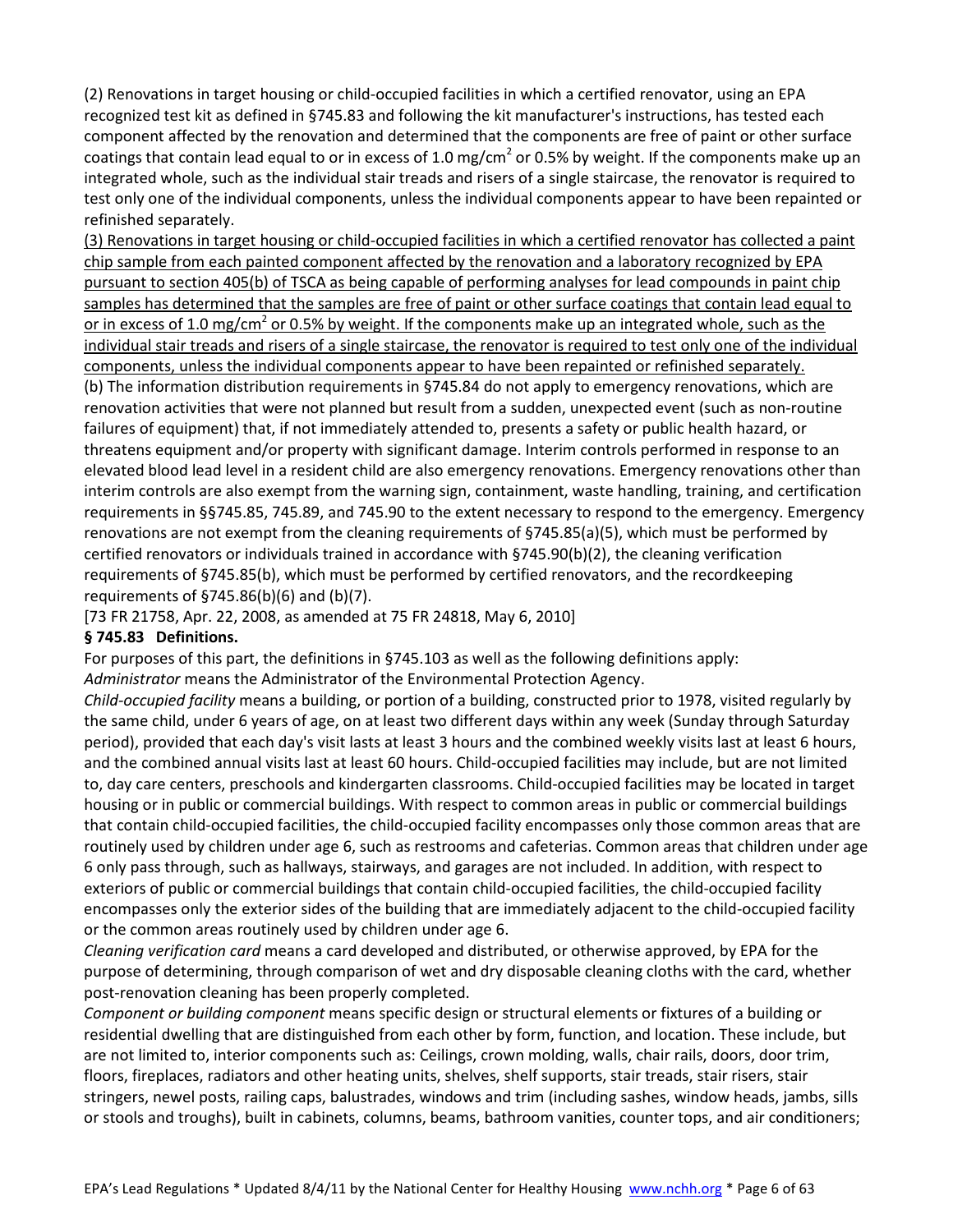and exterior components such as: Painted roofing, chimneys, flashing, gutters and downspouts, ceilings, soffits, fascias, rake boards, cornerboards, bulkheads, doors and door trim, fences, floors, joists, lattice work, railings and railing caps, siding, handrails, stair risers and treads, stair stringers, columns, balustrades, windowsills or stools and troughs, casings, sashes and wells, and air conditioners.

*Dry disposable cleaning cloth* means a commercially available dry, electrostatically charged, white disposable cloth designed to be used for cleaning hard surfaces such as uncarpeted floors or counter tops.

*Firm* means a company, partnership, corporation, sole proprietorship or individual doing business, association, or other business entity; a Federal, State, Tribal, or local government agency; or a nonprofit organization. *HEPA vacuum* means a vacuum cleaner which has been designed with a high-efficiency particulate air (HEPA) filter as the last filtration stage. A HEPA filter is a filter that is capable of capturing particles of 0.3 microns with 99.97% efficiency. The vacuum cleaner must be designed so that all the air drawn into the machine is expelled through the HEPA filter with none of the air leaking past it. HEPA vacuums must be operated and maintained in accordance with the manufacturer's instructions.

*Interim controls* means a set of measures designed to temporarily reduce human exposure or likely exposure to lead-based paint hazards, including specialized cleaning, repairs, maintenance, painting, temporary containment, ongoing monitoring of lead-based paint hazards or potential hazards, and the establishment and operation of management and resident education programs.

*Minor repair and maintenance activities* are activities, including minor heating, ventilation or air conditioning work, electrical work, and plumbing, that disrupt 6 square feet or less of painted surface per room for interior activities or 20 square feet or less of painted surface for exterior activities where none of the work practices prohibited or restricted by §745.85(a)(3) are used and where the work does not involve window replacement or demolition of painted surface areas. When removing painted components, or portions of painted components, the entire surface area removed is the amount of painted surface disturbed. Jobs, other than emergency renovations, performed in the same room within the same 30 days must be considered the same job for the purpose of determining whether the job is a minor repair and maintenance activity.

*Painted surface* means a component surface covered in whole or in part with paint or other surface coatings. *Pamphlet* means the EPA pamphlet titled *Renovate Right: Important Lead Hazard Information for Families, Child Care Providers and Schools* developed under section 406(a) of TSCA for use in complying with section 406(b) of TSCA, or any State or Tribal pamphlet approved by EPA pursuant to 40 CFR 745.326 that is developed for the same purpose. This includes reproductions of the pamphlet when copied in full and without revision or deletion of material from the pamphlet (except for the addition or revision of State or local sources of information). Before December 22, 2008, the term "pamphlet" also means any pamphlet developed by EPA under section 406(a) of TSCA or any State or Tribal pamphlet approved by EPA pursuant to §745.326.

*Person* means any natural or judicial person including any individual, corporation, partnership, or association; any Indian Tribe, State, or political subdivision thereof; any interstate body; and any department, agency, or instrumentality of the Federal Government.

*Recognized test kit* means a commercially available kit recognized by EPA under §745.88 as being capable of allowing a user to determine the presence of lead at levels equal to or in excess of 1.0 milligrams per square centimeter, or more than 0.5% lead by weight, in a paint chip, paint powder, or painted surface.

*Renovation* means the modification of any existing structure, or portion thereof, that results in the disturbance of painted surfaces, unless that activity is performed as part of an abatement as defined by this part (40 CFR 745.223). The term renovation includes (but is not limited to): The removal, modification or repair of painted surfaces or painted components (e.g., modification of painted doors, surface restoration, window repair, surface preparation activity (such as sanding, scraping, or other such activities that may generate paint dust)); the removal of building components (e.g., walls, ceilings, plumbing, windows); weatherization projects (e.g., cutting holes in painted surfaces to install blown-in insulation or to gain access to attics, planing thresholds to install weather-stripping), and interim controls that disturb painted surfaces. A renovation performed for the purpose of converting a building, or part of a building, into target housing or a child-occupied facility is a renovation under this subpart. The term renovation does not include minor repair and maintenance activities.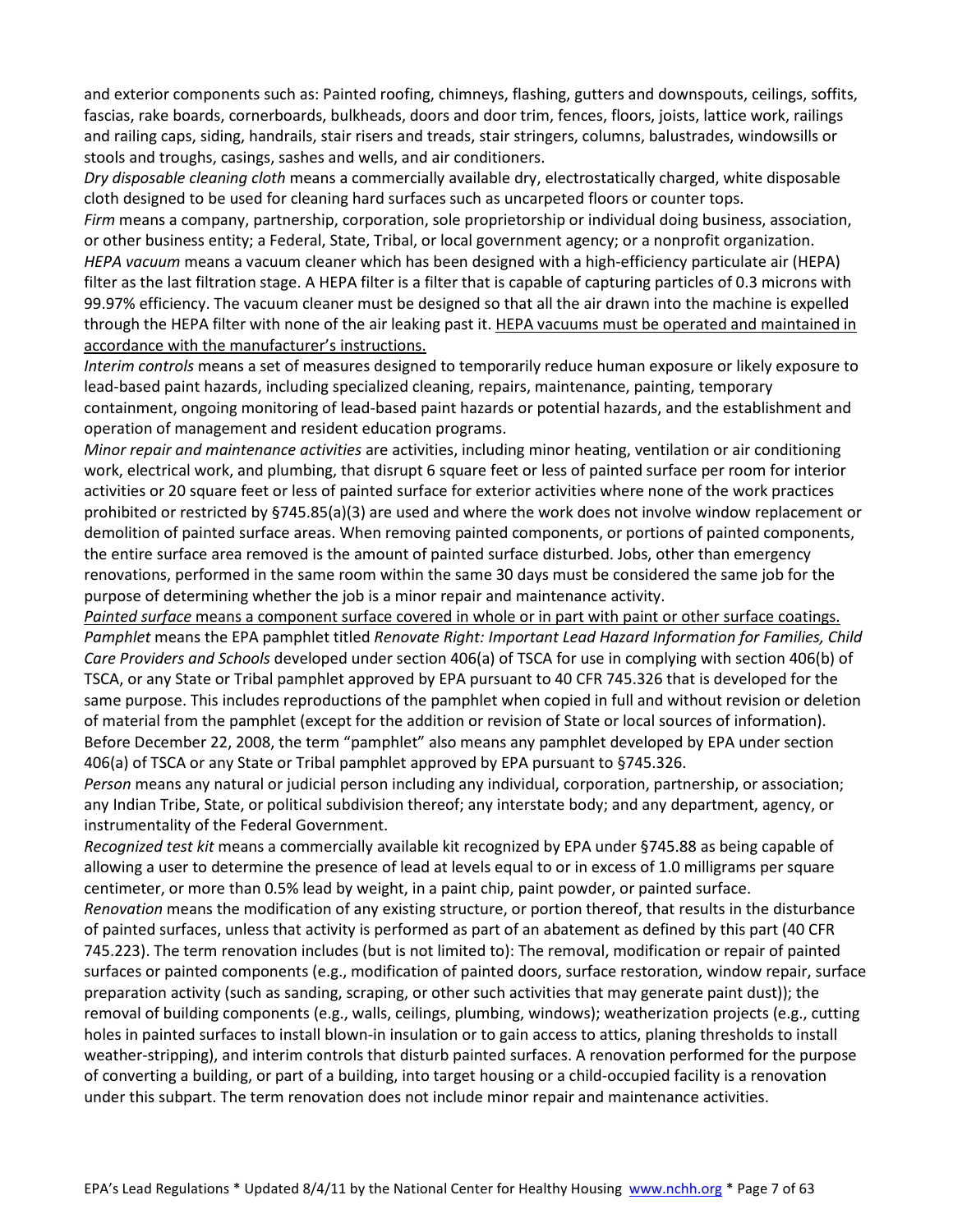*Renovator* means an individual who either performs or directs workers who perform renovations. A certified renovator is a renovator who has successfully completed a renovator course accredited by EPA or an EPAauthorized State or Tribal program.

*Training hour* means at least 50 minutes of actual learning, including, but not limited to, time devoted to lecture, learning activities, small group activities, demonstrations, evaluations, and hands-on experience.

*Vertical containment* means a vertical barrier consisting of plastic sheeting or other impermeable material over scaffolding or a rigid frame, or an equivalent system of containing the work area. Vertical containment is required for some exterior renovations but it may be used on any renovation.

*Wet disposable cleaning cloth* means a commercially available, pre-moistened white disposable cloth designed to be used for cleaning hard surfaces such as uncarpeted floors or counter tops.

*Wet mopping system* means a device with the following characteristics: A long handle, a mop head designed to be used with disposable absorbent cleaning pads, a reservoir for cleaning solution, and a built-in mechanism for distributing or spraying the cleaning solution onto a floor, or a method of equivalent efficacy.

*Work area* means the area that the certified renovator establishes to contain the dust and debris generated by a renovation.

[63 FR 29919, June 1, 1998, as amended at 73 FR 21758, Apr. 22, 2008]

#### <span id="page-7-0"></span>**§ 745.84 Information distribution requirements.**

(a) *Renovations in dwelling units* . No more than 60 days before beginning renovation activities in any residential dwelling unit of target housing, the firm performing the renovation must:

(1) Provide the owner of the unit with the pamphlet, and comply with one of the following:

(i) Obtain, from the owner, a written acknowledgment that the owner has received the pamphlet.

(ii) Obtain a certificate of mailing at least 7 days prior to the renovation.

(2) In addition to the requirements in paragraph (a)(1) of this section, if the owner does not occupy the dwelling unit, provide an adult occupant of the unit with the pamphlet, and comply with one of the following:

(i) Obtain, from the adult occupant, a written acknowledgment that the occupant has received the pamphlet; or certify in writing that a pamphlet has been delivered to the dwelling and that the firm performing the renovation has been unsuccessful in obtaining a written acknowledgment from an adult occupant. Such certification must include the address of the unit undergoing renovation, the date and method of delivery of the pamphlet, names of the persons delivering the pamphlet, reason for lack of acknowledgment (e.g., occupant refuses to sign, no adult occupant available), the signature of a representative of the firm performing the renovation, and the date of signature.

(ii) Obtain a certificate of mailing at least 7 days prior to the renovation.

(b) *Renovations in common areas* . No more than 60 days before beginning renovation activities in common areas of multi-unit target housing, the firm performing the renovation must:

(1) Provide the owner with the pamphlet, and comply with one of the following:

(i) Obtain, from the owner, a written acknowledgment that the owner has received the pamphlet.

(ii) Obtain a certificate of mailing at least 7 days prior to the renovation.

(2) *Comply with one of the following.* (i) Notify in writing, or ensure written notification of, each affected unit and make the pamphlet available upon request prior to the start of renovation. Such notification shall be accomplished by distributing written notice to each affected unit. The notice shall describe the general nature and locations of the planned renovation activities; the expected starting and ending dates; and a statement of how the occupant can obtain the pamphlet and a copy of the records required by § 745.86(c) and (d), at no cost to the occupants, or

(ii) While the renovation is ongoing, post informational signs describing the general nature and locations of the renovation and the anticipated completion date. These signs must be posted in areas where they are likely to be seen by the occupants of all of the affected units. The signs must be accompanied by a posted copy of the pamphlet or information on how interested occupants can review a copy of the pamphlet or obtain a copy from the renovation firm at no cost to occupants. The signs must also include information on how interested occupants can review a copy of the records required by § 745.86(c) and (d) or obtain a copy from the renovation firm at no cost to the occupants.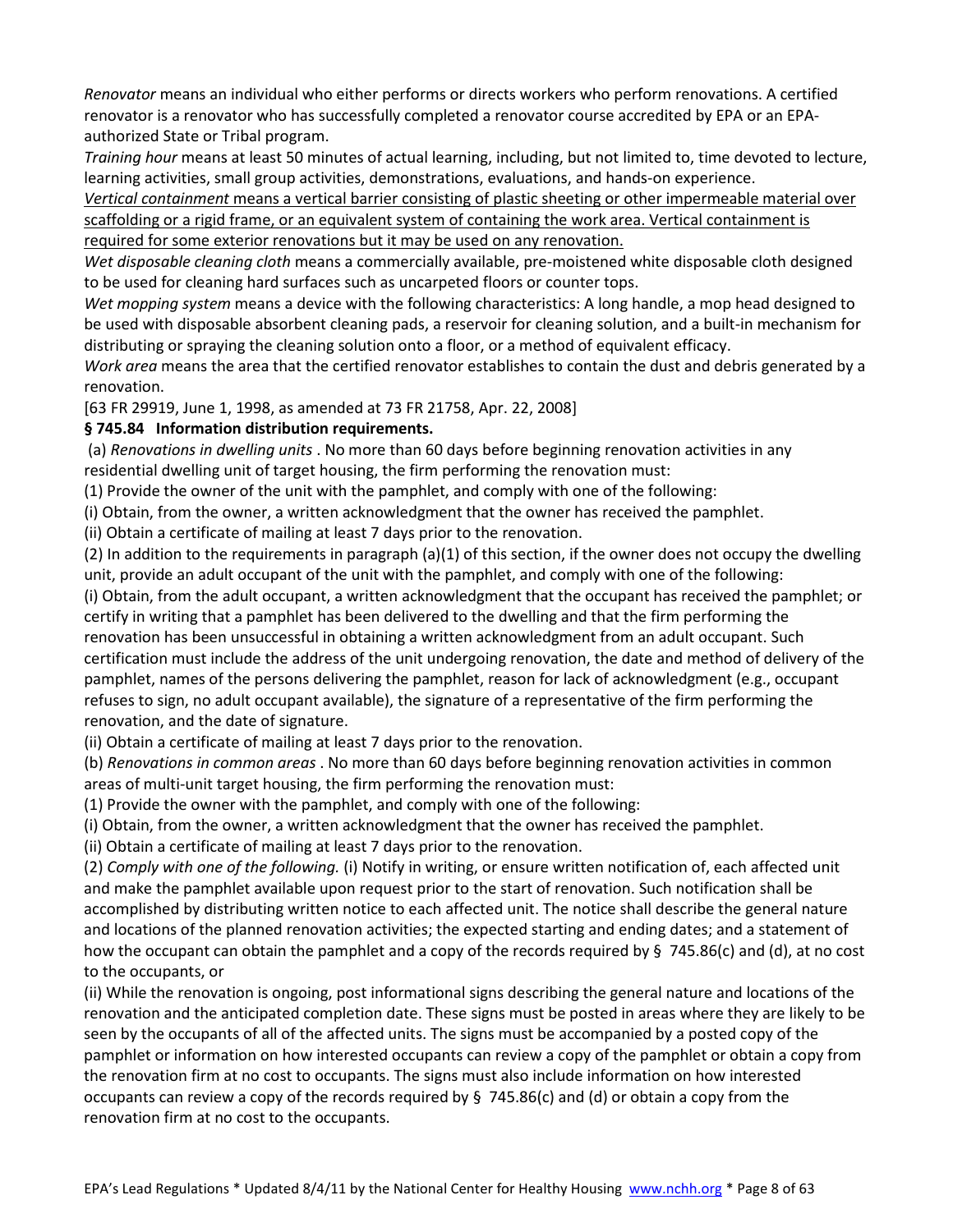(3) Prepare, sign, and date a statement describing the steps performed to notify all occupants of the intended renovation activities and to provide the pamphlet.

(4) If the scope, locations, or expected starting and ending dates of the planned renovation activities change after the initial notification, and the firm provided written initial notification to each affected unit, the firm performing the renovation must provide further written notification to the owners and occupants providing revised information on the ongoing or planned activities. This subsequent notification must be provided before the firm performing the renovation initiates work beyond that which was described in the original notice. (c) *Renovations in child-occupied facilities* . No more than 60 days before beginning renovation activities in any child-occupied facility, the firm performing the renovation must:

(1)(i) Provide the owner of the building with the pamphlet, and comply with one of the following:

(A) Obtain, from the owner, a written acknowledgment that the owner has received the pamphlet.

(B) Obtain a certificate of mailing at least 7 days prior to the renovation.

(ii) If the child-occupied facility is not the owner of the building, provide an adult representative of the childoccupied facility with the pamphlet, and comply with one of the following:

(A) Obtain, from the adult representative, a written acknowledgment that the adult representative has received the pamphlet; or certify in writing that a pamphlet has been delivered to the facility and that the firm performing the renovation has been unsuccessful in obtaining a written acknowledgment from an adult representative. Such certification must include the address of the child-occupied facility undergoing renovation, the date and method of delivery of the pamphlet, names of the persons delivering the pamphlet, reason for lack of acknowledgment (e.g., representative refuses to sign), the signature of a representative of the firm performing the renovation, and the date of signature.

(B) Obtain a certificate of mailing at least 7 days prior to the renovation.

(2) Provide the parents and guardians of children using the child-occupied facility with the pamphlet,

information describing the general nature and locations of the renovation and the anticipated completion date, and information on how interested parents or guardians of children frequenting the child-occupied facility can review a copy of the records required by §745.86(c) and (d) or obtain a copy from the renovation firm at no cost to the occupants by complying with one of the following:

(i) Mail or hand-deliver the pamphlet and the renovation information to each parent or guardian of a child using the child-occupied facility.

(ii) While the renovation is ongoing, post informational signs describing the general nature and locations of the renovation and the anticipated completion date. These signs must be posted in areas where they can be seen by the parents or guardians of the children frequenting the child-occupied facility. The signs must be accompanied by a posted copy of the pamphlet or information on how interested parents or guardians of children frequenting the child-occupied facility can review a copy of the pamphlet or obtain a copy from the renovation firm at no cost to the parents or guardians. The signs must also include information on how interested parents or guardians of children frequenting the child-occupied facility can review a copy of the records required by § 745.86(c) and (d) or obtain a copy from the renovation firm at no cost to the parents or guardians.

(3) The renovation firm must prepare, sign, and date a statement describing the steps performed to notify all parents and guardians of the intended renovation activities and to provide the pamphlet.

(d) *Written acknowledgment* . The written acknowledgments required by paragraphs (a)(1)(i), (a)(2)(i), (b)(1)(i),  $(c)(1)(i)(A)$ , and  $(c)(1)(ii)(A)$  of this section must:

(1) Include a statement recording the owner or occupant's name and acknowledging receipt of the pamphlet prior to the start of renovation, the address of the unit undergoing renovation, the signature of the owner or occupant as applicable, and the date of signature.

(2) Be either a separate sheet or part of any written contract or service agreement for the renovation.

(3) Be written in the same language as the text of the contract or agreement for the renovation or, in the case of non-owner occupied target housing, in the same language as the lease or rental agreement or the pamphlet. [63 FR 29919, June 1, 1998. Redesignated and amended at 73 FR 21760, Apr. 22, 2008; 75 FR 24818, May 6, 2010]

#### <span id="page-8-0"></span>**§ 745.85 Work practice standards.**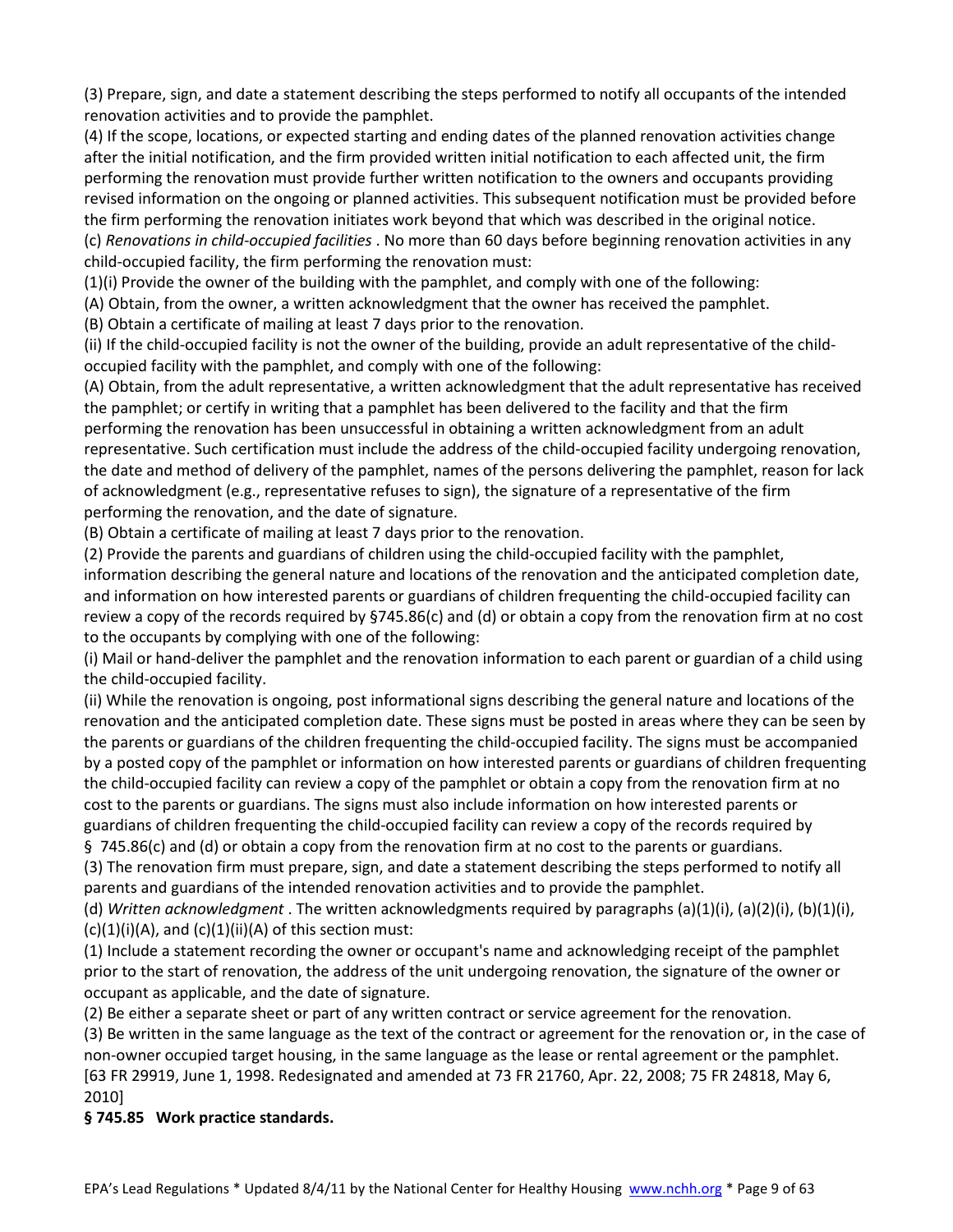(a) *Standards for renovation activities* . Renovations must be performed by certified firms using certified renovators as directed in §745.89. The responsibilities of certified firms are set forth in §745.89(d) and the responsibilities of certified renovators are set forth in §745.90(b).

(1) *Occupant protection* . Firms must post signs clearly defining the work area and warning occupants and other persons not involved in renovation activities to remain outside of the work area. To the extent practicable, these signs must be in the primary language of the occupants. These signs must be posted before beginning the renovation and must remain in place and readable until the renovation and the post-renovation cleaning verification have been completed. If warning signs have been posted in accordance with 24 CFR 35.1345(b)(2) or 29 CFR 1926.62(m), additional signs are not required by this section.

(2) *Containing the work area* . Before beginning the renovation, the firm must isolate the work area so that no dust or debris leaves the work area while the renovation is being performed. In addition, the firm must maintain the integrity of the containment by ensuring that any plastic or other impermeable materials are not torn or displaced, and taking any other steps necessary to ensure that no dust or debris leaves the work area while the renovation is being performed. The firm must also ensure that containment is installed in such a manner that it does not interfere with occupant and worker egress in an emergency.

(i) *Interior renovations* . The firm must:

(A) Remove all objects from the work area, including furniture, rugs, and window coverings, or cover them with plastic sheeting or other impermeable material with all seams and edges taped or otherwise sealed.

(B) Close and cover all ducts opening in the work area with taped-down plastic sheeting or other impermeable material.

(C) Close windows and doors in the work area. Doors must be covered with plastic sheeting or other impermeable material. Doors used as an entrance to the work area must be covered with plastic sheeting or other impermeable material in a manner that allows workers to pass through while confining dust and debris to the work area.

(D) Cover the floor surface, including installed carpet, with taped-down plastic sheeting or other impermeable material in the work area 6 feet beyond the perimeter of surfaces undergoing renovation or a sufficient distance to contain the dust, whichever is greater. Floor containment measures may stop at the edge of the vertical barrier when using a vertical containment system consisting of impermeable barriers that extend from the floor to the ceiling and are tightly sealed at joints with the floor, ceiling and walls.

(E) Use precautions to ensure that all personnel, tools, and other items, including the exteriors of containers of waste, are free of dust and debris before leaving the work area.

(ii) *Exterior renovations* . The firm must:

(A) Close all doors and windows within 20 feet of the renovation. On multi-story buildings, close all doors and windows within 20 feet of the renovation on the same floor as the renovation, and close all doors and windows on all floors below that are the same horizontal distance from the renovation.

(B) Ensure that doors within the work area that will be used while the job is being performed are covered with plastic sheeting or other impermeable material in a manner that allows workers to pass through while confining dust and debris to the work area.

(C) Cover the ground with plastic sheeting or other disposable impermeable material extending 10 feet beyond the perimeter of surfaces undergoing renovation or a sufficient distance to collect falling paint debris, whichever is greater, unless the property line prevents 10 feet of such ground covering. Ground containment measures may stop at the edge of the vertical barrier when using a vertical containment system.

(D) If the renovation will affect surfaces within 10 feet of the property line, the renovation firm must erect vertical containment or equivalent extra precautions in containing the work area to ensure that dust and debris from the renovation does not contaminate adjacent buildings or migrate to adjacent properties. Vertical containment or equivalent extra precautions in containing the work area may also be necessary in other situations in order to prevent contamination of In certain situations, the renovation firm must take extra precautions in containing the work area to ensure that dust and debris from the renovation does not contaminate other buildings, or other areas of the property, or migrate to adjacent buildings or properties.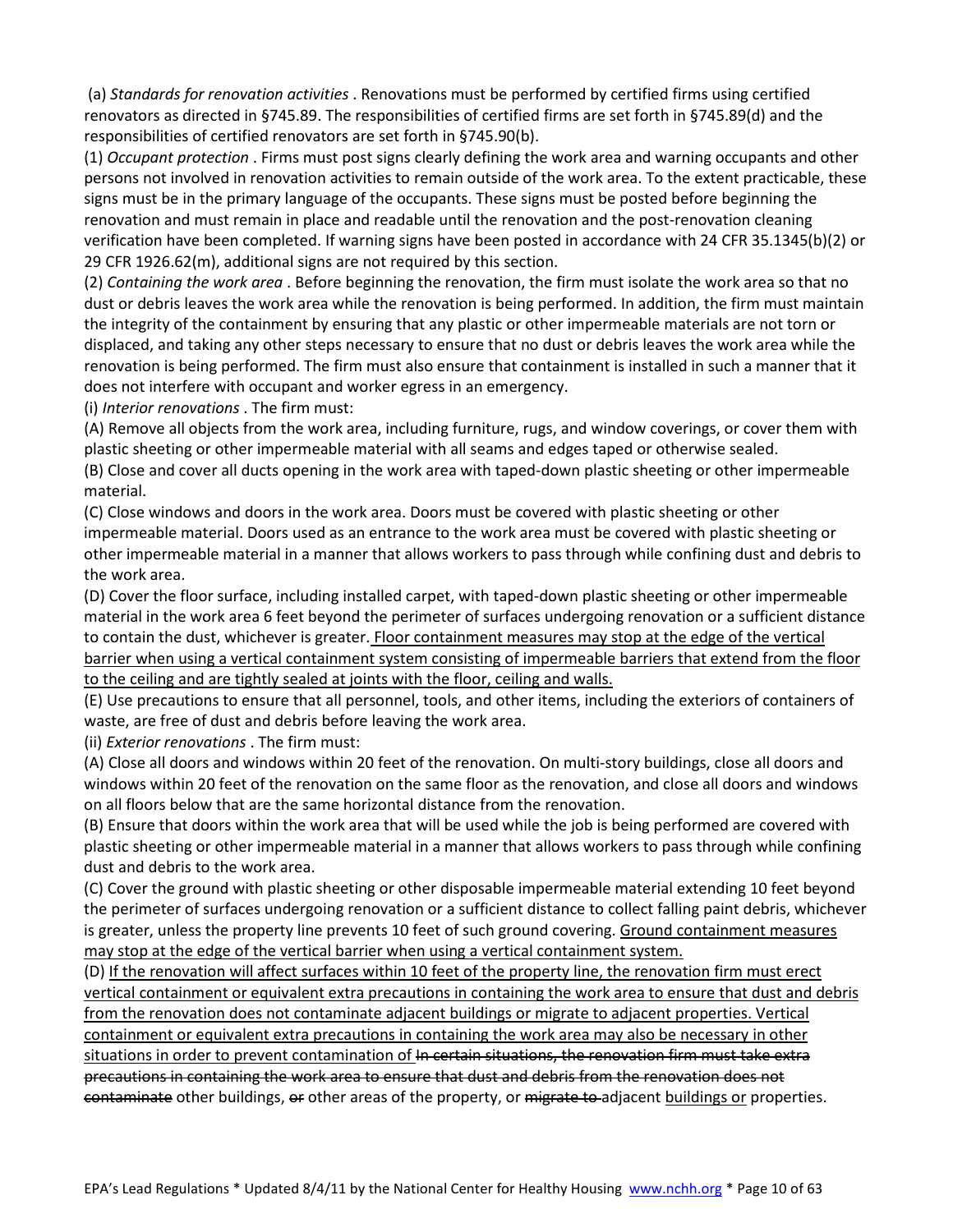(3) *Prohibited and restricted practices.* The work practices listed below shall beare prohibited or restricted during a renovation as follows:

(i) Open-flame burning or torching of lead-based paint is prohibited.

(ii) The use of machines that designed to remove lead-based paint or other surface coatings through high speed operation such as sanding, grinding, power planing, needle gun, abrasive blasting, or sandblasting, is prohibited on painted surfaces unless such machines have shrouds or containment systems and are equipped with a HEPA vacuum attachment to collect dust and debris at the point of generation are used with HEPA exhaust control. Machines must be operated so that no visible dust or release of air occurs outside the shroud or containment system.

(iii) Operating a heat gun on painted surfaces is permitted only at temperatures below  $1.100$  degrees Fahrenheit.

(4) *Waste from renovations* —(i) Waste from renovation activities must be contained to prevent releases of dust and debris before the waste is removed from the work area for storage or disposal. If a chute is used to remove waste from the work area, it must be covered.

(ii) At the conclusion of each work day and at the conclusion of the renovation, waste that has been collected from renovation activities must be stored under containment, in an enclosure, or behind a barrier that prevents release of dust and debris out of the work area and prevents access to dust and debris.

(iii) When the firm transports waste from renovation activities, the firm must contain the waste to prevent release of dust and debris.

(5) *Cleaning the work area* . After the renovation has been completed, the firm must clean the work area until no dust, debris or residue remains.

(i) *Interior and exterior renovations* . The firm must:

(A) Collect all paint chips and debris and, without dispersing any of it, seal this material in a heavy-duty bag.

(B) Remove the protective sheeting. Mist the sheeting before folding it, fold the dirty side inward, and either tape shut to seal or seal in heavy-duty bags. Sheeting used to isolate contaminated rooms from non-

contaminated rooms must remain in place until after the cleaning and removal of other sheeting. Dispose of the sheeting as waste.

(ii) *Additional cleaning for interior renovations* . The firm must clean all objects and surfaces in the work area and within 2 feet of the work area in the following manner, cleaning from higher to lower:

(A) *Walls* . Clean walls starting at the ceiling and working down to the floor by either vacuuming with a HEPA vacuum or wiping with a damp cloth.

(B) *Remaining surfaces* . Thoroughly vacuum all remaining surfaces and objects in the work area, including furniture and fixtures, with a HEPA vacuum. The HEPA vacuum must be equipped with a beater bar when vacuuming carpets and rugs*.*

(C) Wipe all remaining surfaces and objects in the work area, except for carpeted or upholstered surfaces, with a damp cloth. Mop uncarpeted floors thoroughly, using a mopping method that keeps the wash water separate from the rinse water, such as the 2-bucket mopping method, or using a wet mopping system.

(b) *Standards for post-renovation cleaning verification* —(1) *Interiors* . (i) A certified renovator must perform a visual inspection to determine whether dust, debris or residue is still present. If dust, debris or residue is present, these conditions must be removed by re-cleaning and another visual inspection must be performed. (ii) After a successful visual inspection, a certified renovator must:

(A) Verify that each windowsill in the work area has been adequately cleaned, using the following procedure. ( *1* ) Wipe the windowsill with a wet disposable cleaning cloth that is damp to the touch. If the cloth matches or is lighter than the cleaning verification card, the windowsill has been adequately cleaned.

( *2* ) If the cloth does not match and is darker than the cleaning verification card, re-clean the windowsill as directed in paragraphs (a)(5)(ii)(B) and (a)(5)(ii)(C) of this section, then either use a new cloth or fold the used cloth in such a way that an unused surface is exposed, and wipe the surface again. If the cloth matches or is lighter than the cleaning verification card, that windowsill has been adequately cleaned.

( *3* ) If the cloth does not match and is darker than the cleaning verification card, wait for 1 hour or until the surface has dried completely, whichever is longer.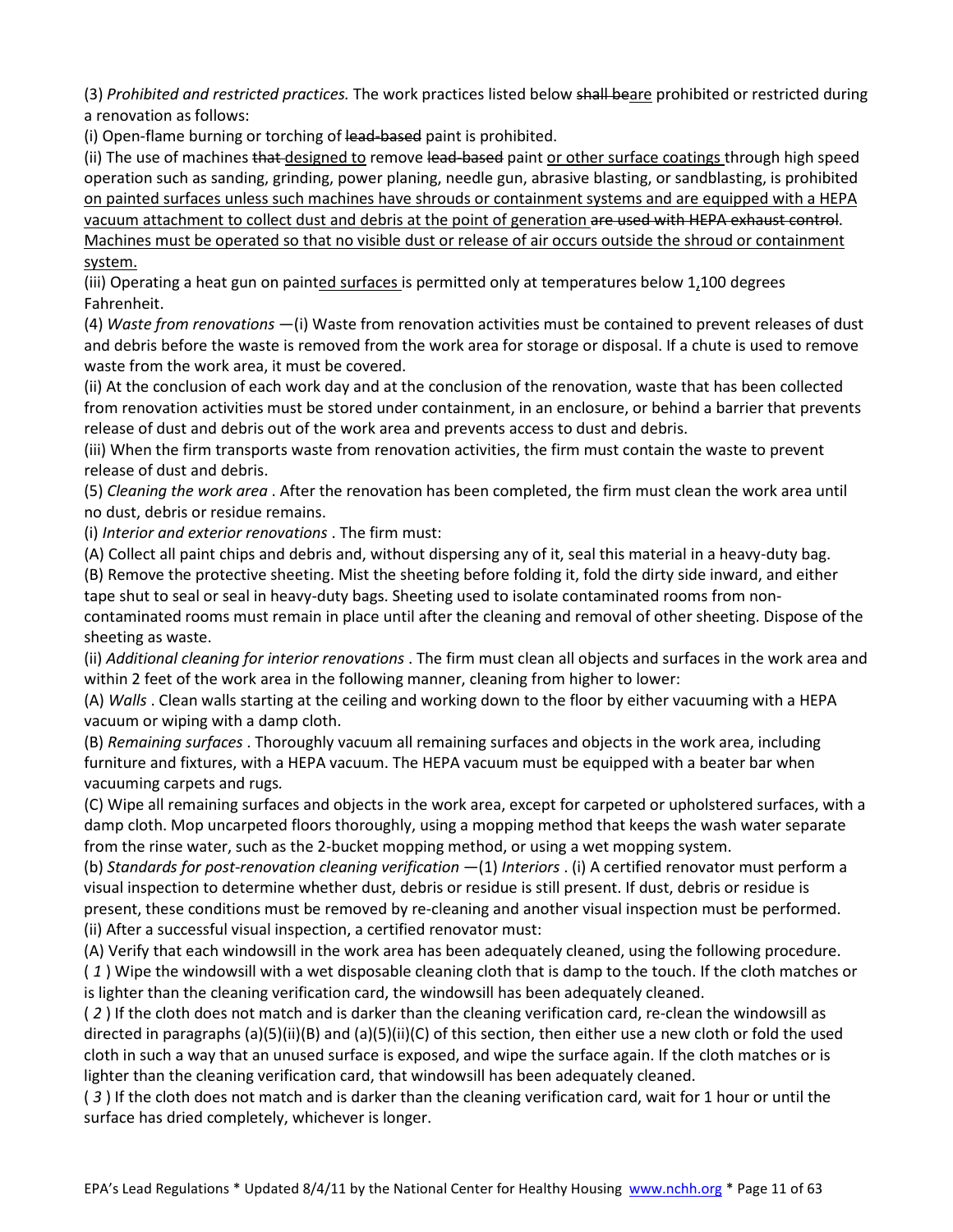( *4* )After waiting for the windowsill to dry, wipe the windowsill with a dry disposable cleaning cloth. After this wipe, the windowsill has been adequately cleaned.

(B) Wipe uncarpeted floors and countertops within the work area with a wet disposable cleaning cloth. Floors must be wiped using an application device with a long handle and a head to which the cloth is attached. The cloth must remain damp at all times while it is being used to wipe the surface for post-renovation cleaning verification. If the surface within the work area is greater than 40 square feet, the surface within the work area must be divided into roughly equal sections that are each less than 40 square feet. Wipe each such section separately with a new wet disposable cleaning cloth. If the cloth used to wipe each section of the surface within the work area matches the cleaning verification card, the surface has been adequately cleaned.

( *1* ) If the cloth used to wipe a particular surface section does not match the cleaning verification card, re-clean that section of the surface as directed in paragraphs (a)(5)(ii)(B) and (a)(5)(ii)(C) of this section, then use a new wet disposable cleaning cloth to wipe that section again. If the cloth matches the cleaning verification card, that section of the surface has been adequately cleaned.

( *2* ) If the cloth used to wipe a particular surface section does not match the cleaning verification card after the surface has been re-cleaned, wait for 1 hour or until the entire surface within the work area has dried completely, whichever is longer.

( *3* ) After waiting for the entire surface within the work area to dry, wipe each section of the surface that has not yet achieved post-renovation cleaning verification with a dry disposable cleaning cloth. After this wipe, that section of the surface has been adequately cleaned.

(iii) When the work area passes the post-renovation cleaning verification, remove the warning signs.

(2) *Exteriors* . A certified renovator must perform a visual inspection to determine whether dust, debris or residue is still present on surfaces in and below the work area, including windowsills and the ground. If dust, debris or residue is present, these conditions must be eliminated and another visual inspection must be performed. When the area passes the visual inspection, remove the warning signs.

(c) *Optional dust clearance testing* . Cleaning verification need not be performed if the contract between the renovation firm and the person contracting for the renovation or another Federal, State, Territorial, Tribal, or local law or regulation requires:

(1) The renovation firm to perform dust clearance sampling at the conclusion of a renovation covered by this subpart.

(2) The dust clearance samples are required to be collected by a certified inspector, risk assessor or dust sampling technician.

(3) The renovation firm is required to re-clean the work area until the dust clearance sample results are below the clearance standards in §745.227(e)(8) or any applicable State, Territorial, Tribal, or local standard.

(d) *Activities conducted after post-renovation cleaning verification*. Activities that do not disturb paint, such as applying paint to walls that have already been prepared, are not regulated by this subpart if they are conducted after post-renovation cleaning verification has been performed.

[73 FR 21761, Apr. 22, 2008]

# <span id="page-11-0"></span>**§ 745.86 Recordkeeping and reporting requirements.**

(a) Firms performing renovations must retain and, if requested, make available to EPA all records necessary to demonstrate compliance with this subpart for a period of 3 years following completion of the renovation. This 3–year retention requirement does not supersede longer obligations required by other provisions for retaining the same documentation, including any applicable State or Tribal laws or regulations.

(b) Records that must be retained pursuant to paragraph (a) of this section shall include (where applicable): (1) Records or reports certifying that a determination had been made that lead-based paint was not present on

the components affected by the renovation, as described in §745.82(a). These records or reports include: (i) Reports prepared by a certified inspector or certified risk assessor (certified pursuant to either Federal regulations at §745.226 or an EPA-authorized State or Tribal certification program).

(ii) Records prepared by a certified renovator after using EPA-recognized test kits, including an identification of the manufacturer and model of any test kits used, a description of the components that were tested including their locations, and the result of each test kit used.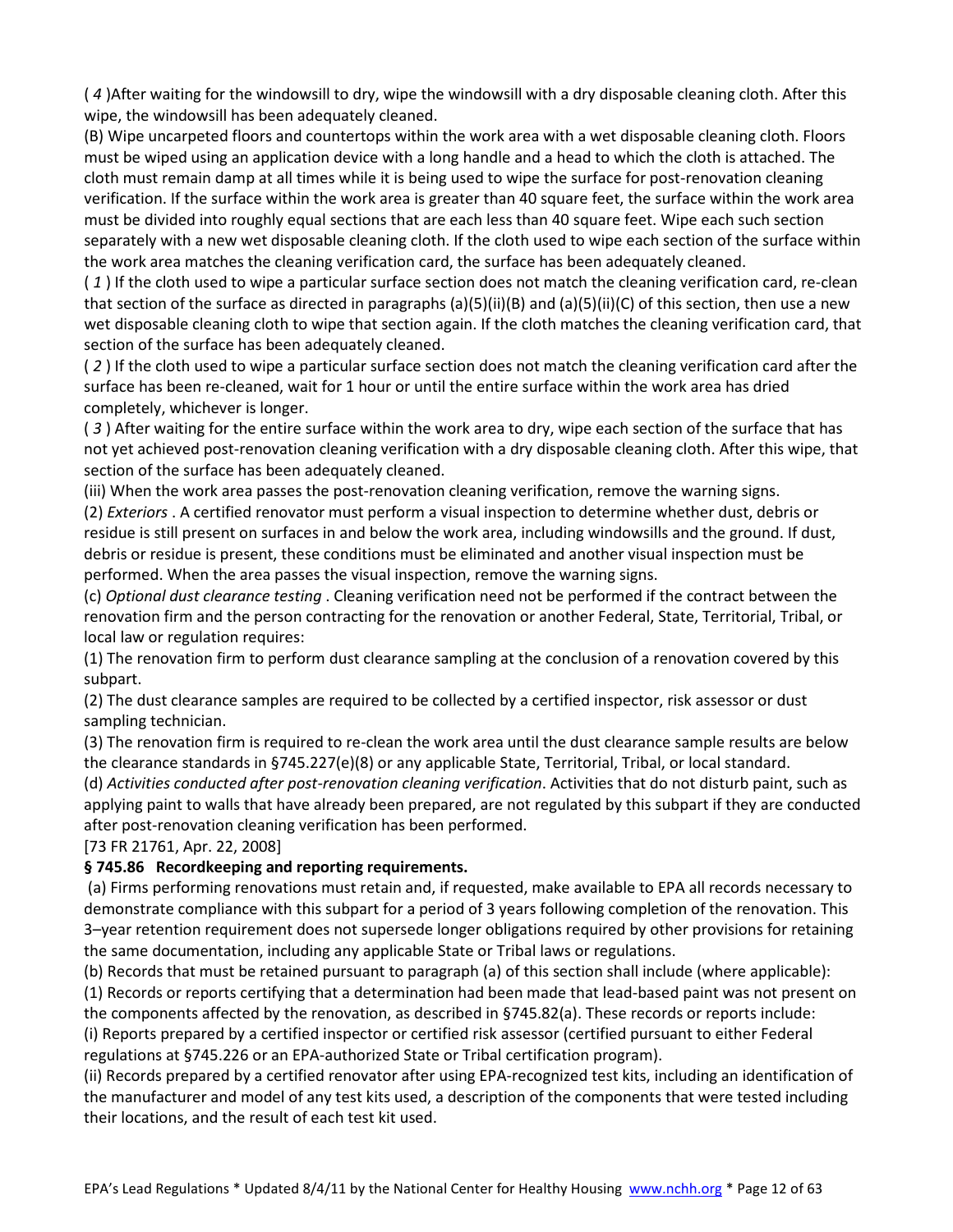(iii) Records prepared by a certified renovator after collecting paint chip samples, including a description of the components that were tested including their locations, the name and address of the NLLAP-recognized entity performing the analysis, and the results for each sample.

(2) Signed and dated acknowledgments of receipt as described in  $\S 745.84(a)(1)(i)$ ,  $(a)(2)(i)$ ,  $(b)(1)(i)$ ,  $(c)(1)(i)(A)$ , and  $(c)(1)(ii)(A)$ .

(3) Certifications of attempted delivery as described in  $\S$ 745.84(a)(2)(i) and (c)(1)(ii)(A).

(4) Certificates of mailing as described in  $\S745.84(a)(1)(ii)$ , (a)(2)(ii), (b)(1)(ii), (c)(1)(i)(B), and (c)(1)(ii)(B).

(5) Records of notification activities performed regarding common area renovations, as described in

§745.84(b)(3) and (b)(4), and renovations in child-occupied facilities, as described in §745.84(c)(2).

(6) Documentation of compliance with the requirements of §745.85, including documentation that a certified renovator was assigned to the project, that the certified renovator provided on-the-job training for workers used on the project, that the certified renovator performed or directed workers who performed all of the tasks described in §745.85(a), and that the certified renovator performed the post-renovation cleaning verification described in §745.85(b). If the renovation firm was unable to comply with all of the requirements of this rule due to an emergency as defined in §745.82, the firm must document the nature of the emergency and the provisions of the rule that were not followed. This documentation must include a copy of the certified renovator's training certificate, and a certification by the certified renovator assigned to the project that: (i) Training was provided to workers (topics must be identified for each worker).

(ii) Warning signs were posted at the entrances to the work area.

(iii) If test kits were used, that the specified brand of kits was used at the specified locations and that the results were as specified.

(iv) If paint chip samples were collected, that the samples were collected at the specified locations, that the specified NLLAP-recognized laboratory analyzed the samples, and that the results were as specified.

(v)The work area was contained by:

(A) Removing or covering all objects in the work area (interiors).

(B) Closing and covering all HVAC ducts in the work area (interiors).

(C) Closing all windows in the work area (interiors) or closing all windows in and within 20 feet of the work area (exteriors).

(D) Closing and sealing all doors in the work area (interiors) or closing and sealing all doors in and within 20 feet of the work area (exteriors).

(E) Covering doors in the work area that were being used to allow passage but prevent spread of dust.

(F) Covering the floor surface, including installed carpet, with taped-down plastic sheeting or other impermeable material in the work area 6 feet beyond the perimeter of surfaces undergoing renovation or a sufficient distance to contain the dust, whichever is greater (interiors) or covering the ground with plastic sheeting or other disposable impermeable material anchored to the building extending 10 feet beyond the perimeter of surfaces undergoing renovation or a sufficient distance to collect falling paint debris, whichever is greater, unless the property line prevents 10 feet of such ground covering, weighted down by heavy objects (exteriors).

(G) Installing (if necessary) vertical containment to prevent migration of dust and debris to adjacent property (exteriors).

(vi) Waste was contained on-site and while being transported off-site.

(vii) The work area was properly cleaned after the renovation by:

(A) Picking up all chips and debris, misting protective sheeting, folding it dirty side inward, and taping it for removal.

(B) Cleaning the work area surfaces and objects using a HEPA vacuum and/or wet cloths or mops (interiors). (viii) The certified renovator performed the post-renovation cleaning verification (the results of which must be briefly described, including the number of wet and dry cloths used).

(c)(1) When the final invoice for the renovation is delivered or within 30 days of the completion of the renovation, whichever is earlier, the renovation firm must provide information pertaining to compliance with this subpart to the following persons:

(i) The owner of the building; and, if different,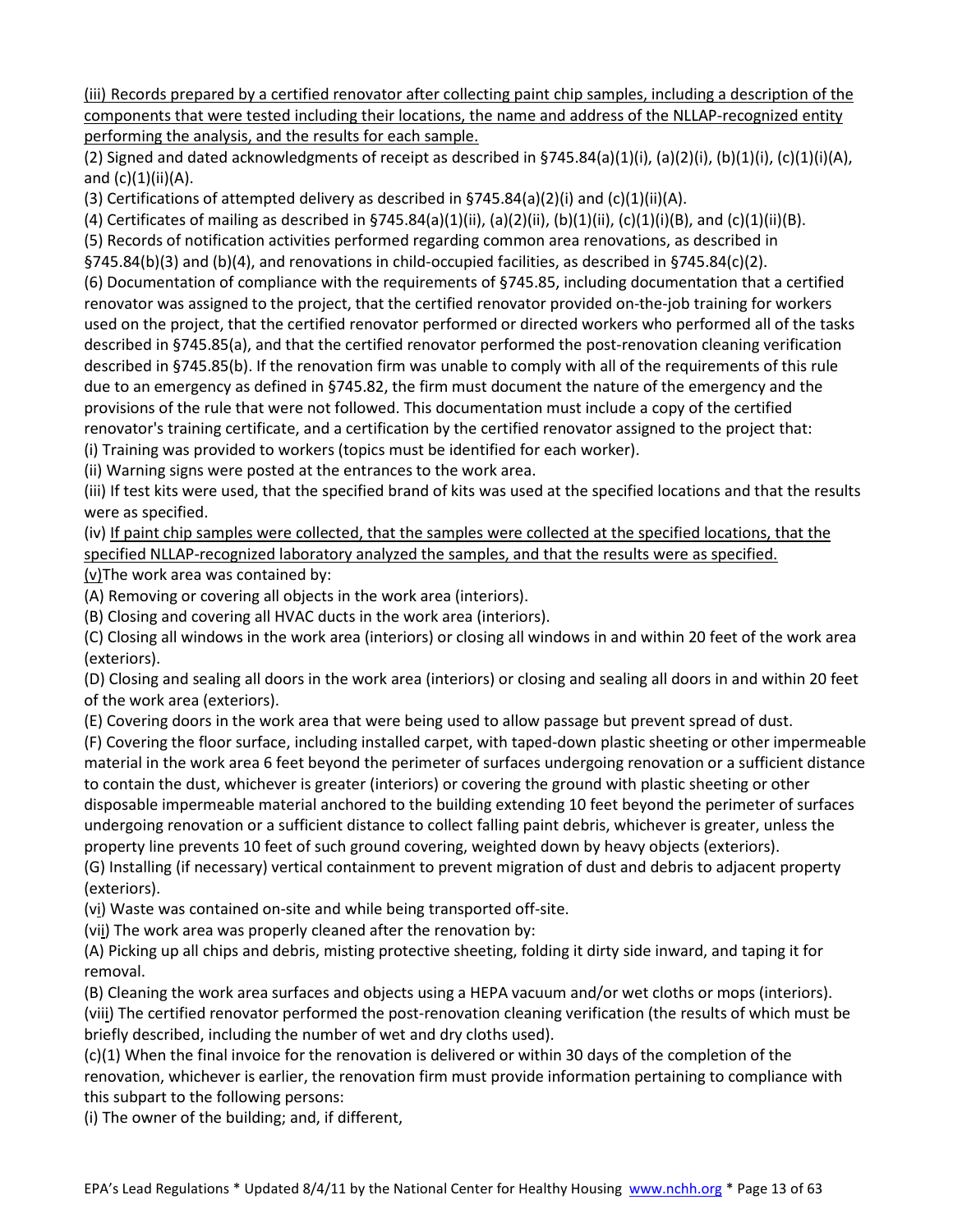(ii) An adult occupant of the residential dwelling, if the renovation took place within a residential dwelling, or an adult representative of the child-occupied facility, if the renovation took place within a child-occupied facility. (2) When performing renovations in common areas of multi-unit target housing, renovation firms must post the information required by this subpart or instructions on how interested occupants can obtain a copy of this information. This information must be posted in areas where it is likely to be seen by the occupants of all of the affected units.

(3) The information required to be provided by paragraph (c) of this section may be provided by completing the sample form titled "Sample Renovation Recordkeeping Checklist" or a similar form containing the test kit information required by §745.86(b)(1)(ii) and the training and work practice compliance information required by §745.86(b)(6).

(d) If dust clearance sampling is performed in lieu of cleaning verification as permitted by §745.85(c), the renovation firm must provide, when the final invoice for the renovation is delivered or within 30 days of the completion of the renovation, whichever is earlier, a copy of the dust sampling report to:

(1) The owner of the building; and, if different,

(2) An adult occupant of the residential dwelling, if the renovation took place within a residential dwelling, or an adult representative of the child-occupied facility, if the renovation took place within a child-occupied facility. (3) When performing renovations in common areas of multi-unit target housing, renovation firms must post these dust sampling reports or information on how interested occupants of the housing being renovated can obtain a copy of the report. This information must be posted in areas where they are likely to be seen by the occupants of all of the affected units.

[73 FR 21761, Apr. 22, 2008, as amended at 75 FR 24819, May 6, 2010]

#### <span id="page-13-0"></span>**§ 745.87 Enforcement and inspections.**

(a) Failure or refusal to comply with any provision of this subpart is a violation of TSCA section 409 (15 U.S.C. 2689).

(b) Failure or refusal to establish and maintain records or to make available or permit access to or copying of records, as required by this subpart, is a violation of TSCA sections 15 and 409 (15 U.S.C. 2614 and 2689). (c) Failure or refusal to permit entry or inspection as required by 40 CFR 745.87 and TSCA section 11 (15 U.S.C. 2610) is a violation of sections 15 and 409 (15 U.S.C. 2614 and 2689).

(d) Violators may be subject to civil and criminal sanctions pursuant to TSCA section 16 (15 U.S.C. 2615) for each violation.

(e) Lead-based paint is assumed to be present at renovations covered by this subpart. EPA may conduct inspections and issue subpoenas pursuant to the provisions of TSCA section 11 (15 U.S.C. 2610) to ensure compliance with this subpart.

[63 FR 29919, June 1, 1998, as amended at 73 FR 21763, Apr. 22, 2008]

# <span id="page-13-1"></span>**§ 745.88 Recognized test kits.**

(a) Effective June 23, 2008, EPA recognizes the test kits that have been determined by National Institute of Standards and Technology research to meet the negative response criteria described in paragraph (c)(1) of this section. This recognition will last until EPA publicizes its recognition of the first test kit that meets both the negative response and positive response criteria in paragraph (c) of this section.

(b) No other test kits will be recognized until they are tested through EPA's Environmental Technology Verification Program or other equivalent EPA approved testing program.

(1) Effective September 1, 2008, to initiate the testing process, a test kit manufacturer must submit a sufficient number of kits, along with the instructions for using the kits, to EPA. The test kit manufacturer should first visit the following website for information on where to apply: *http://www.epa.gov/etv/howtoapply.html* .

(2) After the kit has been tested through the Environmental Technology Verification Program or other equivalent approved EPA testing program, EPA will review the report to determine whether the required criteria have been met.

(3) Before September 1, 2010, test kits must meet only the negative response criteria in paragraph (c)(1) of this section. The recognition of kits that meet only this criteria will last until EPA publicizes its recognition of the first test kits that meets both of the criteria in paragraph (c) of this section.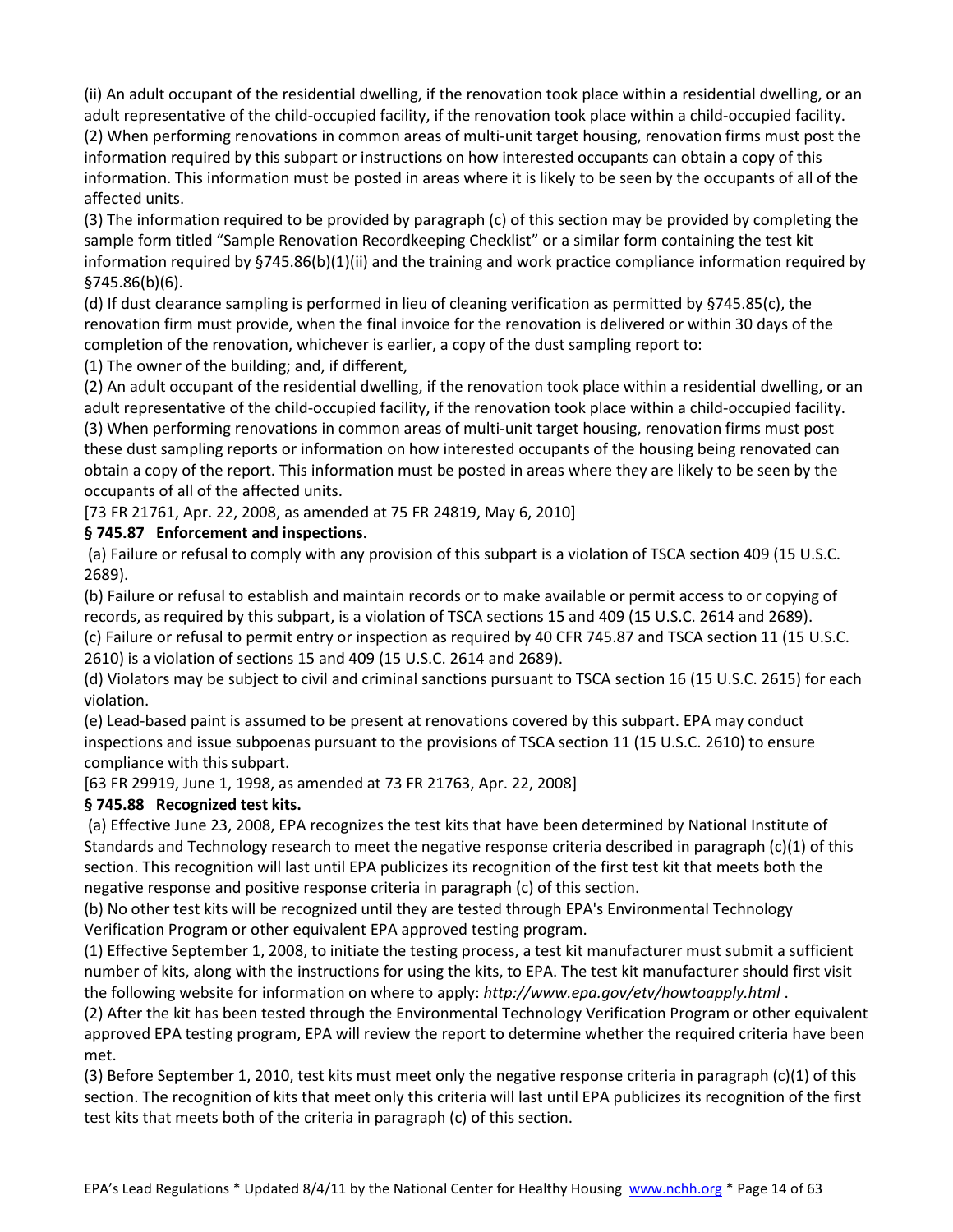(4) After September 1, 2010, test kits must meet both of the criteria in paragraph (c) of this section.

(5) If the report demonstrates that the kit meets the required criteria, EPA will issue a notice of recognition to the kit manufacturer, provide them with the report, and post the information on EPA's website.

(6) If the report demonstrates that the kit does not meet the required criteria, EPA will notify the kit manufacturer and provide them with the report.

(c) *Response criteria* —(1) *Negative response criteria.* For paint containing lead at or above the regulated level, 1.0 mg/cm<sup>2</sup> or 0.5% by weight, a demonstrated probability (with 95% confidence) of a negative response less than or equal to 5% of the time.

(2) *Positive response criteria.* For paint containing lead below the regulated level, 1.0 mg/cm<sup>2</sup> or 0.5% by weight, a demonstrated probability (with 95% confidence) of a positive response less than or equal to 10% of the time. [73 FR 21763, Apr. 22, 2008]

# <span id="page-14-0"></span>**§ 745.89 Firm certification.**

(a) *Initial certification* . (1) Firms that perform renovations for compensation must apply to EPA for certification to perform renovations or dust sampling. To apply, a firm must submit to EPA a completed "Application for Firms," signed by an authorized agent of the firm, and pay at least the correct amount of fees. If a firm pays more than the correct amount of fees, EPA will reimburse the firm for the excess amount.

(2) After EPA receives a firm's application, EPA will take one of the following actions within 90 days of the date the application is received:

(i) EPA will approve a firm's application if EPA determines that it is complete and that the environmental compliance history of the firm, its principals, or its key employees does not show an unwillingness or inability to maintain compliance with environmental statutes or regulations. An application is complete if it contains all of the information requested on the form and includes at least the correct amount of fees. When EPA approves a firm's application, EPA will issue the firm a certificate with an expiration date not more than 5 years from the date the application is approved. EPA certification allows the firm to perform renovations covered by this section in any State or Indian Tribal area that does not have a renovation program that is authorized under subpart Q of this part.

(ii) EPA will request a firm to supplement its application if EPA determines that the application is incomplete. If EPA requests a firm to supplement its application, the firm must submit the requested information or pay the additional fees within 30 days of the date of the request.

(iii) EPA will not approve a firm's application if the firm does not supplement its application in accordance with paragraph (a)(2)(ii) of this section or if EPA determines that the environmental compliance history of the firm, its principals, or its key employees demonstrates an unwillingness or inability to maintain compliance with environmental statutes or regulations. EPA will send the firm a letter giving the reason for not approving the application. EPA will not refund the application fees. A firm may reapply for certification at any time by filing a new, complete application that includes the correct amount of fees.

(b) *Re-certification* . To maintain its certification, a firm must be re-certified by EPA every 5 years.

(1) *Timely and complete application* . To be re-certified, a firm must submit a complete application for recertification. A complete application for re-certification includes a completed "Application for Firms" which contains all of the information requested by the form and is signed by an authorized agent of the firm, noting on the form that it is submitted as a re-certification. A complete application must also include at least the correct amount of fees. If a firm pays more than the correct amount of fees, EPA will reimburse the firm for the excess amount.

(i) An application for re-certification is timely if it is postmarked 90 days or more before the date the firm's current certification expires. If the firm's application is complete and timely, the firm's current certification will remain in effect until its expiration date or until EPA has made a final decision to approve or disapprove the recertification application, whichever is later.

(ii) If the firm submits a complete re-certification application less than 90 days before its current certification expires, and EPA does not approve the application before the expiration date, the firm's current certification will expire and the firm will not be able to conduct renovations until EPA approves its re-certification application.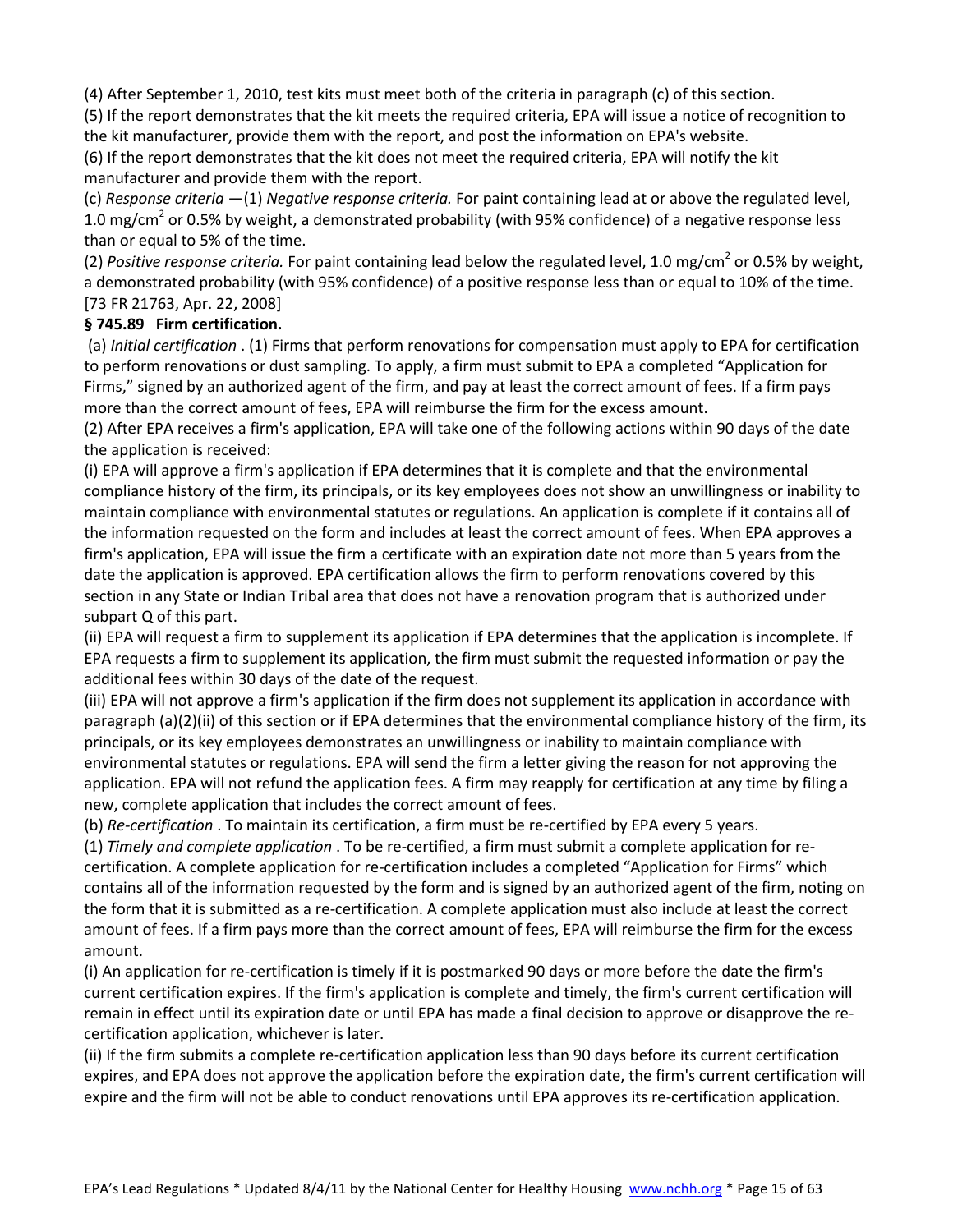(iii) If the firm fails to obtain recertification before the firm's current certification expires, the firm must not perform renovations or dust sampling until it is certified anew pursuant to paragraph (a) of this section. (2) *EPA action on an application* . After EPA receives a firm's application for re-certification, EPA will review the application and take one of the following actions within 90 days of receipt:

(i) EPA will approve a firm's application if EPA determines that it is timely and complete and that the environmental compliance history of the firm, its principals, or its key employees does not show an unwillingness or inability to maintain compliance with environmental statutes or regulations. When EPA approves a firm's application for re-certification, EPA will issue the firm a new certificate with an expiration date 5 years from the date that the firm's current certification expires. EPA certification allows the firm to perform renovations or dust sampling covered by this section in any State or Indian Tribal area that does not have a renovation program that is authorized under subpart Q of this part.

(ii) EPA will request a firm to supplement its application if EPA determines that the application is incomplete. (iii) EPA will not approve a firm's application if it is not received or is not complete as of the date that the firm's current certification expires, or if EPA determines that the environmental compliance history of the firm, its principals, or its key employees demonstrates an unwillingness or inability to maintain compliance with environmental statutes or regulations. EPA will send the firm a letter giving the reason for not approving the application. EPA will not refund the application fees. A firm may reapply for certification at any time by filing a new application and paying the correct amount of fees.

(c) *Amendment of certification* . A firm must amend its certification within 90 days of the date a change occurs to information included in the firm's most recent application. If the firm fails to amend its certification within 90 days of the date the change occurs, the firm may not perform renovations or dust sampling until its certification is amended.

(1) To amend a certification, a firm must submit a completed "Application for Firms," signed by an authorized agent of the firm, noting on the form that it is submitted as an amendment and indicating the information that has changed. The firm must also pay at least the correct amount of fees.

(2) If additional information is needed to process the amendment, or the firm did not pay the correct amount of fees, EPA will request the firm to submit the necessary information or fees. The firm's certification is not amended until the firm complies with the request.

(3) Amending a certification does not affect the certification expiration date.

(d) *Firm responsibilities* . Firms performing renovations must ensure that:

(1) All individuals performing renovation activities on behalf of the firm are either certified renovators or have been trained by a certified renovator in accordance with §745.90.

(2) A certified renovator is assigned to each renovation performed by the firm and discharges all of the certified renovator responsibilities identified in §745.90.

(3) All renovations performed by the firm are performed in accordance with the work practice standards in §745.85.

(4) The pre-renovation education requirements of §745.84 have been performed.

(5) The recordkeeping requirements of §745.86 are met.

[73 FR 21764, Apr. 22, 2008]

# <span id="page-15-0"></span>**§ 745.90 Renovator certification and dust sampling technician certification.**

(a) *Renovator certification and dust sampling technician certification*. (1) To become a certified renovator or certified dust sampling technician, an individual must successfully complete the appropriate course accredited by EPA under §745.225 or by a State or Tribal program that is authorized under subpart Q of this part. The course completion certificate serves as proof of certification. EPA renovator certification allows the certified individual to perform renovations covered by this section in any State or Indian Tribal area that does not have a renovation program that is authorized under subpart Q of this part. EPA dust sampling technician certification allows the certified individual to perform dust clearance sampling under §745.85(c) in any State or Indian Tribal area that does not have a renovation program that is authorized under subpart Q of this part.

(2) Individuals who have successfully completed an accredited abatement worker or supervisor course, or individuals who have successfully completed an EPA, HUD, or EPA/HUD model renovation training course before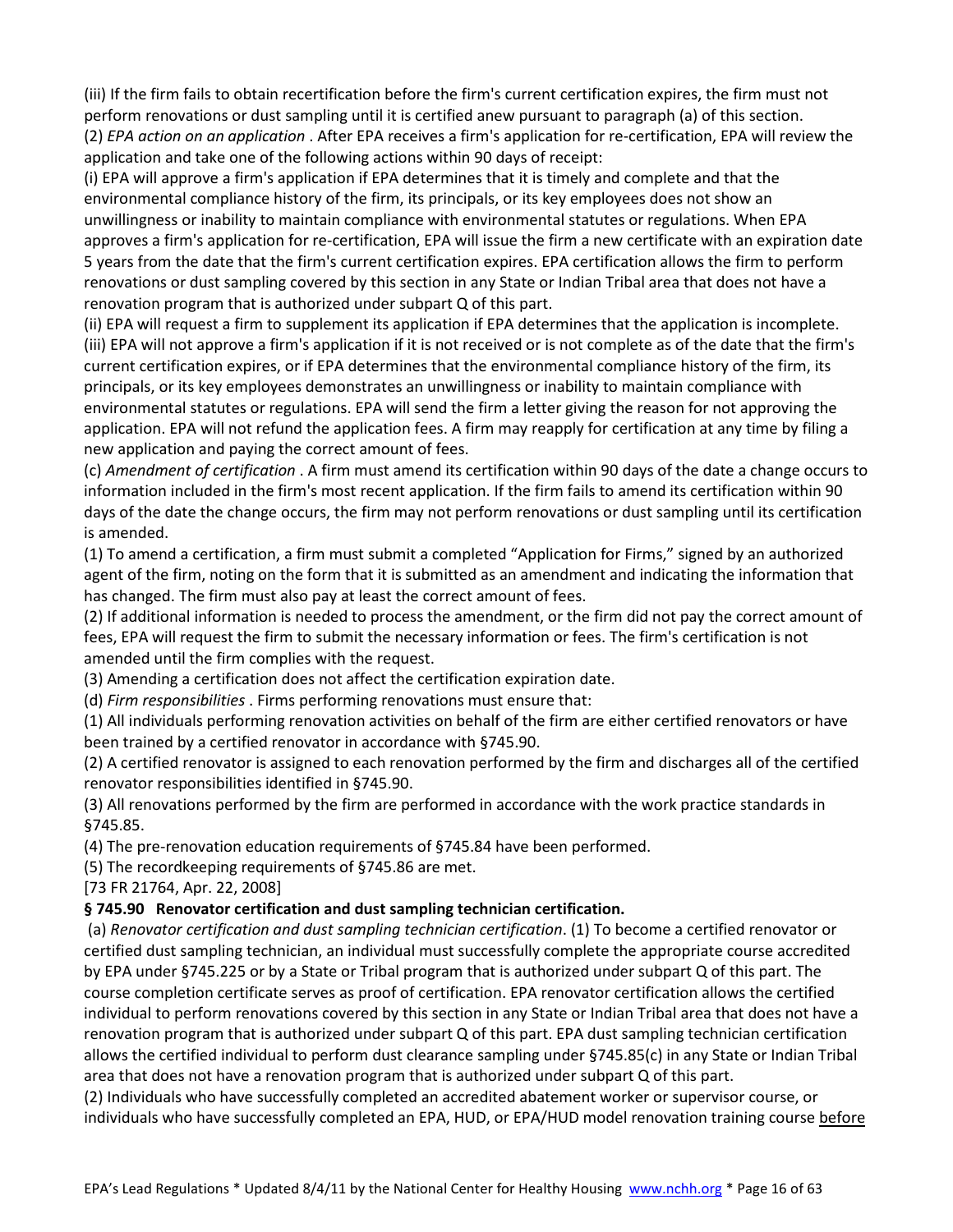October 4, 2011 may take an accredited refresher renovator training course in lieu of the initial renovator training course to become a certified renovator.

(3) Individuals who have successfully completed an accredited lead-based paint inspector or risk assessor course before October 4, 2011 may take an accredited refresher dust sampling technician course in lieu of the initial training to become a certified dust sampling technician. Individuals who are currently certified as lead-based paint inspectors or risk assessors may act as certified dust sampling technicians without further training.

(4) To maintain renovator certification or dust sampling technician certification, an individual must complete a renovator or dust sampling technician refresher course accredited by EPA under §745.225 or by a State or Tribal program that is authorized under subpart Q of this part within 5 years of the date the individual completed the initial course described in paragraph (a)(1) of this section. If the individual does not complete a refresher course within this time, the individual must re-take the initial course to become certified again. Individuals who complete a renovator course accredited by EPA before April 22, 2010, must complete an EPA-accredited renovator refresher course before July 1, 2015, to maintain renovator certification.

(b) *Renovator responsibilities* . Certified renovators are responsible for ensuring compliance with §745.85 at all renovations to which they are assigned. A certified renovator:

(1) Must perform all of the tasks described in §745.85(b) and must either perform or direct workers who perform all of the tasks described in §745.85(a).

(2) Must provide training to workers on the work practices required by  $\S$  745.85(a) that they will be using in performing their assigned tasks.

(3) Must be physically present at the work site when the signs required by §745.85(a)(1) are posted, while the work area containment required by §745.85(a)(2) is being established, and while the work area cleaning required by §745.85(a)(5) is performed.

(4) Must regularly direct work being performed by other individuals to ensure that the work practices required by § 745.85(a) are being followed, including maintaining the integrity of the containment barriers and ensuring that dust or debris does not spread beyond the work area.

(5) Must be available, either on-site or by telephone, at all times that renovations are being conducted.

(6) When requested by the party contracting for renovation services, must use an acceptable test kit to determine whether components to be affected by the renovation contain lead-based paint.

(7) Must have with them at the work site copies of their initial course completion certificate and their most recent refresher course completion certificate.

(8) Must prepare the records required by  $\S$ 745.86(b)(1) (ii) and  $\leftrightarrow$  (6).

(c) *Dust sampling technician responsibilities* . When performing optional dust clearance sampling under §745.85(c), a certified dust sampling technician:

(1) Must collect dust samples in accordance with §745.227(e)(8), must send the collected samples to a laboratory recognized by EPA under TSCA section 405(b), and must compare the results to the clearance levels in accordance with §745.227(e)(8).

(2) Must have with them at the work site copies of their initial course completion certificate and their most recent refresher course completion certificate.

[73 FR 21765, Apr. 22, 2008, as amended at 75 FR 24819, May 6, 2010]

#### <span id="page-16-0"></span>**§ 745.91 Suspending, revoking, or modifying an individual's or firm's certification.**

(a)(1) *Grounds for suspending, revoking, or modifying an individual's certification* . EPA may suspend, revoke, or modify an individual's certification if the individual fails to comply with Federal lead-based paint statutes or regulations. EPA may also suspend, revoke, or modify a certified renovator's certification if the renovator fails to ensure that all assigned renovations comply with §745.85. In addition to an administrative or judicial finding of violation, execution of a consent agreement in settlement of an enforcement action constitutes, for purposes of this section, evidence of a failure to comply with relevant statutes or regulations.

(2) *Grounds for suspending, revoking, or modifying a firm's certification* . EPA may suspend, revoke, or modify a firm's certification if the firm:

(i) Submits false or misleading information to EPA in its application for certification or re-certification.

(ii) Fails to maintain or falsifies records required in §745.86.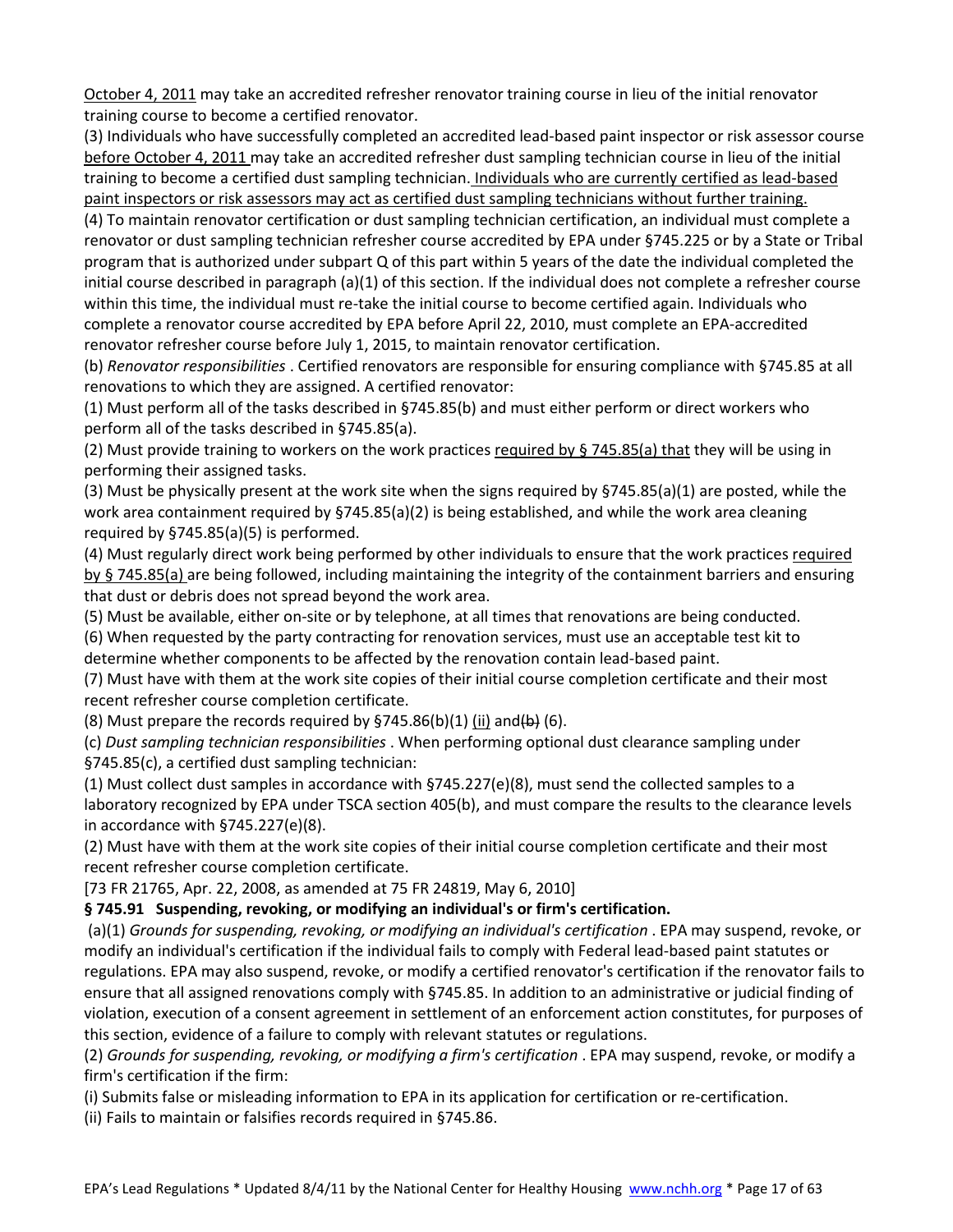(iii) Fails to comply, or an individual performing a renovation on behalf of the firm fails to comply, with Federal lead-based paint statutes or regulations. In addition to an administrative or judicial finding of violation, execution of a consent agreement in settlement of an enforcement action constitutes, for purposes of this section, evidence of a failure to comply with relevant statutes or regulations.

(b) *Process for suspending, revoking, or modifying certification* . (1) Prior to taking action to suspend, revoke, or modify an individual's or firm's certification, EPA will notify the affected entity in writing of the following:

(i) The legal and factual basis for the proposed suspension, revocation, or modification.

(ii) The anticipated commencement date and duration of the suspension, revocation, or modification.

(iii) Actions, if any, which the affected entity may take to avoid suspension, revocation, or modification, or to receive certification in the future.

(iv) The opportunity and method for requesting a hearing prior to final suspension, revocation, or modification. (2) If an individual or firm requests a hearing, EPA will:

(i) Provide the affected entity an opportunity to offer written statements in response to EPA's assertions of the legal and factual basis for its proposed action.

(ii) Appoint an impartial official of EPA as Presiding Officer to conduct the hearing.

(3) The Presiding Officer will:

(i) Conduct a fair, orderly, and impartial hearing within 90 days of the request for a hearing.

(ii) Consider all relevant evidence, explanation, comment, and argument submitted.

(iii) Notify the affected entity in writing within 90 days of completion of the hearing of his or her decision and order. Such an order is a final agency action which may be subject to judicial review. The order must contain the commencement date and duration of the suspension, revocation, or modification.

(4) If EPA determines that the public health, interest, or welfare warrants immediate action to suspend the certification of any individual or firm prior to the opportunity for a hearing, it will:

(i) Notify the affected entity in accordance with paragraph  $(b)(1)(i)$  through  $(b)(1)(iii)$  of this section, explaining why it is necessary to suspend the entity's certification before an opportunity for a hearing.

(ii) Notify the affected entity of its right to request a hearing on the immediate suspension within 15 days of the suspension taking place and the procedures for the conduct of such a hearing.

(5) Any notice, decision, or order issued by EPA under this section, any transcript or other verbatim record of oral testimony, and any documents filed by a certified individual or firm in a hearing under this section will be available to the public, except as otherwise provided by section 14 of TSCA or by part 2 of this title. Any such hearing at which oral testimony is presented will be open to the public, except that the Presiding Officer may exclude the public to the extent necessary to allow presentation of information which may be entitled to confidential treatment under section 14 of TSCA or part 2 of this title.

(6) EPA will maintain a publicly available list of entities whose certification has been suspended, revoked, modified, or reinstated.

(7) Unless the decision and order issued under paragraph (b)(3)(iii) of this section specify otherwise:

(i) An individual whose certification has been suspended must take a refresher training course (renovator or dust sampling technician) in order to make his or her certification current.

(ii) An individual whose certification has been revoked must take an initial renovator or dust sampling technician course in order to become certified again.

(iii) A firm whose certification has been revoked must reapply for certification after the revocation ends in order to become certified again. If the firm's certification has been suspended and the suspension ends less than 5 years after the firm was initially certified or re-certified, the firm does not need to do anything to re-activate its certification.

[73 FR 21765, Apr. 22, 2008]

#### <span id="page-17-0"></span>**§ 745.92 Fees for the accreditation of renovation and dust sampling technician training and the certification of renovation firms.**

(a) *Persons who must pay fees* . Fees in accordance with paragraph (b) of this section must be paid by: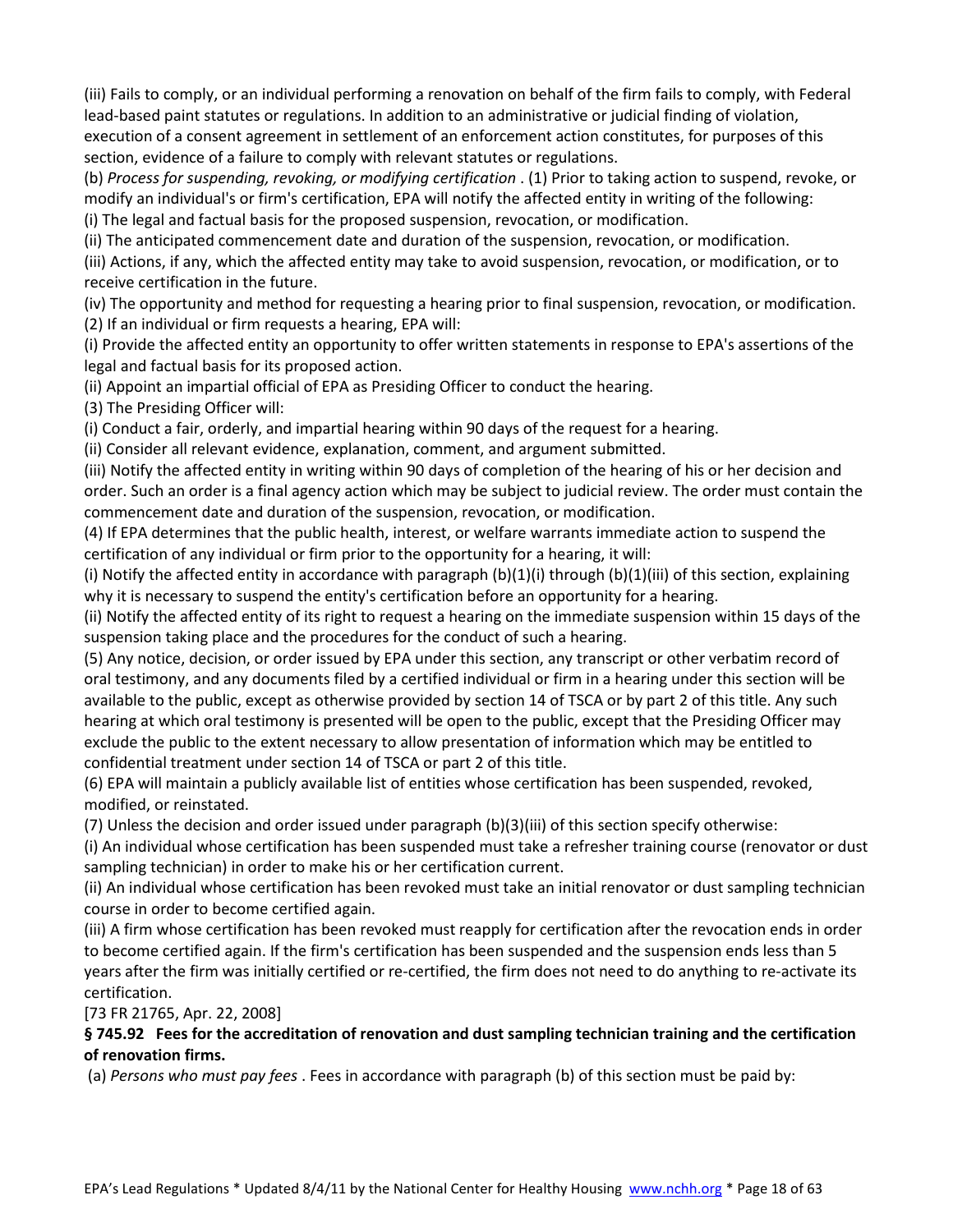(1) *Training programs* —(i) *Non-exempt training programs* . All non-exempt training programs applying to EPA for the accreditation and re-accreditation of training programs in one or more of the following disciplines: Renovator, dust sampling technician.

(ii) *Exemption* . No fee shall be imposed on any training program operated by a State, federally recognized Indian Tribe, local government, or non-profit organization. This exemption does not apply to the certification of firms or individuals.

(2) *Firms* . All firms applying to EPA for certification and re-certification to conduct renovations.

(b) *Fee amounts* —(1) *Certification and accreditation fees* . Initial and renewal certification and accreditation fees are specified in the following table:

| <b>Training Program</b>                                                               |               | Re-accreditation (every 4 years, see 40 CFR<br>Accreditation 745.225(f)(1) for details) |
|---------------------------------------------------------------------------------------|---------------|-----------------------------------------------------------------------------------------|
| Initial Renovator or Dust Sampling Technician<br>Course                               | \$560         | \$340                                                                                   |
| Refresher Renovator or Dust Sampling Technician<br>Course                             | <b>S400</b>   | \$310                                                                                   |
| <b>Renovation Firm</b>                                                                | Certification | Re-certification (every 5 years see 40 CFR<br>745.89(b)                                 |
| Firm                                                                                  | \$300         | \$300                                                                                   |
| Combined Renovation and Lead-based Paint<br><b>Activities Firm Application</b>        | \$550         | \$550                                                                                   |
| Combined Renovation and Lead-based Paint<br><b>Activities Tribal Firm Application</b> | \$20          | \$20                                                                                    |
| <b>Tribal Firm</b>                                                                    | \$20          | \$20                                                                                    |

(2) *Lost certificate*. A \$15 fee will be charged for the replacement of a firm certificate.

(3) *Accreditation or certification amendments.* No fee will be charged for accreditation or certification

#### amendments.

(c) *Certificate replacement* . Firms seeking certificate replacement must:

(1) Complete the applicable portions of the "Application for Firms" in accordance with the instructions provided.

(2) Submit the application and a payment of \$15 in accordance with the instructions provided with the application package.

(d) *Failure to remit fees* . (1) EPA will not provide certification, re-certification, accreditation, or re-accreditation for any firm or training program that does not remit fees described in paragraph (b) of this section in accordance with the procedures specified in 40 CFR 745.89.

(2) EPA will not replace a certificate for any firm that does not remit the \$15 fee in accordance with the procedures specified in paragraph (c) of this section.

[74 FR 11869, Mar. 20, 2009]

# <span id="page-18-0"></span>**Subpart F—Disclosure of Known Lead-Based Paint and/or Lead-Based Paint Hazards Upon Sale or Lease of Residential Property**

# <span id="page-18-1"></span>**§ 745.100 Purpose.**

This subpart implements the provisions of 42 U.S.C. 4852d, which impose certain requirements on the sale or lease of target housing. Under this subpart, a seller or lessor of target housing shall disclose to the purchaser or lessee the presence of any known lead-based paint and/or lead-based paint hazards; provide available records and reports; provide the purchaser or lessee with a lead hazard information pamphlet; give purchasers a 10-day opportunity to conduct a risk assessment or inspection; and attach specific disclosure and warning language to the sales or leasing contract before the purchaser or lessee is obligated under a contract to purchase or lease target housing.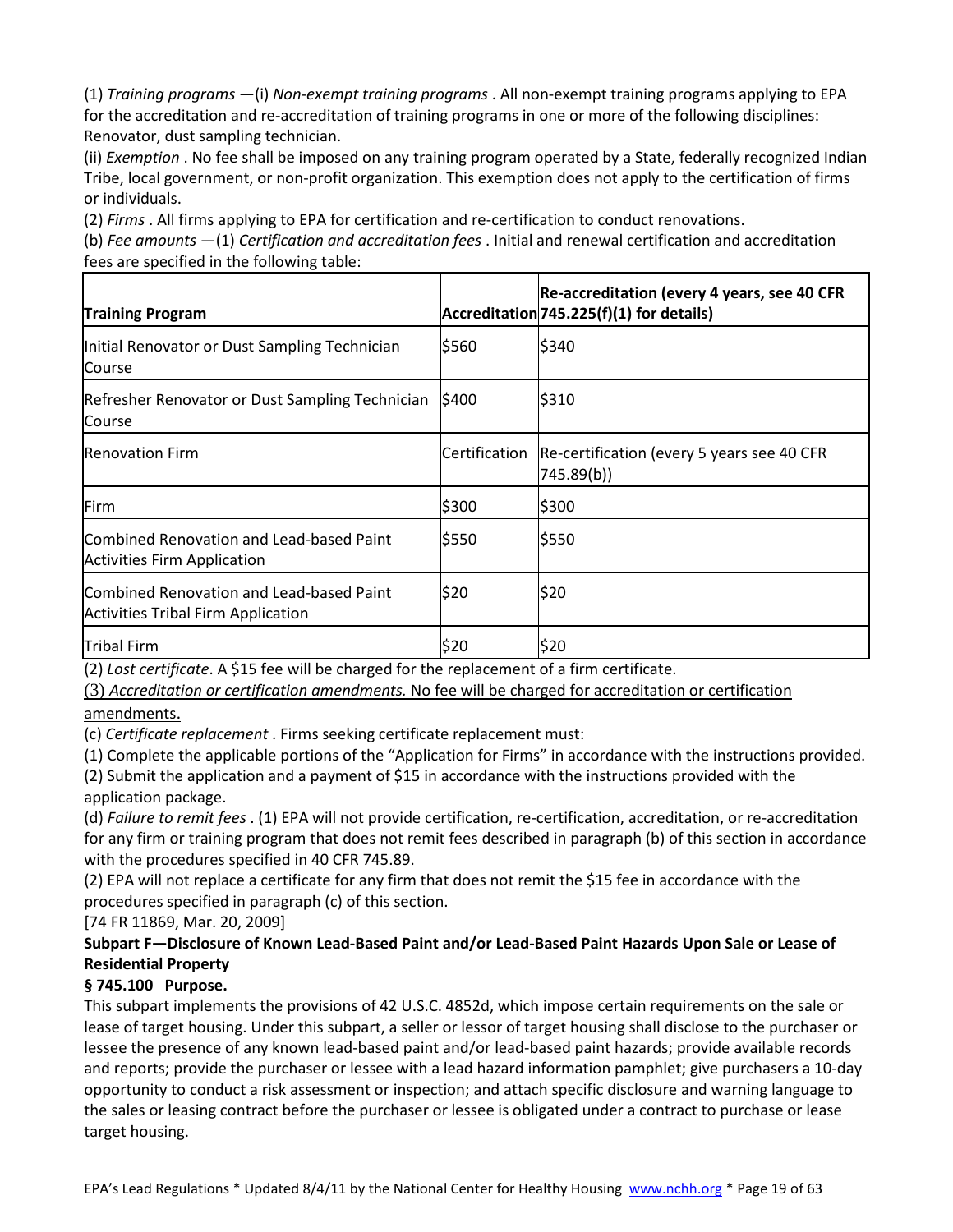# <span id="page-19-0"></span>**§ 745.101 Scope and applicability.**

This subpart applies to all transactions to sell or lease target housing, including subleases, with the exception of the following:

(a) Sales of target housing at foreclosure.

(b) Leases of target housing that have been found to be lead-based paint free by an inspector certified under the Federal certification program or under a federally accredited State or tribal certification program. Until a Federal certification program or federally accredited State certification program is in place within the State, inspectors shall be considered qualified to conduct an inspection for this purpose if they have received certification under any existing State or tribal inspector certification program. The lessor has the option of using the results of additional test(s) by a certified inspector to confirm or refute a prior finding.

(c) Short-term leases of 100 days or less, where no lease renewal or extension can occur.

(d) Renewals of existing leases in target housing in which the lessor has previously disclosed all information required under §745.107 and where no new information described in §745.107 has come into the possession of the lessor. For the purposes of this paragraph, renewal shall include both renegotiation of existing lease terms and/or ratification of a new lease.

#### <span id="page-19-1"></span>**§ 745.102 Effective dates.**

The requirements in this subpart take effect in the following manner:

(a) For owners of more than four residential dwellings, the requirements shall take effect on September 6, 1996.

(b) For owners of one to four residential dwellings, the requirements shall take effect on December 6, 1996.

#### <span id="page-19-2"></span>**§ 745.103 Definitions.**

The following definitions apply to this subpart.

*The Act* means the Residential Lead-Based Paint Hazard Reduction Act of 1992, 42 U.S.C. 4852d.

*Agent* means any party who enters into a contract with a seller or lessor, including any party who enters into a contract with a representative of the seller or lessor, for the purpose of selling or leasing target housing. This term does not apply to purchasers or any purchaser's representative who receives all compensation from the purchaser.

*Available* means in the possession of or reasonably obtainable by the seller or lessor at the time of the disclosure.

*Common area* means a portion of a building generally accessible to all residents/users including, but not limited to, hallways, stairways, laundry and recreational rooms, playgrounds, community centers, and boundary fences. *Contract for the purchase and sale of residential real property* means any contract or agreement in which one party agrees to purchase an interest in real property on which there is situated one or more residential dwellings used or occupied, or intended to be used or occupied, in whole or in part, as the home or residence of one or more persons.

*EPA* means the Environmental Protection Agency.

*Evaluation* means a risk assessment and/or inspection.

*Foreclosure* means any of the various methods, statutory or otherwise, known in different jurisdictions, of enforcing payment of a debt, by the taking and selling of real property.

*Housing for the elderly* means retirement communities or similar types of housing reserved for households composed of one or more persons 62 years of age or more at the time of initial occupancy.

*HUD* means the U.S. Department of Housing and Urban Development.

*Inspection* means:

(1) A surface-by-surface investigation to determine the presence of lead-based paint as provided in section 302(c) of the Lead-Based Paint Poisoning and Prevention Act [42 U.S.C. 4822], and

(2) The provision of a report explaining the results of the investigation.

*Lead-based paint* means paint or other surface coatings that contain lead equal to or in excess of 1.0 milligram per square centimeter or 0.5 percent by weight.

*Lead-based paint free housing* means target housing that has been found to be free of paint or other surface coatings that contain lead equal to or in excess of 1.0 milligram per square centimeter or 0.5 percent by weight.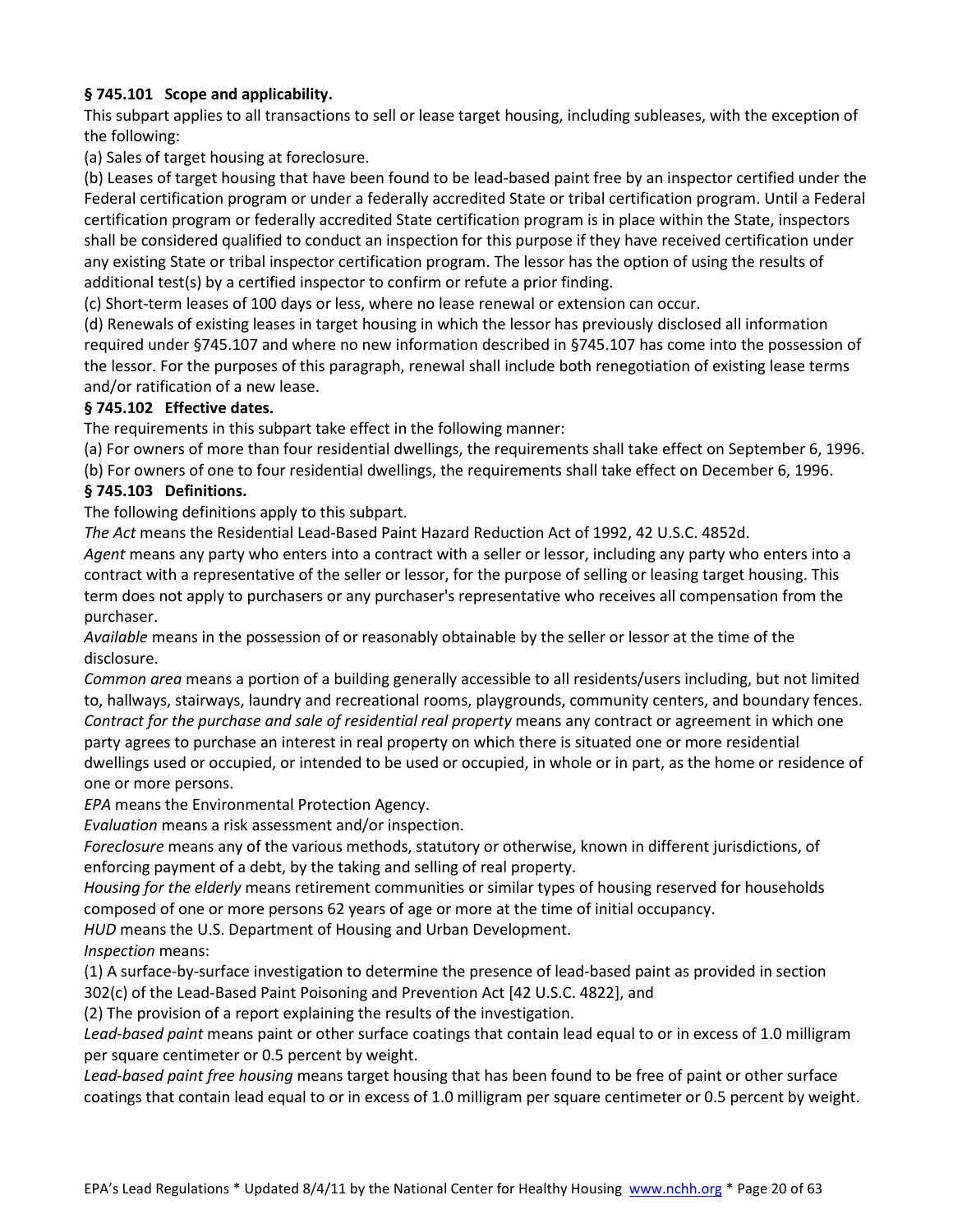*Lead-based paint hazard* means any condition that causes exposure to lead from lead-contaminated dust, leadcontaminated soil, or lead-contaminated paint that is deteriorated or present in accessible surfaces, friction surfaces, or impact surfaces that would result in adverse human health effects as established by the appropriate Federal agency.

*Lessee* means any entity that enters into an agreement to lease, rent, or sublease target housing, including but not limited to individuals, partnerships, corporations, trusts, government agencies, housing agencies, Indian tribes, and nonprofit organizations.

*Lessor* means any entity that offers target housing for lease, rent, or sublease, including but not limited to individuals, partnerships, corporations, trusts, government agencies, housing agencies, Indian tribes, and nonprofit organizations.

*Owner* means any entity that has legal title to target housing, including but not limited to individuals, partnerships, corporations, trusts, government agencies, housing agencies, Indian tribes, and nonprofit organizations, except where a mortgagee holds legal title to property serving as collateral for a mortgage loan, in which case the owner would be the mortgagor.

*Purchaser* means an entity that enters into an agreement to purchase an interest in target housing, including but not limited to individuals, partnerships, corporations, trusts, government agencies, housing agencies, Indian tribes, and nonprofit organizations.

*Reduction* means measures designed to reduce or eliminate human exposure to lead-based paint hazards through methods including interim controls and abatement.

*Residential dwelling* means:

(1) A single-family dwelling, including attached structures such as porches and stoops; or

(2) A single-family dwelling unit in a structure that contains more than one separate residential dwelling unit, and in which each such unit is used or occupied, or intended to be used or occupied, in whole or in part, as the residence of one or more persons.

*Risk assessment* means an on-site investigation to determine and report the existence, nature, severity, and location of lead-based paint hazards in residential dwellings, including:

(1) Information gathering regarding the age and history of the housing and occupancy by children under age 6; (2) Visual inspection;

(3) Limited wipe sampling or other environmental sampling techniques;

(4) Other activity as may be appropriate; and

(5) Provision of a report explaining the results of the investigation.

*Secretary* means the Secretary of Housing and Urban Development.

*Seller* means any entity that transfers legal title to target housing, in whole or in part, in return for consideration, including but not limited to individuals, partnerships, corporations, trusts, government agencies, housing agencies, Indian tribes, and nonprofit organizations. The term "seller" also includes:

(1) An entity that transfers shares in a cooperatively owned project, in return for consideration; and

(2) An entity that transfers its interest in a leasehold, in jurisdictions or circumstances where it is legally permissible to separate the fee title from the title to the improvement, in return for consideration.

*Target housing* means any housing constructed prior to 1978, except housing for the elderly or persons with disabilities (unless any child who is less than 6 years of age resides or is expected to reside in such housing) or any 0-bedroom dwelling.

*TSCA* means the Toxic Substances Control Act, 15 U.S.C. 2601.

*0-bedroom dwelling* means any residential dwelling in which the living area is not separated from the sleeping area. The term includes efficiencies, studio apartments, dormitory housing, military barracks, and rentals of individual rooms in residential dwellings.

# <span id="page-20-0"></span>**§ 745.107 Disclosure requirements for sellers and lessors.**

(a) The following activities shall be completed before the purchaser or lessee is obligated under any contract to purchase or lease target housing that is not otherwise an exempt transaction pursuant to §745.101. Nothing in this section implies a positive obligation on the seller or lessor to conduct any evaluation or reduction activities.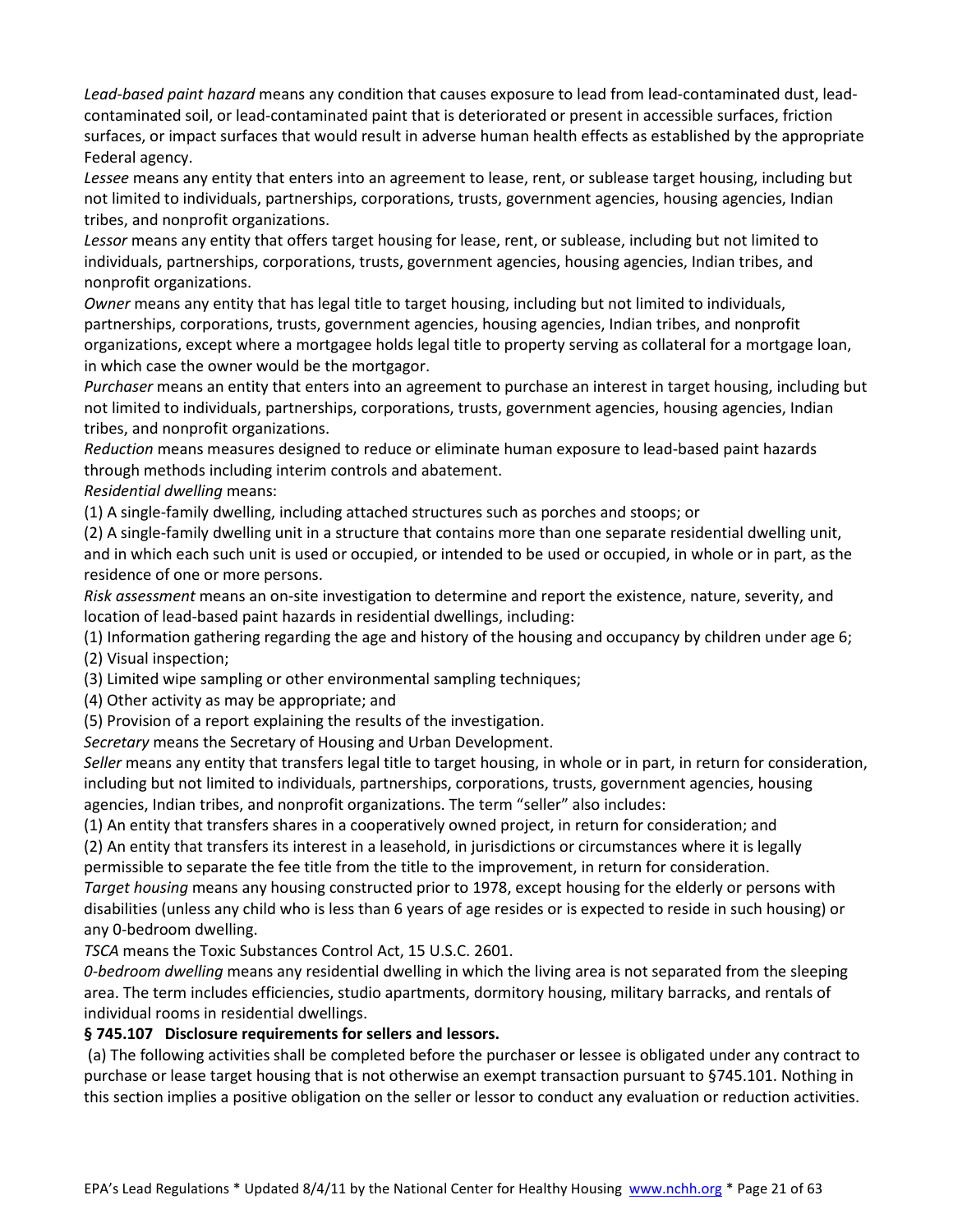(1) The seller or lessor shall provide the purchaser or lessee with an EPA-approved lead hazard information pamphlet. Such pamphlets include the EPA document entitled *Protect Your Family From Lead in Your Home* (EPA #747-K-94-001) or an equivalent pamphlet that has been approved for use in that State by EPA.

(2) The seller or lessor shall disclose to the purchaser or lessee the presence of any known lead-based paint and/or lead-based paint hazards in the target housing being sold or leased. The seller or lessor shall also disclose any additional information available concerning the known lead-based paint and/or lead-based paint hazards, such as the basis for the determination that lead-based paint and/or lead-based paint hazards exist, the location of the lead-based paint and/or lead-based paint hazards, and the condition of the painted surfaces.

(3) The seller or lessor shall disclose to each agent the presence of any known lead-based paint and/or leadbased paint hazards in the target housing being sold or leased and the existence of any available records or reports pertaining to lead-based paint and/or lead-based paint hazards. The seller or lessor shall also disclose any additional information available concerning the known lead-based paint and/or lead-based paint hazards, such as the basis for the determination that lead-based paint and/or lead-based paint hazards exist, the location of the lead-based paint and/or lead-based paint hazards, and the condition of the painted surfaces.

(4) The seller or lessor shall provide the purchaser or lessee with any records or reports available to the seller or lessor pertaining to lead-based paint and/or lead-based paint hazards in the target housing being sold or leased. This requirement includes records or reports regarding common areas. This requirement also includes records or reports regarding other residential dwellings in multifamily target housing, provided that such information is part of an evaluation or reduction of lead-based paint and/or lead-based paint hazards in the target housing as a whole.

(b) If any of the disclosure activities identified in paragraph (a) of this section occurs after the purchaser or lessee has provided an offer to purchase or lease the housing, the seller or lessor shall complete the required disclosure activities prior to accepting the purchaser's or lessee's offer and allow the purchaser or lessee an opportunity to review the information and possibly amend the offer.

#### <span id="page-21-0"></span>**§ 745.110 Opportunity to conduct an evaluation.**

(a) Before a purchaser is obligated under any contract to purchase target housing, the seller shall permit the purchaser a 10-day period (unless the parties mutually agree, in writing, upon a different period of time) to conduct a risk assessment or inspection for the presence of lead-based paint and/or lead-based paint hazards. (b) Not withstanding paragraph (a) of this section, a purchaser may waive the opportunity to conduct the risk assessment or inspection by so indicating in writing.

# <span id="page-21-1"></span>**§ 745.113 Certification and acknowledgment of disclosure.**

(a) *Seller requirements.* Each contract to sell target housing shall include an attachment containing the following elements, in the language of the contract (e.g., English, Spanish):

(1) A Lead Warning Statement consisting of the following language:

Every purchaser of any interest in residential real property on which a residential dwelling was built prior to 1978 is notified that such property may present exposure to lead from lead-based paint that may place young children at risk of developing lead poisoning. Lead poisoning in young children may produce permanent neurological damage, including learning disabilities, reduced intelligence quotient, behavioral problems, and impaired memory. Lead poisoning also poses a particular risk to pregnant women. The seller of any interest in residential real property is required to provide the buyer with any information on lead-based paint hazards from risk assessments or inspections in the seller's possession and notify the buyer of any known lead-based paint hazards. A risk assessment or inspection for possible lead-based paint hazards is recommended prior to purchase.

(2) A statement by the seller disclosing the presence of known lead-based paint and/or lead-based paint hazards in the target housing being sold or indicating no knowledge of the presence of lead-based paint and/or leadbased paint hazards. The seller shall also provide any additional information available concerning the known lead-based paint and/or lead-based paint hazards, such as the basis for the determination that lead-based paint and/or lead-based paint hazards exist, the location of the lead-based paint and/or lead-based paint hazards, and the condition of the painted surfaces.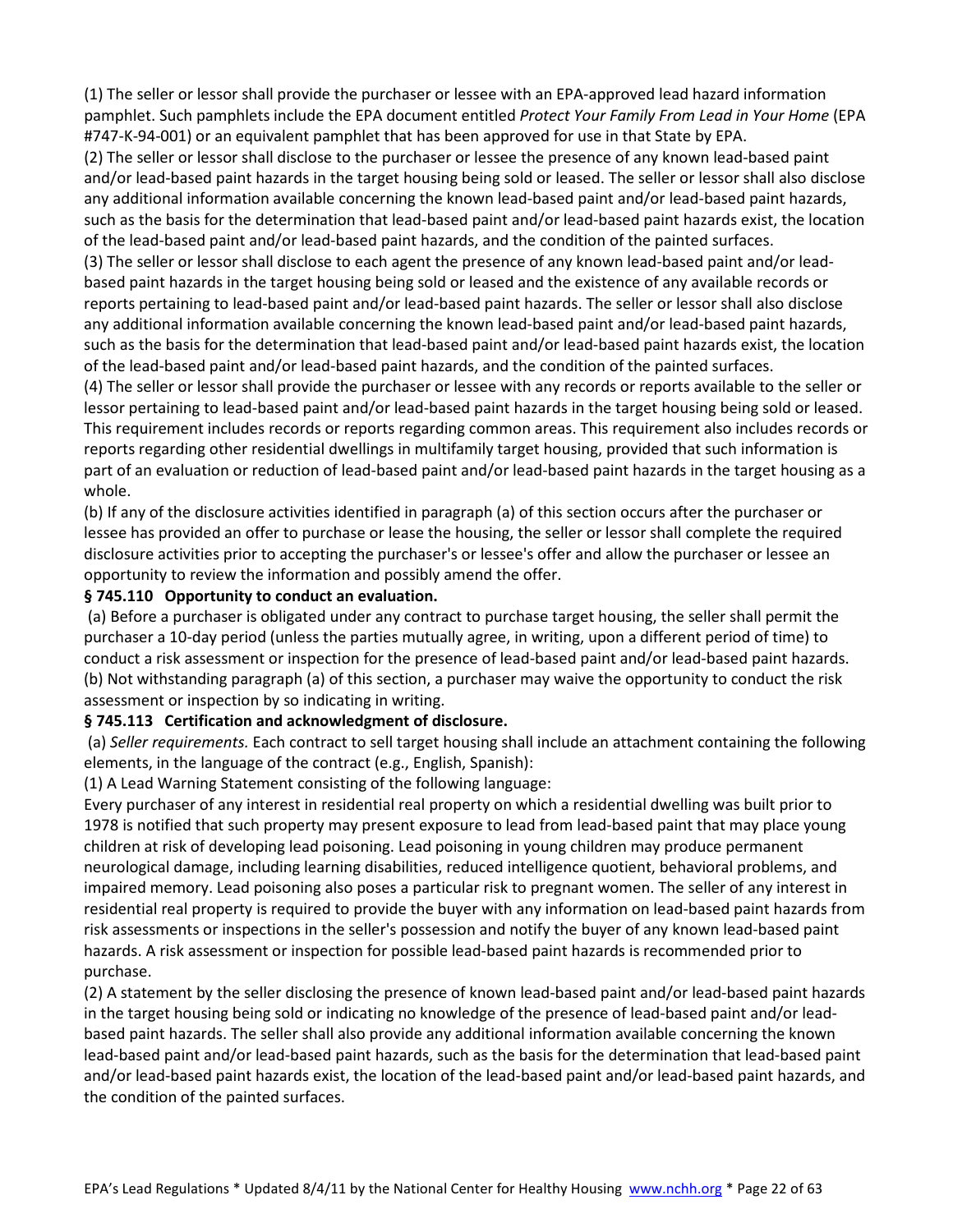(3) A list of any records or reports available to the seller pertaining to lead-based paint and/or lead-based paint hazards in the housing that have been provided to the purchaser. If no such records or reports are available, the seller shall so indicate.

(4) A statement by the purchaser affirming receipt of the information set out in paragraphs (a)(2) and (a)(3) of this section and the lead hazard information pamphlet required under 15 U.S.C. 2696.

(5) A statement by the purchaser that he/she has either:

(i) Received the opportunity to conduct the risk assessment or inspection required by §745.110(a); or (ii) Waived the opportunity.

(6) When one or more agents are involved in the transaction to sell target housing on behalf of the seller, a statement that:

(i) The agent has informed the seller of the seller's obligations under 42 U.S.C. 4852d; and

(ii) The agent is aware of his/her duty to ensure compliance with the requirements of this subpart.

(7) The signatures of the sellers, agents, and purchasers certifying to the accuracy of their statements to the best of their knowledge, along with the dates of signature.

(b) *Lessor requirements.* Each contract to lease target housing shall include, as an attachment or within the contract, the following elements, in the language of the contract (e.g., English, Spanish):

(1) A Lead Warning Statement with the following language:

Housing built before 1978 may contain lead-based paint. Lead from paint, paint chips, and dust can pose health hazards if not managed properly. Lead exposure is especially harmful to young children and pregnant women. Before renting pre-1978 housing, lessors must disclose the presence of lead-based paint and/or lead-based paint hazards in the dwelling. Lessees must also receive a federally approved pamphlet on lead poisoning prevention.

(2) A statement by the lessor disclosing the presence of known lead-based paint and/or lead-based paint hazards in the target housing being leased or indicating no knowledge of the presence of lead-based paint and/or lead-based paint hazards. The lessor shall also disclose any additional information available concerning the known lead-based paint and/or lead-based paint hazards, such as the basis for the determination that leadbased paint and/or lead-based paint hazards exist, the location of the lead-based paint and/or lead-based paint hazards, and the condition of the painted surfaces.

(3) A list of any records or reports available to the lessor pertaining to lead-based paint and/or lead-based paint hazards in the housing that have been provided to the lessee. If no such records or reports are available, the lessor shall so indicate.

(4) A statement by the lessee affirming receipt of the information set out in paragraphs (b)(2) and (b)(3) of this section and the lead hazard information pamphlet required under 15 U.S.C. 2696.

(5) When one or more agents are involved in the transaction to lease target housing on behalf of the lessor, a statement that:

(i) The agent has informed the lessor of the lessor as obligations under 42 U.S.C. 4852d; and

(ii) The agent is aware of his/her duty to ensure compliance with the requirements of this subpart.

(6) The signatures of the lessors, agents, and lessees, certifying to the accuracy of their statements, to the best of their knowledge, along with the dates of signature.

(c) *Retention of Certification and Acknowledgment Information* .

(1) The seller, and any agent, shall retain a copy of the completed attachment required under paragraph (a) of this section for no less than 3 years from the completion date of the sale. The lessor, and any agent, shall retain a copy of the completed attachment or lease contract containing the information required under paragraph (b) of this section for no less than 3 years from the commencement of the leasing period.

(2) This recordkeeping requirement is not intended to place any limitations on civil suits under the Act, or to otherwise affect a lessee's or purchaser's rights under the civil penalty provisions of 42 U.S.C. 4852d(b)(3).

(d) The seller, lessor, or agent shall not be responsible for the failure of a purchaser's or lessee's legal representative (where such representative receives all compensation from the purchaser or lessee) to transmit disclosure materials to the purchaser or lessee, provided that all required parties have completed and signed the necessary certification and acknowledgment language required under paragraphs (a) and (b) of this section.

#### <span id="page-22-0"></span>**§ 745.115 Agent responsibilities.**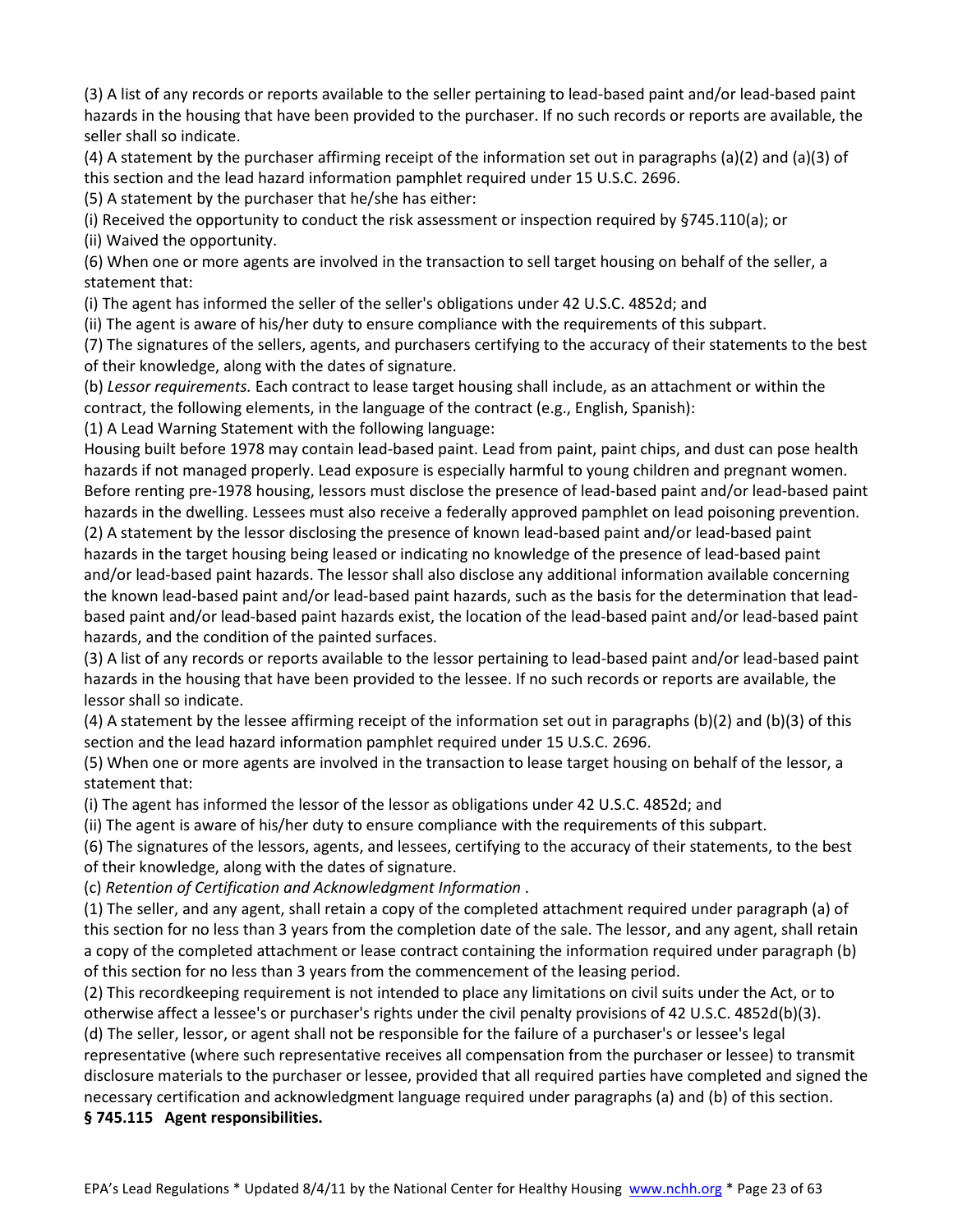(a) Each agent shall ensure compliance with all requirements of this subpart. To ensure compliance, the agent shall:

(1) Inform the seller or lessor of his/her obligations under §§745.107, 745.110, and 745.113.

(2) Ensure that the seller or lessor has performed all activities required under §§745.107, 745.110, and 745.113, or personally ensure compliance with the requirements of §§745.107, 745.110, and 745.113.

(b) If the agent has complied with paragraph (a)(1) of this section, the agent shall not be liable for the failure to disclose to a purchaser or lessee the presence of lead-based paint and/or lead-based paint hazards known by a seller or lessor but not disclosed to the agent.

# <span id="page-23-0"></span>**§ 745.118 Enforcement.**

(a) Any person who knowingly fails to comply with any provision of this subpart shall be subject to civil monetary penalties in accordance with the provisions of 42 U.S.C. 3545 and 24 CFR part 30.

(b) The Secretary is authorized to take such action as may be necessary to enjoin any violation of this subpart in the appropriate Federal district court.

(c) Any person who knowingly violates the provisions of this subpart shall be jointly and severally liable to the purchaser or lessee in an amount equal to 3 times the amount of damages incurred by such individual. (d) In any civil action brought for damages pursuant to 42 U.S.C. 4852d(b)(3), the appropriate court may award court costs to the party commencing such action, together with reasonable attorney fees and any expert witness fees, if that party prevails.

(e) Failure or refusal to comply with §745.107 (disclosure requirements for sellers and lessors), §745.110 (opportunity to conduct an evaluation), §745.113 (certification and acknowledgment of disclosure), or §745.115 (agent responsibilities) is a violation of 42 U.S.C. 4852d(b)(5) and of TSCA section 409 (15 U.S.C. 2689).

(f) Violators may be subject to civil and criminal sanctions pursuant to TSCA section 16 (15 U.S.C. 2615) for each violation. For purposes of enforcing this subpart, the penalty for each violation applicable under 15 U.S.C. 2615 shall not be more than \$11,000 for all violations occuring after July 28, 1997; all violations occuring on or prior to that date are subject to a penalty not more than \$10,000.

[61 FR 9085, Mar. 6, 1996, as amended at 62 FR 35041, June 27, 1997]

# <span id="page-23-1"></span>**§ 745.119 Impact on State and local requirements.**

Nothing in this subpart shall relieve a seller, lessor, or agent from any responsibility for compliance with State or local laws, ordinances, codes, or regulations governing notice or disclosure of known lead-based paint or leadbased paint hazards. Neither HUD nor EPA assumes any responsibility for ensuring compliance with such State or local requirements.

# <span id="page-23-2"></span>**Subparts G–K [Reserved]**

# <span id="page-23-3"></span>**Subpart L—Lead-Based Paint Activities**

**Source:** 61 FR 45813, Aug. 29, 1996, unless otherwise noted.

# <span id="page-23-4"></span>**§ 745.220 Scope and applicability.**

(a) This subpart contains procedures and requirements for the accreditation of training programs for lead-based paint activities and renovations, procedures and requirements for the certification of individuals and firms engaged in lead-based paint activities, and work practice standards for performing such activities. This subpart also requires that, except as discussed below, all lead-based paint activities, as defined in this subpart, be performed by certified individuals and firms.

(b) This subpart applies to all individuals and firms who are engaged in lead-based paint activities as defined in §745.223, except persons who perform these activities within residential dwellings that they own, unless the residential dwelling is occupied by a person or persons other than the owner or the owner's immediate family while these activities are being performed, or a child residing in the building has been identified as having an elevated blood lead level. This subpart applies only in those States or Indian Country that do not have an authorized State or Tribal program pursuant to §745.324 of subpart Q.

(c) Each department, agency, and instrumentality of the executive, legislative, and judicial branches of the Federal Government having jurisdiction over any property or facility, or engaged in any activity resulting, or which may result, in a lead-based paint hazard, and each officer, agent, or employee thereof shall be subject to, and comply with, all Federal, State, interstate, and local requirements, both substantive and procedural,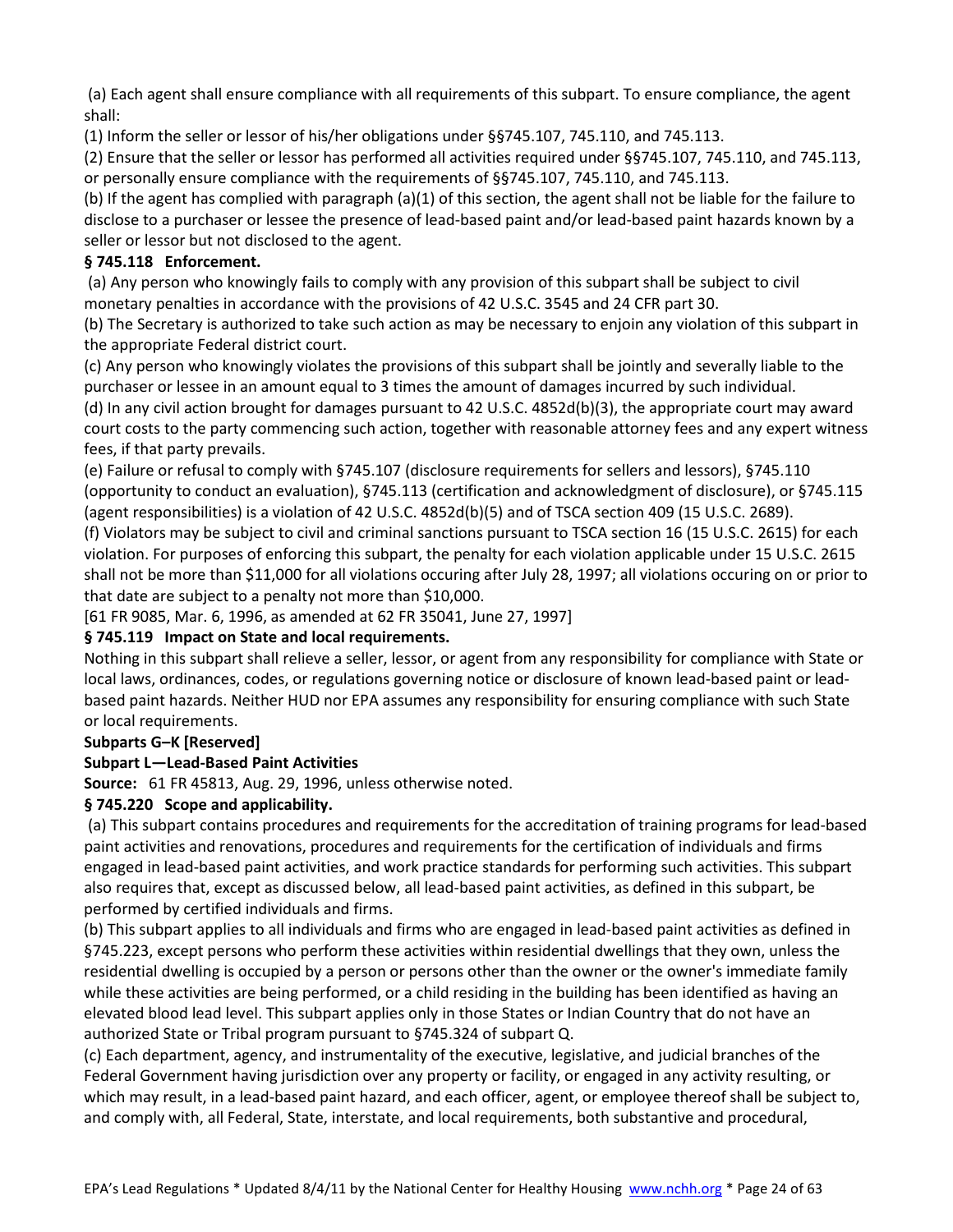including the requirements of this subpart regarding lead-based paint, lead-based paint activities, and leadbased paint hazards.

(d) While this subpart establishes specific requirements for performing lead-based paint activities should they be undertaken, nothing in this subpart requires that the owner or occupant undertake any particular lead-based paint activity.

[61 FR 45813, Aug. 29, 1996, as amended at 73 FR 21766, Apr. 22, 2008]

# <span id="page-24-0"></span>**§ 745.223 Definitions.**

The definitions in subpart A apply to this subpart. In addition, the following definitions apply.

*Abatement* means any measure or set of measures designed to permanently eliminate lead-based paint hazards. Abatement includes, but is not limited to:

(1) The removal of paint and dust, the permanent enclosure or encapsulation of lead-based paint, the replacement of painted surfaces or fixtures, or the removal or permanent covering of soil, when lead-based paint hazards are present in such paint, dust or soil; and

(2) All preparation, cleanup, disposal, and post-abatement clearance testing activities associated with such measures.

(3) Specifically, abatement includes, but is not limited to:

(i) Projects for which there is a written contract or other documentation, which provides that an individual or firm will be conducting activities in or to a residential dwelling or child-occupied facility that:

(A) Shall result in the permanent elimination of lead-based paint hazards; or

(B) Are designed to permanently eliminate lead-based paint hazards and are described in paragraphs (1) and (2) of this definition.

(ii) Projects resulting in the permanent elimination of lead-based paint hazards, conducted by firms or individuals certified in accordance with §745.226, unless such projects are covered by paragraph (4) of this definition;

(iii) Projects resulting in the permanent elimination of lead-based paint hazards, conducted by firms or individuals who, through their company name or promotional literature, represent, advertise, or hold themselves out to be in the business of performing lead-based paint activities as identified and defined by this section, unless such projects are covered by paragraph (4) of this definition; or

(iv) Projects resulting in the permanent elimination of lead-based paint hazards, that are conducted in response to State or local abatement orders.

(4) Abatement does not include renovation, remodeling, landscaping or other activities, when such activities are not designed to permanently eliminate lead-based paint hazards, but, instead, are designed to repair, restore, or remodel a given structure or dwelling, even though these activities may incidentally result in a reduction or elimination of lead-based paint hazards. Furthermore, abatement does not include interim controls, operations and maintenance activities, or other measures and activities designed to temporarily, but not permanently, reduce lead-based paint hazards.

*Accredited training program* means a training program that has been accredited by EPA pursuant to §745.225 to provide training for individuals engaged in lead-based paint activities.

*Adequate quality control* means a plan or design which ensures the authenticity, integrity, and accuracy of samples, including dust, soil, and paint chip or paint film samples. Adequate quality control also includes provisions for representative sampling.

*Business day* means Monday through Friday with the exception of Federal holidays.

*Certified firm* means a company, partnership, corporation, sole proprietorship, association, or other business entity that performs lead-based paint activities to which EPA has issued a certificate of approval pursuant to §745.226(f).

*Certified inspector* means an individual who has been trained by an accredited training program, as defined by this section, and certified by EPA pursuant to §745.226 to conduct inspections. A certified inspector also samples for the presence of lead in dust and soil for the purposes of abatement clearance testing.

*Certified abatement worker* means an individual who has been trained by an accredited training program, as defined by this section, and certified by EPA pursuant to §745.226 to perform abatements.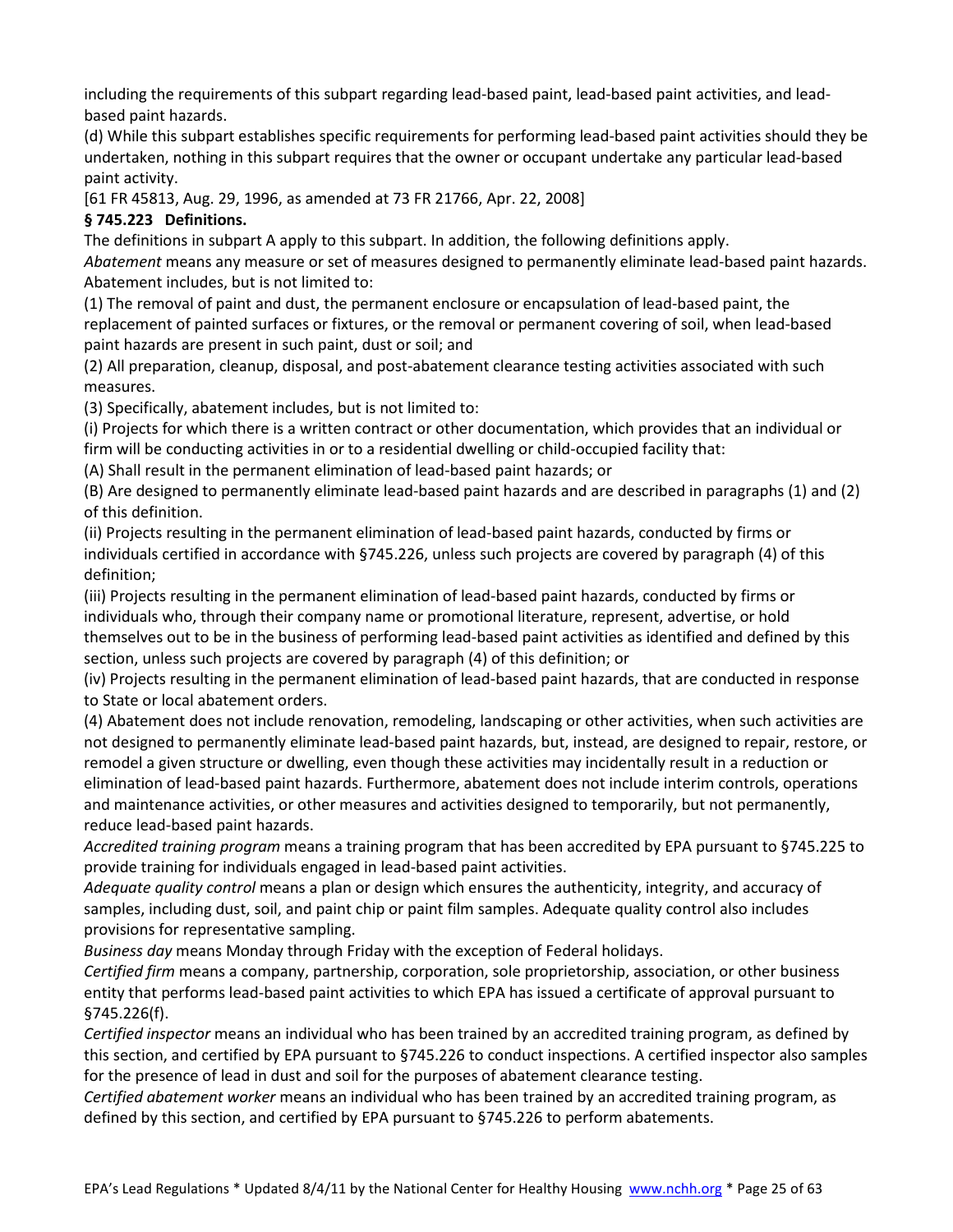*Certified project designer* means an individual who has been trained by an accredited training program, as defined by this section, and certified by EPA pursuant to §745.226 to prepare abatement project designs, occupant protection plans, and abatement reports.

*Certified risk assessor* means an individual who has been trained by an accredited training program, as defined by this section, and certified by EPA pursuant to §745.226 to conduct risk assessments. A risk assessor also samples for the presence of lead in dust and soil for the purposes of abatement clearance testing.

*Certified supervisor* means an individual who has been trained by an accredited training program, as defined by this section, and certified by EPA pursuant to §745.226 to supervise and conduct abatements, and to prepare occupant protection plans and abatement reports.

*Child-occupied facility* means a building, or portion of a building, constructed prior to 1978, visited regularly by the same child, 6 years of age or under, on at least two different days within any week (Sunday through Saturday period), provided that each day's visit lasts at least 3 hours and the combined weekly visit lasts at least 6 hours, and the combined annual visits last at least 60 hours. Child-occupied facilities may include, but are not limited to, day-care centers, preschools and kindergarten classrooms.

*Clearance levels* are values that indicate the maximum amount of lead permitted in dust on a surface following completion of an abatement activity.

*Common area* means a portion of a building that is generally accessible to all occupants. Such an area may include, but is not limited to, hallways, stairways, laundry and recreational rooms, playgrounds, community centers, garages, and boundary fences.

*Component or building component* means specific design or structural elements or fixtures of a building, residential dwelling, or child-occupied facility that are distinguished from each other by form, function, and location. These include, but are not limited to, interior components such as: ceilings, crown molding, walls, chair rails, doors, door trim, floors, fireplaces, radiators and other heating units, shelves, shelf supports, stair treads, stair risers, stair stringers, newel posts, railing caps, balustrades, windows and trim (including sashes, window heads, jambs, sills or stools and troughs), built in cabinets, columns, beams, bathroom vanities, counter tops, and air conditioners; and exterior components such as: painted roofing, chimneys, flashing, gutters and downspouts, ceilings, soffits, fascias, rake boards, cornerboards, bulkheads, doors and door trim, fences, floors, joists, lattice work, railings and railing caps, siding, handrails, stair risers and treads, stair stringers, columns, balustrades, window sills or stools and troughs, casings, sashes and wells, and air conditioners.

*Containment* means a process to protect workers and the environment by controlling exposures to the leadcontaminated dust and debris created during an abatement.

*Course agenda* means an outline of the key topics to be covered during a training course, including the time allotted to teach each topic.

*Course test* means an evaluation of the overall effectiveness of the training which shall test the trainees' knowledge and retention of the topics covered during the course.

*Course test blue print* means written documentation identifying the proportion of course test questions devoted to each major topic in the course curriculum.

*Deteriorated paint* means paint that is cracking, flaking, chipping, peeling, or otherwise separating from the substrate of a building component.

*Discipline* means one of the specific types or categories of lead-based paint activities identified in this subpart for which individuals may receive training from accredited programs and become certified by EPA. For example, "abatement worker" is a discipline.

*Distinct painting history* means the application history, as indicated by its visual appearance or a record of application, over time, of paint or other surface coatings to a component or room.

*Documented methodologies* are methods or protocols used to sample for the presence of lead in paint, dust, and soil.

*Elevated blood lead level (EBL)* means an excessive absorption of lead that is a confirmed concentration of lead in whole blood of 20 µg/dl (micrograms of lead per deciliter of whole blood) for a single venous test or of 15–19 µg/dl in two consecutive tests taken 3 to 4 months apart.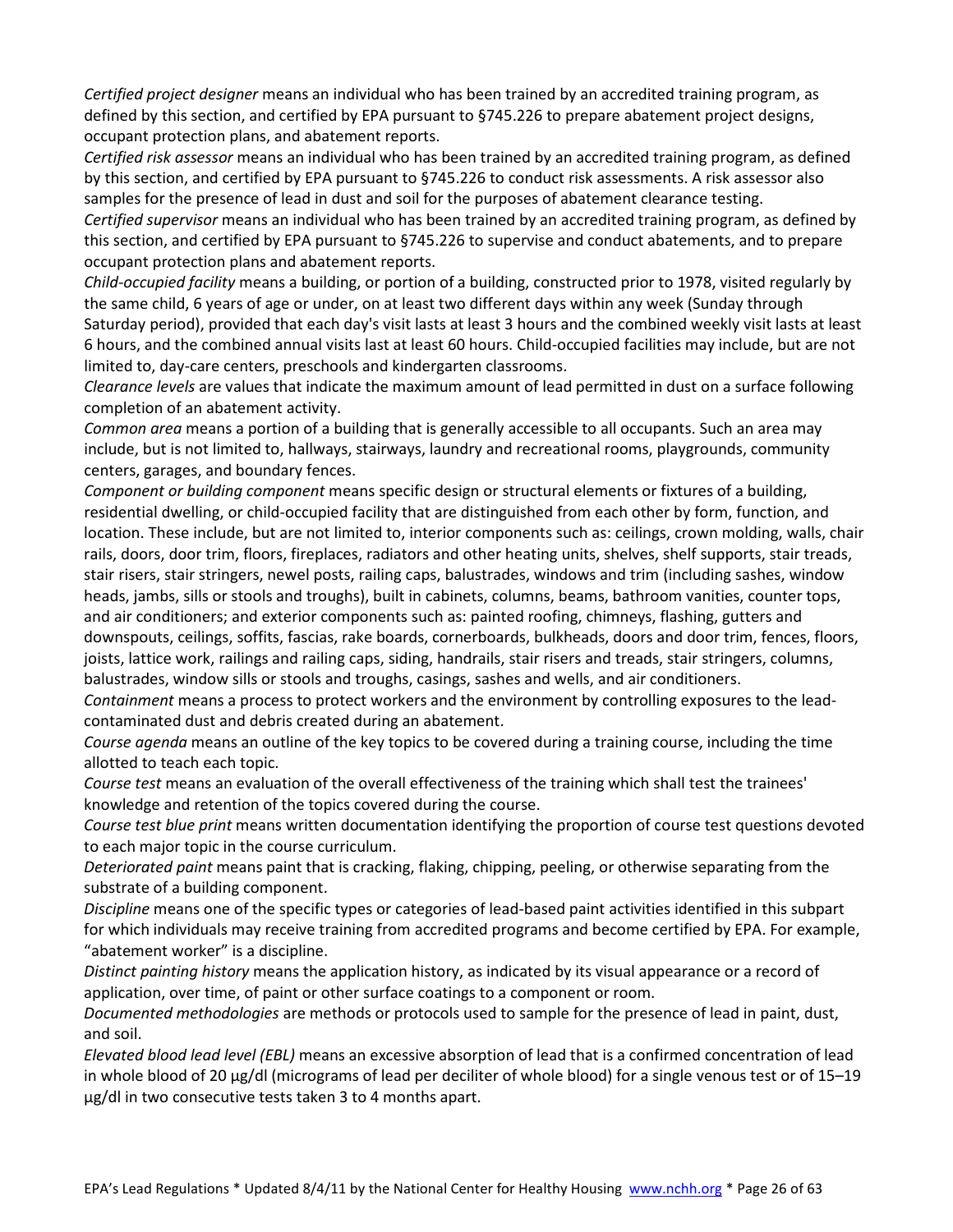*Encapsulant* means a substance that forms a barrier between lead-based paint and the environment using a liquid-applied coating (with or without reinforcement materials) or an adhesively bonded covering material. *Encapsulation* means the application of an encapsulant.

*Enclosure* means the use of rigid, durable construction materials that are mechanically fastened to the substrate in order to act as a barrier between lead-based paint and the environment.

*Guest instructor* means an individual designated by the training program manager or principal instructor to provide instruction specific to the lecture, hands-on activities, or work practice components of a course. *Hands-on skills assessment* means an evaluation which tests the trainees' ability to satisfactorily perform the work practices and procedures identified in §745.225(d), as well as any other skill taught in a training course. *Hazardous waste* means any waste as defined in 40 CFR 261.3.

*Inspection* means a surface-by-surface investigation to determine the presence of lead-based paint and the provision of a report explaining the results of the investigation.

*Interim certification* means the status of an individual who has successfully completed the appropriate training course in a discipline from an accredited training program, as defined by this section, but has not yet received formal certification in that discipline from EPA pursuant to §745.226. Interim certifications expire 6 months after the completion of the training course, and is equivalent to a certificate for the 6-month period.

*Interim controls* means a set of measures designed to temporarily reduce human exposure or likely exposure to lead-based paint hazards, including specialized cleaning, repairs, maintenance, painting, temporary

containment, ongoing monitoring of lead-based paint hazards or potential hazards, and the establishment and operation of management and resident education programs.

*Lead-based paint* means paint or other surface coatings that contain lead equal to or in excess of 1.0 milligrams per square centimeter or more than 0.5 percent by weight.

*Lead-based paint activities* means, in the case of target housing and child-occupied facilities, inspection, risk assessment, and abatement, as defined in this subpart.

*Lead-based paint activities courses* means initial and refresher training courses (worker, supervisor, inspector, risk assessor, project designer) provided by accredited training programs.

*Lead-based paint hazard* means any condition that causes exposure to lead from lead-contaminated dust, leadcontaminated soil, or lead-contaminated paint that is deteriorated or present in accessible surfaces, friction surfaces, or impact surfaces that would result in adverse human health effects as identified by the Administrator pursuant to TSCA section 403.

*Lead-hazard screen* is a limited risk assessment activity that involves limited paint and dust sampling as described in §745.227(c).

*Living area* means any area of a residential dwelling used by one or more children age 6 and under, including, but not limited to, living rooms, kitchen areas, dens, play rooms, and children's bedrooms.

*Local government* means a county, city, town, borough, parish, district, association, or other public body (including an agency comprised of two or more of the foregoing entities) created under State law.

*Multi-family dwelling* means a structure that contains more than one separate residential dwelling unit, which is used or occupied, or intended to be used or occupied, in whole or in part, as the home or residence of one or more persons.

*Nonprofit* means an entity which has demonstrated to any branch of the Federal Government or to a State, municipal, tribal or territorial government, that no part of its net earnings inure to the benefit of any private shareholder or individual.

*Paint in poor condition* means more than 10 square feet of deteriorated paint on exterior components with large surface areas; or more than 2 square feet of deteriorated paint on interior components with large surface areas (e.g., walls, ceilings, floors, doors); or more than 10 percent of the total surface area of the component is deteriorated on interior or exterior components with small surface areas (window sills, baseboards, soffits, trim).

*Permanently covered soil* means soil which has been separated from human contact by the placement of a barrier consisting of solid, relatively impermeable materials, such as pavement or concrete. Grass, mulch, and other landscaping materials are not considered permanent covering.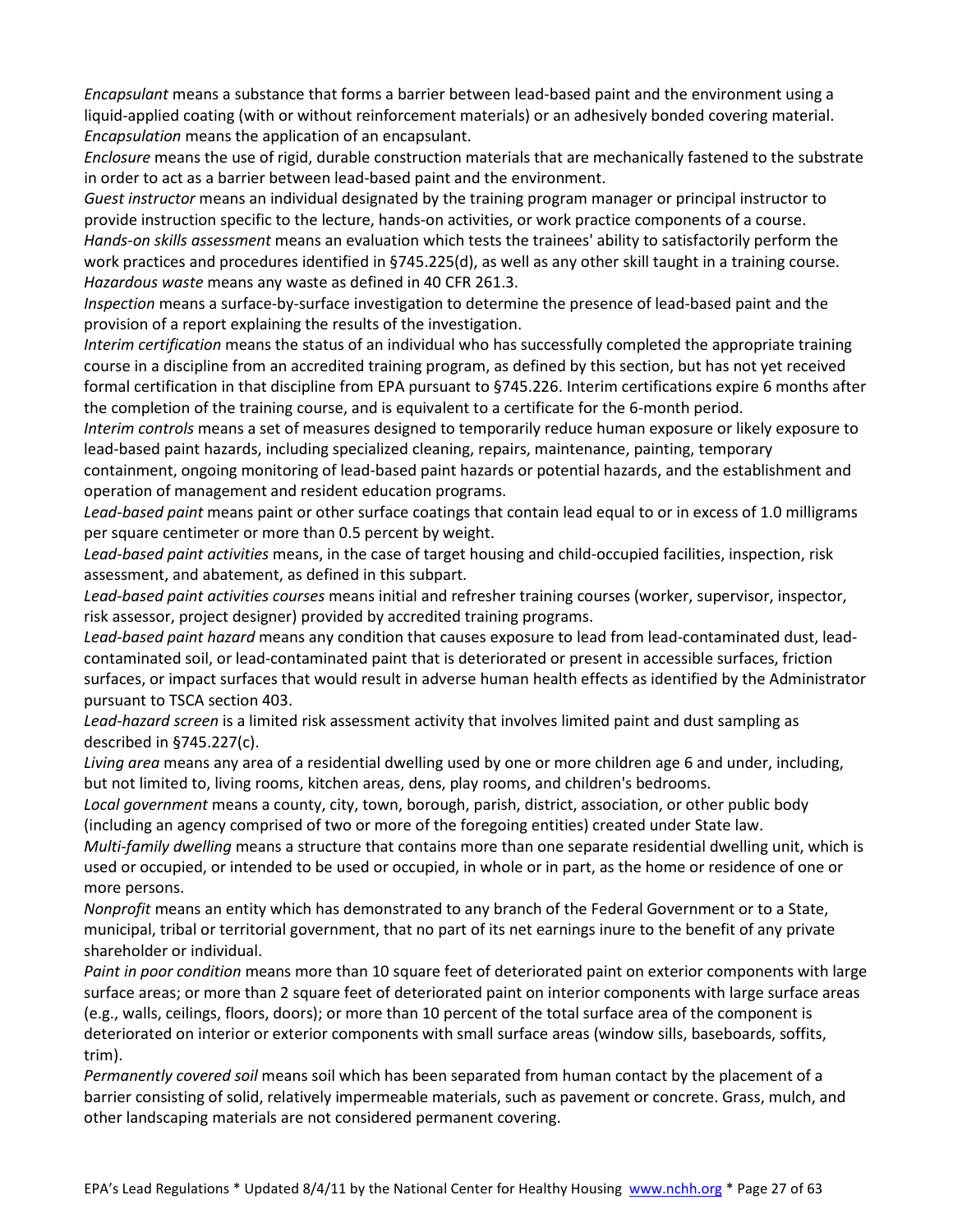*Person* means any natural or judicial person including any individual, corporation, partnership, or association; any Indian Tribe, State, or political subdivision thereof; any interstate body; and any department, agency, or instrumentality of the Federal government.

*Principal instructor* means the individual who has the primary responsibility for organizing and teaching a particular course.

*Recognized laboratory* means an environmental laboratory recognized by EPA pursuant to TSCA section 405(b) as being capable of performing an analysis for lead compounds in paint, soil, and dust.

*Reduction* means measures designed to reduce or eliminate human exposure to lead-based paint hazards through methods including interim controls and abatement.

*Residential dwelling* means (1) a detached single family dwelling unit, including attached structures such as porches and stoops; or (2) a single family dwelling unit in a structure that contains more than one separate residential dwelling unit, which is used or occupied, or intended to be used or occupied, in whole or in part, as the home or residence of one or more persons.

*Risk assessment* means (1) an on-site investigation to determine the existence, nature, severity, and location of lead-based paint hazards, and (2) the provision of a report by the individual or the firm conducting the risk assessment, explaining the results of the investigation and options for reducing lead-based paint hazards. *Start date* means the first day of any lead-based paint activities training course or lead-based paint abatement activity.

*Start date provided to EPA* means the start date included in the original notification or the most recent start date provided to EPA in an updated notification.

*State* means any State of the United States, the District of Columbia, the Commonwealth of Puerto Rico, the Virgin Islands, Guam, the Canal Zone, American Samoa, the Northern Mariana Islands, or any other territory or possession of the United States.

*Target housing* means any housing constructed prior to 1978, except housing for the elderly or persons with disabilities (unless any one or more children age 6 years or under resides or is expected to reside in such housing for the elderly or persons with disabilities) or any 0-bedroom dwelling.

*Training curriculum* means an established set of course topics for instruction in an accredited training program for a particular discipline designed to provide specialized knowledge and skills.

*Training hour* means at least 50 minutes of actual learning, including, but not limited to, time devoted to lecture, learning activities, small group activities, demonstrations, evaluations, and/or hands-on experience.

*Training manager* means the individual responsible for administering a training program and monitoring the performance of principal instructors and guest instructors.

*Training provider* means any organization or entity accredited under §745.225 to offer lead-based paint activities courses.

*Visual inspection for clearance testing* means the visual examination of a residential dwelling or a child-occupied facility following an abatement to determine whether or not the abatement has been successfully completed. *Visual inspection for risk assessment* means the visual examination of a residential dwelling or a child-occupied facility to determine the existence of deteriorated lead-based paint or other potential sources of lead-based paint hazards.

[61 FR 45813, Aug. 29, 1996, as amended at 64 FR 31097, June 9, 1999; 66 FR 1239, Jan. 5, 2001; 69 FR 18495, Apr. 8, 2004]

# <span id="page-27-0"></span>**§ 745.225 Accreditation of training programs: target housing and child-occupied facilities.**

(a) *Scope* . (1) A training program may seek accreditation to offer courses in any of the following disciplines: Inspector, risk assessor, supervisor, project designer, abatement worker, renovator, and dust sampling technician. A training program may also seek accreditation to offer refresher courses for each of the above listed disciplines.

(2) Training programs may first apply to EPA for accreditation of their lead-based paint activities courses or refresher courses pursuant to this section on or after August 31, 1998. Training programs may first apply to EPA for accreditation of their renovator or dust sampling technician courses or refresher courses pursuant to this section on or after April 22, 2009.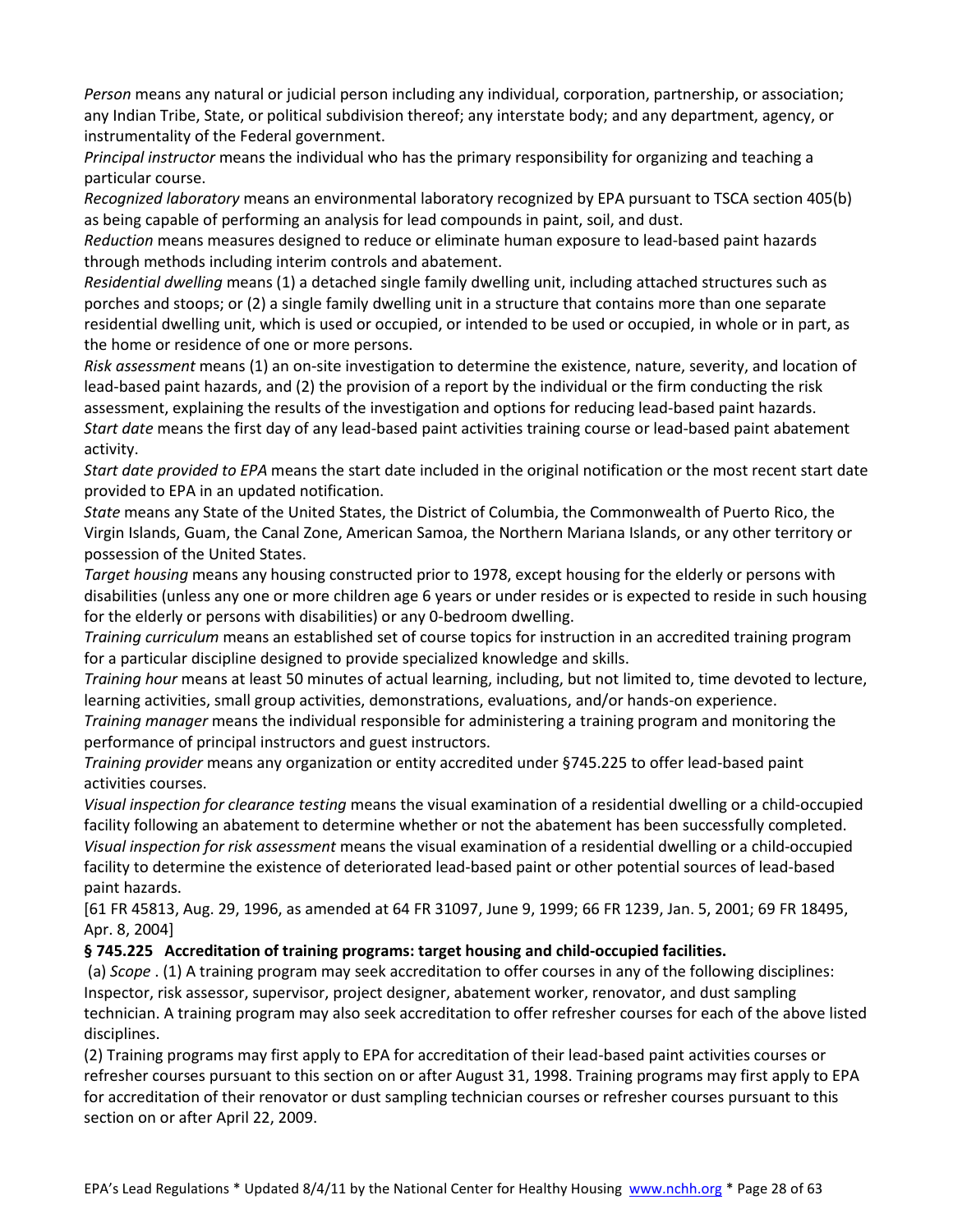(3) A training program must not provide, offer, or claim to provide EPA-accredited lead-based paint activities courses without applying for and receiving accreditation from EPA as required under paragraph (b) of this section on or after March 1, 1999. A training program must not provide, offer, or claim to provide EPAaccredited renovator or dust sampling technician courses without applying for and receiving accreditation from EPA as required under paragraph (b) of this section on or after June 23, 2008.

(b) *Application process* . The following are procedures a training program must follow to receive EPA accreditation to offer lead-based paint activities courses, renovator courses, or dust sampling technician courses:

(1) A training program seeking accreditation shall submit a written application to EPA containing the following information:

(i) The training program's name, address, and telephone number.

(ii) A list of courses for which it is applying for accreditation. For the purposes of this section, courses taught in different languages and electronic learning courses are considered different courses, and each must independently meet the accreditation requirements.

(iii) The name and documentation of the qualifications of the training program manager.

(iv) The name(s) and documentation of qualifications of any principal instructor(s).

 $(v)$  A statement signed by the training program manager certifying that the training program meets the requirements established in paragraph (c) of this section. If a training program uses EPA-recommended model training materials, or training materials approved by a State or Indian Tribe that has been authorized by EPA under subpart Q of this part, the training program manager shall include a statement certifying that, as well. (ivi) If a training program does not use EPA-recommended model training materials or training materials approved by an authorized State or Indian Tribe, its application for accreditation shall also include:

(A) A copy of the student and instructor manuals, or other materials to be used for each course.

(B) A copy of the course agenda for each course.

(C) When applying for accreditation of a course in a language other than English, a signed statement from a qualified, independent translator that they had compared the course to the English language version and found the translation to be accurate.

(vii) All training programs shall include in their application for accreditation the following:

(A) A description of the facilities and equipment to be used for lecture and hands-on training.

(B) A copy of the course test blueprint for each course.

(C) A description of the activities and procedures that will be used for conducting the assessment of hands-on skills for each course.

(D) A copy of the quality control plan as described in paragraph (c)(9) of this section.

(2) If a training program meets the requirements in paragraph (c) of this section, then EPA shall approve the application for accreditation no more than 180 days after receiving a complete application from the training program. In the case of approval, a certificate of accreditation shall be sent to the applicant. In the case of disapproval, a letter describing the reasons for disapproval shall be sent to the applicant. Prior to disapproval, EPA may, at its discretion, work with the applicant to address inadequacies in the application for accreditation. EPA may also request additional materials retained by the training program under paragraph (i) of this section. If a training program's application is disapproved, the program may reapply for accreditation at any time.

(3) A training program may apply for accreditation to offer courses or refresher courses in as many disciplines as it chooses. A training program may seek accreditation for additional courses at any time as long as the program can demonstrate that it meets the requirements of this section.

(4) A training program applying for accreditation must submit the appropriate fees in accordance with §745.238.

(c) *Requirements for the accreditation of training programs* . For a training program to obtain accreditation from EPA to offer lead-based paint activities courses, renovator courses, or dust sampling technician courses, the program must meet the following requirements:

(1) The training program shall employ a training manager who has:

(i) At least 2 years of experience, education, or training in teaching workers or adults; or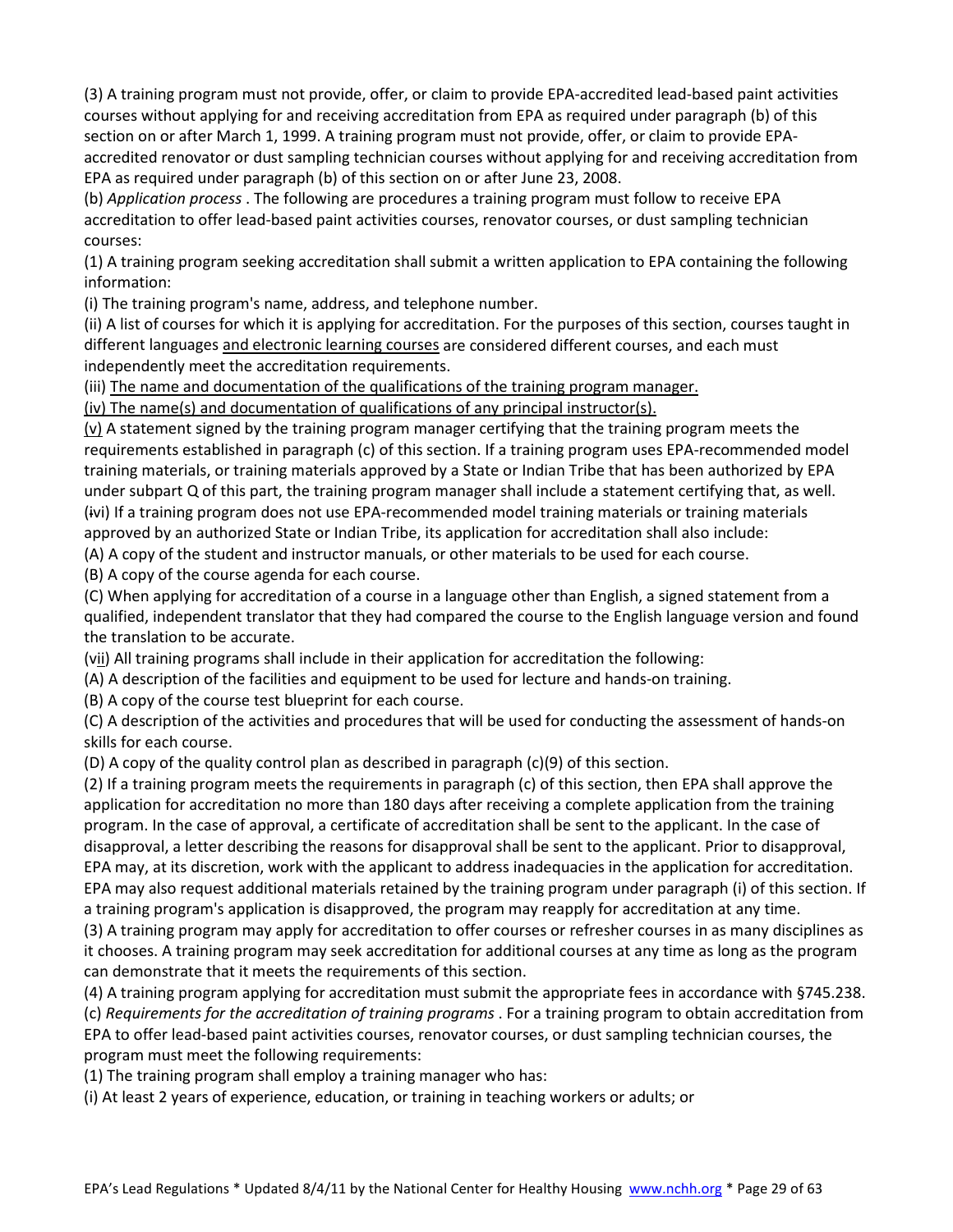(ii) A bachelor's or graduate degree in building construction technology, engineering, industrial hygiene, safety, public health, education, business administration or program management or a related field; or

(iii) Two years of experience in managing a training program specializing in environmental hazards; and (iv) Demonstrated experience, education, or training in the construction industry including: lead or asbestos abatement, painting, carpentry, renovation, remodeling, occupational safety and health, or industrial hygiene. (2) The training manager shall designate a qualified principal instructor for each course who has:

(i) Demonstrated experience, education, or training in teaching workers or adults; and

(ii) Successfully completed at least 16 hours of any EPA-accredited or EPA-authorized State or Tribal-accredited lead-specific training for instructors of lead-based paint activities courses or 8 hours of any EPA-accredited or EPA-authorized State or Tribal-accredited lead-specific training for instructors of renovator or dust sampling technician courses; and

(iii) Demonstrated experience, education, or training in lead or asbestos abatement, painting, carpentry, renovation, remodeling, occupational safety and health, or industrial hygiene.

(3) The principal instructor shall be responsible for the organization of the course and oversight of the teaching of all course material. The training manager may designate guest instructors as needed for a portion of the course to provide instruction specific to the lecture, hands-on activities, or work practice components of a course. However, the principal instructor is primarily responsible for teaching the course materials and must be present to provide instruction (or oversight of portions of the course taught by guest instructors) for the course for which he has been designated the principal instructor.

(4) The following documents shall be recognized by EPA as evidence that training managers and principal instructors have the education, work experience, training requirements or demonstrated experience, specifically listed in paragraphs  $(c)(1)$  and  $(c)(2)$  of this section. This documentation need not must be submitted with the accreditation application, but, if not submitted, shall be and retained by the training program as required by the recordkeeping requirements contained in paragraph (i) of this section. Those documents include the following: (i) Official academic transcripts or diploma as evidence of meeting the education requirements.

(ii) Resumes, letters of reference, or documentation of work experience, as evidence of meeting the work experience requirements.

(iii) Certificates from train-the-trainer courses and lead-specific training courses, as evidence of meeting the training requirements.

(5) The training program shall ensure the availability of, and provide adequate facilities for, the delivery of the lecture, course test, hands-on training, and assessment activities. This includes providing training equipment that reflects current work practices and maintaining or updating the equipment and facilities as needed. (6) To become accredited in the following disciplines, the training program shall provide training courses that meet the following training hour requirements:

(i) The inspector course shall last a minimum of 24 training hours, with a minimum of 8 hours devoted to handson training activities. The minimum curriculum requirements for the inspector course are contained in paragraph (d)(1) of this section.

(ii) The risk assessor course shall last a minimum of 16 training hours, with a minimum of 4 hours devoted to hands-on training activities. The minimum curriculum requirements for the risk assessor course are contained in paragraph (d)(2) of this section.

(iii) The supervisor course shall last a minimum of 32 training hours, with a minimum of 8 hours devoted to hands-on activities. The minimum curriculum requirements for the supervisor course are contained in paragraph (d)(3) of this section.

(iv) The project designer course shall last a minimum of 8 training hours. The minimum curriculum requirements for the project designer course are contained in paragraph (d)(4) of this section.

(v) The abatement worker course shall last a minimum of 16 training hours, with a minimum of 8 hours devoted to hands-on training activities. The minimum curriculum requirements for the abatement worker course are contained in paragraph (d)(5) of this section.

(vi) The renovator course must last a minimum of 8 training hours, with a minimum of 2 hours devoted to handson training activities. The minimum curriculum requirements for the renovator course are contained in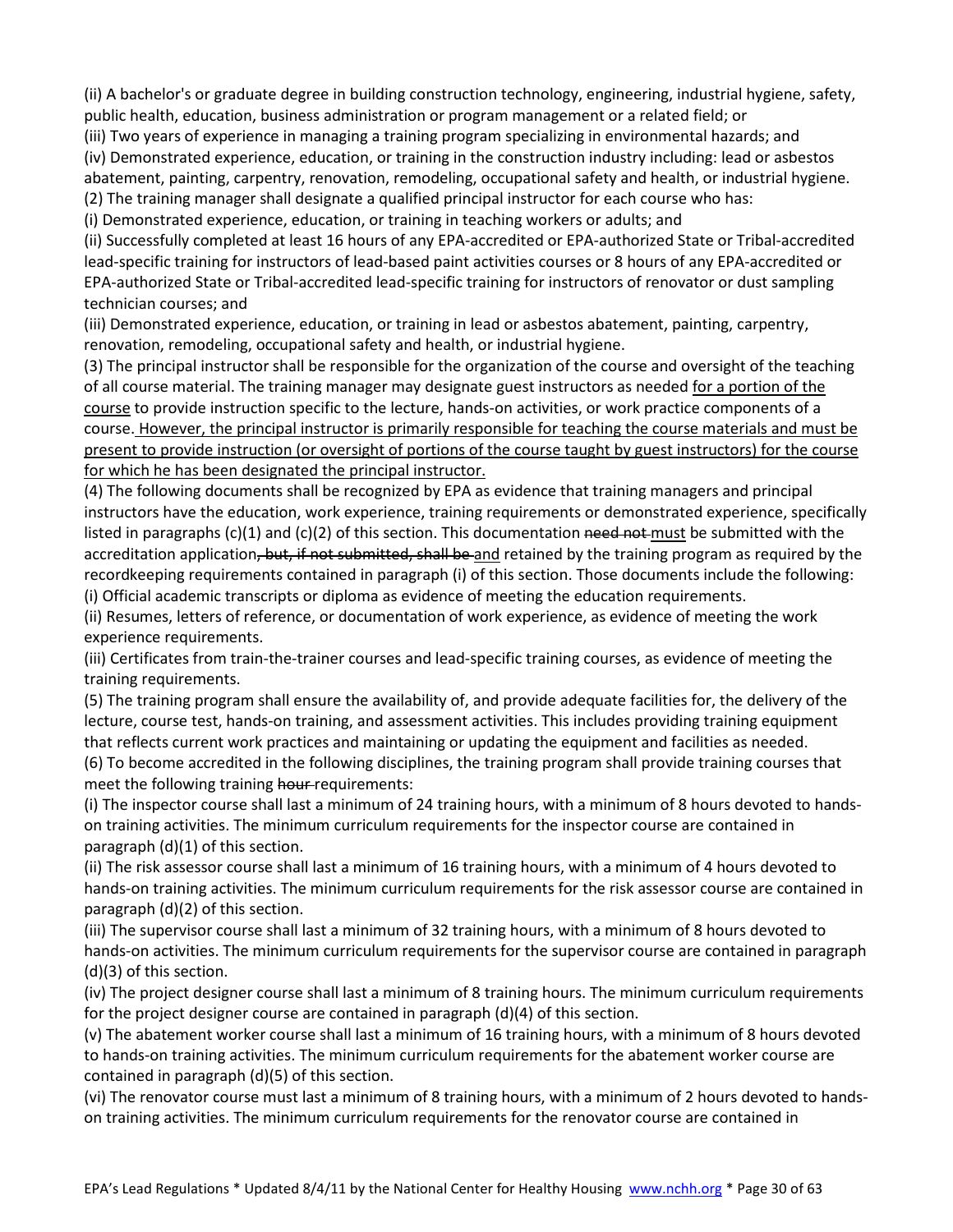paragraph (d)(6) of this section. Hands on training activities must cover renovation methods that minimize the creation of dust and lead-based paint hazards, interior and exterior containment and cleanup methods, and post-renovation cleaning verification.

(vii) The dust sampling technician course must last a minimum of 8 training hours, with a minimum of 2 hours devoted to hands-on training activities. The minimum curriculum requirements for the dust sampling technician course are contained in paragraph (d)(7) of this section. Hands-on training activities must cover dust sampling methodologies.

(viii) Electronic learning and other alternative course delivery methods are permitted for the classroom portion of renovator, dust sampling technician, or lead-based paint activities courses but not the hands-on portion of these courses, or for final course tests or proficiency tests described in paragraph (c)(7) of this section. Electronic learning courses must comply with the following requirements:

(A) A unique identifier must be assigned to each student for them to use to launch and re-launch the course. (B) The training provider must track each student's course log-ins, launches, progress, and completion, and maintain these records in accordance with paragraph (i) of this section.

(C) The course must include periodic knowledge checks equivalent to the number and content of the knowledge checks contained in EPA's model course, but at least 16 over the entire course. The knowledge checks must be successfully completed before the student can go on to the next module.

(D) There must be a test of at least 20 questions at the end of the electronic learning portion of the course, of which 80% must be answered correctly by the student for successful completion of the electronic learning portion of the course. The test must be designed so that students to do not receive feedback on their test answers until after they have completed and submitted the test.

(E) Each student must be able to save or print a copy of an electronic learning course completion certificate. The electronic certificate must not be susceptible to easy editing.

(7) For each course offered, the training program shall conduct either a course test at the completion of the course, and if applicable, a hands-on skills assessment, or in the alternative, a proficiency test for that discipline. Each individual must successfully complete the hands-on skills assessment and receive a passing score on the course test to pass any course, or successfully complete a proficiency test.

(i) The training manager is responsible for maintaining the validity and integrity of the hands-on skills assessment or proficiency test to ensure that it accurately evaluates the trainees' performance of the work practices and procedures associated with the course topics contained in paragraph (d) of this section.

(ii) The training manager is responsible for maintaining the validity and integrity of the course test to ensure that it accurately evaluates the trainees' knowledge and retention of the course topics.

(iii) The course test shall be developed in accordance with the test blueprint submitted with the training accreditation application.

(8) The training program shall issue unique course completion certificates to each individual who passes the training course. The course completion certificate shall include:

(i) The name, a unique identification number, and address of the individual.

(ii) The name of the particular course that the individual completed.

(iii) Dates of course completion/test passage.

(iv) For initial inspector, risk assessor, project designer, supervisor, or abatement worker course completion certificates, the expiration date of interim certification, which is 6 months from the date of course completion.

(v) The name, address, and telephone number of the training program.

(vi) The language in which the course was taught.

(vii) For renovator and dust sampling technician course completion certificates, a photograph of the individual. The photograph must be an accurate and recognizable image of the individual. As reproduced on the certificate, the photograph must not be smaller than 1 square inch.

(9) The training manager shall develop and implement a quality control plan. The plan shall be used to maintain and improve the quality of the training program over time. This plan shall contain at least the following elements:

(i) Procedures for periodic revision of training materials and the course test to reflect innovations in the field.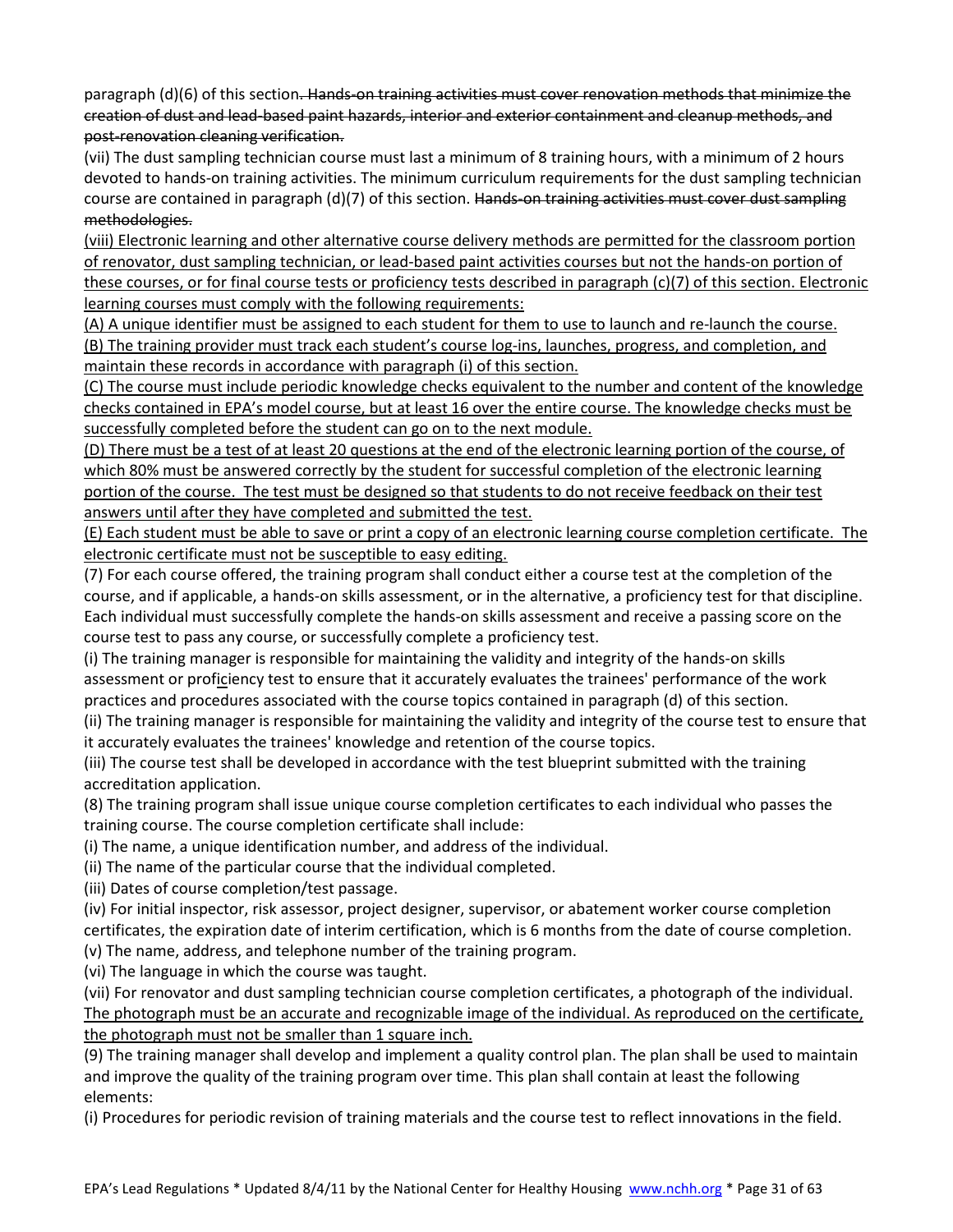(ii) Procedures for the training manager's annual review of principal instructor competency.

(10) Courses offered by the training program must teach the work practice standards contained in §745.85 or §745.227, as applicable, in such a manner that trainees are provided with the knowledge needed to perform the renovations or lead-based paint activities they will be responsible for conducting.

(11) The training manager shall be responsible for ensuring that the training program complies at all times with all of the requirements in this section.

(12) The training manager shall allow EPA to audit the training program to verify the contents of the application for accreditation as described in paragraph (b) of this section.

(13) The training manager must provide notification of renovator, dust sampling technician, or renovator, dust sampling technician, or lead-based paint activities courses offered.

(i) The training manager must provide EPA with notification of all renovator, dust sampling technician, or leadbased paint activities courses offered. The original notification must be received by EPA at least 7 business days prior to the start date of any renovator, dust sampling technician, or lead-based paint activities course.

(ii) The training manager must provide EPA updated notification when renovator, dust sampling technician, or lead-based paint activities courses will begin on a date other than the start date specified in the original notification, as follows:

(A) For renovator, dust sampling technician, or lead-based paint activities courses beginning prior to the start date provided to EPA, an updated notification must be received by EPA at least 7 business days before the new start date.

(B) For renovator, dust sampling technician, or lead-based paint activities courses beginning after the start date provided to EPA, an updated notification must be received by EPA at least 2 business days before the start date provided to EPA.

(iii) The training manager must update EPA of any change in location of renovator, dust sampling technician, or lead-based paint activities courses at least 7 business days prior to the start date provided to EPA.

(iv) The training manager must update EPA regarding any course cancellations, or any other change to the original notification. Updated notifications must be received by EPA at least 2 business days prior to the start date provided to EPA.

(v) Each notification, including updates, must include the following:

(A) Notification type (original, update, cancellation).

(B) Training program name, EPA accreditation number, address, and telephone number.

(C) Course discipline, type (initial/refresher), and the language in which instruction will be given.

(D) Date(s) and time(s) of training.

(E) Training location(s) telephone number, and address.

(F) Principal instructor's name.

(G) Training manager's name and signature.

(vi) Notification must be accomplished using any of the following methods: Written notification, or electronically using the Agency's Central Data Exchange (CDX). Written notification of renovator, dust sampling technician, or lead-based paint activities course schedules can be accomplished by using either the sample form titled "Lead-Based Paint Activities Training Course Schedule" or a similar form containing the information required in paragraph (c)(13)(v) of this section. All written notifications must be delivered by U.S. Postal Service, fax, commercial delivery service, or hand delivery (persons submitting notification by U.S. Postal Service are reminded that they should allow 3 additional business days for delivery in order to ensure that EPA receives the notification by the required date). Instructions and sample forms can be obtained from the NLIC at 1–800–424– LEAD(5323), or on the Internet at *http://www.epa.gov/lead.* Hearing- or speech-impaired persons may reach the above telephone number through TTY by calling the toll-free Federal Relay Service at 1-800-877-8339.

(vii) Renovator, dust sampling technician, or lLead-based paint activities courses must not begin on a date, or at a location other than that specified in the original notification unless an updated notification identifying a new start date or location is submitted, in which case the course must begin on the new start date and/or location specified in the updated notification.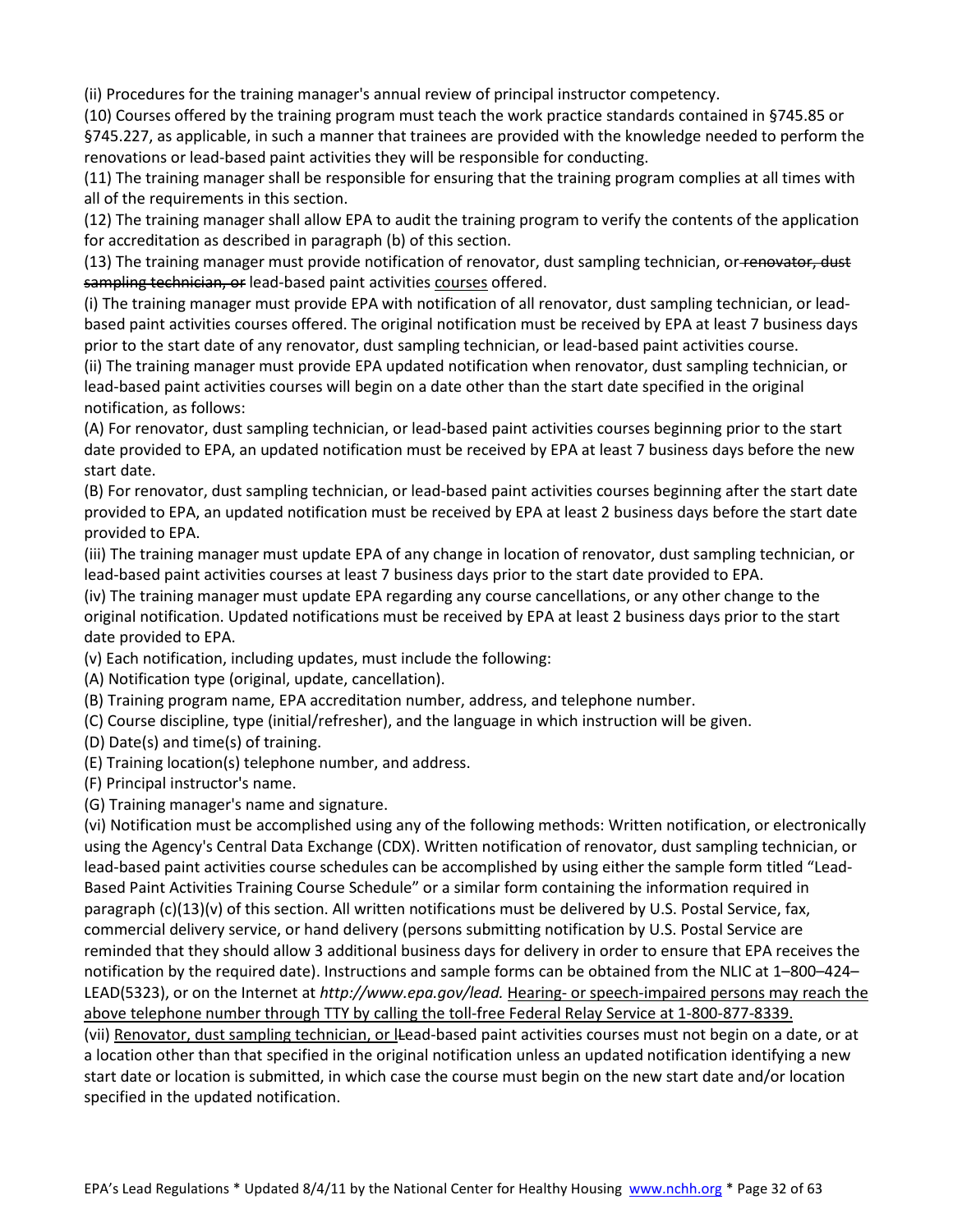(viii) No training program shall provide renovator, dust sampling technician, or lead-based paint activities courses without first notifying EPA of such activities in accordance with the requirements of this paragraph. (14) The training manager must provide notification following completion of renovator, dust sampling technician, or lead-based paint activities courses.

(i) The training manager must provide EPA notification after the completion of any renovator, dust sampling technician, or lead-based paint activities course. This notice must be received by EPA no later than 10 business days following course completion.

(ii) The notification must include the following:

(A) Training program name, EPA accreditation number, address, and telephone number.

(B) Course discipline and type (initial/refresher).

(C) Date(s) of training.

(D) The following information for each student who took the course:

( *1* ) Name.

( *2* ) Address.

( *3* ) Date of birth.

( *4* ) Course completion certificate number.

( *5* ) Course test score.

( 6 ) For renovator or dust sampling technician courses only, a digital photograph of the student.

(E) Training manager's name and signature.

(iii) Notification must be accomplished using any of the following methods: Written notification, or electronically using the Agency's Central Data Exchange (CDX). Written notification following training courses can be accomplished by using either the sample form, entitled *Post-Training Notification* or a similar form containing the information required in paragraph (c)(14)(ii) of this section. All written notifications must be delivered by U.S. Postal Service, fax, commercial delivery service, or hand delivery (persons submitting notification by U.S. Postal Service are reminded that they should allow 3 additional business days for delivery in order to ensure that EPA receives the notification by the required date). Instructions and sample forms can be obtained from the NLIC at 1–800–424–LEAD (5323), or on the Internet at *http://www.epa.gov/lead* .

(d) *Minimum training curriculum requirements.* To become accredited to offer lead-based paint courses instruction in the specific disciplines listed below, training programs must ensure that their courses of study include, at a minimum, the following course topics. Requirements ending in an asterisk (\*) indicate areas that require hands-on activities as an integral component of the course.

(1) *Inspector.* Instruction in the topics described in paragraphs (d)(1)(iv), (v), (vi), and (vii) of this section must be included in the hands-on portion of the course.

(i) Role and responsibilities of an inspector.

(ii) Background information on lead and its adverse health effects.

(iii) Background information on Federal, State, and local regulations and guidance that pertains to lead-based paint and lead-based paint activities.

(iv) Lead-based paint inspection methods, including selection of rooms and components for sampling or testing.\*

(v) Paint, dust, and soil sampling methodologies. $*$ 

(vi) Clearance standards and testing, including random sampling. $*$ 

(vii) Preparation of the final inspection report. $*$ 

(viii) Recordkeeping.

(2) *Risk assessor.* Instruction in the topics described in paragraphs (d)(2)(iv), (vi), and (vii) of this section must be included in the hands-on portion of the course.

(i) Role and responsibilities of a risk assessor.

(ii) Collection of background information to perform a risk assessment.

(iii) Sources of environmental lead contamination such as paint, surface dust and soil, water, air, packaging, and food.

(iv) Visual inspection for the purposes of identifying potential sources of lead-based paint hazards.\*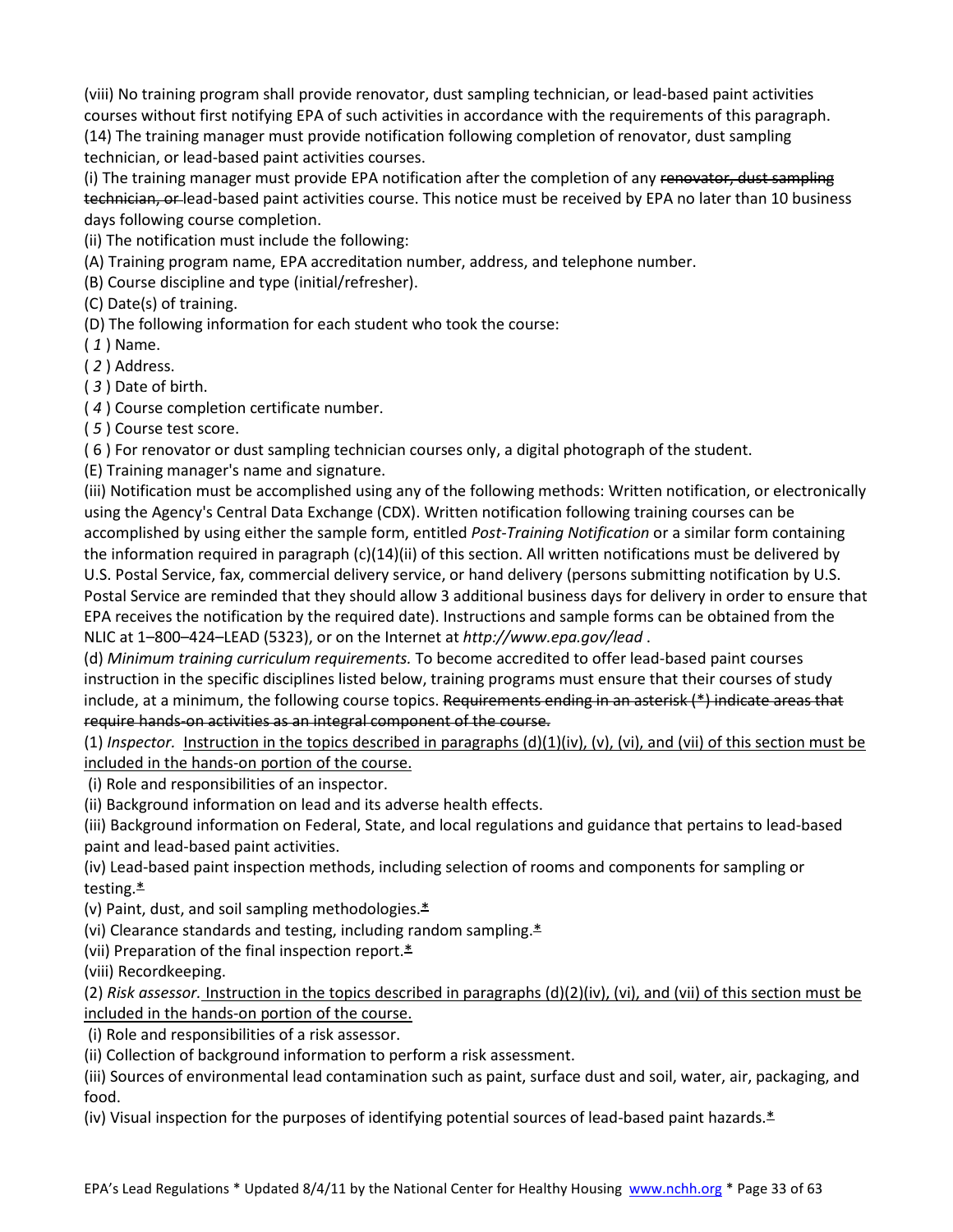(v) Lead hazard screen protocol.

(vi) Sampling for other sources of lead exposure.\*

(vii) Interpretation of lead-based paint and other lead sampling results, including all applicable State or Federal guidance or regulations pertaining to lead-based paint hazards.\*

(viii) Development of hazard control options, the role of interim controls, and operations and maintenance activities to reduce lead-based paint hazards.

(ix) Preparation of a final risk assessment report.

(3) *Supervisor.* Instruction in the topics described in paragraphs (d)(3)(v), (vii), (viii), (ix), and (x) of this section must be included in the hands-on portion of the course.

(i) Role and responsibilities of a supervisor.

(ii) Background information on lead and its adverse health effects.

(iii) Background information on Federal, State, and local regulations and guidance that pertain to lead-based paint abatement.

(iv) Liability and insurance issues relating to lead-based paint abatement.

(v) Risk assessment and inspection report interpretation. $*$ 

(vi) Development and implementation of an occupant protection plan and abatement report.

(vii) Lead-based paint hazard recognition and control.\*

(viii) Lead-based paint abatement and lead-based paint hazard reduction methods, including restricted practices.\*

(ix) Interior dust abatement/cleanup or lead-based paint hazard control and reduction methods. $*$ 

(x) Soil and exterior dust abatement or lead-based paint hazard control and reduction methods.<sup>\*</sup>

(xi) Clearance standards and testing.

(xii) Cleanup and waste disposal.

(xiii) Recordkeeping.

(4) *Project designer.* (i) Role and responsibilities of a project designer.

(ii) Development and implementation of an occupant protection plan for large scale abatement projects.

(iii) Lead-based paint abatement and lead-based paint hazard reduction methods, including restricted practices for large-scale abatement projects.

(iv) Interior dust abatement/cleanup or lead hazard control and reduction methods for large-scale abatement projects.

(v) Clearance standards and testing for large scale abatement projects.

(vi) Integration of lead-based paint abatement methods with modernization and rehabilitation projects for large scale abatement projects.

(5) *Abatement worker.* Instruction in the topics described in paragraphs (d)(5)(iv), (v), (vi), and (vii) of this section must be included in the hands-on portion of the course.

(i) Role and responsibilities of an abatement worker.

(ii) Background information on lead and its adverse health effects.

(iii) Background information on Federal, State and local regulations and guidance that pertain to lead-based paint abatement.

(iv) Lead-based paint hazard recognition and control. $*$ 

(v) Lead-based paint abatement and lead-based paint hazard reduction methods, including restricted practices.\*

(vi) Interior dust abatement methods/cleanup or lead-based paint hazard reduction.\*

(vii) Soil and exterior dust abatement methods or lead-based paint hazard reduction.\*

(6) *Renovator* . Instruction in the topics described in paragraphs (d)(6)(iv), (vi), (vii), and (viii) of this section must be included in the hands-on portion of the course.

(i) Role and responsibility of a renovator.

(ii) Background information on lead and its adverse health effects.

(iii) Background information on EPA, HUD, OSHA, and other Federal, State, and local regulations and guidance that pertains to lead-based paint and renovation activities.

(iv) Procedures for using acceptable test kits to determine whether paint is lead-based paint.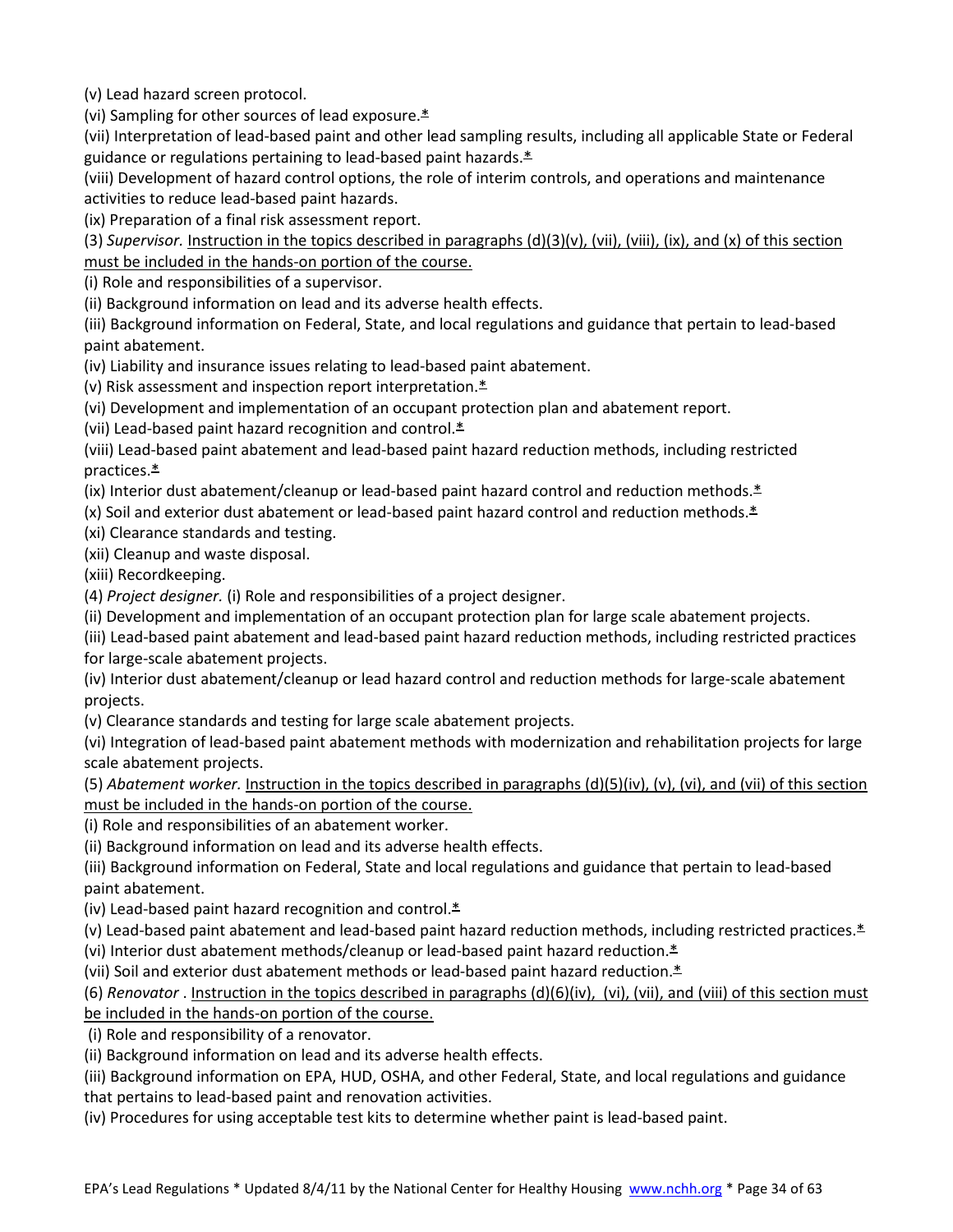(v) Procedures for collecting a paint chip sample and sending it to a laboratory recognized by EPA under section 405(b) of TSCA.

(vi) Renovation methods to minimize the creation of dust and lead-based paint hazards.

(vii) Interior and exterior containment and cleanup methods.

(viii) Methods to ensure that the renovation has been properly completed, including cleaning verification and clearance testing.

(viiiix) Waste handling and disposal.

(ix) Providing on-the-job training to other workers.

(xi) Record preparation.

(7) *Dust sampling technician*. Instruction in the topics described in paragraphs (d)(7)(iv) and (vi) of this section must be included in the hands-on portion of the course.

(i) Role and responsibility of a dust sampling technician.

(ii) Background information on lead and its adverse health effects.

(iii) Background information on Federal, State, and local regulations and guidance that pertains to lead-based paint and renovation activities.

(iv) Dust sampling methodologies.

(v) Clearance standards and testing.

(vi) Report preparation.

(e) *Requirements for the accreditation of refresher training programs* . A training program may seek accreditation to offer refresher training courses in any of the following disciplines: Inspector, risk assessor, supervisor, project designer, abatement worker, renovator, and dust sampling technician. To obtain EPA

accreditation to offer refresher training, a training program must meet the following minimum requirements: (1) Each refresher course shall review the curriculum topics of the full-length courses listed under paragraph (d) of this section, as appropriate. In addition, to become accredited to offer refresher training courses, training programs shall ensure that their courses of study include, at a minimum, the following:

(i) An overview of current safety practices relating to lead-based paint in general, as well as specific information pertaining to the appropriate discipline.

(ii) Current laws and regulations relating to lead-based paint in general, as well as specific information pertaining to the appropriate discipline.

(iii) Current technologies relating to lead-based paint in general, as well as specific information pertaining to the appropriate discipline.

(2) Refresher courses for inspector, risk assessor, supervisor, and abatement worker must last a minimum of 8 training hours. Refresher courses for project designer, renovator, and dust sampling technician must last a minimum of 4 training hours.

(3) Except for project designer courses, for all other courses offered, the training program shall conduct a handson assessment, and at the completion of the course, a course test. For each course offered, the training

program shall conduct a hands-on assessment (if applicable), and at the completion of the course, a course test. (4) A training program may apply for accreditation of a refresher course concurrently with its application for accreditation of the corresponding training course as described in paragraph (b) of this section. If so, EPA shall use the approval procedure described in paragraph (b) of this section. In addition, the minimum requirements contained in paragraphs (c)  $(1)$  through  $(c)(5)$  and  $(c)(7)$  through  $(c)(14)$ , and  $(e)(1)$  through (except for the requirements in paragraph  $(c)(6)$ , and  $(c)(1)$ ,  $(c)(2)$  and  $(c)(3)$  of this section shall also apply.

(5) A training program seeking accreditation to offer refresher training courses only shall submit a written application to EPA containing the following information:

(i) The refresher training program's name, address, and telephone number.

(ii) A list of courses for which it is applying for accreditation.

(iii) The name and documentation of the qualifications of the training program manager.

(iv) The name(s) and documentation of the qualifications of the principal instructor(s).

(v) A statement signed by the training program manager certifying that the refresher training program meets the minimum requirements established in paragraph (c) of this section, except for the requirements in paragraph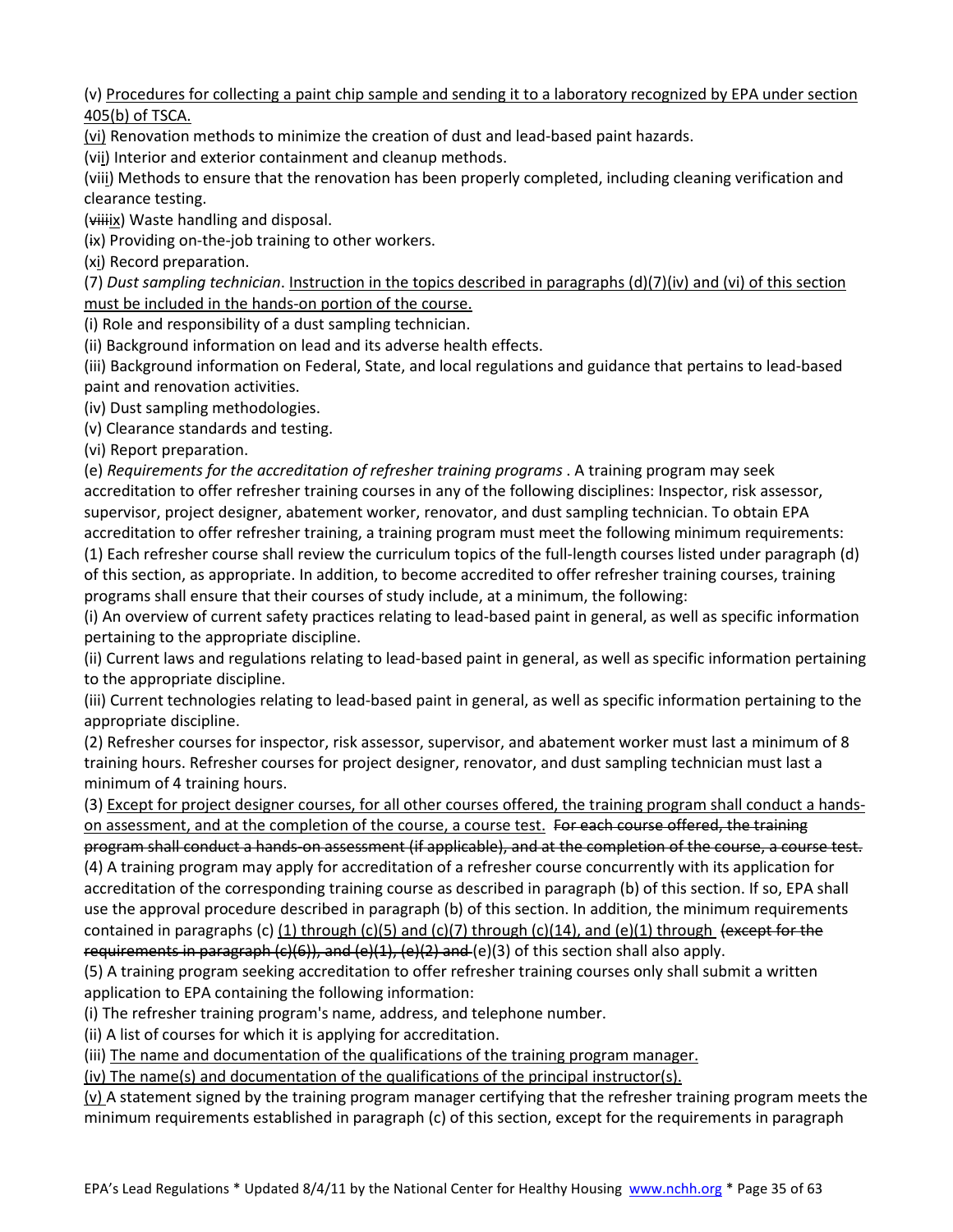(c)(6) of this section. If a training program uses EPA-developed model training materials, or training materials approved by a State or Indian Tribe that has been authorized by EPA under §745.324 to develop its refresher training course materials, the training manager shall include a statement certifying that, as well.

(ivi) If the refresher training course materials are not based on EPA-developed model training materials or training materials approved by an authorized State or Indian Tribe, the training program's application for accreditation shall include:

(A) A copy of the student and instructor manuals to be used for each course.

(B) A copy of the course agenda for each course.

(vii) All refresher training programs shall include in their application for accreditation the following:

(A) A description of the facilities and equipment to be used for lecture and hands-on training.

(B) A copy of the course test blueprint for each course.

(C) A description of the activities and procedures that will be used for conducting the assessment of hands-on skills for each course (if applicable).

(D) A copy of the quality control plan as described in paragraph (c)(9) of this section.

(viii) The requirements in paragraphs  $(c)(1)$  through  $(c)(5)$ , and  $(c)(7)$  through  $(c)(14)$  of this section apply to refresher training providers.

(viiix) If a refresher training program meets the requirements listed in this paragraph, then EPA shall approve the application for accreditation no more than 180 days after receiving a complete application from the refresher training program. In the case of approval, a certificate of accreditation shall be sent to the applicant. In the case of disapproval, a letter describing the reasons for disapproval shall be sent to the applicant. Prior to disapproval, EPA may, at its discretion, work with the applicant to address inadequacies in the application for accreditation. EPA may also request additional materials retained by the refresher training program under paragraph (i) of this section. If a refresher training program's application is disapproved, the program may reapply for accreditation at any time.

(f) *Re-accreditation of training programs.* (1) Unless re-accredited, a training program's accreditation (including refresher training accreditation) shall expire 4 years after the date of issuance. If a training program meets the requirements of this section, the training program shall be re-accredited.

(2) A training program seeking re-accreditation shall submit an application to EPA no later than 180 days before its accreditation expires. If a training program does not submit its application for re-accreditation by that date, EPA cannot guarantee that the program will be re-accredited before the end of the accreditation period.

(3) The training program's application for re-accreditation shall contain:

(i) The training program's name, address, and telephone number.

(ii) A list of courses for which it is applying for re-accreditation.

(iii) The name and qualifications of the training program manager.

(iv) The name(s) and qualifications of the principal instructor(s).

(v) A description of any changes to the training facility, equipment or course materials since its last application was approved that adversely affects the students ability to learn.

(ivi) A statement signed by the program manager stating:

(A) That the training program complies at all times with all requirements in paragraphs (c) and (e) of this section, as applicable; and

(B) The recordkeeping and reporting requirements of paragraph (i) of this section shall be followed.

(vii) A payment of appropriate fees in accordance with §745.238.

(4) Upon request, the training program shall allow EPA to audit the training program to verify the contents of the application for re-accreditation as described in paragraph (f)(3) of this section.

(g) *Suspension, revocation, and modification of accredited training programs.* (1) EPA may, after notice and an opportunity for hearing, suspend, revoke, or modify training program accreditation (including refresher training accreditation) if a training program, training manager, or other person with supervisory authority over the training program has:

(i) Misrepresented the contents of a training course to EPA and/or the student population.

(ii) Failed to submit required information or notifications in a timely manner.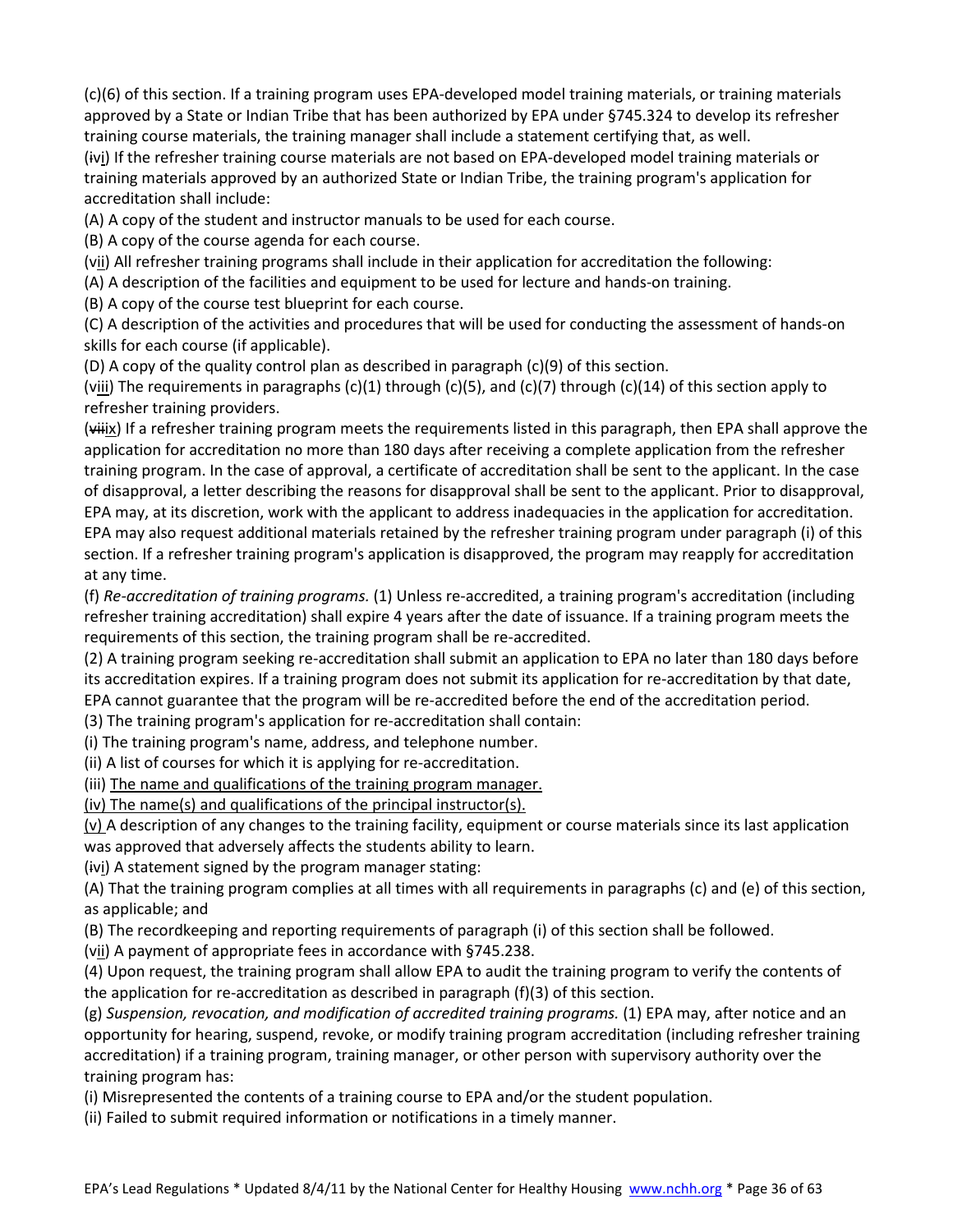(iii) Failed to maintain required records.

(iv) Falsified accreditation records, instructor qualifications, or other accreditation-related information or documentation.

(v) Failed to comply with the training standards and requirements in this section.

(vi) Failed to comply with Federal, State, or local lead-based paint statutes or regulations.

(vii) Made false or misleading statements to EPA in its application for accreditation or re-accreditation which EPA relied upon in approving the application.

(2) In addition to an administrative or judicial finding of violation, execution of a consent agreement in settlement of an enforcement action constitutes, for purposes of this section, evidence of a failure to comply with relevant statutes or regulations.

(h) *Procedures for suspension, revocation or modification of training program accreditation.* (1) Prior to taking action to suspend, revoke, or modify the accreditation of a training program, EPA shall notify the affected entity in writing of the following:

(i) The legal and factual basis for the suspension, revocation, or modification.

(ii) The anticipated commencement date and duration of the suspension, revocation, or modification.

(iii) Actions, if any, which the affected entity may take to avoid suspension, revocation, or modification, or to receive accreditation in the future.

(iv) The opportunity and method for requesting a hearing prior to final EPA action to suspend, revoke or modify accreditation.

(v) Any additional information, as appropriate, which EPA may provide.

(2) If a hearing is requested by the accredited training program, EPA shall:

(i) Provide the affected entity an opportunity to offer written statements in response to EPA's assertions of the legal and factual basis for its proposed action, and any other explanations, comments, and arguments it deems relevant to the proposed action.

(ii) Provide the affected entity such other procedural opportunities as EPA may deem appropriate to ensure a fair and impartial hearing.

(iii) Appoint an official of EPA as Presiding Officer to conduct the hearing. No person shall serve as Presiding Officer if he or she has had any prior connection with the specific matter.

(3) The Presiding Officer appointed pursuant to paragraph (h)(2) of this section shall:

(i) Conduct a fair, orderly, and impartial hearing within 90 days of the request for a hearing.

(ii) Consider all relevant evidence, explanation, comment, and argument submitted.

(iii) Notify the affected entity in writing within 90 days of completion of the hearing of his or her decision and order. Such an order is a final agency action which may be subject to judicial review.

(4) If EPA determines that the public health, interest, or welfare warrants immediate action to suspend the accreditation of any training program prior to the opportunity for a hearing, it shall:

(i) Notify the affected entity of its intent to immediately suspend training program accreditation for the reasons listed in paragraph (g)(1) of this section. If a suspension, revocation, or modification notice has not previously been issued pursuant to paragraph (g)(1) of this section, it shall be issued at the same time the emergency suspension notice is issued.

(ii) Notify the affected entity in writing of the grounds for the immediate suspension and why it is necessary to suspend the entity's accreditation before an opportunity for a suspension, revocation or modification hearing. (iii) Notify the affected entity of the anticipated commencement date and duration of the immediate suspension.

(iv) Notify the affected entity of its right to request a hearing on the immediate suspension within 15 days of the suspension taking place and the procedures for the conduct of such a hearing.

(5) Any notice, decision, or order issued by EPA under this section, any transcripts or other verbatim record of oral testimony, and any documents filed by an accredited training program in a hearing under this section shall be available to the public, except as otherwise provided by section 14 of TSCA or by 40 CFR part 2 part 2 of this title. Any such hearing at which oral testimony is presented shall be open to the public, except that the Presiding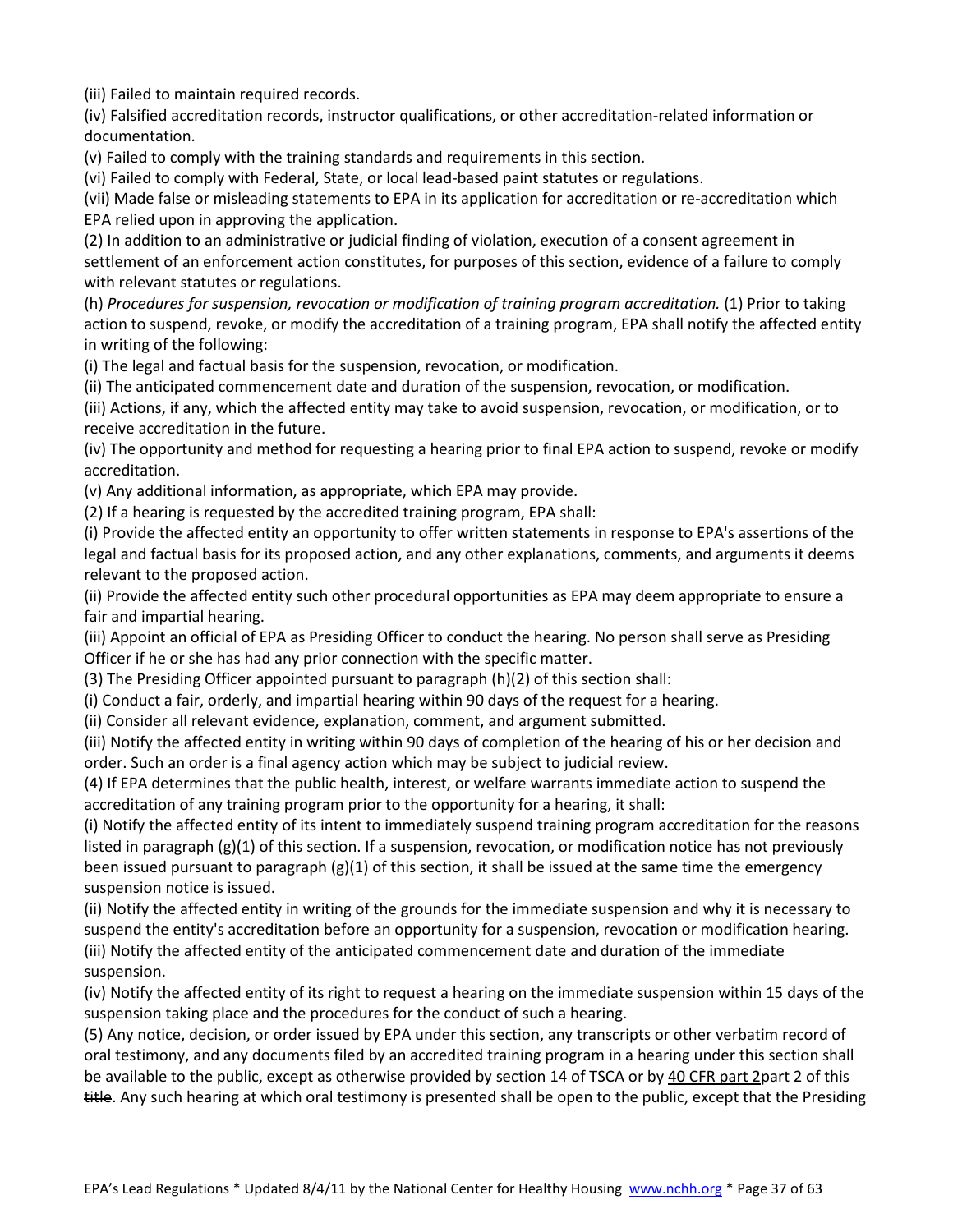Officer may exclude the public to the extent necessary to allow presentation of information which may be entitled to confidential treatment under section 14 of TSCA or 40 CFR part 2 part 2 of this title.

(6) The public shall be notified of the suspension, revocation, modification or reinstatement of a training program's accreditation through appropriate mechanisms.

(7) EPA shall maintain a list of parties whose accreditation has been suspended, revoked, modified or reinstated. (i) *Training program recordkeeping requirements.* (1) Accredited training programs shall maintain, and make

available to EPA, upon request, the following records:

(i) All documents specified in paragraph (c)(4) of this section that demonstrate the qualifications listed in paragraphs  $(c)(1)$  and  $(c)(2)$  of this section of the training manager and principal instructors.

(ii) Current curriculum/course materials and documents reflecting any changes made to these materials.

(iii) The course test blueprint.

(iv) Information regarding how the hands-on assessment is conducted including, but not limited to:

(A) Who conducts the assessment.

(B) How the skills are graded.

(C) What facilities are used.

(D) The pass/fail rate.

(v) The quality control plan as described in paragraph (c)(9) of this section.

(vi) Results of the students' hands-on skills assessments and course tests, and a record of each student's course completion certificate.

(vii) Any other material not listed above in paragraphs (i)(1)(i) through (i)(1)(vi) of this section that was submitted to EPA as part of the program's application for accreditation.

(viii) For renovator refresher and dust sampling technician refresher courses, a copy of each trainee's prior course completion certificate showing that each trainee was eligible to take the refresher course.

(ix) For course modules delivered in an electronic format, a record of each student's log-ins, launches, progress, and completion, and a copy of the electronic learning completion certificate for each student.

(2) The training program shall must retain these records pertaining to renovator, dust sampling technician and lead-based paint activities courses at the address specified on the training program accreditation application (or as modified in accordance with paragraph (i)(3) of this section) for the following minimum periods:

(i) Records pertaining to lead-based paint activities courses must be retained for a minimum of 3 years and 6 months.

(ii) Records pertaining to renovator or dust sampling technician courses offered before April 22, 2010 must be retained until July 1, 2015.

(iii) Records pertaining to renovator or dust sampling technician courses offered on or after April 22, 2010 must be retained for a minimum of 5 years.

(3) The training program shall notify EPA in writing within 30 days of changing the address specified on its training program accreditation application or transferring the records from that address.

(j) *Amendment of accreditation.* (1) A training program must amend its accreditation within 90 days of the date a change occurs to information included in the program's most recent application. If the training program fails to amend its accreditation within 90 days of the date the change occurs, the program may not provide renovator, dust sampling technician, or lead-based paint activities training until its accreditation is amended.

(2) To amend an accreditation, a training program must submit a completed "Accreditation Application for Training Providers," signed by an authorized agent of the training provider, noting on the form that it is submitted as an amendment and indicating the information that has changed.

(3) Training managers, principal instructors, permanent training locations*.* If the amendment includes a new training program manager, any new or additional principal instructor(s), or any new permanent training location(s), the training provider is not permitted to provide training under the new training manager or offer courses taught by any new principal instructor(s) or at the new training location(s) until EPA either approves the amendment or 30 days have elapsed, whichever occurs earlier. Except:

(i) If the amendment includes a new training program manager or new or additional principal instructor that was identified in a training provider accreditation application that EPA has already approved under this section, the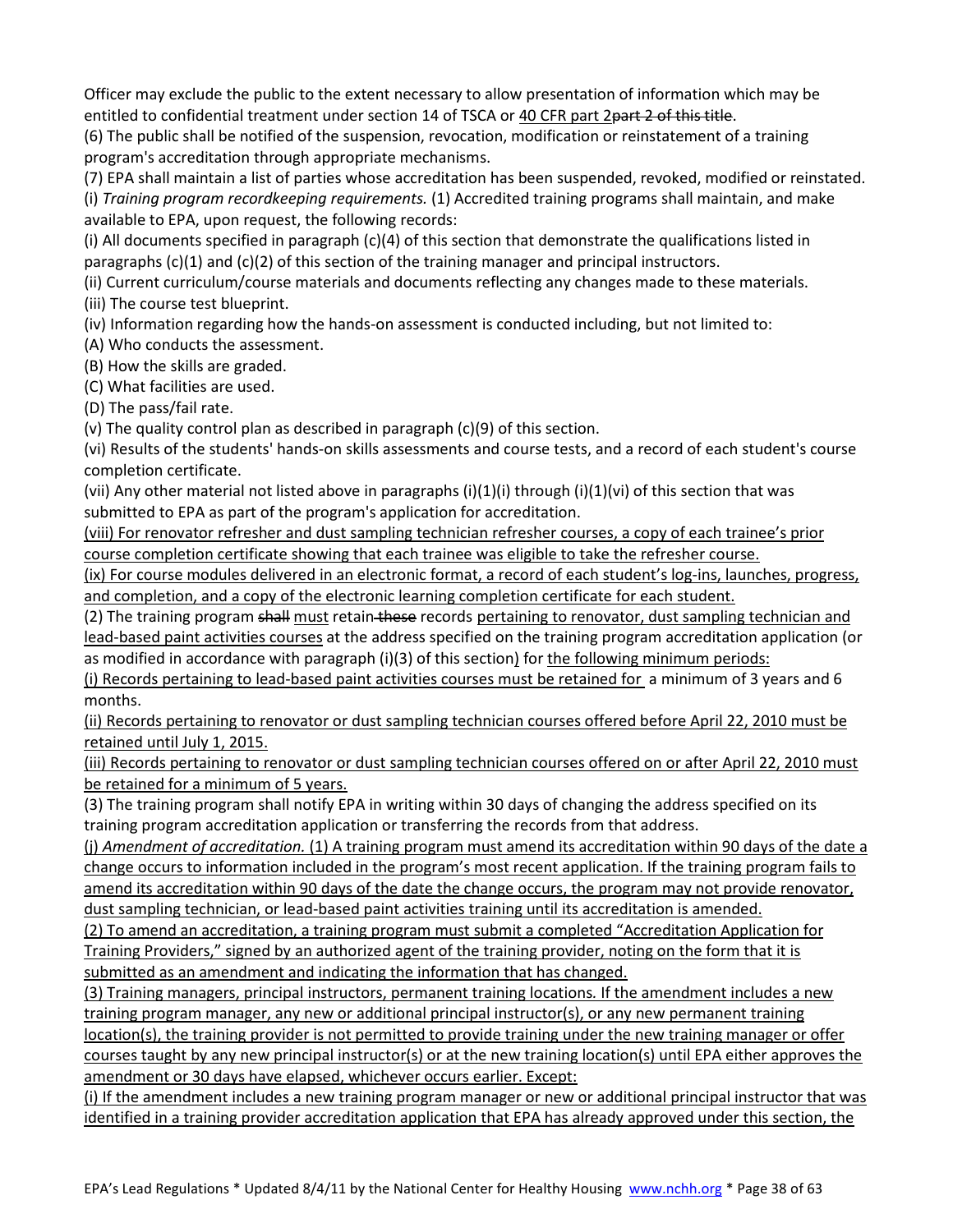training provider may begin to provide training under the new training manager or offer courses taught by the new principal instructor on an interim basis as soon as the provider submits the amendment to EPA. The training provider may continue to provide training under the new training manager or offer courses taught by the new principal instructor if EPA approves the amendment or if EPA does not disapprove the amendment within 30 days.

(ii) If the amendment includes a new permanent training location, the training provider may begin to provide training at the new permanent training location on an interim basis as soon as the provider submits the amendment to EPA. The training provider may continue to provide training at the new permanent training location if EPA approves the amendment or if EPA does not disapprove the amendment within 30 days.

[61 FR 45813, Aug. 29, 1996, as amended at 64 FR 31098, June 9, 1999; 69 FR 18495, Apr. 8, 2004; 73 FR 21766, Apr. 22, 2008; 74 FR 34262, July 15, 2009; 75 FR 24819, May 6, 2010]

<span id="page-38-0"></span>**§ 745.226 Certification of individuals and firms engaged in lead-based paint activities: target housing and child-occupied facilities.**

(a) *Certification of individuals.* (1) Individuals seeking certification by EPA to engage in lead-based paint activities must either:

(i) Submit to EPA an application demonstrating that they meet the requirements established in paragraphs (b) or (c) of this section for the particular discipline for which certification is sought; or

(ii) Submit to EPA an application with a copy of a valid lead-based paint activities certification (or equivalent) from a State or Tribal program that has been authorized by EPA pursuant to subpart Q of this part.

(2) Individuals may first apply to EPA for certification to engage in lead-based paint activities pursuant to this section on or after March 1, 1999.

(3) Following the submission of an application demonstrating that all the requirements of this section have been meet, EPA shall certify an applicant as an inspector, risk assessor, supervisor, project designer, or abatement worker, as appropriate.

(4) Upon receiving EPA certification, individuals conducting lead-based paint activities shall comply with the work practice standards for performing the appropriate lead-based paint activities as established in §745.227. (5) It shall be a violation of TSCA for an individual to conduct any of the lead-based paint activities described in §745.227 after March 1, 2000, if that individual has not been certified by EPA pursuant to this section to do so.

(6) Individuals applying for certification must submit the appropriate fees in accordance with §745.238.

(b) *Inspector, risk assessor or supervisor.* (1) To become certified by EPA as an inspector, risk assessor, or supervisor, pursuant to paragraph (a)(1)(i) of this section, an individual must:

(i) Successfully complete an accredited course in the appropriate discipline and receive a course completion certificate from an accredited training program.

(ii) Pass the certification exam in the appropriate discipline offered by EPA; and,

(iii) Meet or exceed the following experience and/or education requirements:

(A) Inspectors. ( *1* ) No additional experience and/or education requirements.

( *2* ) [Reserved]

(B) Risk assessors. ( *1* ) Successful completion of an accredited training course for inspectors; and

( *2* ) Bachelor's degree and 1 year of experience in a related field (e.g., lead, asbestos, environmental remediation work, or construction), or an Associates degree and 2 years experience in a related field (e.g., lead, asbestos, environmental remediation work, or construction); or

( *3* ) Certification as an industrial hygienist, professional engineer, registered architect and/or certification in a related engineering/health/environmental field (e.g., safety professional, environmental scientist); or

( *4* ) A high school diploma (or equivalent), and at least 3 years of experience in a related field (e.g., lead, asbestos, environmental remediation work or construction).

(C) Supervisor: ( *1* ) One year of experience as a certified lead-based paint abatement worker; or

( *2* ) At least 2 years of experience in a related field (e.g., lead, asbestos, or environmental remediation work) or in the building trades.

(2) The following documents shall be recognized by EPA as evidence of meeting the requirements listed in (b)(2)(iii) of this paragraph: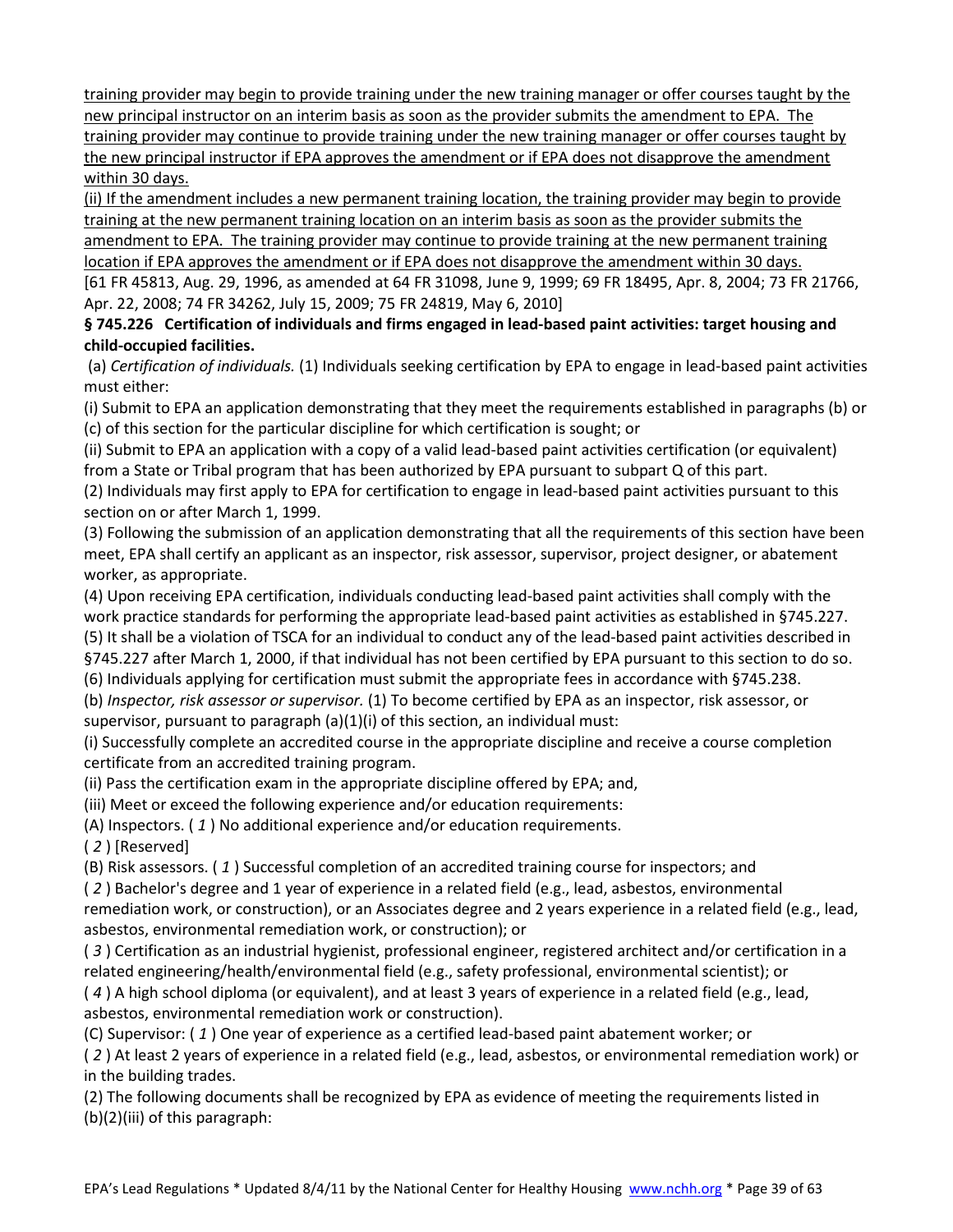(i) Official academic transcripts or diploma, as evidence of meeting the education requirements.

(ii) Resumes, letters of reference, or documentation of work experience, as evidence of meeting the work experience requirements.

(iii) Course completion certificates from lead-specific or other related training courses, issued by accredited training programs, as evidence of meeting the training requirements.

(3) In order to take the certification examination for a particular discipline an individual must:

(i) Successfully complete an accredited course in the appropriate discipline and receive a course completion certificate from an accredited training program.

(ii) Meet or exceed the education and/or experience requirements in paragraph (b)(1)(iii) of this section.

(4) The course completion certificate shall serve as interim certification for an individual until the next available opportunity to take the certification exam. Such interim certification shall expire 6 months after issuance.

(5) After passing the appropriate certification exam and submitting an application demonstrating that he/she meets the appropriate training, education, and/or experience prerequisites described in paragraph (b)(1) of this section, an individual shall be issued a certificate by EPA. To maintain certification, an individual must be recertified as described in paragraph (e) of this section.

(6) An individual may take the certification exam no more than three times within 6 months of receiving a course completion certificate.

(7) If an individual does not pass the certification exam and receive a certificate within 6 months of receiving his/her course completion certificate, the individual must retake the appropriate course from an accredited training program before reapplying for certification from EPA.

(c) *Abatement worker and project designer.* (1) To become certified by EPA as an abatement worker or project designer, pursuant to paragraph (a)(1)(i) of this section, an individual must:

(i) Successfully complete an accredited course in the appropriate discipline and receive a course completion certificate from an accredited training program.

(ii) Meet or exceed the following additional experience and/or education requirements:

(A) Abatement workers. ( *1* ) No additional experience and/or education requirements.

( *2* ) [Reserved]

(B) Project designers. ( *1* ) Successful completion of an accredited training course for supervisors.

( *2* ) Bachelor's degree in engineering, architecture, or a related profession, and 1 year of experience in building construction and design or a related field; or

( *3* ) Four years of experience in building construction and design or a related field.

(2) The following documents shall be recognized by EPA as evidence of meeting the requirements listed in this paragraph:

(i) Official academic transcripts or diploma, as evidence of meeting the education requirements.

(ii) Resumes, letters of reference, or documentation of work experience, as evidence of meeting the work experience requirements.

(iii) Course completion certificates from lead-specific or other related training courses, issued by accredited training programs, as evidence of meeting the training requirements.

(3) The course completion certificate shall serve as an interim certification until certification from EPA is received, but shall be valid for no more than 6 months from the date of completion.

(4) After successfully completing the appropriate training courses and meeting any other qualifications described in paragraph (c)(1) of this section, an individual shall be issued a certificate from EPA. To maintain certification, an individual must be re-certified as described in paragraph (e) of this section.

(d) *Certification based on prior training.* (1) Any individual who received training in a lead-based paint activity between October 1, 1990, and March 1, 1999 shall be eligible for certification by EPA under the alternative procedures contained in this paragraph. Individuals who have received lead-based paint activities training at an EPA-authorized State or Tribal accredited training program shall also be eligible for certification by EPA under the following alternative procedures:

(i) Applicants for certification as an inspector, risk assessor, or supervisor shall: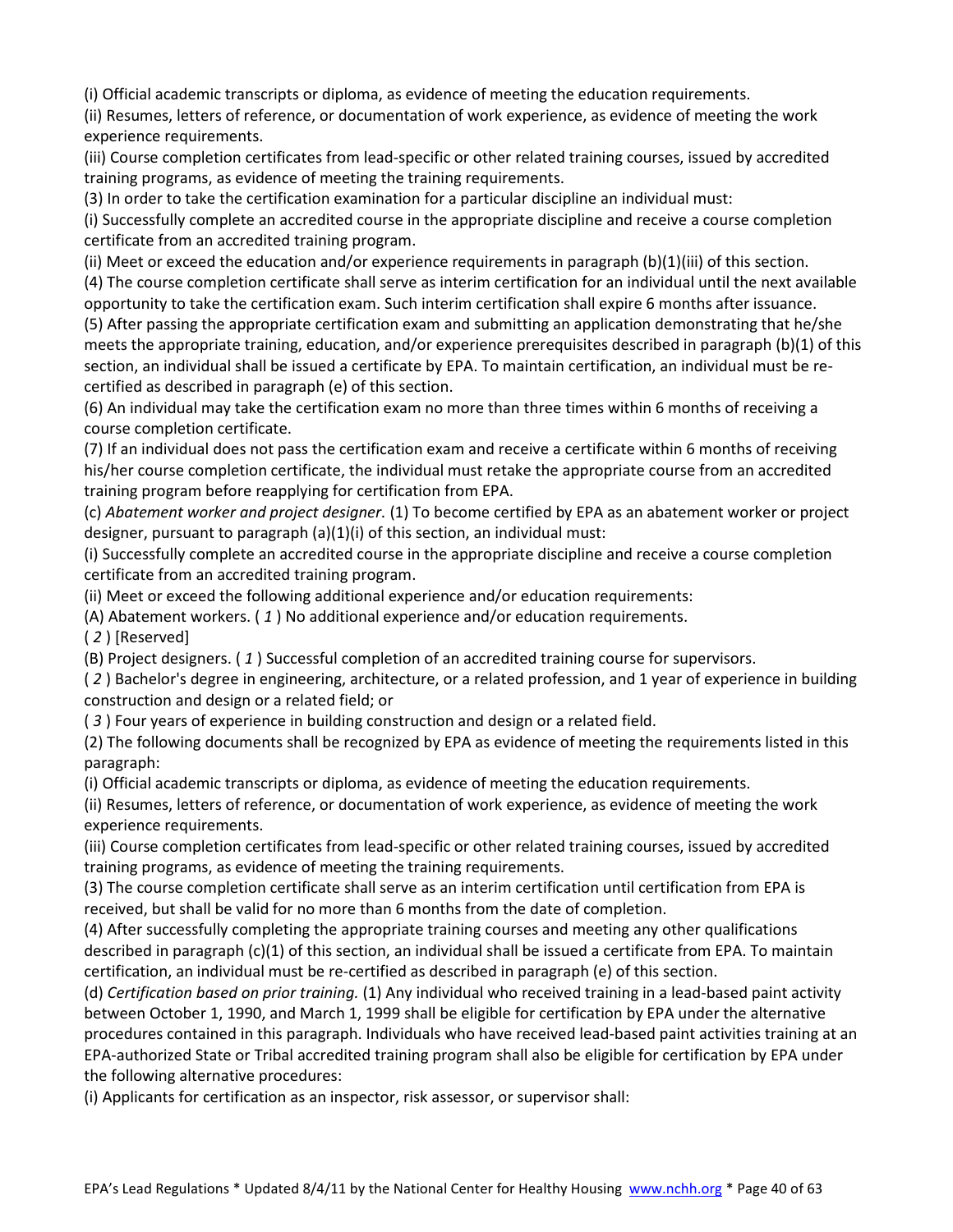(A) Demonstrate that the applicant has successfully completed training or on-the-job training in the conduct of a lead-based paint activity.

(B) Demonstrate that the applicant meets or exceeds the education and/or experience requirements in paragraph (b)(1)(iii) of this section.

(C) Successfully complete an accredited refresher training course for the appropriate discipline.

(D) Pass a certification exam administered by EPA for the appropriate discipline.

(ii) Applicants for certification as an abatement worker or project designer shall:

(A) Demonstrate that the applicant has successfully completed training or on-the-job training in the conduct of a lead-based paint activity.

(B) Demonstrate that the applicant meets the education and/or experience requirements in paragraphs (c)(1) of this section; and

(C) Successfully complete an accredited refresher training course for the appropriate discipline.

(2) Individuals shall have until March 1, 2000, to apply to EPA for certification under the above procedures. After that date, all individuals wishing to obtain certification must do so through the procedures described in paragraph (a), and paragraph (b) or (c) of this section, according to the discipline for which certification is being sought.

(e) *Re-certification.* (1) To maintain certification in a particular discipline, a certified individual shall apply to and be re-certified by EPA in that discipline by EPA either:

(i) Every 3 years if the individual completed a training course with a course test and hands-on assessment; or (ii) Every 5 years if the individual completed a training course with a proficiency test.

(2) An individual shall be re-certified if the individual successfully completes the appropriate accredited

refresher training course and submits a valid copy of the appropriate refresher course completion certificate.

(3) Individuals applying for re-certification must submit the appropriate fees in accordance with §745.238.

(f) *Certification of firms.* (1) All firms which perform or offer to perform any of the lead-based paint activities described in §745.227 after March 1, 2000, shall be certified by EPA.

(2) A firm seeking certification shall submit to EPA a letter attesting that the firm shall only employ appropriately certified employees to conduct lead-based paint activities, and that the firm and its employees shall follow the work practice standards in §745.227 for conducting lead-based paint activities.

(3) From the date of receiving the firm's letter requesting certification, EPA shall have 90 days to approve or disapprove the firm's request for certification. Within that time, EPA shall respond with either a certificate of approval or a letter describing the reasons for a disapproval.

(4) The firm shall maintain all records pursuant to the requirements in §745.227.

(5) Firms may first apply to EPA for certification to engage in lead-based paint activities pursuant to this section on or after March 1, 1999.

(6) Firms applying for certification must submit the appropriate fees in accordance with §745.238.

(7) To maintain certification a firm shall submit appropriate fees in accordance with §745.238 every 3 years.

(g) *Suspension, revocation, and modification of certifications of individuals engaged in lead-based paint activities.* (1) EPA may, after notice and opportunity for hearing, suspend, revoke, or modify an individual's certification if an individual has:

(i) Obtained training documentation through fraudulent means.

(ii) Gained admission to and completed an accredited training program through misrepresentation of admission requirements.

(iii) Obtained certification through misrepresentation of certification requirements or related documents dealing with education, training, professional registration, or experience.

(iv) Performed work requiring certification at a job site without having proof of certification.

(v) Permitted the duplication or use of the individual's own certificate by another.

(vi) Performed work for which certification is required, but for which appropriate certification has not been received.

(vii) Failed to comply with the appropriate work practice standards for lead-based paint activities at §745.227. (viii) Failed to comply with Federal, State, or local lead-based paint statutes or regulations.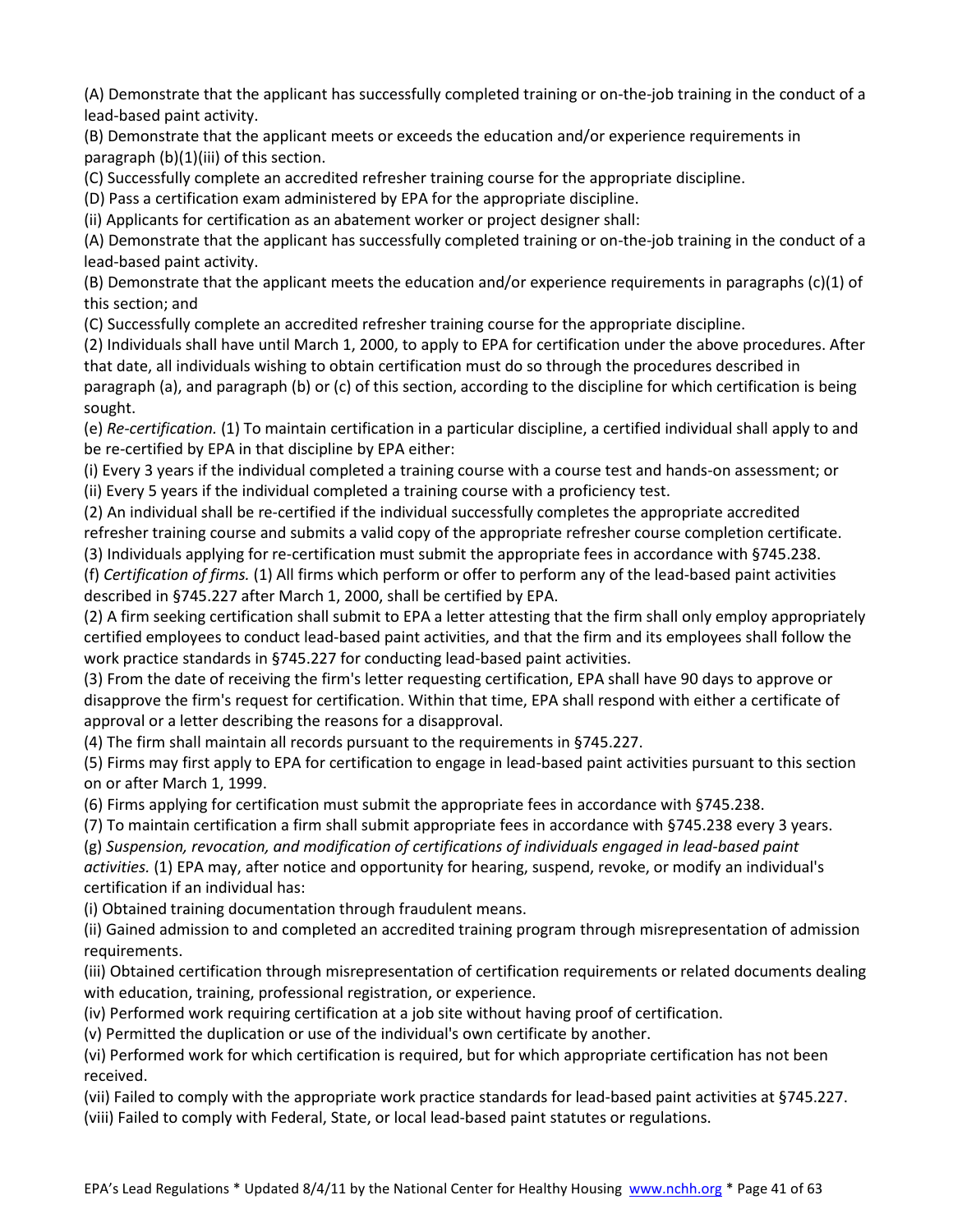(2) In addition to an administrative or judicial finding of violation, for purposes of this section only, execution of a consent agreement in settlement of an enforcement action constitutes evidence of a failure to comply with relevant statutes or regulations.

(h) *Suspension, revocation, and modification of certifications of firms engaged in lead-based paint activities.* (1) EPA may, after notice and opportunity for hearing, suspend, revoke, or modify a firm's certification if a firm has: (i) Performed work requiring certification at a job site with individuals who are not certified.

(ii) Failed to comply with the work practice standards established in §745.227.

(iii) Misrepresented facts in its letter of application for certification to EPA.

(iv) Failed to maintain required records.

(v) Failed to comply with Federal, State, or local lead-based paint statutes or regulations.

(2) In addition to an administrative or judicial finding of violation, for purposes of this section only, execution of a consent agreement in settlement of an enforcement action constitutes evidence of a failure to comply with relevant statutes or regulations.

(i) *Procedures for suspension, revocation, or modification of the certification of individuals or firms* .

(1) If EPA decides to suspend, revoke, or modify the certification of any individual or firm, it shall notify the affected entity in writing of the following:

(i) The legal and factual basis for the suspension, revocation, or modification.

(ii) The commencement date and duration of the suspension, revocation, or modification.

(iii) Actions, if any, which the affected entity may take to avoid suspension, revocation, or modification or to receive certification in the future.

(iv) The opportunity and method for requesting a hearing prior to final EPA action to suspend, revoke, or modify certification.

(v) Any additional information, as appropriate, which EPA may provide.

(2) If a hearing is requested by the certified individual or firm, EPA shall:

(i) Provide the affected entity an opportunity to offer written statements in response to EPA's assertion of the legal and factual basis and any other explanations, comments, and arguments it deems relevant to the proposed action.

(ii) Provide the affected entity such other procedural opportunities as EPA may deem appropriate to ensure a fair and impartial hearing.

(iii) Appoint an official of EPA as Presiding Officer to conduct the hearing. No person shall serve as Presiding Officer if he or she has had any prior connection with the specific matter.

(3) The Presiding Officer shall:

(i) Conduct a fair, orderly, and impartial hearing within 90 days of the request for a hearing;

(ii) Consider all relevant evidence, explanation, comment, and argument submitted; and

(iii) Notify the affected entity in writing within 90 days of completion of the hearing of his or her decision and order. Such an order is a final EPA action subject to judicial review.

(4) If EPA determines that the public health, interest, or welfare warrants immediate action to suspend the certification of any individual or firm prior to the opportunity for a hearing, it shall:

(i) Notify the affected entity of its intent to immediately suspend certification for the reasons listed in paragraph (h)(1) of this section. If a suspension, revocation, or modification notice has not previously been issued, it shall be issued at the same time the immediate suspension notice is issued.

(ii) Notify the affected entity in writing of the grounds upon which the immediate suspension is based and why it is necessary to suspend the entity's accreditation before an opportunity for a hearing to suspend, revoke, or modify the individual's or firm's certification.

(iii) Notify the affected entity of the commencement date and duration of the immediate suspension.

(iv) Notify the affected entity of its right to request a hearing on the immediate suspension within 15 days of the suspension taking place and the procedures for the conduct of such a hearing.

(5) Any notice, decision, or order issued by EPA under this section, transcript or other verbatim record of oral testimony, and any documents filed by a certified individual or firm in a hearing under this section shall be available to the public, except as otherwise provided by section 14 of TSCA or by part 2 of this title. Any such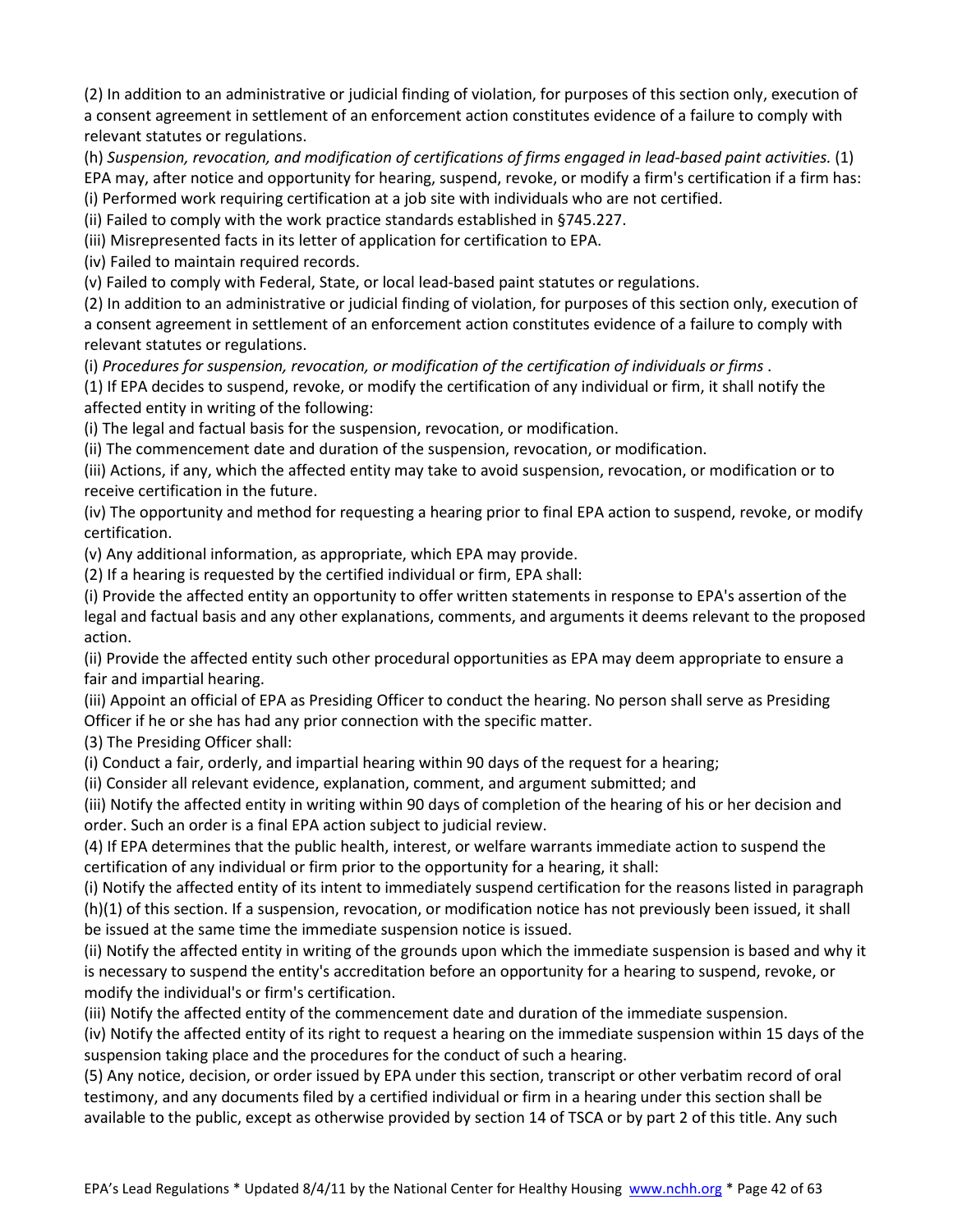hearing at which oral testimony is presented shall be open to the public, except that the Presiding Officer may exclude the public to the extent necessary to allow presentation of information which may be entitled to confidential treatment under section 14 of TSCA or part 2 of this title.

<span id="page-42-0"></span>[61 FR 45813, Aug. 29, 1996, as amended at 64 FR 31098, June 9, 1999; 64 FR 42851, Aug. 6, 1999] **§ 745.227 Work practice standards for conducting lead-based paint activities: target housing and childoccupied facilities.**

(a) *Effective date, applicability, and terms.* (1) Beginning on March 1, 2000, all lead-based paint activities shall be performed pursuant to the work practice standards contained in this section.

(2) When performing any lead-based paint activity described by the certified individual as an inspection, leadhazard screen, risk assessment or abatement, a certified individual must perform that activity in compliance with the appropriate requirements below.

(3) Documented methodologies that are appropriate for this section are found in the following: The U.S. Department of Housing and Urban Development (HUD) Guidelines for the Evaluation and Control of Lead-Based Paint Hazards in Housing; the EPA Guidance on Residential Lead-Based Paint, Lead-Contaminated Dust, and Lead-Contaminated Soil; the EPA Residential Sampling for Lead: Protocols for Dust and Soil Sampling (EPA report number 7474–R–95–001); Regulations, guidance, methods or protocols issued by States and Indian Tribes that have been authorized by EPA; and other equivalent methods and guidelines.

(4) Clearance levels are appropriate for the purposes of this section may be found in the EPA Guidance on Residential Lead-Based Paint, Lead-Contaminated Dust, and Lead Contaminated Soil or other equivalent guidelines.

(b) *Inspection.* (1) An inspection shall be conducted only by a person certified by EPA as an inspector or risk assessor and, if conducted, must be conducted according to the procedures in this paragraph.

(2) When conducting an inspection, the following locations shall be selected according to documented methodologies and tested for the presence of lead-based paint:

(i) In a residential dwelling and child-occupied facility, each component with a distinct painting history and each exterior component with a distinct painting history shall be tested for lead-based paint, except those components that the inspector or risk assessor determines to have been replaced after 1978, or to not contain lead-based paint; and

(ii) In a multi-family dwelling or child-occupied facility, each component with a distinct painting history in every common area, except those components that the inspector or risk assessor determines to have been replaced after 1978, or to not contain lead-based paint.

(3) Paint shall be sampled in the following manner: (i) The analysis of paint to determine the presence of lead shall be conducted using documented methodologies which incorporate adequate quality control procedures; and/or

(ii) All collected paint chip samples shall be analyzed according to paragraph (f) of this section to determine if they contain detectable levels of lead that can be quantified numerically.

(4) The certified inspector or risk assessor shall prepare an inspection report which shall include the following information:

(i) Date of each inspection.

(ii) Address of building.

(iii) Date of construction.

(iv) Apartment numbers (if applicable).

(v) Name, address, and telephone number of the owner or owners of each residential dwelling or child-occupied facility.

(vi) Name, signature, and certification number of each certified inspector and/or risk assessor conducting testing.

(vii) Name, address, and telephone number of the certified firm employing each inspector and/or risk assessor, if applicable.

(viii) Each testing method and device and/or sampling procedure employed for paint analysis, including quality control data and, if used, the serial number of any x-ray fluorescence (XRF) device.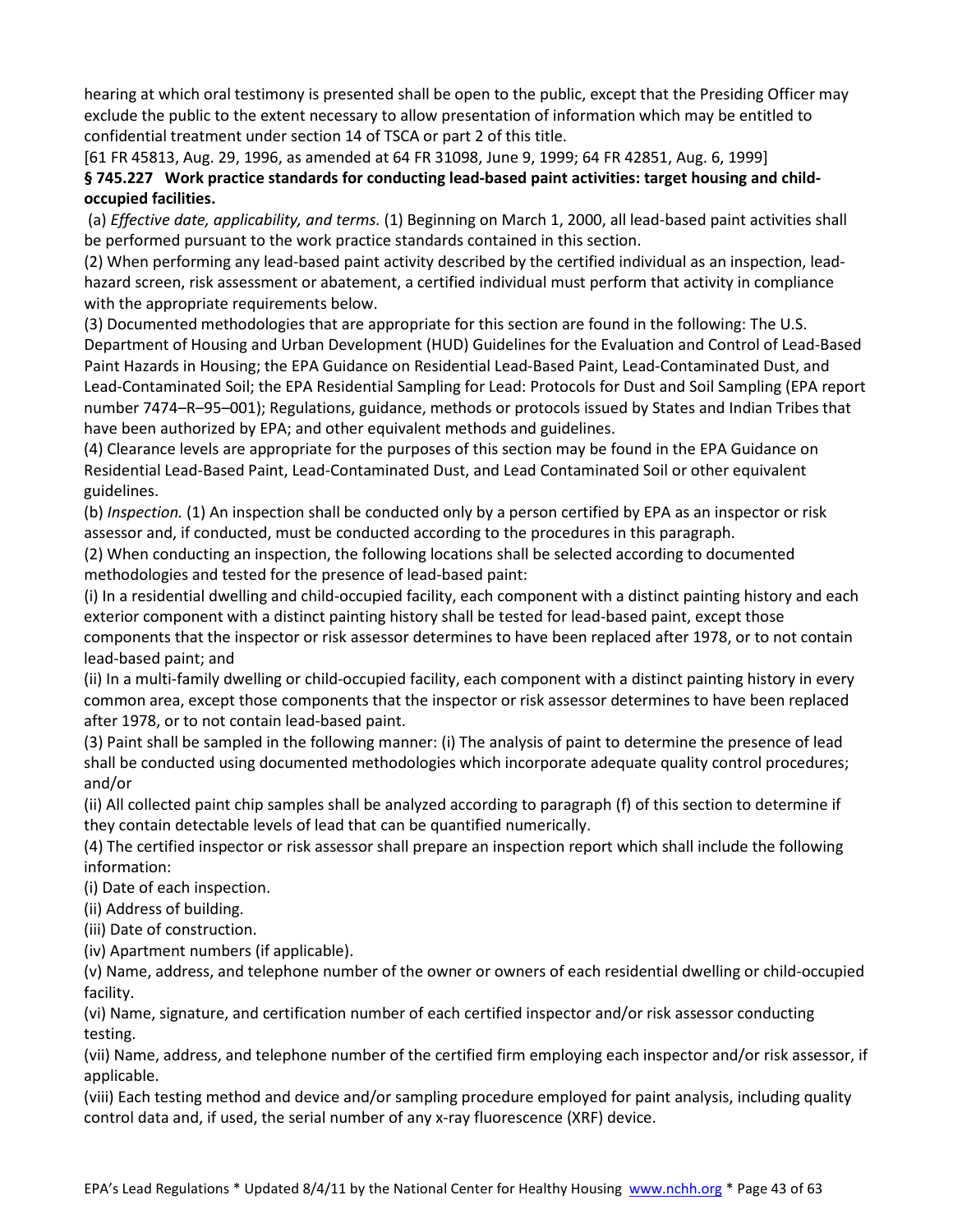(ix) Specific locations of each painted component tested for the presence of lead-based paint.

(x) The results of the inspection expressed in terms appropriate to the sampling method used.

(c) *Lead hazard screen.* (1) A lead hazard screen shall be conducted only by a person certified by EPA as a risk assessor.

(2) If conducted, a lead hazard screen shall be conducted as follows:

(i) Background information regarding the physical characteristics of the residential dwelling or child-occupied facility and occupant use patterns that may cause lead-based paint exposure to one or more children age 6 years and under shall be collected.

(ii) A visual inspection of the residential dwelling or child-occupied facility shall be conducted to:

(A) Determine if any deteriorated paint is present, and

(B) Locate at least two dust sampling locations.

(iii) If deteriorated paint is present, each surface with deteriorated paint, which is determined, using documented methodologies, to be in poor condition and to have a distinct painting history, shall be tested for the presence of lead.

(iv) In residential dwellings, two composite dust samples shall be collected, one from the floors and the other from the windows, in rooms, hallways or stairwells where one or more children, age 6 and under, are most likely to come in contact with dust.

(v) In multi-family dwellings and child-occupied facilities, in addition to the floor and window samples required in paragraph (c)(1)(iii) of this section, the risk assessor shall also collect composite dust samples from common areas where one or more children, age 6 and under, are most likely to come into contact with dust.

(3) Dust samples shall be collected and analyzed in the following manner:

(i) All dust samples shall be taken using documented methodologies that incorporate adequate quality control procedures.

(ii) All collected dust samples shall be analyzed according to paragraph (f) of this section to determine if they contain detectable levels of lead that can be quantified numerically.

(4) Paint shall be sampled in the following manner: (i) The analysis of paint to determine the presence of lead shall be conducted using documented methodologies which incorporate adequate quality control procedures; and/or

(ii) All collected paint chip samples shall be analyzed according to paragraph (f) of this section to determine if they contain detectable levels of lead that can be quantified numerically.

(5) The risk assessor shall prepare a lead hazard screen report, which shall include the following information: (i) The information required in a risk assessment report as specified in paragraph (d) of this section, including paragraphs (d)(11)(i) through (d)(11)(xiv), and excluding paragraphs (d)(11)(xv) through (d)(11)(xviii) of this section. Additionally, any background information collected pursuant to paragraph (c)(2)(i) of this section shall be included in the risk assessment report; and

(ii) Recommendations, if warranted, for a follow-up risk assessment, and as appropriate, any further actions.

(d) *Risk assessment.* (1) A risk assessment shall be conducted only by a person certified by EPA as a risk assessor and, if conducted, must be conducted according to the procedures in this paragraph.

(2) A visual inspection for risk assessment of the residential dwelling or child-occupied facility shall be undertaken to locate the existence of deteriorated paint, assess the extent and causes of the deterioration, and other potential lead-based paint hazards.

(3) Background information regarding the physical characteristics of the residential dwelling or child-occupied facility and occupant use patterns that may cause lead-based paint exposure to one or more children age 6 years and under shall be collected.

(4) The following surfaces which are determined, using documented methodologies, to have a distinct painting history, shall be tested for the presence of lead:

(i) Each friction surface or impact surface with visibly deteriorated paint; and

(ii) All other surfaces with visibly deteriorated paint.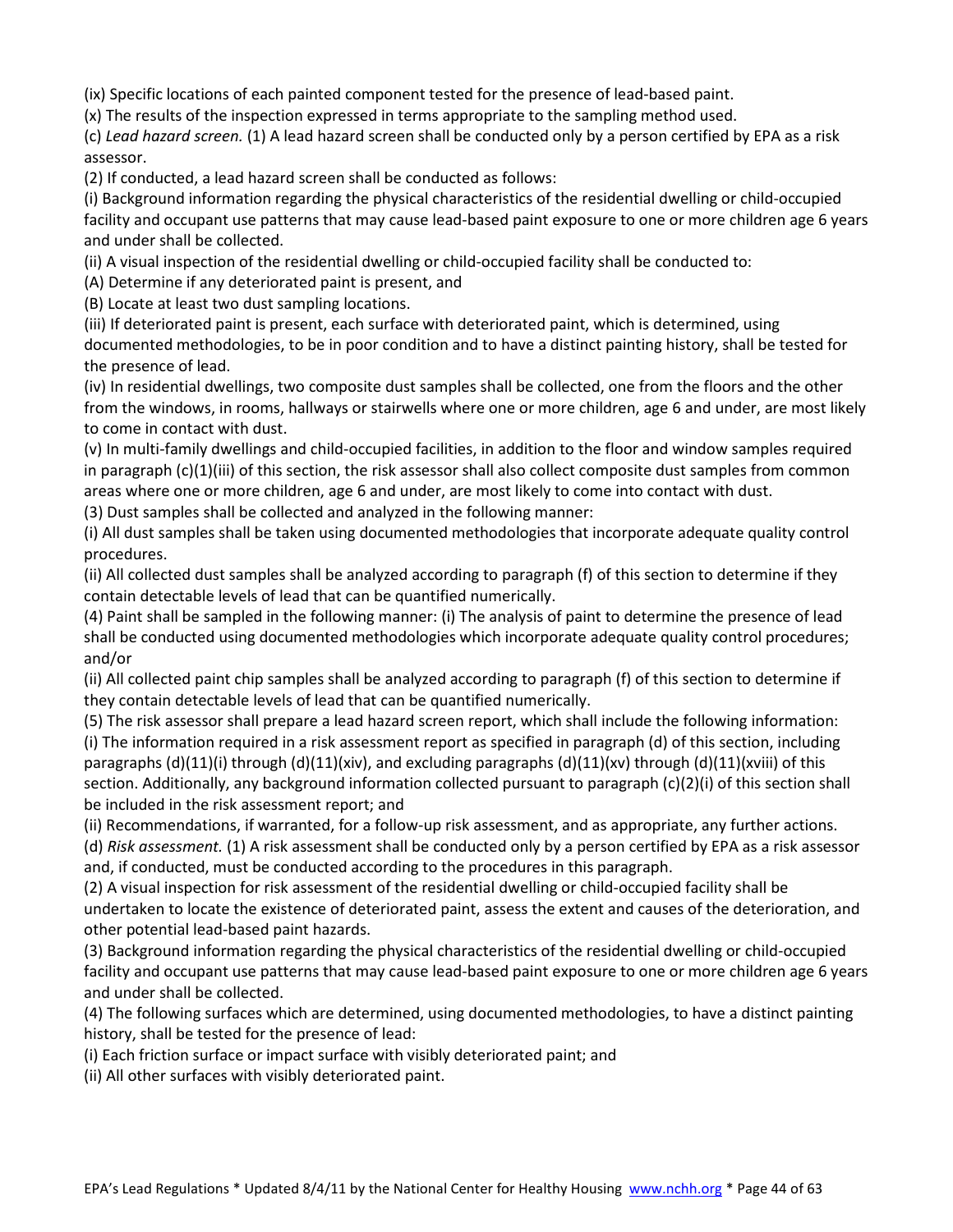(5) In residential dwellings, dust samples (either composite or single-surface samples) from the interior window sill(s) and floor shall be collected and analyzed for lead concentration in all living areas where one or more children, age 6 and under, are most likely to come into contact with dust.

(6) For multi-family dwellings and child-occupied facilities, the samples required in paragraph (d)(4) of this section shall be taken. In addition, interior window sill and floor dust samples (either composite or single-surface samples) shall be collected and analyzed for lead concentration in the following locations:

(i) Common areas adjacent to the sampled residential dwelling or child-occupied facility; and

(ii) Other common areas in the building where the risk assessor determines that one or more children, age 6 and under, are likely to come into contact with dust.

(7) For child-occupied facilities, interior window sill and floor dust samples (either composite or single-surface samples) shall be collected and analyzed for lead concentration in each room, hallway or stairwell utilized by one or more children, age 6 and under, and in other common areas in the child-occupied facility where one or more children, age 6 and under, are likely to come into contact with dust.

(8) Soil samples shall be collected and analyzed for lead concentrations in the following locations:

(i) Exterior play areas where bare soil is present; and

(ii) The rest of the yard (i.e., non-play areas) where bare soil is present.

(iii) Dripline/foundation areas where bare soil is present.

(9) Any paint, dust, or soil sampling or testing shall be conducted using documented methodologies that incorporate adequate quality control procedures.

(10) Any collected paint chip, dust, or soil samples shall be analyzed according to paragraph (f) of this section to determine if they contain detectable levels of lead that can be quantified numerically.

(11) The certified risk assessor shall prepare a risk assessment report which shall include the following information:

(i) Date of assessment.

(ii) Address of each building.

(iii) Date of construction of buildings.

(iv) Apartment number (if applicable).

(v) Name, address, and telephone number of each owner of each building.

(vi) Name, signature, and certification of the certified risk assessor conducting the assessment.

(vii) Name, address, and telephone number of the certified firm employing each certified risk assessor if applicable.

(viii) Name, address, and telephone number of each recognized laboratory conducting analysis of collected samples.

(ix) Results of the visual inspection.

(x) Testing method and sampling procedure for paint analysis employed.

(xi) Specific locations of each painted component tested for the presence of lead.

(xii) All data collected from on-site testing, including quality control data and, if used, the serial number of any XRF device.

(xiii) All results of laboratory analysis on collected paint, soil, and dust samples.

(xiv) Any other sampling results.

(xv) Any background information collected pursuant to paragraph (d)(3) of this section.

(xvi) To the extent that they are used as part of the lead-based paint hazard determination, the results of any previous inspections or analyses for the presence of lead-based paint, or other assessments of lead-based paintrelated hazards.

(xvii) A description of the location, type, and severity of identified lead-based paint hazards and any other potential lead hazards.

(xviii) A description of interim controls and/or abatement options for each identified lead-based paint hazard and a suggested prioritization for addressing each hazard. If the use of an encapsulant or enclosure is recommended, the report shall recommend a maintenance and monitoring schedule for the encapsulant or enclosure.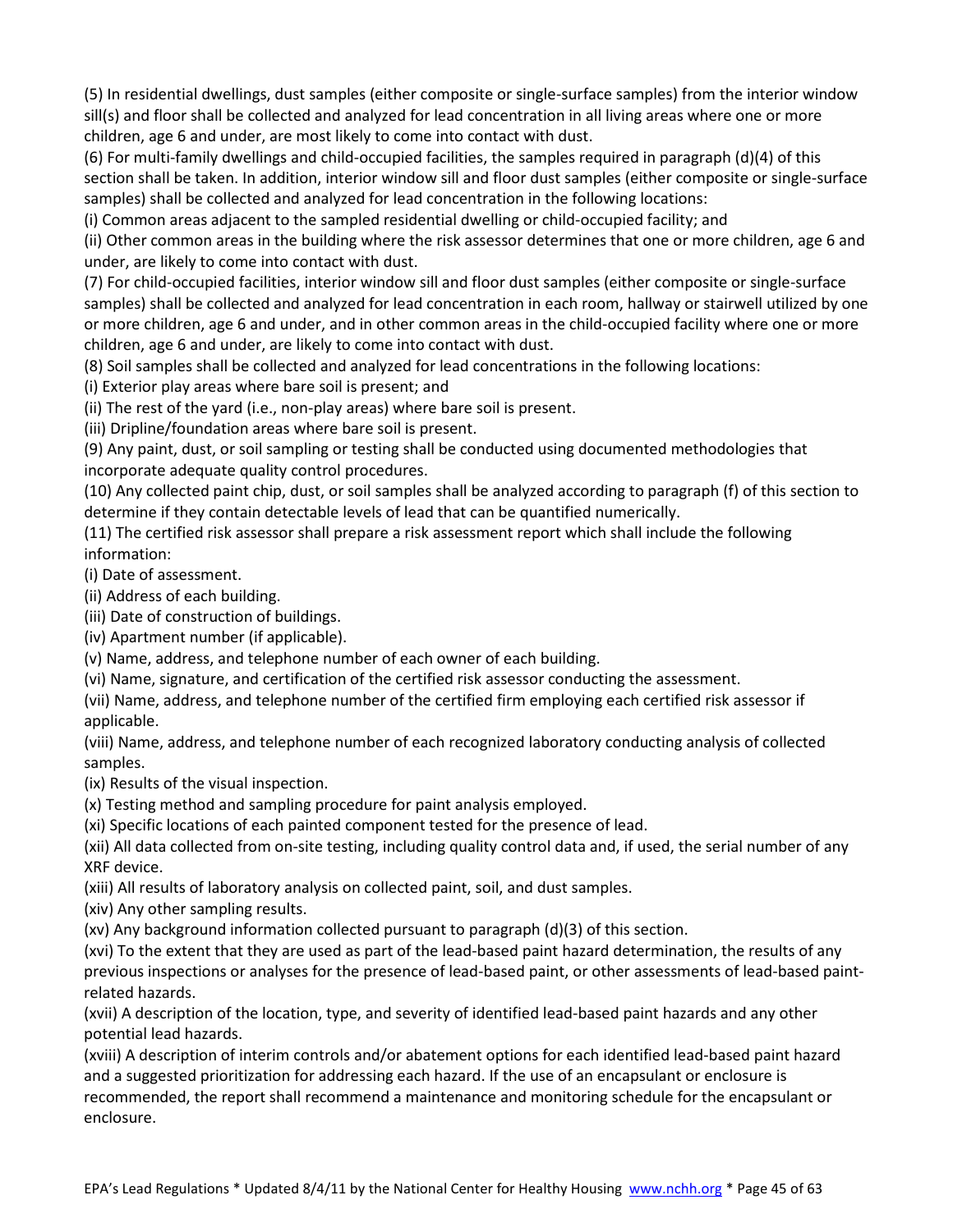(e) *Abatement.* (1) An abatement shall be conducted only by an individual certified by EPA, and if conducted, shall be conducted according to the procedures in this paragraph.

(2) A certified supervisor is required for each abatement project and shall be onsite during all work site preparation and during the post-abatement cleanup of work areas. At all other times when abatement activities are being conducted, the certified supervisor shall be onsite or available by telephone, pager or answering service, and able to be present at the work site in no more than 2 hours.

(3) The certified supervisor and the certified firm employing that supervisor shall ensure that all abatement activities are conducted according to the requirements of this section and all other Federal, State and local requirements.

(4) A certified firm must notify EPA of lead-based paint abatement activities as follows:

(i) Except as provided in paragraph (e)(4)(ii) of this section, EPA must be notified prior to conducting lead-based paint abatement activities. The original notification must be received by EPA at least 5 business days before the start date of any lead-based paint abatement activities.

(ii) Notification for lead-based paint abatement activities required in response to an elevated blood lead level (EBL) determination, or Federal, State, Tribal, or local emergency abatement order should be received by EPA as early as possible before, but must be received no later than the start date of the lead-based paint abatement activities. Should the start date and/or location provided to EPA change, an updated notification must be received by EPA on or before the start date provided to EPA. Documentation showing evidence of an EBL determination or a copy of the Federal/State/Tribal/local emergency abatement order must be included in the written notification to take advantage of this abbreviated notification period.

(iii) Except as provided in paragraph (e)(4)(ii) of this section, updated notification must be provided to EPA for lead-based paint abatement activities that will begin on a date other than the start date specified in the original notification, as follows:

(A) For lead-based paint abatement activities beginning prior to the start date provided to EPA an updated notification must be received by EPA at least 5 business days before the new start date included in the notification.

(B) For lead-based paint abatement activities beginning after the start date provided to EPA an updated notification must be received by EPA on or before the start date provided to EPA.

(iv) Except as provided in paragraph (e)(4)(ii) of this section, updated notification must be provided to EPA for any change in location of lead-based paint abatement activities at least 5 business days prior to the start date provided to EPA.

(v) Updated notification must be provided to EPA when lead-based paint abatement activities are canceled, or when there are other significant changes including, but not limited to, when the square footage or acreage to be abated changes by more than 20%. This updated notification must be received by EPA on or before the start date provided to EPA, or if work has already begun, within 24 hours of the change.

(vi) The following must be included in each notification:

(A) Notification type (original, updated, cancellation).

(B) Date when lead-based paint abatement activities will start.

(C) Date when lead-based paint abatement activities will end (approximation using best professional judgement).

(D) Firm's name, EPA certification number, address, telephone number.

(E) Type of building (e.g., single family dwelling, multi-family dwelling, child-occupied facilities) on/in which abatement work will be performed.

(F) Property name (if applicable).

(G) Property address including apartment or unit number(s) (if applicable) for abatement work.

(H) Documentation showing evidence of an EBL determination or a copy of the Federal/State/Tribal/local emergency abatement order, if using the abbreviated time period as described in paragraph (e)(4)(ii) of this section.

(I) Name and EPA certification number of the project supervisor.

(J) Approximate square footage/acreage to be abated.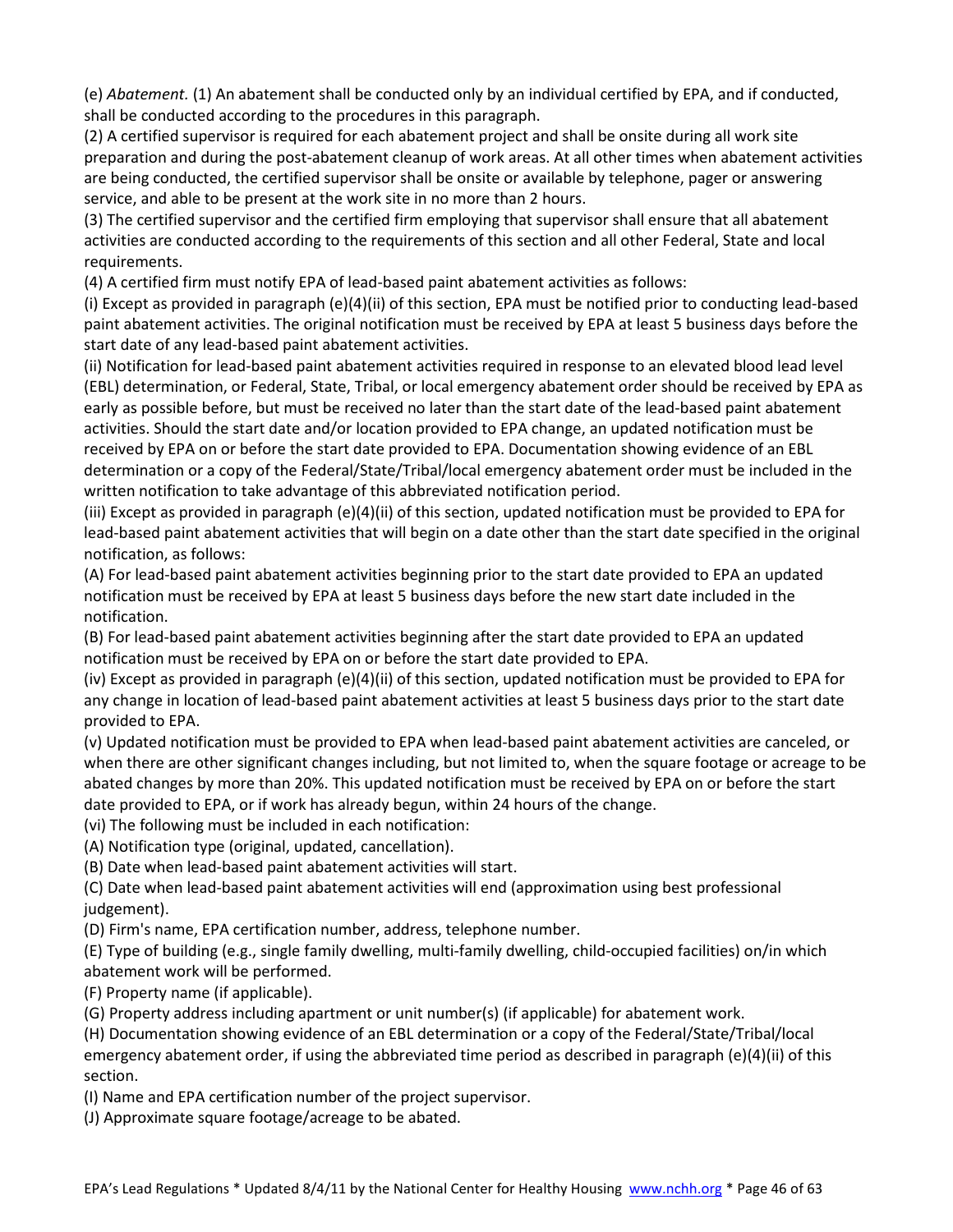(K) Brief description of abatement activities to be performed.

(L) Name, title, and signature of the representative of the certified firm who prepared the notification. (vii) Notification must be accomplished using any of the following methods: Written notification, or electronically using the Agency's Central Data Exchange (CDX). Written notification can be accomplished using either the sample form titled "Notification of Lead-Based Paint Abatement Activities" or similar form containing the information required in paragraph (e)(4)(vi) of this section. All written notifications must be delivered by U.S. Postal Service, fax, commercial delivery service, or hand delivery (persons submitting notification by U.S. Postal Service are reminded that they should allow 3 additional business days for delivery in order to ensure that EPA receives the notification by the required date). Instructions and sample forms can be obtained from the NLIC at 1–800–424–LEAD(5323), or on the Internet at *http://www.epa.gov/lead* .

(viii) Lead-based paint abatement activities shall not begin on a date, or at a location other than that specified in either an original or updated notification, in the event of changes to the original notification.

(ix) No firm or individual shall engage in lead-based paint abatement activities, as defined in §745.223, prior to notifying EPA of such activities according to the requirements of this paragraph.

(5) A written occupant protection plan shall be developed for all abatement projects and shall be prepared according to the following procedures:

(i) The occupant protection plan shall be unique to each residential dwelling or child-occupied facility and be developed prior to the abatement. The occupant protection plan shall describe the measures and management procedures that will be taken during the abatement to protect the building occupants from exposure to any lead-based paint hazards.

(ii) A certified supervisor or project designer shall prepare the occupant protection plan.

(6) The work practices listed below shall be restricted during an abatement as follows:

(i) Open-flame burning or torching of lead-based paint is prohibited;

(ii) Machine sanding or grinding or abrasive blasting or sandblasting of lead-based paint is prohibited unless used with High Efficiency Particulate Air (HEPA) exhaust control which removes particles of 0.3 microns or larger from the air at 99.97 percent or greater efficiency;

(iii) Dry scraping of lead-based paint is permitted only in conjunction with heat guns or around electrical outlets or when treating defective paint spots totaling no more than 2 square feet in any one room, hallway or stairwell or totaling no more than 20 square feet on exterior surfaces; and

(iv) Operating a heat gun on lead-based paint is permitted only at temperatures below 1100 degrees Fahrenheit. (7) If conducted, soil abatement shall be conducted in one of the following ways:

(i) If the soil is removed:

(A) The soil shall be replaced by soil with a lead concentration as close to local background as practicable, but no greater than 400 ppm.

(B) The soil that is removed shall not be used as top soil at another residential property or child-occupied facility. (ii) If soil is not removed, the soil shall be permanently covered, as defined in §745.223.

(8) The following post-abatement clearance procedures shall be performed only by a certified inspector or risk assessor:

(i) Following an abatement, a visual inspection shall be performed to determine if deteriorated painted surfaces and/or visible amounts of dust, debris or residue are still present. If deteriorated painted surfaces or visible amounts of dust, debris or residue are present, these conditions must be eliminated prior to the continuation of the clearance procedures.

(ii) Following the visual inspection and any post-abatement cleanup required by paragraph (e)(8)(i) of this section, clearance sampling for lead in dust shall be conducted. Clearance sampling may be conducted by employing single-surface sampling or composite sampling techniques.

(iii) Dust samples for clearance purposes shall be taken using documented methodologies that incorporate adequate quality control procedures.

(iv) Dust samples for clearance purposes shall be taken a minimum of 1 hour after completion of final postabatement cleanup activities.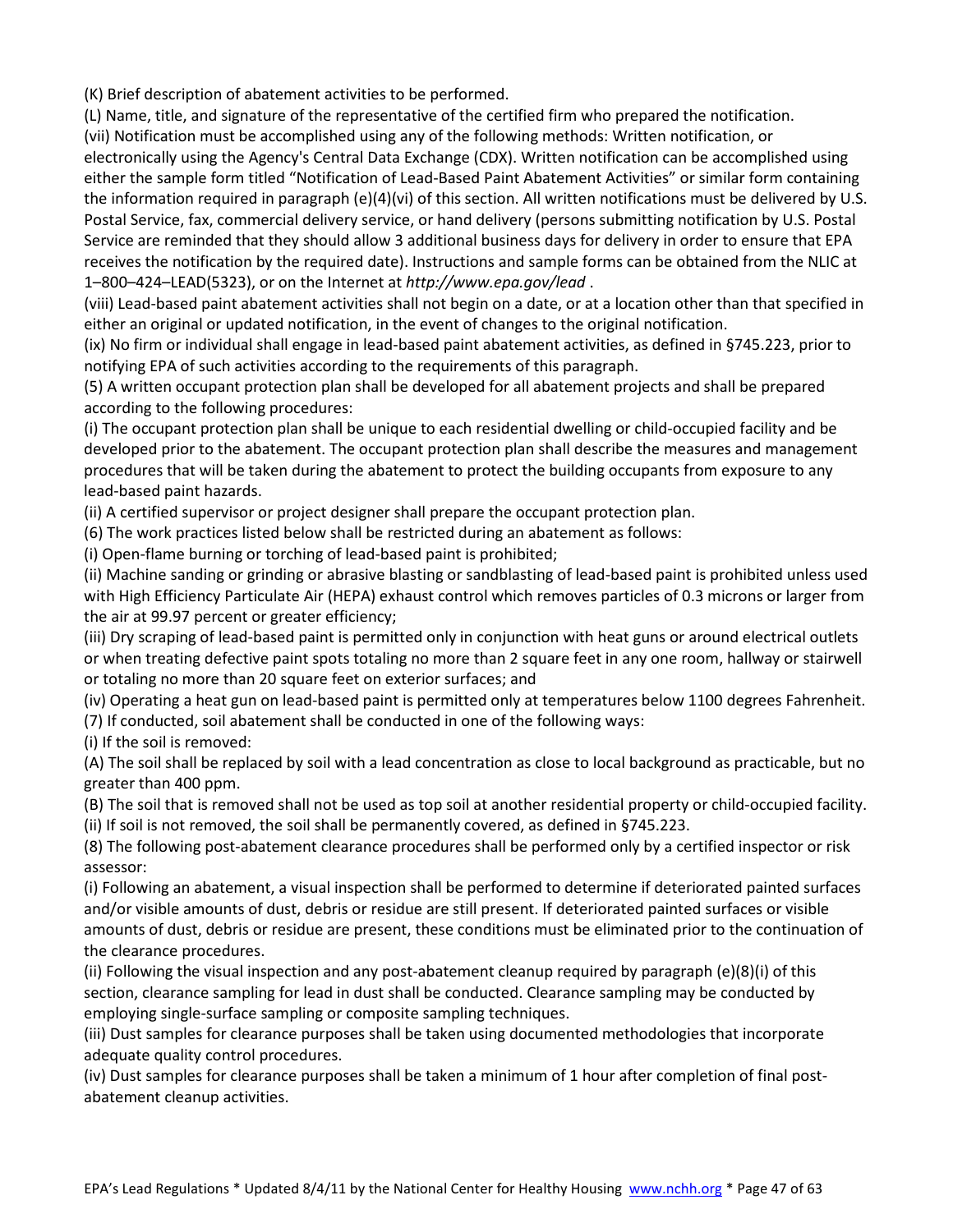(v) The following post-abatement clearance activities shall be conducted as appropriate based upon the extent or manner of abatement activities conducted in or to the residential dwelling or child-occupied facility: (A) After conducting an abatement with containment between abated and unabated areas, one dust sample shall be taken from one interior window sill and from one window trough (if present) and one dust sample shall be taken from the floors of each of no less than four rooms, hallways or stairwells within the containment area. In addition, one dust sample shall be taken from the floor outside the containment area. If there are less than four rooms, hallways or stairwells within the containment area, then all rooms, hallways or stairwells shall be sampled.

(B) After conducting an abatement with no containment, two dust samples shall be taken from each of no less than four rooms, hallways or stairwells in the residential dwelling or child-occupied facility. One dust sample shall be taken from one interior window sill and window trough (if present) and one dust sample shall be taken from the floor of each room, hallway or stairwell selected. If there are less than four rooms, hallways or stairwells within the residential dwelling or child-occupied facility then all rooms, hallways or stairwells shall be sampled.

(C) Following an exterior paint abatement, a visible inspection shall be conducted. All horizontal surfaces in the outdoor living area closest to the abated surface shall be found to be cleaned of visible dust and debris. In addition, a visual inspection shall be conducted to determine the presence of paint chips on the dripline or next to the foundation below any exterior surface abated. If paint chips are present, they must be removed from the site and properly disposed of, according to all applicable Federal, State and local requirements.

(vi) The rooms, hallways or stairwells selected for sampling shall be selected according to documented methodologies.

(vii) The certified inspector or risk assessor shall compare the residual lead level (as determined by the laboratory analysis) from each single surface dust sample with clearance levels in paragraph (e)(8)(viii) of this section for lead in dust on floors, interior window sills, and window troughs or from each composite dust sample with the applicable clearance levels for lead in dust on floors, interior window sills, and window troughs divided by half the number of subsamples in the composite sample. If the residual lead level in a single surface dust sample equals or exceeds the applicable clearance level or if the residual lead level in a composite dust sample equals or exceeds the applicable clearance level divided by half the number of subsamples in the composite sample, the components represented by the failed sample shall be recleaned and retested.

(viii) The clearance levels for lead in dust are 40  $\mu$ g/ft<sup>2</sup> for floors, 250  $\mu$ g/ft<sup>2</sup> for interior window sills, and 400  $\mu$ g/ft<sup>2</sup> for window troughs.

(9) In a multi-family dwelling with similarly constructed and maintained residential dwellings, random sampling for the purposes of clearance may be conducted provided:

(i) The certified individuals who abate or clean the residential dwellings do not know which residential dwelling will be selected for the random sample.

(ii) A sufficient number of residential dwellings are selected for dust sampling to provide a 95 percent level of confidence that no more than 5 percent or 50 of the residential dwellings (whichever is smaller) in the randomly sampled population exceed the appropriate clearance levels.

(iii) The randomly selected residential dwellings shall be sampled and evaluated for clearance according to the procedures found in paragraph (e)(8) of this section.

(10) An abatement report shall be prepared by a certified supervisor or project designer. The abatement report shall include the following information:

(i) Start and completion dates of abatement.

(ii) The name and address of each certified firm conducting the abatement and the name of each supervisor assigned to the abatement project.

(iii) The occupant protection plan prepared pursuant to paragraph (e)(5) of this section.

(iv) The name, address, and signature of each certified risk assessor or inspector conducting clearance sampling and the date of clearance testing.

(v) The results of clearance testing and all soil analyses (if applicable) and the name of each recognized laboratory that conducted the analyses.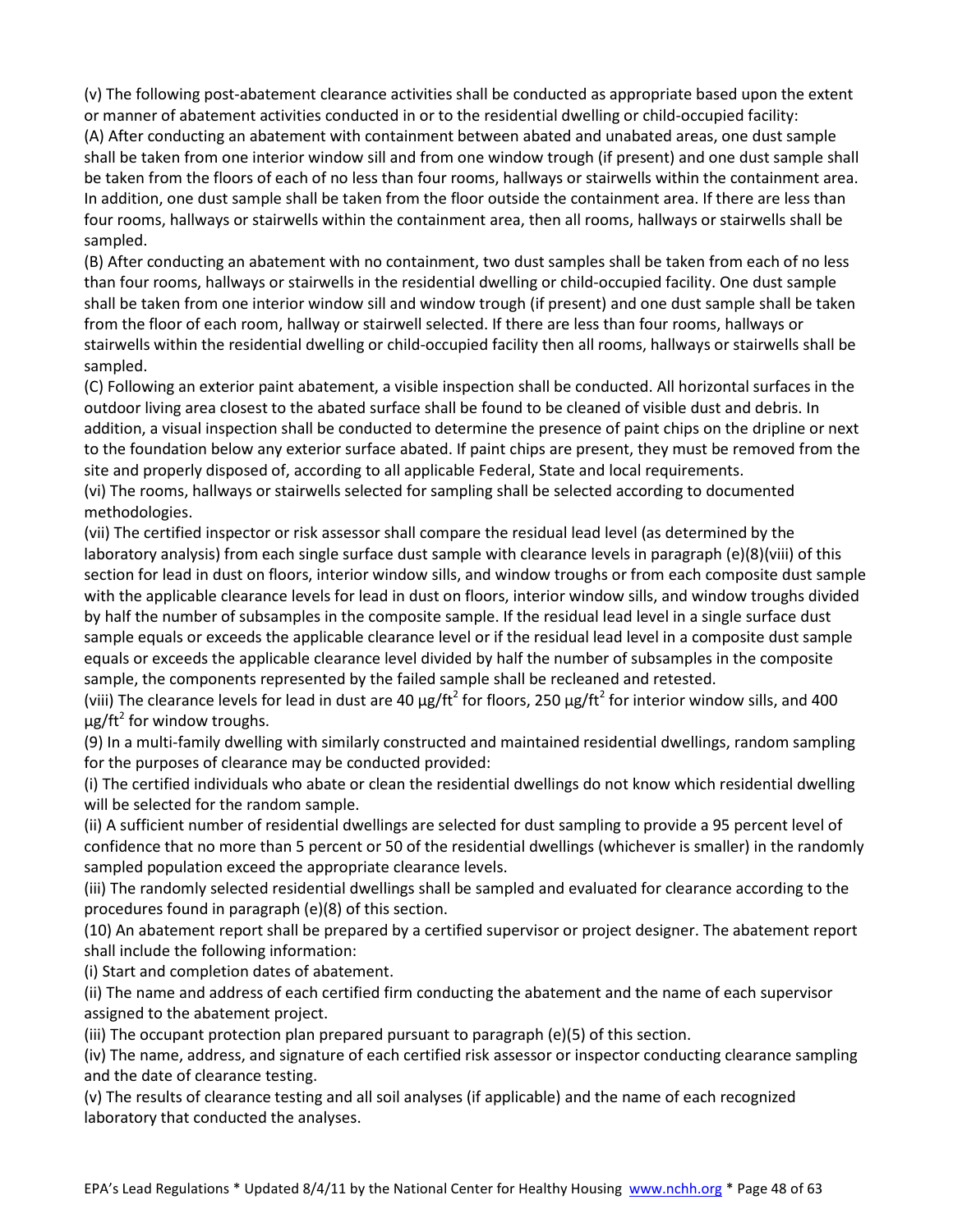(vi) A detailed written description of the abatement, including abatement methods used, locations of rooms and/or components where abatement occurred, reason for selecting particular abatement methods for each component, and any suggested monitoring of encapsulants or enclosures.

(f) *Collection and laboratory analysis of samples.* Any paint chip, dust, or soil samples collected pursuant to the work practice standards contained in this section shall be:

(1) Collected by persons certified by EPA as an inspector or risk assessor; and

(2) Analyzed by a laboratory recognized by EPA pursuant to section 405(b) of TSCA as being capable of performing analyses for lead compounds in paint chip, dust, and soil samples.

(g) *Composite dust sampling.* Composite dust sampling may only be conducted in the situations specified in paragraphs (c) through (e) of this section. If such sampling is conducted, the following conditions shall apply: (1) Composite dust samples shall consist of at least two subsamples;

(2) Every component that is being tested shall be included in the sampling; and

(3) Composite dust samples shall not consist of subsamples from more than one type of component.

(h) *Determinations.* (1) Lead-based paint is present:

(i) On any surface that is tested and found to contain lead equal to or in excess of 1.0 milligrams per square centimeter or equal to or in excess of 0.5% by weight; and

(ii) On any surface like a surface tested in the same room equivalent that has a similar painting history and that is found to be lead-based paint.

(2) A paint-lead hazard is present:

(i) On any friction surface that is subject to abrasion and where the lead dust levels on the nearest horizontal surface underneath the friction surface (e.g., the window sill or floor) are equal to or greater than the dust hazard levels identified in §745.227(b);

(ii) On any chewable lead-based paint surface on which there is evidence of teeth marks;

(iii) Where there is any damaged or otherwise deteriorated lead-based paint on an impact surface that is cause by impact from a related building component (such as a door knob that knocks into a wall or a door that knocks against its door frame; and

(iv) If there is any other deteriorated lead-based paint in any residential building or child-occupied facility or on the exterior of any residential building or child-occupied facility.

(3) A dust-lead hazard is present in a residential dwelling or child occupied facility:

(i) In a residential dwelling on floors and interior window sills when the weighted arithmetic mean lead loading for all single surface or composite samples of floors and interior window sills are equal to or greater than 40  $\mu$ g/ft<sup>2</sup> for floors and 250  $\mu$ g/ft<sup>2</sup> for interior window sills, respectively;

(ii) On floors or interior window sills in an unsampled residential dwelling in a multi-family dwelling, if a dustlead hazard is present on floors or interior window sills, respectively, in at least one sampled residential unit on the property; and

(iii) On floors or interior window sills in an unsampled common area in a multi-family dwelling, if a dust-lead hazard is present on floors or interior window sills, respectively, in at least one sampled common area in the same common area group on the property.

(4) A soil-lead hazard is present:

(i) In a play area when the soil-lead concentration from a composite play area sample of bare soil is equal to or greater than 400 parts per million; or

(ii) In the rest of the yard when the arithmetic mean lead concentration from a composite sample (or arithmetic mean of composite samples) of bare soil from the rest of the yard (i.e., non-play areas) for each residential building on a property is equal to or greater than 1,200 parts per million.

(i) *Recordkeeping.* All reports or plans required in this section shall be maintained by the certified firm or individual who prepared the report for no fewer than 3 years. The certified firm or individual also shall provide copies of these reports to the building owner who contracted for its services.

[61 FR 45813, Aug. 29, 1996, as amended at 64 FR 42852, Aug. 6, 1999; 66 FR 1239, Jan. 5, 2001; 69 FR 18496, Apr. 8, 2004]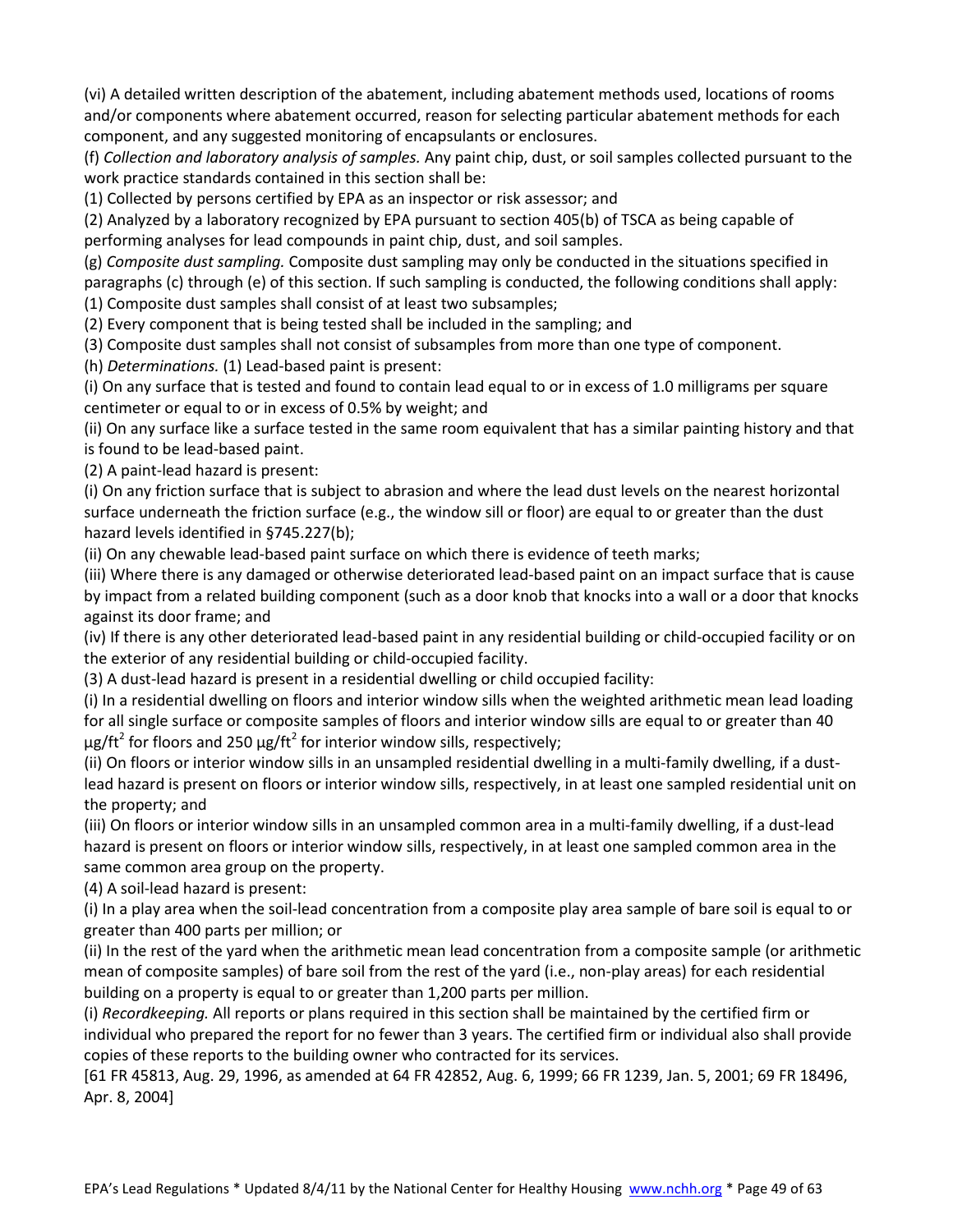<span id="page-49-0"></span>**§ 745.228 Accreditation of training programs: public and commercial buildings, bridges and superstructures. [Reserved]**

<span id="page-49-1"></span>**§ 745.229 Certification of individuals and firms engaged in lead-based paint activities: public and commercial buildings, bridges and superstructures. [Reserved]**

<span id="page-49-2"></span>**§ 745.230 Work practice standards for conducting lead-based paint activities: public and commercial buildings, bridges and superstructures. [Reserved]**

# <span id="page-49-3"></span>**§ 745.233 Lead-based paint activities requirements.**

Lead-based paint activities, as defined in this part, shall only be conducted according to the procedures and work practice standards contained in §745.227 of this subpart. No individual or firm may offer to perform or perform any lead-based paint activity as defined in this part, unless certified to perform that activity according to the procedures in §745.226.

# <span id="page-49-4"></span>**§ 745.235 Enforcement.**

(a) Failure or refusal to comply with any requirement of §§745.225, 745.226, 745.227, or 745.233 is a prohibited act under sections 15 and 409 of TSCA (15 U.S.C. 2614, 2689).

(b) Failure or refusal to establish, maintain, provide, copy, or permit access to records or reports as required by §§745.225, 745.226, or 745.227 is a prohibited act under sections 15 and 409 of TSCA (15 U.S.C. 2614, 2689). (c) Failure or refusal to permit entry or inspection as required by §745.237 and section 11 of TSCA (15 U.S.C. 2610) is a prohibited act under sections 15 and 409 of TSCA (15 U.S.C. 2614, 2689).

(d) In addition to the above, any individual or firm that performs any of the following acts shall be deemed to have committed a prohibited act under sections 15 and 409 of TSCA (15 U.S.C. 2614, 2689). These include the following:

(i) Obtaining certification through fraudulent representation;

(ii) Failing to obtain certification from EPA and performing work requiring certification at a job site; or

(iii) Fraudulently obtaining certification and engaging in any lead-based paint activities requiring certification.

(e) Violators are subject to civil and criminal sanctions pursuant to section 16 of TSCA (15 U.S.C. 2615) for each violation.

# <span id="page-49-5"></span>**§ 745.237 Inspections.**

EPA may conduct reasonable inspections pursuant to the provisions of section 11 of TSCA (15 U.S.C. 2610) to ensure compliance with this subpart.

# <span id="page-49-6"></span>**§ 745.238 Fees for accreditation and certification of lead-based paint activities.**

(a) *Purpose.* To establish and impose fees for certified individuals and firms engaged in lead-based paint activities and persons operating accredited training programs under section 402(a) of the Toxic Substances Control Act (TSCA).

(b) *Persons who must pay fees.* Fees in accordance with paragraph (c) of this section must be paid by:

(1) *Training programs.* (i) All non-exempt training programs applying to EPA for the accreditation and reaccreditation of training programs in one or more of the following disciplines: inspector, risk assessor, supervisor, project designer, abatement worker.

(ii) *Exemptions.* No fee shall be imposed on any training program operated by a State, federally recognized Indian Tribe, local government, or nonprofit organization. This exemption does not apply to the certification of firms or individuals.

(2) *Firms and individuals.* All firms and individuals seeking certification and re-certification from EPA to engage in lead-based paint activities in one or more of the following disciplines: inspector, risk assessor, supervisor, project designer, abatement worker.

(c) *Fee amounts* —(1) *Certification and accreditation fees.* Initial and renewal certification and accreditation fees are specified in the following table:

| <b>Training Program</b>                   |       | Re-accreditation (every 4 years, see 40 CFR<br>Accreditation 745.225(f)(1) for details) |
|-------------------------------------------|-------|-----------------------------------------------------------------------------------------|
| <b>Initial Course</b><br><b>Inspector</b> | \$870 | IS620                                                                                   |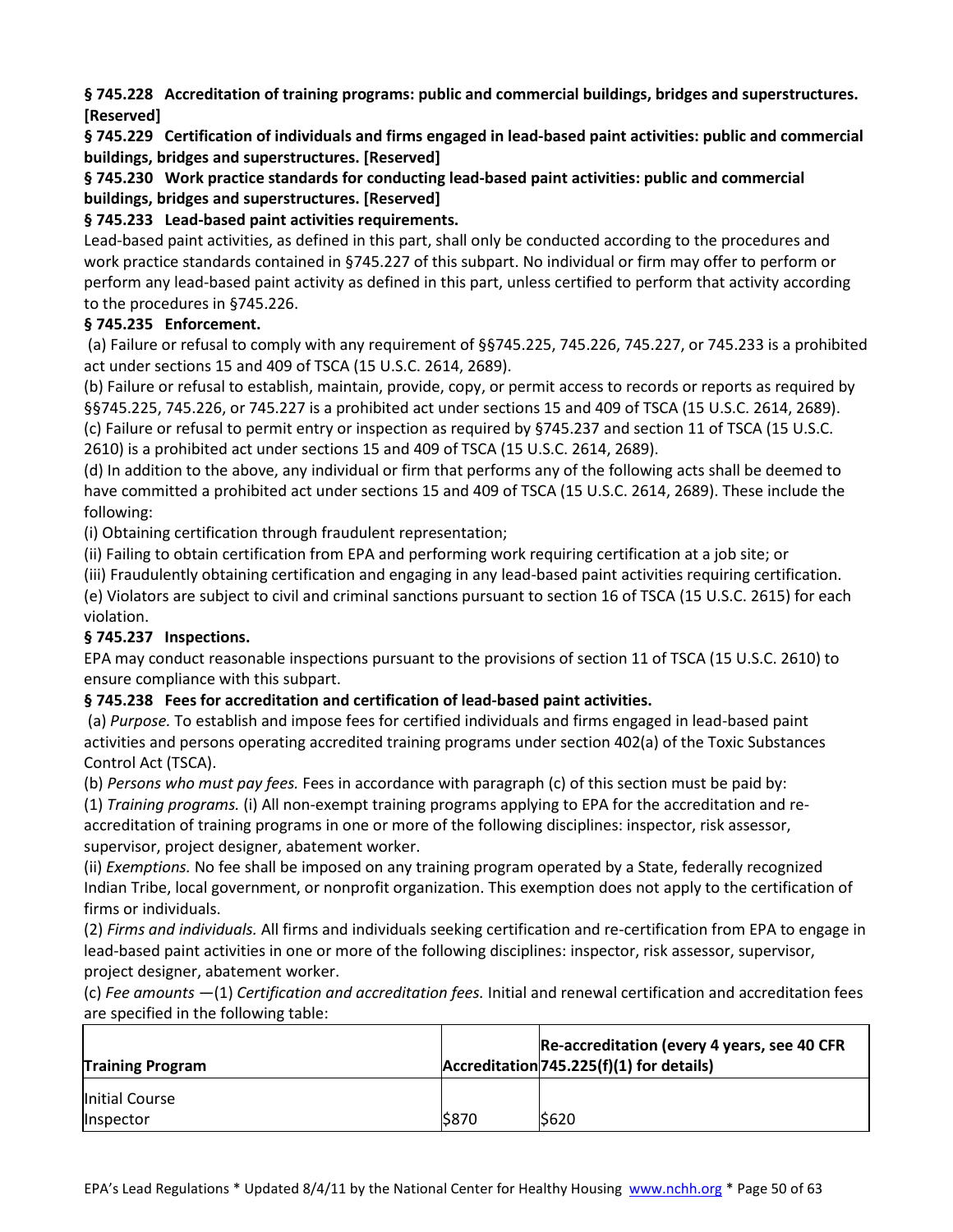| <b>Risk assessor</b>                                                                  | \$870         | \$620                                                                     |
|---------------------------------------------------------------------------------------|---------------|---------------------------------------------------------------------------|
| Supervisor                                                                            | \$870         | \$620                                                                     |
| Worker                                                                                | \$870         | \$620                                                                     |
| <b>Project Designer</b>                                                               | \$870         | \$620                                                                     |
| <b>Refresher Course</b>                                                               |               |                                                                           |
| Inspector                                                                             | \$690         | \$580                                                                     |
| Risk assessor                                                                         | \$690         | \$580                                                                     |
| Supervisor                                                                            | \$690         | \$580                                                                     |
| Worker                                                                                | \$690         | \$580                                                                     |
| Project Designer                                                                      | \$690         | \$580                                                                     |
| Lead-based Paint Activities—Individual                                                | Certification | Re-certification (every 3 years, see 40 CFR<br>745.226(e)(1) for details) |
| Inspector                                                                             | \$410         | \$410                                                                     |
| Risk assessor                                                                         | \$410         | \$410                                                                     |
| Supervisor                                                                            | \$410         | \$410                                                                     |
| Worker                                                                                | \$310         | \$310                                                                     |
| Project designer                                                                      | \$410         | \$410                                                                     |
| Tribal certification (each discipline)                                                | \$10          | \$10                                                                      |
| Lead-based Paint Activities-Firm                                                      | Certification | Re-certification (every 3 years, see 40 CFR<br>745.226(f)(7) for details) |
| Firm                                                                                  | \$550         | \$550                                                                     |
| Combined Renovation and Lead-based Paint<br><b>Activities Firm Application</b>        | \$550         | \$550                                                                     |
| Combined Renovation and Lead-based Paint<br><b>Activities Tribal Firm Application</b> | \$20          | \$20                                                                      |
| <b>Tribal Firm</b>                                                                    | \$20          | \$20                                                                      |

(2) *Certification examination fee.* Individuals required to take a certification exam in accordance with §745.226 will be assessed a fee of \$70 for each exam attempt.

(3) *Multi-jurisdiction registration fee.* An individual, firm, or training program certified or accredited by EPA may wish to provide training or perform lead-based paint activities in additional EPA-administered jurisdictions. A fee of \$35 per discipline will be assessed for each additional EPA-administered jurisdiction in which an individual, firm, or training program applies for certification/re-certification or accreditation/re-accreditation. For purposes of this multi-jurisdiction registration fee, an EPA-administered jurisdiction is either an individual state without an authorized program or all Indian Tribes without authorized programs that are within a given EPA Region.

(4) *Lost identification card or certificate.* A \$15 fee shall be charged for replacement of an identification card or certificate. (See replacement procedure in paragraph (e) of this section.)

(5) *Accreditation amendment fees*. No fee will be charged for accreditation amendments.

(d) *Application/payment procedure* —(1) *Certification and re-certification in one or more EPA-administered jurisdiction* —(i) *Individuals.* Submit a completed application (titled "Application for Individuals to Conduct Leadbased Paint Activities"), the materials described at §745.226, and the application fee(s) described in paragraph (c) of this section.

(ii) *Firms.* Submit a completed application (titled "Application for Firms "), the materials described at §745.226, and the application fee(s) described in paragraph (c) of this section.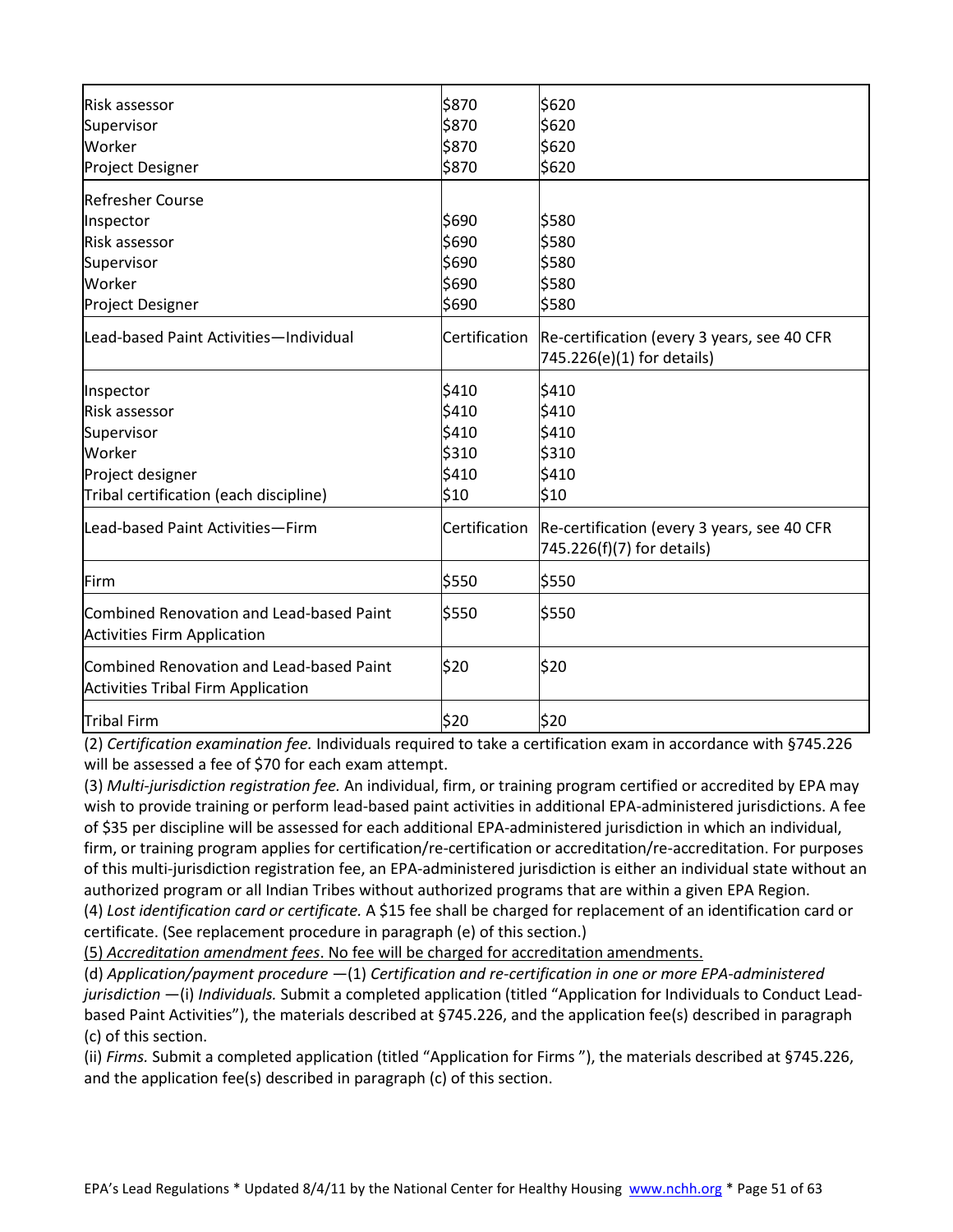(2) *Accreditation and re-accreditation in one or more EPA-administered jurisdiction.* Submit a completed application (titled "Accreditation Application for Training Programs"), the materials described at §745.225, and the application fee described in paragraph (c) of this section.

(3) *Application forms.* Application forms and instructions can be obtained from the National Lead Information Center at: 1–800–424–LEAD.

(e) *Identification card replacement and certificate replacement.* (1) Parties seeking identification card or certificate replacement shall complete the applicable portions of the appropriate application in accordance with the instructions provided. The appropriate applications are:

(i) *Individuals.* "Application for Individuals to Conduct Lead-based Paint Activities."

(ii) *Firms.* "Application for Firms."

(iii) *Training programs.* "Accreditation Application for Training Programs."

(2) Submit application and payment in the amount specified in paragraph (c)(4) of this section in accordance with the instructions provided with the application package.

(f) *Adjustment of fees.* (1) EPA will collect fees reflecting the costs associated with the administration and enforcement of subpart L of this part with the exception of costs associated with the accreditation of training programs operated by a State, federally recognized Indian Tribe, local government, and nonprofit organization. In order to do this, EPA will periodically adjust the fees to reflect changed economic conditions.

(2) The fees will be evaluated based on the cost to administer and enforce the program, and the number of applicants. New fee schedules will be published in the Federal Register .

(g) *Failure to remit a fee.* (1) EPA will not provide certification, re-certification, accreditation, or re-accreditation for any individual, firm, or training program which does not remit fees described in paragraph (c) of this section in accordance with the procedures specified in paragraph (d) of this section.

(2) EPA will not replace identification cards or certificates for any individual, firm, or training program which does not remit fees described in paragraph (c) of this section in accordance with the procedures specified in paragraph (e) of this section.

[64 FR 31098, June 9, 1999, as amended at 74 FR 11870, Mar. 20, 2009]

# <span id="page-51-0"></span>**§ 745.239 Effective dates.**

This subpart L shall apply in any State or Indian Country that does not have an authorized program under subpart Q, effective August 31, 1998. In such States or Indian Country:

(a) Training programs shall not provide, offer or claim to provide training or refresher training for certification without accreditation from EPA pursuant to §745.225 on or after March 1, 1999.

(b) No individual or firm shall perform, offer, or claim to perform lead-based paint activities, as defined in this subpart, without certification from EPA to conduct such activities pursuant to §745.226 on or after March 1, 2000.

(c) All lead-based paint activities shall be performed pursuant to the work practice standards contained in §745.227 on or after March 1, 2000.

[61 FR 45813, Aug. 29, 1996, as amended at 64 FR 42852, Aug. 6, 1999]

# <span id="page-51-1"></span>**Subparts M–P [Reserved]**

# <span id="page-51-2"></span>**Subpart Q—State and Indian Tribal Programs**

**Source:** 61 FR 45825, Aug. 29, 1996, unless otherwise noted.

# <span id="page-51-3"></span>**§ 745.320 Scope and purpose.**

(a) This subpart establishes the requirements that State or Tribal programs must meet for authorization by the Administrator to administer and enforce the standards, regulations, or other requirements established under TSCA section 402 and/or section 406 and establishes the procedures EPA will follow in approving, revising, and withdrawing approval of State or Tribal programs.

(b) For State or Tribal lead-based paint training and certification programs, a State or Indian Tribe may seek authorization to administer and enforce §§745.225, 745.226, and 745.227. The provisions of §§745.220, 745.223, 745.233, 745.235, 745.237, and 745.239 shall be applicable for the purposes of such program authorization.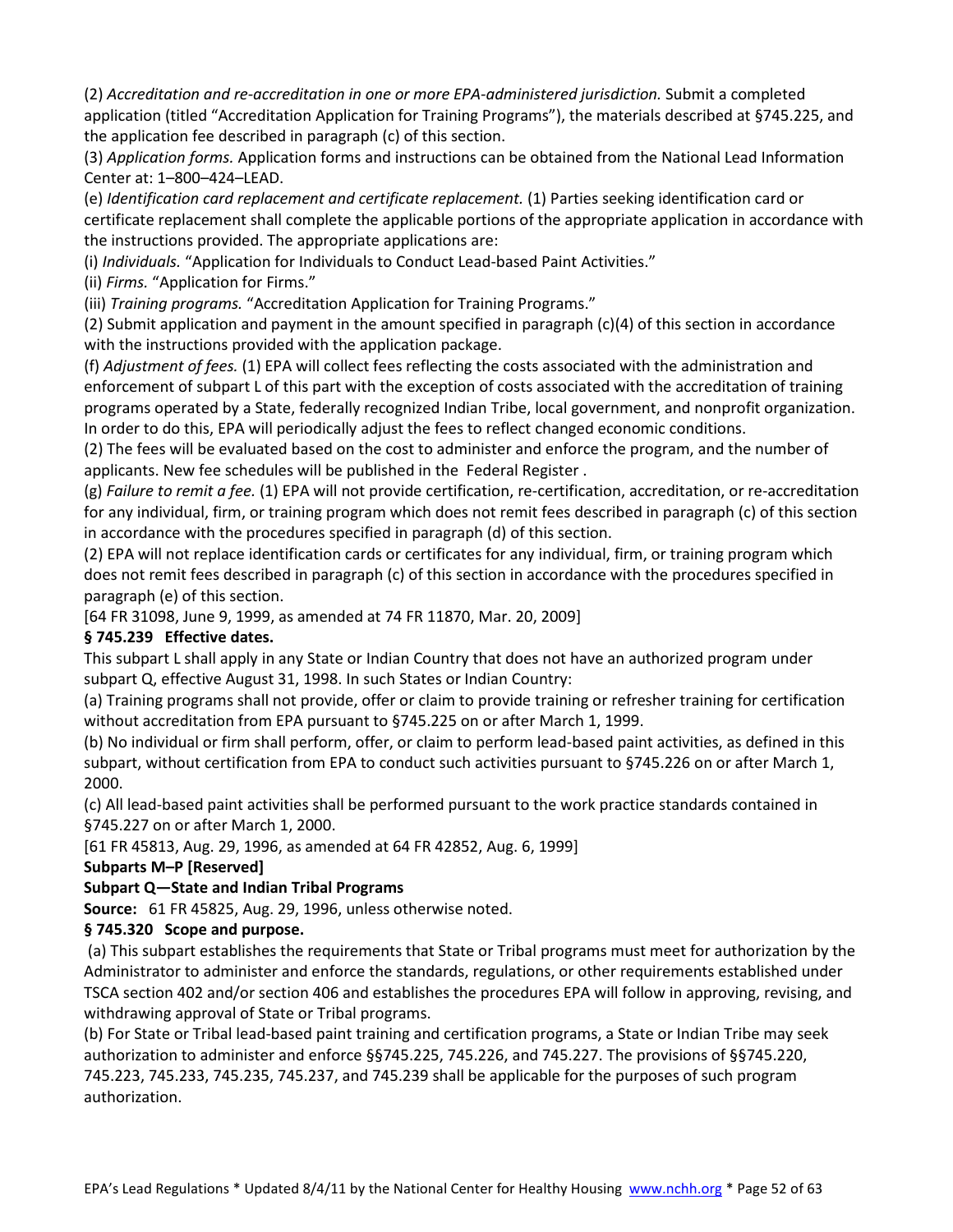(c) A State or Indian Tribe may seek authorization to administer and enforce all of the provisions of subpart E of this part, just the pre-renovation education provisions of subpart E of this part, or just the training, certification, accreditation, and work practice provisions of subpart E of this part. The provisions of §§745.324 and 745.326 apply for the purposes of such program authorizations.

(d) A State or Indian Tribe applying for program authorization may seek either interim approval or final approval of the compliance and enforcement portion of the State or Tribal lead-based paint program pursuant to the procedures at §745.327(a).

(e) State or Tribal submissions for program authorization shall comply with the procedures set out in this subpart.

(f) Any State or Tribal program approved by the Administrator under this subpart shall at all times comply with the requirements of this subpart.

(g) In many cases States will lack authority to regulate activities in Indian Country. This lack of authority does not impair a State's ability to obtain full program authorization in accordance with this subpart. EPA will administer the program in Indian Country if neither the State nor Indian Tribe has been granted program authorization by EPA.

[61 FR 45825, Aug. 29, 1996, as amended at 73 FR 21767, Apr. 22, 2008]

# <span id="page-52-0"></span>**§ 745.323 Definitions.**

The definitions in subpart A apply to this subpart. In addition, the definitions in §745.223 and the following definitions apply:

*Indian Country* means (1) all land within the limits of any American Indian reservation under the jurisdiction of the U.S. government, notwithstanding the issuance of any patent, and including rights-of-way running throughout the reservation; (2) all dependent Indian communities within the borders of the United States whether within the original or subsequently acquired territory thereof, and whether within or outside the limits of a State; and (3) all Indian allotments, the Indian titles which have not been extinguished, including rights-ofway running through the same.

*Indian Tribe* means any Indian Tribe, band, nation, or community recognized by the Secretary of the Interior and exercising substantial governmental duties and powers.

# <span id="page-52-1"></span>**§ 745.324 Authorization of State or Tribal programs.**

(a) *Application content and procedures* . (1) Any State or Indian Tribe that seeks authorization from EPA to administer and enforce the provisions of subpart E or subpart L of this part must submit an application to the Administrator in accordance with this paragraph.

(2) Before developing an application for authorization, a State or Indian Tribe shall disseminate a public notice of intent to seek such authorization and provide an opportunity for a public hearing.

(3) A State or Tribal application shall include:

(i) A transmittal letter from the State Governor or Tribal Chairperson (or equivalent official) requesting program approval.

(ii) A summary of the State or Tribal program. This summary will be used to provide notice to residents of the State or Tribe.

(iii) A description of the State or Tribal program in accordance with paragraph (b) of this section.

(iv) An Attorney General's or Tribal Counsel's (or equivalent) statement in accordance with paragraph (c) of this section.

(v) Copies of all applicable State or Tribal statutes, regulations, standards, and other materials that provide the State or Indian Tribe with the authority to administer and enforce a lead-based paint program.

(4) After submitting an application, the Agency will publish a Federal Register notice that contains an announcement of the receipt of the State or Tribal application, the summary of the program as provided by the State or Tribe, and a request for public comments to be mailed to the appropriate EPA Regional Office. This comment period shall last for no less than 45 days. EPA will consider these comments during its review of the State or Tribal application.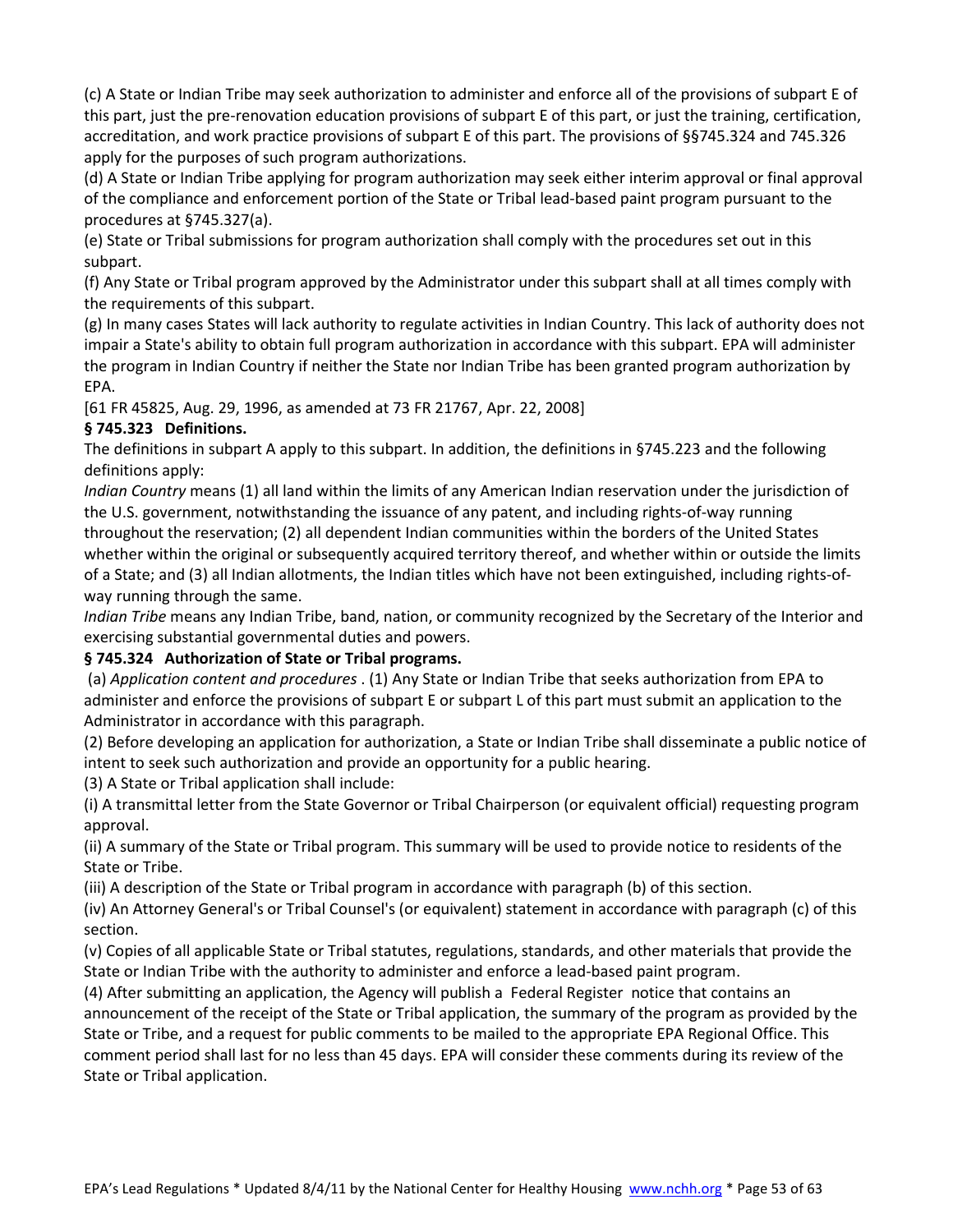(5) Within 60 days of submission of a State or Tribal application, EPA will, if requested, conduct a public hearing in each State or Indian Country seeking program authorization and will consider all comments submitted at that hearing during the review of the State or Tribal application.

(b) *Program description.* A State or Indian Tribe seeking to administer and enforce a program under this subpart must submit a description of the program. The description of the State or Tribal program must include:

(1)(i) The name of the State or Tribal agency that is or will be responsible for administering and enforcing the program, the name of the official in that agency designated as the point of contact with EPA, and addresses and phone numbers where this official can be contacted.

(ii) Where more than one agency is or will be responsible for administering and enforcing the program, the State or Indian Tribe must designate a primary agency to oversee and coordinate administration and enforcement of the program and serve as the primary contact with EPA.

(iii) In the event that more than one agency is or will be responsible for administering and enforcing the program, the application must also include a description of the functions to be performed by each agency. The description shall explain and how the program will be coordinated by the primary agency to ensure consistency and effective administration of the within the State or Indian Tribe.

(2) To demonstrate that the State or Tribal program is at least as protective as the Federal program, fulfilling the criteria in paragraph (e)(2)(i) of this section, the State or Tribal application must include:

(i) A description of the program that demonstrates that the program contains all of the elements specified in §745.325, §745.326, or both; and

(ii) An analysis of the State or Tribal program that compares the program to the Federal program in subpart E or subpart L of this part, or both. This analysis must demonstrate how the program is, in the State's or Indian Tribe's assessment, at least as protective as the elements in the Federal program at subpart E or subpart L of this part, or both. EPA will use this analysis to evaluate the protectiveness of the State or Tribal program in making its determination pursuant to paragraph (e)(2)(i) of this section.

(3) To demonstrate that the State or Tribal program provides adequate enforcement, fulfilling the criteria in paragraph (e)(2)(ii) of this section, the State or Tribal application must include a description of the State or Tribal lead-based paint compliance and enforcement program that demonstrates that the program contains all of the elements specified at §745.327. This description shall include copies of all policies, certifications, plans, reports, and other materials that demonstrate that the State or Tribal program contains all of the elements specified at §745.327.

(4)(i) The program description for an Indian Tribe shall also include a map, legal description, or other information sufficient to identify the geographical extent of the territory over which the Indian Tribe exercises jurisdiction. (ii) The program description for an Indian Tribe shall also include a demonstration that the Indian Tribe:

(A) Is recognized by the Secretary of the Interior.

(B) has an existing government exercising substantial governmental duties and powers.

(C) has adequate civil regulatory jurisdiction (as shown in the Tribal legal certification in paragraph (c)(2) of this section) over the subject matter and entities regulated.

(D) is reasonably expected to be capable of administering the Federal program for which it is seeking authorization.

(iii) If the Administrator has previously determined that an Indian Tribe has met the prerequisites in paragraphs (b)(4)(ii)(A) and (B) of this section for another EPA program, the Indian Tribe need provide only that information unique to the lead-based paint program required by paragraphs (b)(4)(ii)(C) and (D) of this section.

(c) *Attorney General's statement.* (1) A State or Indian Tribe must submit a written statement signed by the Attorney General or Tribal Counsel (or equivalent) certifying that the laws and regulations of the State or Indian Tribe provide adequate legal authority to administer and enforce the State or Tribal program. This statement shall include citations to the specific statutes and regulations providing that legal authority.

(2) The Tribal legal certification (the equivalent to the Attorney General's statement) may also be submitted and signed by an independent attorney retained by the Indian Tribe for representation in matters before EPA or the courts pertaining to the Indian Tribe's program. The certification shall include an assertion that the attorney has the authority to represent the Indian Tribe with respect to the Indian Tribe's authorization application.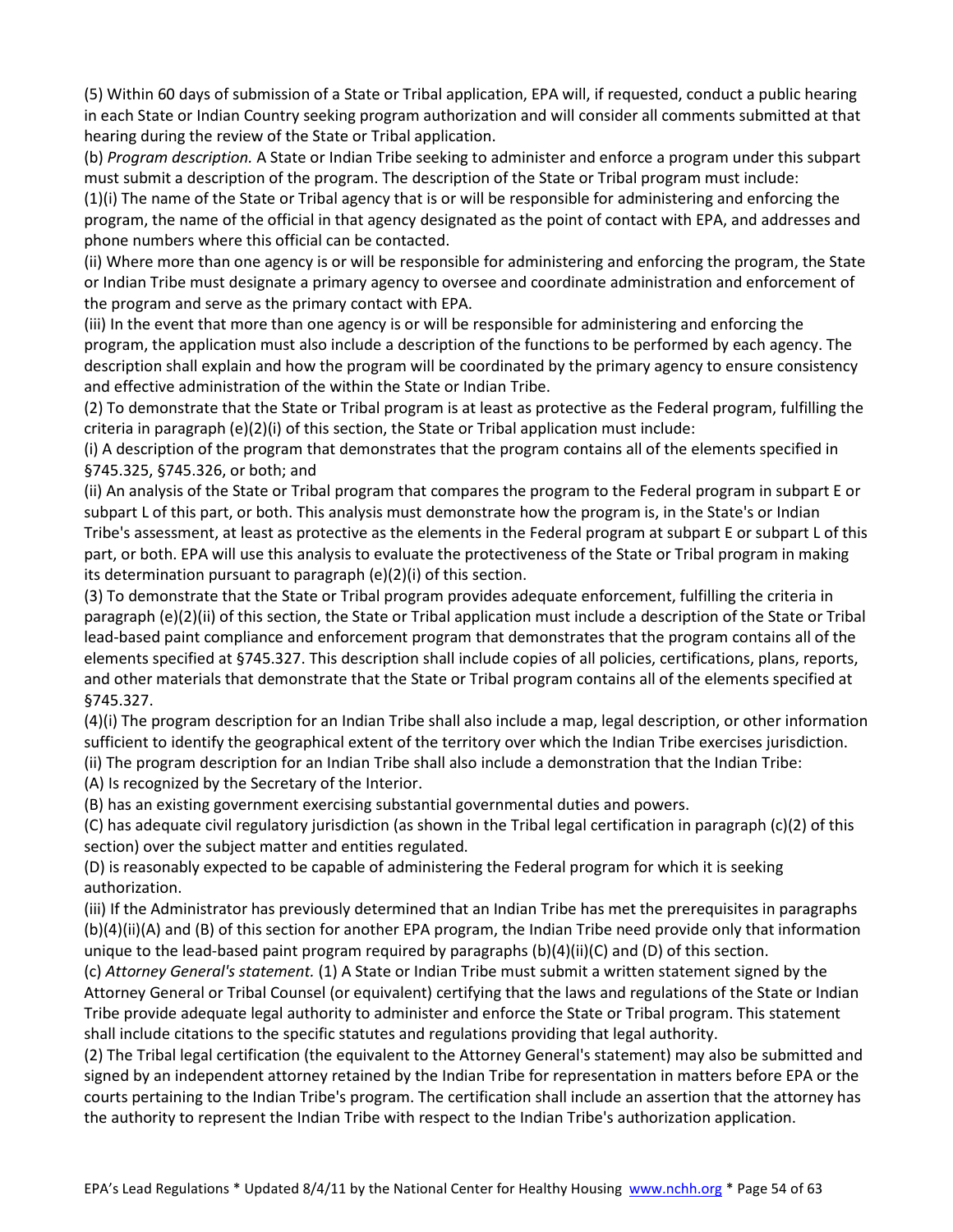(3) If a State application seeks approval of its program to operate in Indian Country, the required legal certification shall include an analysis of the applicant's authority to implement its provisions in Indian Country. The applicant shall include a map delineating the area over which it seeks to operate the program. (d) *Program certification.* (1) At the time of submitting an application, a State may also certify to the Administrator that the State program meets the requirements contained in paragraphs (e)(2)(i) and (e)(2)(ii) of this section.

(2) If this certification is contained in a State's application, the program shall be deemed to be authorized by EPA until such time as the Administrator disapproves the program application or withdraws the program authorization. A program shall not be deemed authorized pursuant to this subpart to the extent that jurisdiction is asserted over Indian Country, including non-member fee lands within an Indian reservation.

(3) If the application does not contain such certification, the State program will be authorized only after the Administrator authorizes the program in accordance with paragraph (e) of this section.

(4) This certification shall take the form of a letter from the Governor or the Attorney General to the Administrator. The certification shall reference the program analysis in paragraph (b)(3) of this section as the basis for concluding that the State program is at least as protective as the Federal program, and provides adequate enforcement.

(e) *EPA approval.* (1) EPA will fully review and consider all portions of a State or Tribal application.

(2) Within 180 days of receipt of a complete State or Tribal application, the Administrator shall either authorize the program or disapprove the application. The Administrator shall authorize the program, after notice and the opportunity for public comment and a public hearing, only if the Administrator finds that:

(i) The State or Tribal program is at least as protective of human health and the environment as the

corresponding Federal program under subpart E or subpart L of this part, or both; and

(ii) The State or Tribal program provides adequate enforcement.

(3) EPA shall notify in writing the State or Indian Tribe of the Administrator's decision to authorize the State or Tribal program or disapprove the State's or Indian Tribe's application.

(4) If the State or Indian Tribe applies for authorization of State or Tribal programs under both subpart E and subpart L, EPA may, as appropriate, authorize one program and disapprove the other.

(f) *EPA administration and enforcement.* (1) If a State or Indian Tribe does not have an authorized program to administer and enforce subpart L of this part in effect by August 31, 1998, the Administrator shall, by such date, establish and enforce the provisions of subpart L of this part as the Federal program for that State or Indian Country.

(2) If a State or Indian Tribe does not have an authorized program to administer and enforce the pre-renovation education requirements of subpart E of this part by August 31, 1998, the Administrator will, by such date, enforce those provisions of subpart E of this part as the Federal program for that State or Indian Country. If a State or Indian Tribe does not have an authorized program to administer and enforce the training, certification and accreditation requirements and work practice standards of subpart E of this part by April 22, 2009, the Administrator will, by such date, enforce those provisions of subpart E of this part as the Federal program for that State or Indian Country.

(3) Upon authorization of a State or Tribal program, pursuant to paragraph (d) or (e) of this section, it shall be an unlawful act under sections 15 and 409 of TSCA for any person to fail or refuse to comply with any requirements of such program.

(g) *Oversight.* EPA shall periodically evaluate the adequacy of a State's or Indian Tribe's implementation and enforcement of its authorized programs.

(h) *Reports.* Beginning 12 months after the date of program authorization, the primary agency for each State or Indian Tribe that has an authorized program shall submit a written report to the EPA Regional Administrator for the Region in which the State or Indian Tribe is located. This report shall be submitted at least once every 12 months for the first 3 years after program authorization. If these reports demonstrate successful program implementation, the Agency will automatically extend the reporting interval to every 2 years. If the subsequent reports demonstrate problems with implementation, EPA will require a return to annual reporting until the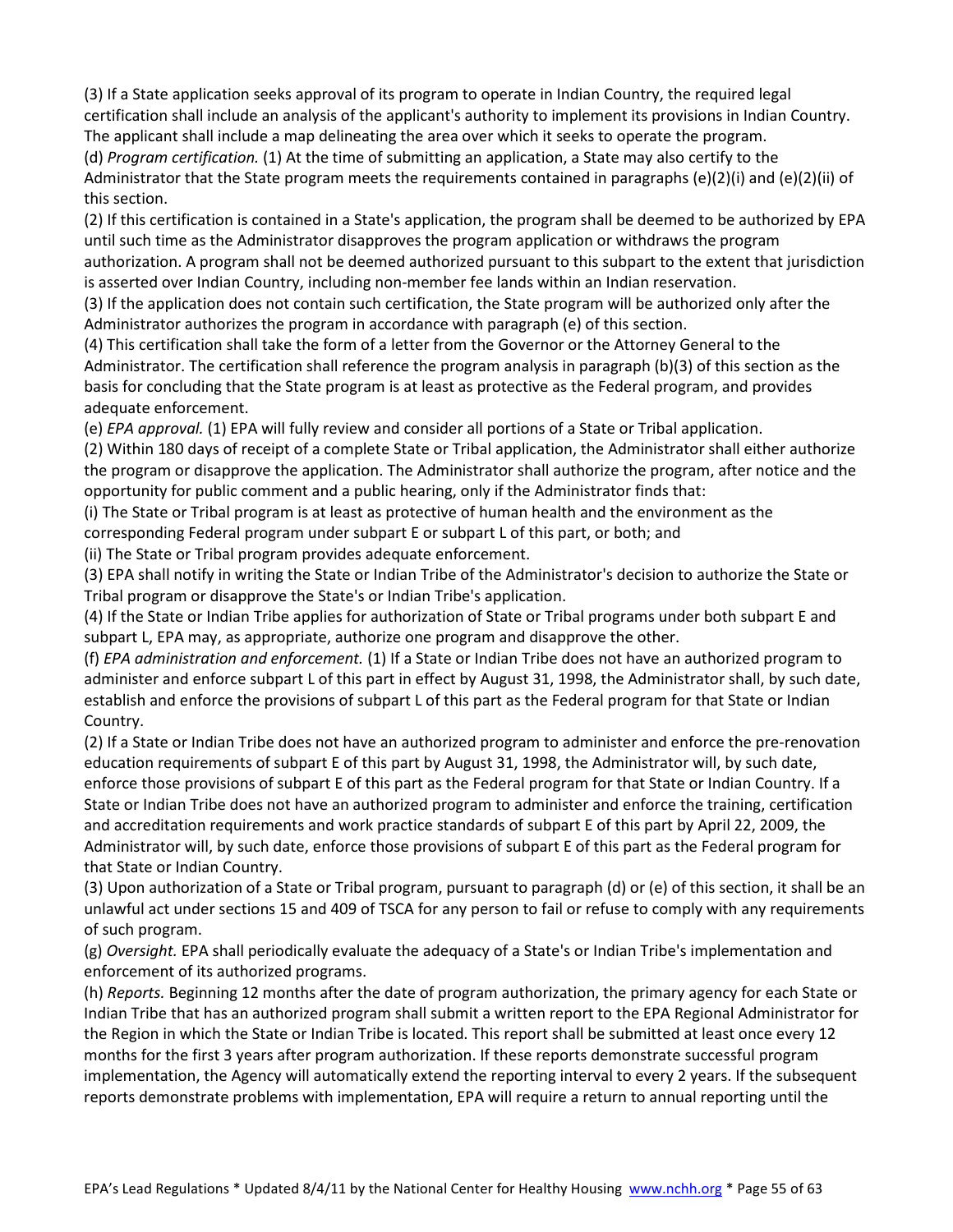reports demonstrate successful program implementation, at which time the Agency will extend the reporting interval to every 2 years.

The report shall include the following information:

(1) Any significant changes in the content or administration of the State or Tribal program implemented since the previous reporting period; and

(2) All information regarding the lead-based paint enforcement and compliance activities listed at §745.327(d) "Summary on Progress and Performance."

(i) *Withdrawal of authorization.* (1) If EPA concludes that a State or Indian Tribe is not administering and enforcing an authorized program in compliance with the standards, regulations, and other requirements of sections 401 through 412 of TSCA and this subpart, the Administrator shall notify the primary agency for the State or Indian Tribe in writing and indicate EPA's intent to withdraw authorization of the program.

(2) The Notice of Intent to Withdraw shall:

(i) Identify the program aspects that EPA believes are inadequate and provide a factual basis for such findings. (ii) Include copies of relevant documents.

(iii) Provide an opportunity for the State or Indian Tribe to respond either in writing or at a meeting with appropriate EPA officials.

(3) EPA may request that an informal conference be held between representatives of the State or Indian Tribe and EPA officials.

(4) Prior to issuance of a withdrawal, a State or Indian Tribe may request that EPA hold a public hearing. At this hearing, EPA, the State or Indian Tribe, and the public may present facts bearing on whether the State's or Indian Tribe's authorization should be withdrawn.

(5) If EPA finds that deficiencies warranting withdrawal did not exist or were corrected by the State or Indian Tribe, EPA may rescind its Notice of Intent to Withdraw authorization.

(6) Where EPA finds that deficiencies in the State or Tribal program exist that warrant withdrawal, an agreement to correct the deficiencies shall be jointly prepared by the State or Indian Tribe and EPA. The agreement shall describe the deficiencies found in the program, specify the steps the State or Indian Tribe has taken or will take to remedy the deficiencies, and establish a schedule, no longer than 180 days, for each remedial action to be initiated.

(7) If the State or Indian Tribe does not respond within 60 days of issuance of the Notice of Intent to Withdraw or an agreement is not reached within 180 days after EPA determines that a State or Indian Tribe is not in compliance with the Federal program, the Agency shall issue an order withdrawing the State's or Indian Tribe's authorization.

(8) By the date of such order, the Administrator will establish and enforce the provisions of subpart E or subpart L of this part, or both, as the Federal program for that State or Indian Country.

[61 FR 45825, Aug. 29, 1996, as amended at 73 FR 21767, Apr. 22, 2008]

#### <span id="page-55-0"></span>**§ 745.325 Lead-based paint activities: State and Tribal program requirements.**

(a) *Program elements.* To receive authorization from EPA, a State or Tribal program must contain at least the following program elements for lead-based paint activities:

(1) Procedures and requirements for the accreditation of lead-based paint activities training programs.

(2) Procedures and requirements for the certification of individuals engaged in lead-based paint activities.

(3) Work practice standards for the conduct of lead-based paint activities.

(4) Requirements that all lead-based paint activities be conducted by appropriately certified contractors.

(5) Development of the appropriate infrastructure or government capacity to effectively carry out a State or Tribal program.

(b) *Accreditation of training programs.* The State or Indian Tribe must have either:

(1) Procedures and requirements for the accreditation of training programs that establish:

(i) Requirements for the accreditation of training programs, including but not limited to:

(A) Training curriculum requirements.

(B) Training hour requirements.

(C) Hands-on training requirements.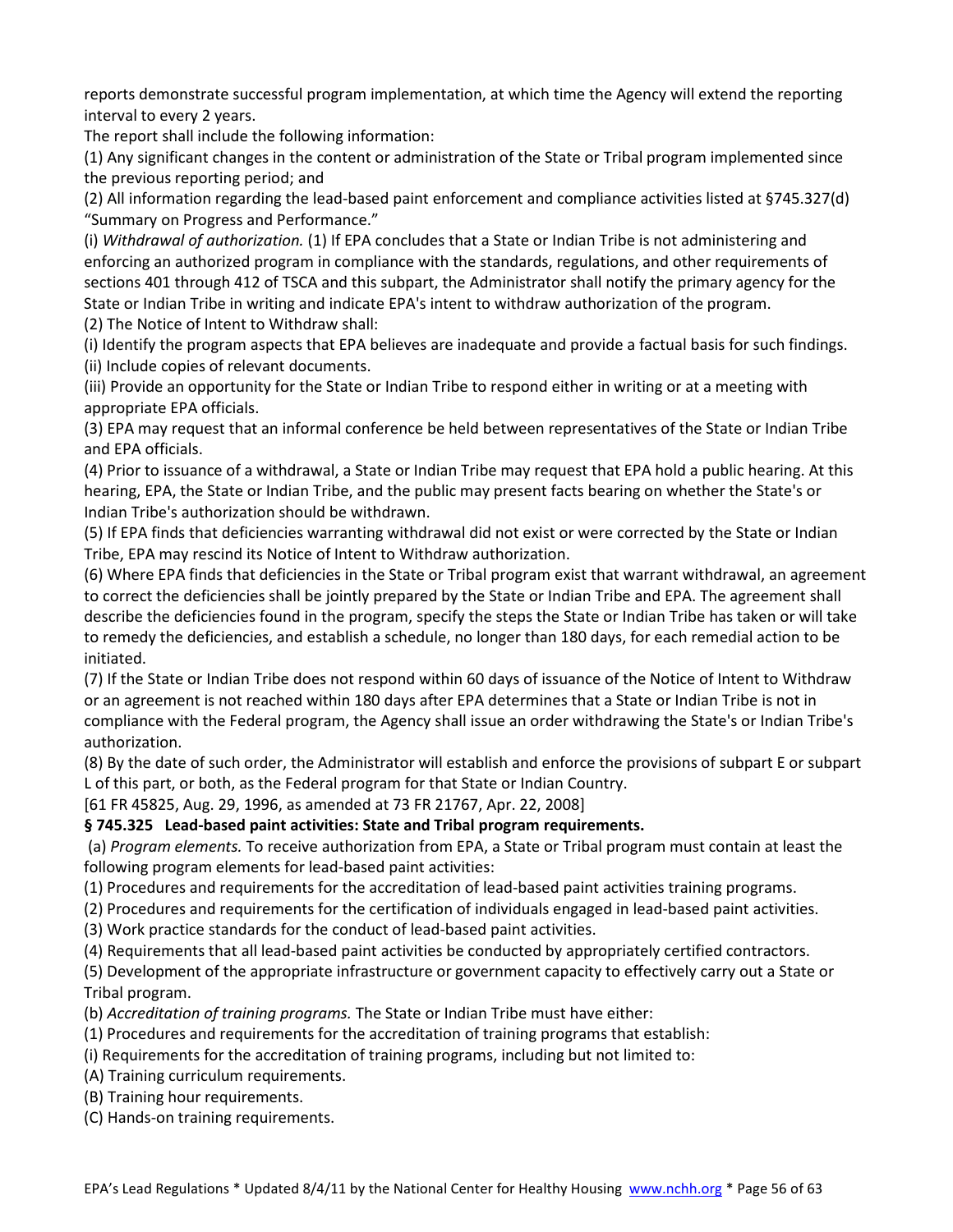(D) Trainee competency and proficiency requirements.

(E) Requirements for training program quality control.

(ii) Procedures for the re-accreditation of training programs.

(iii) Procedures for the oversight of training programs.

(iv) Procedures for the suspension, revocation, or modification of training program accreditations; or

(2) Procedures or regulations, for the purposes of certification, for the acceptance of training offered by an accredited training provider in a State or Tribe authorized by EPA.

(c) *Certification of individuals.* The State or Indian Tribe must have requirements for the certification of individuals that:

(1) Ensure that certified individuals:

(i) Are trained by an accredited training program; and

(ii) Possess appropriate education or experience qualifications for certification.

(2) Establish procedures for re-certification.

(3) Require the conduct of lead-based paint activities in accordance with work practice standards established by the State or Indian Tribe.

(4) Establish procedures for the suspension, revocation, or modification of certifications.

(5) Establish requirements and procedures for the administration of a third-party certification exam.

(d) *Work practice standards for the conduct of lead-based paint activities.* The State or Indian Tribe must have requirements or standards that ensure that lead-based paint activities are conducted reliably, effectively, and safely. At a minimum the State's or Indian Tribe's work practice standards for conducting inspections, risk assessments, and abatements must contain the requirements specified in paragraphs (d)(1), (d)(2), and (d)(3) of this section.

(1) The work practice standards for the inspection for the presence of lead-based paint must require that:

(i) Inspections are conducted only by individuals certified by the appropriate State or Tribal authority to conduct inspections.

(ii) Inspections are conducted in a way that identifies the presence of lead-based paint on painted surfaces within the interior or on the exterior of a residential dwelling or child-occupied facility.

(iii) Inspections are conducted in a way that uses documented methodologies that incorporate adequate quality control procedures.

(iv) A report is developed that clearly documents the results of the inspection.

(v) Records are retained by the certified inspector or the firm.

(2) The work practice standards for risk assessment must require that:

(i) Risk assessments are conducted only by individuals certified by the appropriate State or Tribal authority to conduct risk assessments.

(ii) Risk assessments are conducted in a way that identifies and reports the presence of lead-based paint hazards.

(iii) Risk assessments consist of, at least:

(A) An assessment, including a visual inspection, of the physical characteristics of the residential dwelling or child-occupied facility;

(B) Environmental sampling for lead in paint, dust, and soil;

(C) Environmental sampling requirements for lead in paint, dust, and soil that allow for comparison to the standards for lead-based paint hazards established or revised by the State or Indian Tribe pursuant to paragraph (e) of this section; and

(D) A determination of the presence of lead-based paint hazards made by comparing the results of visual inspection and environmental sampling to the standards for lead-based paint hazards established or revised by the State or Indian Tribe pursuant to paragraph (e) of this section.

(iv) The program elements required in paragraph  $(d)(2)(iii)(C)$  and  $(d)(2)(iii)(D)$  of this section shall be adopted in accordance with the schedule for the demonstration required in paragraph (e) of this section.

(v) The risk assessor develops a report that clearly presents the results of the assessment and recommendations for the control or elimination of all identified hazards.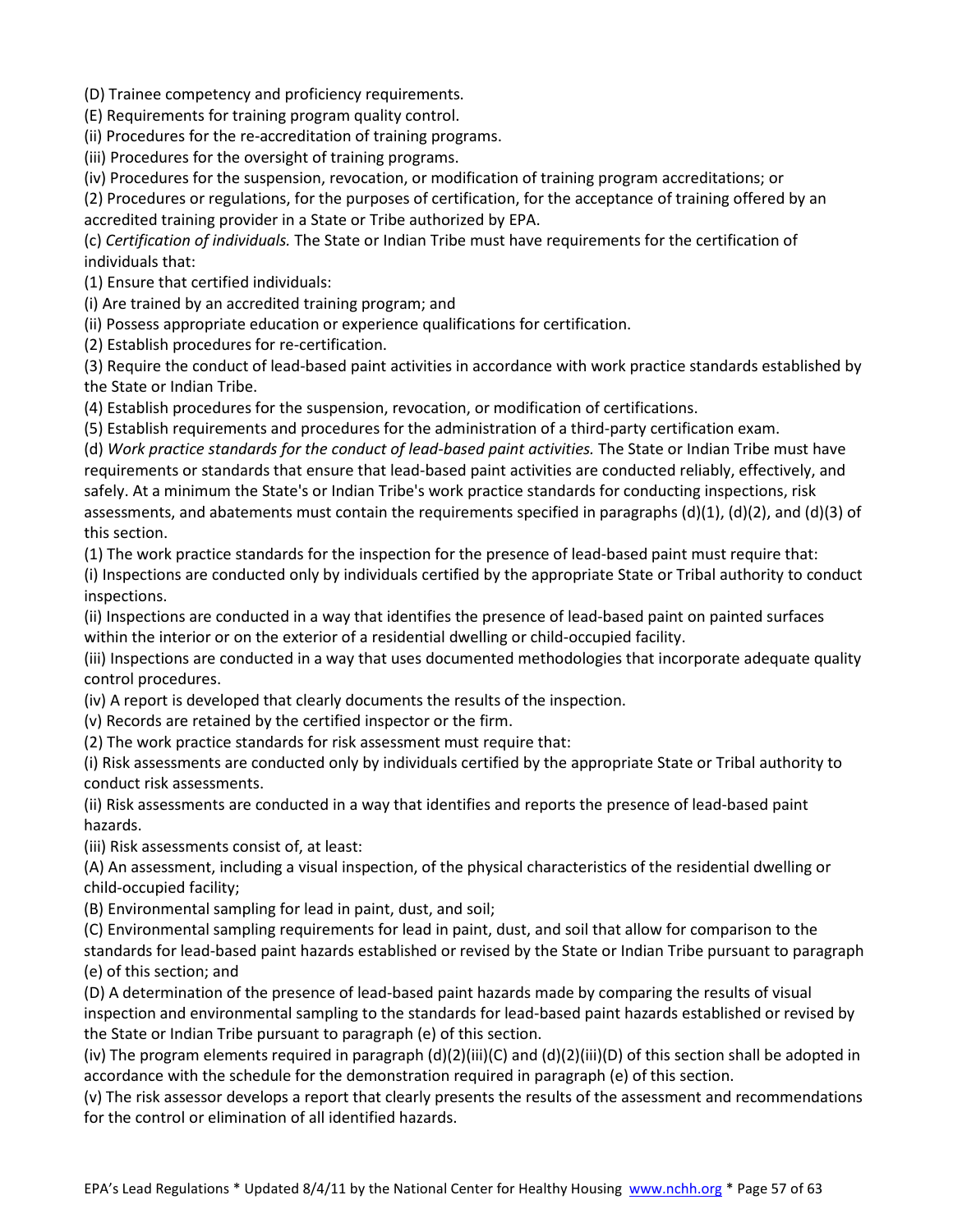(vi) The certified risk assessor or the firm retains the appropriate records.

(3) The work practice standards for abatement must require that:

(i) Abatements are conducted only by individuals certified by the appropriate State or Tribal authority to conduct or supervise abatements.

(ii) Abatements permanently eliminate lead-based paint hazards and are conducted in a way that does not increase the hazards of lead-based paint to the occupants of the dwelling or child-occupied facility.

(iii) Abatements include post-abatement lead in dust clearance sampling and conformance with clearance levels established or adopted by the State or Indian Tribe.

(iv) The abatement contractor develops a report that describes areas of the residential dwelling or childoccupied facility abated and the techniques employed.

(v) The certified abatement contractor or the firm retains appropriate records.

(e) The State or Indian Tribe must demonstrate that it has standards for identifying lead-based paint hazards and clearance standards for dust, that are at least as protective as the standards in §745.227 as amended on February 5, 2001. A State or Indian Tribe with such a section 402 program approved before February 5, 2003 shall make this demonstration no later than the first report submitted pursuant to §745.324(h) on or after February 5, 2003. A State or Indian Tribe with such a program submitted but not approved before February 5, 2003 may make this demonstration by amending its application or in its first report submitted pursuant to §745.324(h). A State or Indian Tribe submitting its program on or after February 5, 2003 shall make this demonstration in its application.

[61 FR 45825, Aug. 29, 1996, as amended at 66 FR 1240, Jan. 5, 2001]

<span id="page-57-0"></span>**§ 745.326 Renovation: State and Tribal program requirements.**

(a) *Program elements* . To receive authorization from EPA, a State or Tribal program must contain the following program elements:

(1) For pre-renovation education programs, procedures and requirements for the distribution of lead hazard information to owners and occupants of target housing and child-occupied facilities before renovations for compensation.

(2) For renovation training, certification, accreditation, and work practice standards programs:

(i) Procedures and requirements for the accreditation of renovation and dust sampling technician training programs. A State and Tribal program is not required to include procedures and requirements for the dust sampling technician training discipline if the State or Tribal program requires dust sampling to be performed by a certified lead-based paint inspector or risk assessor.

(ii) Procedures and requirements for accredited initial and refresher training for the certification of renovators and dust sampling technicians and on-the-job training for other individuals who perform renovations.

(iii) Procedures and requirements for the certification of individuals and/or firms.

(iv) Requirements that all renovations be conducted by appropriately certified individuals and/or firms.

(v) Work practice standards for the conduct of renovations.

(3) For all renovation programs, development of the appropriate infrastructure or government capacity to effectively carry out a State or Tribal program.

(b) *Pre-renovation education* . To be considered at least as protective as the Federal program, the State or Tribal program must:

(1) Establish clear standards for identifying renovation activities that trigger the information distribution requirements.

(2) Establish procedures for distributing the lead hazard information to owners and occupants of housing and child-occupied facilities prior to renovation activities.

(3) Require that the information to be distributed include either the pamphlet titled *Renovate Right: Important*  Lead Hazard Information for Families, Child Care Providers and Schools, developed by EPA under section 406(a) of TSCA, or an alternate pamphlet or package of lead hazard information that has been submitted by the State or Tribe, reviewed by EPA, and approved by EPA for that State or Tribe. Such information must contain renovation-specific information similar to that in *Renovate Right: Important Lead Hazard Information for Families, Child Care Providers and Schools,* must meet the content requirements prescribed by section 406(a) of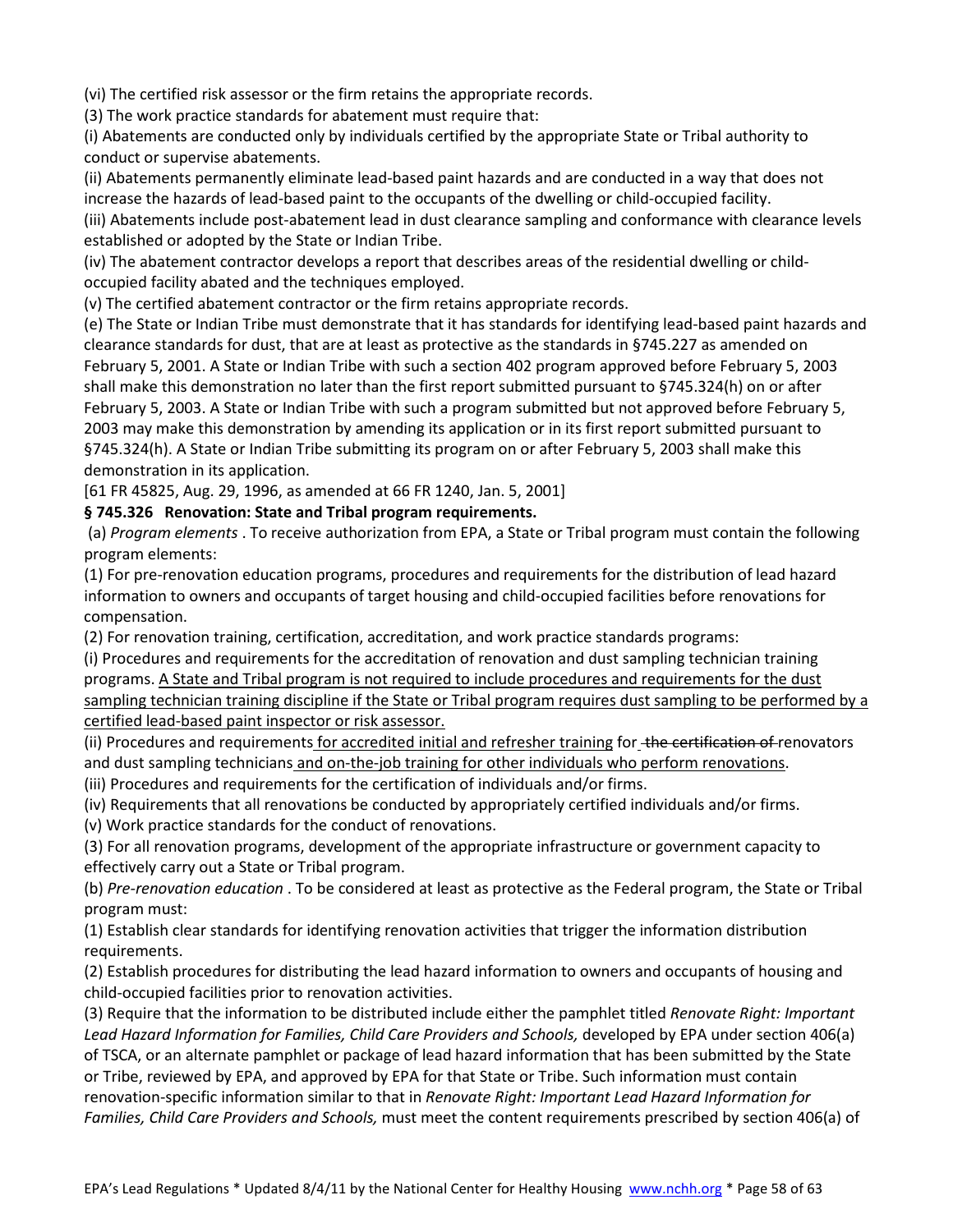TSCA, and must be in a format that is readable to the diverse audience of housing and child-occupied facility owners and occupants in that State or Tribe.

(i) A State or Tribe with a pre-renovation education program approved before June 23, 2008, must demonstrate that it meets the requirements of this section no later than the first report that it submits pursuant to §745.324(h) on or after April 22, 2009.

(ii) A State or Tribe with an application for approval of a pre-renovation education program submitted but not approved before June 23, 2008, must demonstrate that it meets the requirements of this section either by amending its application or in the first report that it submits pursuant to §745.324(h) of this part on or after April 22, 2009.

(iii) A State or Indian Tribe submitting its application for approval of a pre-renovation education program on or after June 23, 2008, must demonstrate in its application that it meets the requirements of this section. (c) *Accreditation of training programs* . To be considered at least as protective as the Federal program, the State

or Tribal program must meet the requirements of either paragraph  $(c)(1)$  or  $(c)(2)$  of this section:

(1) The State or Tribal program must establish accreditation procedures and requirements, including:

(i) Procedures and requirements for the accreditation of training programs, including, but not limited to:

(A) Training curriculum requirements.

(B) Training hour requirements.

(C) Hands-on training requirements.

(D) Trainee competency and proficiency requirements.

(E) Requirements for training program quality control.

(ii) Procedures and requirements for the re-accreditation of training programs.

(iii) Procedures for the oversight of training programs.

(iv) Procedures and standards for the suspension, revocation, or modification of training program accreditations; or

(2) The State or Tribal program must establish procedures and requirements for the acceptance of renovation training offered by training providers accredited by EPA or a State or Tribal program authorized by EPA under this subpart.

(d) *Certification of individuals and/or renovation firmor* s. To be considered at least as protective as the Federal program, the State or Tribal program must:

(1) Establish procedures and requirements for individual certification that ensure that individuals who perform or direct renovations are properly trainedthat certified renovators are trained by an accredited training program. These procedures must include:

(i) A requirement that renovations be performed and directed by at least one individual who has been trained by an accredited training program.

(ii) Procedures and requirements for accredited refresher training for these individuals.

(iii) Procedures and requirements for individuals who have received accredited training to provide on-the-job training for those individuals who perform renovations but do not receive accredited training. A State and Tribal program is not required to include procedures and requirements for on-the-job training for renovation workers if the State or Tribal program requires accredited initial and refresher training for all persons who perform renovations.

(2) Establish procedures and requirements for the formal certification and re-certification of renovation firms.

(3) Establish procedures for the suspension, revocation, or modification of certifications.

(e) *Work practice standards for renovations* . To be considered at least as protective as the Federal program, the State or Tribal program must establish standards that ensure that renovations are conducted reliably,

effectively, and safely. At a minimum, the State or Tribal program must contain the following requirements:

(1) Renovations must be conducted only by certified renovation firms, using trained individualscontractors.

(2) Renovations are conducted using lead-safe work practices that are at least as protective to occupants as the requirements in §745.85.

(3) Certified individuals and/or renovation firms contractors must retain appropriate records.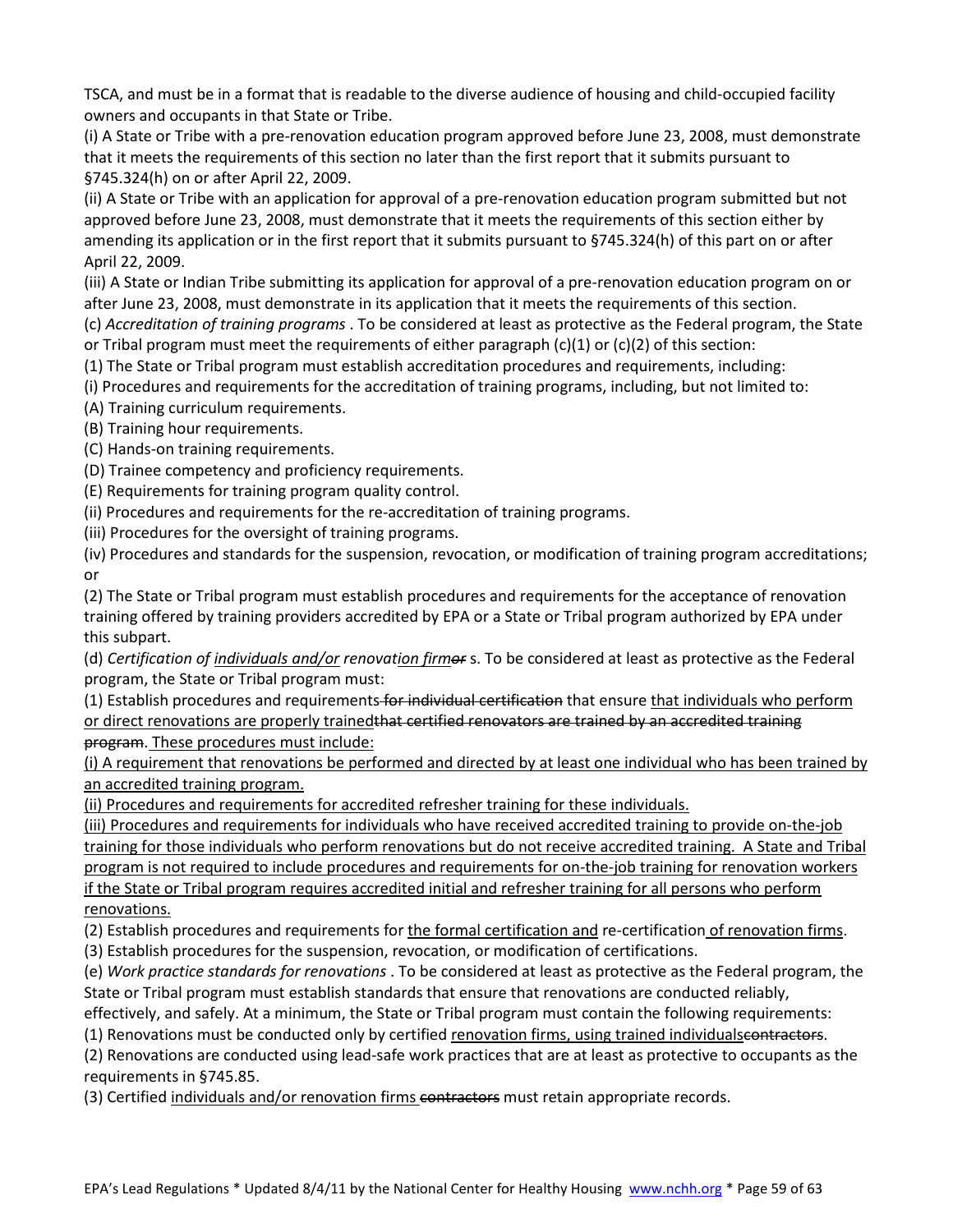(f) *Revisions to renovation program requirements.* When EPA publishes in the Federal Register revisions to the renovation program requirements contained in subparts E and L of this part:

(1) A State or Tribe with a renovation program approved before the effective date of the revisions to the renovation program requirements in subparts E and L of this part must demonstrate that it meets the requirements of this section no later than the first report that it submits pursuant to §745.324(h) but no later than 2 years after the effective date of the revisions.

(2) A State or Tribe with an application for approval of a renovation program submitted but not approved before the effective date of the revisions to the renovation program requirements in subparts E and L of this part must demonstrate that it meets the requirements of this section either by amending its application or in the first report that it submits pursuant to §745.324(h) of this part but no later than 2 years after the effective date of the revisions.

(3) A State or Tribe submitting its application for approval of a renovation program on or after the effective date of the revisions must demonstrate in its application that it meets the requirements of the new renovation program requirements in subparts E and L of this part.

[73 FR 21768, Apr. 22, 2008, as amended at 75 FR 24819, May 6, 2010]

#### <span id="page-59-0"></span>**§ 745.327 State or Indian Tribal lead-based paint compliance and enforcement programs.**

(a) *Approval of compliance and enforcement programs.* A State or Indian Tribe seeking authorization of a leadbased paint program can apply for and receive either interim or final approval of the compliance and enforcement program portion of its lead-based paint program. Indian Tribes are not required to exercise criminal enforcement jurisdiction as a condition for program authorization.

(1) *Interim approval.* Interim approval of the compliance and enforcement program portion of the State or Tribal lead-based paint program may be granted by EPA only once, and subject to a specific expiration date.

(i) To be considered adequate for purposes of obtaining interim approval for the compliance and enforcement program portion of a State or Tribal lead-based paint program, a State or Indian Tribe must, in its application described at §745.324(a):

(A) Demonstrate it has the legal authority and ability to immediately implement the elements in paragraph (b) of this section. This demonstration shall include a statement that the State or Indian Tribe, during the interim approval period, shall carry out a level of compliance monitoring and enforcement necessary to ensure that the State or Indian Tribe addresses any significant risks posed by noncompliance with lead-based paint activity requirements.

(B) Present a plan with time frames identified for implementing in the field each element in paragraph (c) of this section. All elements of paragraph (c) of this section must be fully implemented no later than 3 years from the date of EPA's interim approval of the compliance and enforcement program portion of a State or Tribal leadbased paint program. A statement of resources must be included in the State or Tribal plan which identifies what resources the State or Indian Tribe intends to devote to the administration of its lead-based paint compliance and enforcement program.

(C) Agree to submit to EPA the Summary on Progress and Performance of lead-based paint compliance and enforcement activities as described at paragraph (d) of this section.

(ii) Any interim approval granted by EPA for the compliance and enforcement program portion of a State or Tribal lead-based paint program will expire no later than 3 years from the date of EPA's interim approval. One hundred and eighty days prior to this expiration date, a State or Indian Tribe shall apply to EPA for final approval of the compliance and enforcement program portion of a State or Tribal lead-based paint program. Final approval shall be given to any State or Indian Tribe which has in place all of the elements of paragraphs (b), (c), and (d) of this section. If a State or Indian Tribe does not receive final approval for the compliance and enforcement program portion of a State or Tribal lead-based paint program by the date 3 years after the date of EPA's interim approval, the Administrator shall, by such date, initiate the process to withdraw the State or Indian Tribe's authorization pursuant to §745.324(i).

(2) *Final approval.* Final approval of the compliance and enforcement program portion of a State or Tribal leadbased paint program can be granted by EPA either through the application process described at §745.324(a), or, for States or Indian Tribes which previously received interim approval as described in paragraph (a)(1) of this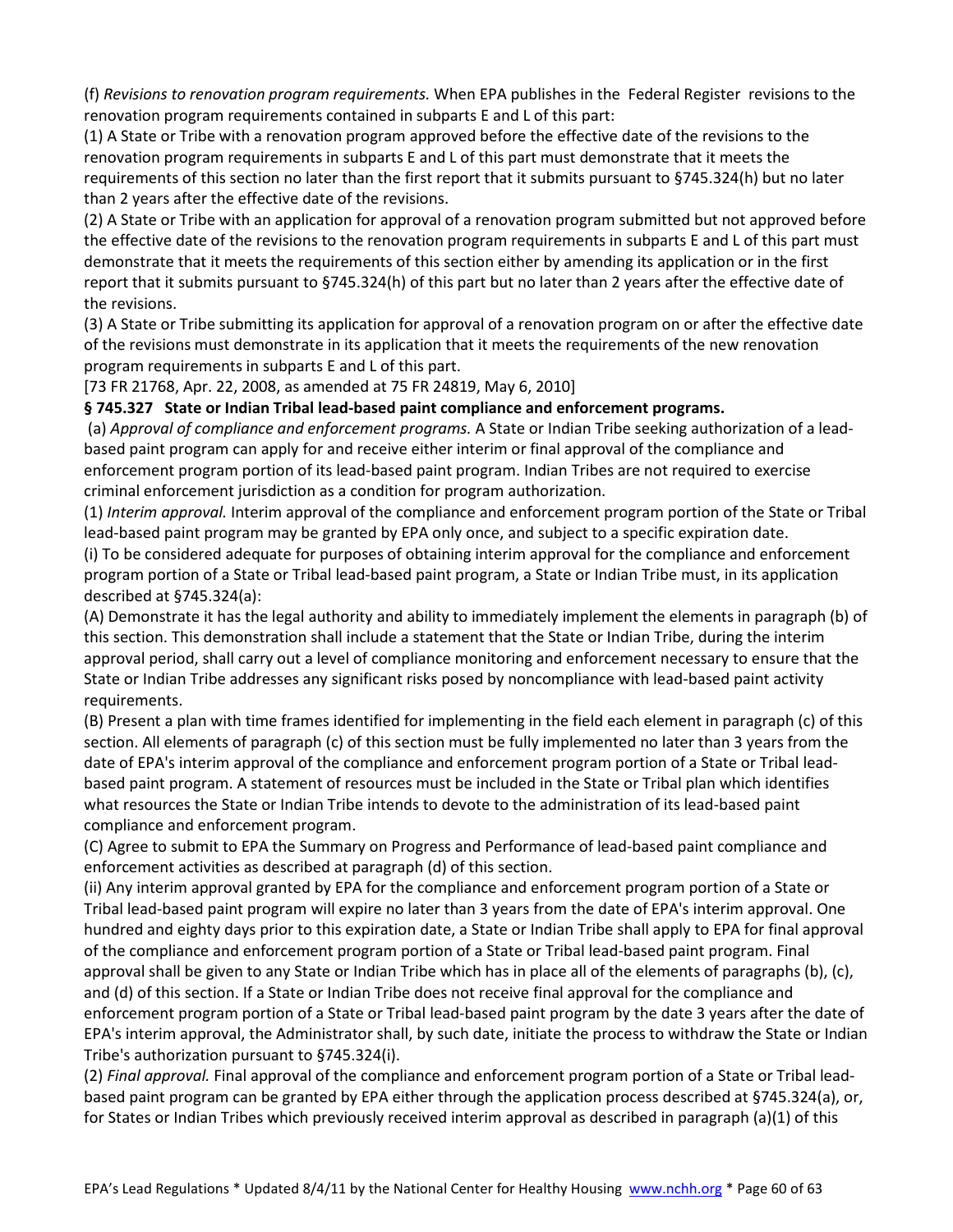section, through a separate application addressing only the compliance and enforcement program portion of a State or Tribal lead-based paint program.

(i) For the compliance and enforcement program to be considered adequate for final approval through the application described at §745.324(a), a State or Indian Tribe must, in its application:

(A) Demonstrate it has the legal authority and ability to immediately implement the elements in paragraphs (b) and (c) of this section.

(B) Submit a statement of resources which identifies what resources the State or Indian Tribe intends to devote to the administration of its lead-based paint compliance and enforcement program.

(C) Agree to submit to EPA the Summary on Progress and Performance of lead-based paint compliance and enforcement activities as described at paragraph (d) of this section.

(ii) For States or Indian Tribes which previously received interim approval as described in paragraph (a)(1) of this section, in order for the State or Tribal compliance and enforcement program to be considered adequate for final approval through a separate application addressing only the compliance and enforcement program portion of a State or Tribal lead-based paint program, a State or Indian Tribe must, in its application:

(A) Demonstrate that it has the legal authority and ability to immediately implement the elements in paragraphs (b) and (c) of this section.

(B) Submit a statement which identifies the resources the State or Indian Tribe intends to devote to the administration of its lead-based paint compliance and enforcement program.

(C) Agree to submit to EPA the Summary on Progress and Performance of lead-based paint compliance and enforcement activities as described at paragraph (d) of this section.

(D) To the extent not previously submitted through the application described at §745.324(a), submit copies of all applicable State or Tribal statutes, regulations, standards, and other material that provide the State or Indian Tribe with authority to administer and enforce the lead-based paint compliance and enforcement program, and copies of the policies, certifications, plans, reports, and any other documents that demonstrate that the program meets the requirements established in paragraphs (b) and (c) of this section.

(b) *Standards, regulations, and authority.* The standards, regulations, and authority described in paragraphs (b)(1) through (b)(4) of this section are part of the required elements for the compliance and enforcement portion of a State or Tribal lead-based paint program.

(1) *Lead-based paint activities and requirements.* State or Tribal lead-based paint compliance and enforcement programs will be considered adequate if the State or Indian Tribe demonstrates, in its application at

 $§745.324(ab)(2)$ , that it has established a lead-based paint program that containsing all of the elements specified in § 745.325 or § 745.326, or both, as applicable the following requirements:

(i) Accreditation of training programs as described at §745.325(b).

(ii) Certification of individuals engaged in lead-based paint activities as described at §745.325(c).

(iii) Standards for the conduct of lead-based paint activities as described at §745.325(d); and, as appropriate, (iv) Requirements that regulate the conduct of renovation activities as described at §745.326.

(2) *Authority to enter.* State or Tribal officials must be able to enter, through consent, warrant, or other authority, premises or facilities where lead-based paint activities violations may occur for purposes of conducting inspections.

(i) State or Tribal officials must be able to enter premises or facilities where those engaged in training for leadbased paint activities or renovations conduct business.

(ii) For the purposes of enforcing a renovation program, State or Tribal officials must be able to enter a firm's place of business or work site.

(iii) State or Tribal officials must have authority to take samples and review records as part of the lead-based paint activities inspection process.

(3) *Flexible remedies.* A State or Tribal lead-based paint compliance and enforcement program must provide for a diverse and flexible array of enforcement statutory and regulatory authorities and remedies. At a minimum these authorities and remedies, which must also, the remedies that must be reflected in an enforcement response policy, must include the following:

(i) The authority to issue Wwarning letters, Notices of Noncompliance, Notices of Violation, or the equivalent;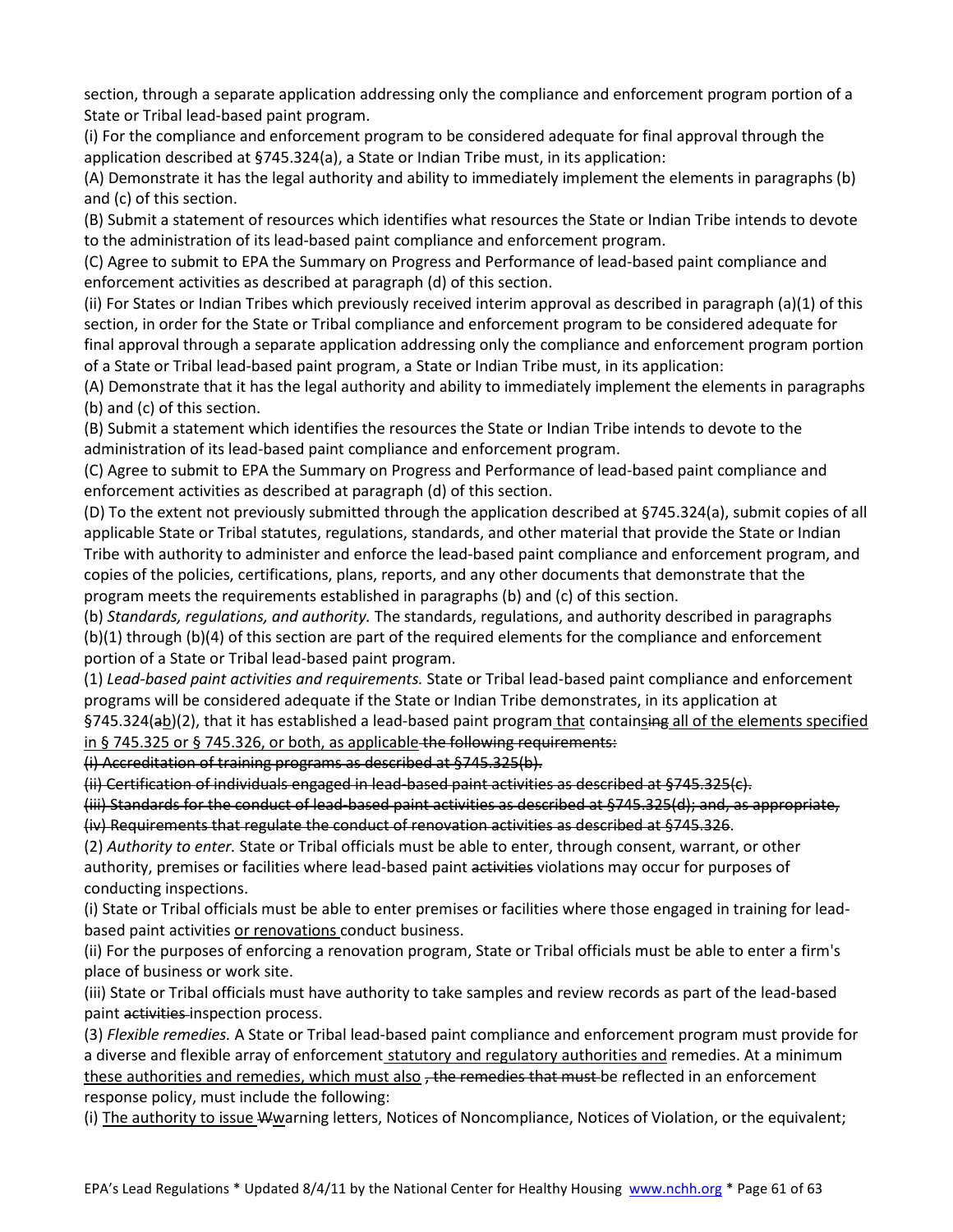(ii) The authority to assess administrative or civil fines, including a maximum penalty authority for any violation in an amount no less than \$5,000 per violation per day;

(iii) The authority to assess the maximum penalties or fines for each instance of violation and, if the violation is continuous, the authority to assess penalties or fines up to the maximum amount for each day of violation, with all penalties assessed or collected being appropriate for the violation after consideration of factors as the State or Tribe determine to be relevant, including the size or viability of the business, enforcement history, risks to human health or the environment posed by the violation, and other similar factors;

(iv) The authority to commence an administrative proceeding or to sue in courts of competent jurisdiction to recover penalties;

(v) The authority to suspend, revoke, or modify the accreditation of any training provider or the certification of any individual or firm;

(vi) The authority to commence an administrative proceeding or to sue in courts of competent jurisdiction to enjoin any threatened or continuing violation of any program requirement, without the necessity of a prior suspension or revocation of a trainer's accreditation or a firm's or individual's certification;

Administrative or civil actions, including penalty authority (e.g., accreditation or certification suspension, revocation, or modification); and

(vii) Authority to apply criminal sanctions including recovering fines; and or other criminal authority using existing State or Tribal laws, as applicable.

(viii) The authority to enforce its authorized program using a burden of proof standard, including the degree of knowledge or intent of the respondent that is no greater than it is for EPA under TSCA.

(4) *Adequate resources.* An application must include a statement that identifies the resources that will be devoted by the State or Indian Tribe to the administration of the State or Tribal lead-based paint compliance and enforcement program. This statement must address fiscal and personnel resources that will be devoted to the program.

(c) *Performance elements.* The performance elements described in paragraphs (c)(1) through (c)(7) of this section are part of the required elements for the compliance and enforcement program portion of a State or Tribal lead-based paint program.

(1) *Training.* A State or Tribal lead-based paint compliance and enforcement program must implement a process for training enforcement and inspection personnel and ensure that enforcement personnel and inspectors are well trained. Enforcement personnel must understand case development procedures and the maintenance of proper case files. Inspectors must successfully demonstrate knowledge of the requirements of the particular discipline (e.g., abatement supervisor, and/or abatement worker, and/or lead-based paint inspector, and/or risk assessor, and/or project designer) for which they have compliance monitoring and enforcement responsibilities. Inspectors must also be trained in violation discovery, methods of obtaining consent, evidence gathering, preservation of evidence and chain-of-custody, and sampling procedures. A State or Tribal lead-based paint compliance and enforcement program must also implement a process for the continuing education of enforcement and inspection personnel.

(2) *Compliance assistance.* A State or Tribal lead-based paint compliance and enforcement program must provide compliance assistance to the public and the regulated community to facilitate awareness and understanding of and compliance with State or Tribal requirements governing the conduct of lead-based paint activities or renovations. The type and nature of this assistance can be defined by the State or Indian Tribe to achieve this goal.

(3) *Sampling techniques.* A State or Tribal lead-based paint compliance and enforcement program must have the technological capability to ensure compliance with the lead-based paint program requirements. A State or Tribal application for approval of a lead-based paint program must show that the State or Indian Tribe is technologically capable of conducting a lead-based paint compliance and enforcement program. The State or Tribal program must have access to the facilities and equipment necessary to perform sampling and laboratory analysis as needed. This laboratory facility must be a recognized laboratory as defined at §745.223, or the State or Tribal program must implement a quality assurance program that ensures appropriate quality of laboratory personnel and protects the integrity of analytical data.